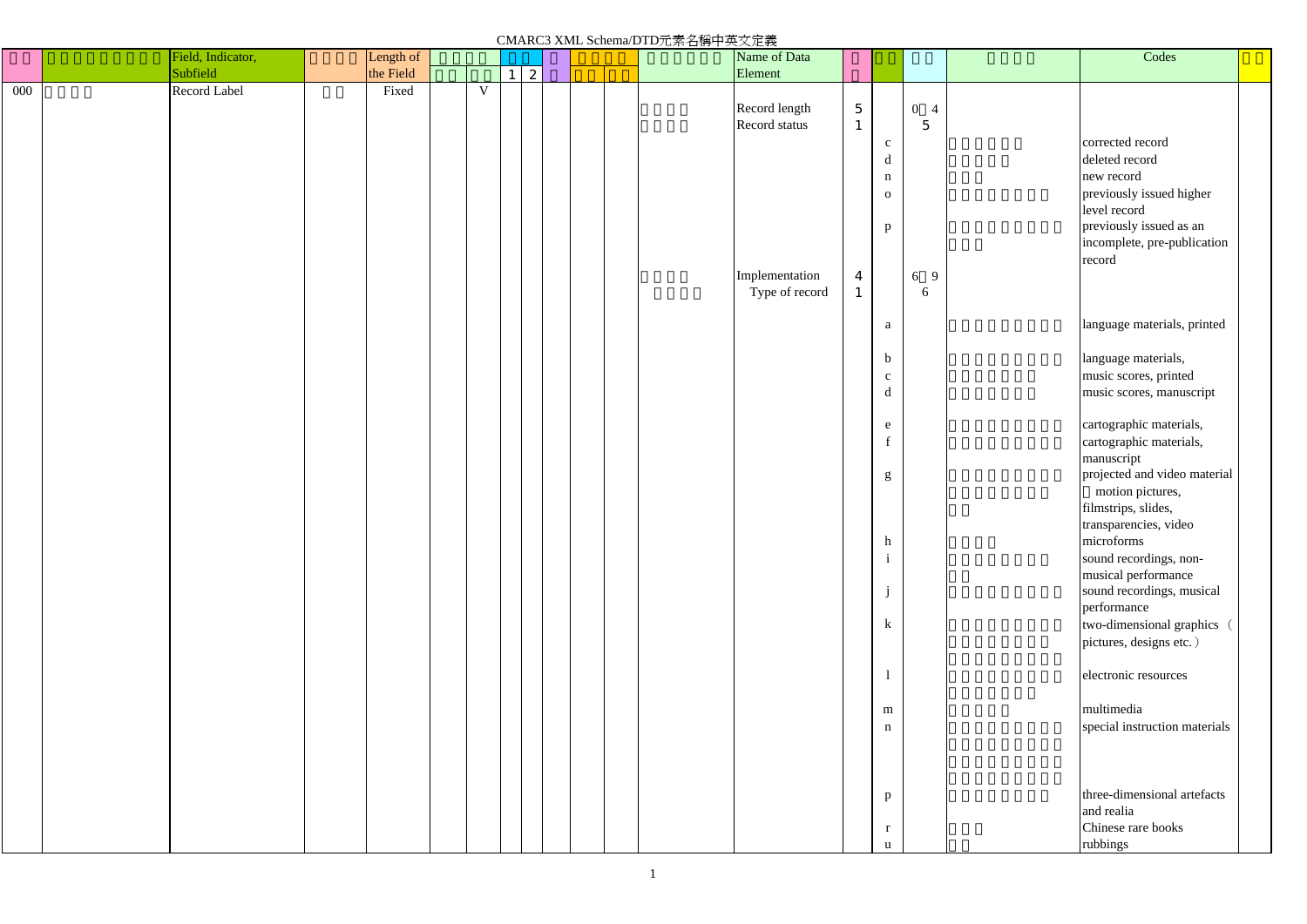|     | Field, Indicator,  | Length of |             |          |   |  |      | Name of Data                            |                  |                                  |                             |                           | Codes                                                                                                                        |  |
|-----|--------------------|-----------|-------------|----------|---|--|------|-----------------------------------------|------------------|----------------------------------|-----------------------------|---------------------------|------------------------------------------------------------------------------------------------------------------------------|--|
|     | Subfield           | the Field |             | $1\vert$ | 2 |  |      | Element                                 |                  |                                  |                             |                           |                                                                                                                              |  |
|     |                    |           |             |          |   |  | 書目性質 | Bibliographic                           |                  |                                  | $\overline{7}$              |                           |                                                                                                                              |  |
|     |                    |           |             |          |   |  |      |                                         |                  | a<br>$\mathbf{C}$<br>m           |                             |                           | analytic (component part)<br>collection<br>monographic                                                                       |  |
|     |                    |           |             |          |   |  |      | Hierarchical<br>level code              | $\mathbf{1}$     | S                                | 8                           |                           | serial                                                                                                                       |  |
|     |                    |           |             |          |   |  |      |                                         |                  | $\overline{0}$<br>$\overline{2}$ |                             |                           | hierarchical relationship<br>undefined<br>no hierarchical relationship<br>highest level record<br>record below highest level |  |
|     |                    |           |             |          |   |  |      |                                         |                  |                                  |                             |                           | (all levels below)                                                                                                           |  |
|     |                    |           |             |          |   |  |      | Undefined                               | $\mathbf{1}$     |                                  | 9                           |                           |                                                                                                                              |  |
|     |                    |           |             |          |   |  |      | Indicator length<br>Subfield identifier | $\mathbf{1}$     |                                  | 10<br>11                    |                           |                                                                                                                              |  |
|     |                    |           |             |          |   |  |      | length                                  |                  |                                  |                             |                           |                                                                                                                              |  |
|     |                    |           |             |          |   |  |      | Base address of                         | $5\overline{)}$  |                                  | $12 - 16$                   |                           |                                                                                                                              |  |
|     |                    |           |             |          |   |  |      | Additional record                       | 3                |                                  | $17 - 19$                   |                           |                                                                                                                              |  |
|     |                    |           |             |          |   |  |      | definition                              |                  |                                  | 17                          |                           |                                                                                                                              |  |
|     |                    |           |             |          |   |  |      | Encoding level                          | $\mathbf{1}$     |                                  |                             |                           | full level                                                                                                                   |  |
|     |                    |           |             |          |   |  |      |                                         |                  |                                  |                             |                           | sublevel 1                                                                                                                   |  |
|     |                    |           |             |          |   |  |      |                                         |                  |                                  |                             |                           | sublevel 2                                                                                                                   |  |
|     |                    |           |             |          |   |  |      |                                         |                  | $\overline{2}$                   |                             |                           |                                                                                                                              |  |
|     |                    |           |             |          |   |  |      |                                         |                  | 3                                |                             |                           | sublevel 3                                                                                                                   |  |
|     |                    |           |             |          |   |  |      | Descriptive<br>cataloguing form         | $\mathbf{1}$     |                                  | 18                          |                           |                                                                                                                              |  |
|     |                    |           |             |          |   |  |      |                                         |                  | $\mathbf n$                      |                             | 完全採用ISBD之格式<br>不採用ISBD之格式 | record is in full ISBD form<br>record is in partial or                                                                       |  |
|     |                    |           |             |          |   |  |      |                                         |                  |                                  |                             | 局部或不完全採用<br>ISBD之格式       | incomplete ISBD form<br>record is in non-ISBD form                                                                           |  |
|     |                    |           |             |          |   |  |      | Undefined                               | $\mathbf{1}$     |                                  | 19                          |                           |                                                                                                                              |  |
|     |                    |           |             |          |   |  |      | Directory map                           | $\boldsymbol{4}$ |                                  | $ 20 - 23 $                 |                           |                                                                                                                              |  |
|     |                    |           |             |          |   |  |      | Length of                               | $\mathbf{1}$     |                                  | $\boldsymbol{\mathfrak{D}}$ |                           |                                                                                                                              |  |
|     |                    |           |             |          |   |  |      | 'Length of field'                       |                  |                                  |                             |                           |                                                                                                                              |  |
|     |                    |           |             |          |   |  |      | Length of                               | $\mathbf{1}$     |                                  | 21                          |                           |                                                                                                                              |  |
|     |                    |           |             |          |   |  |      | 'Starting character                     |                  |                                  |                             |                           |                                                                                                                              |  |
|     |                    |           |             |          |   |  |      | position'                               |                  |                                  |                             |                           |                                                                                                                              |  |
|     |                    |           |             |          |   |  |      | Length of                               | $\mathbf{1}$     |                                  | 22                          |                           |                                                                                                                              |  |
|     |                    |           |             |          |   |  |      | implementation-                         |                  |                                  |                             |                           |                                                                                                                              |  |
|     |                    |           |             |          |   |  |      | defined portion                         |                  |                                  |                             |                           |                                                                                                                              |  |
|     |                    |           |             |          |   |  |      | Undefined                               |                  |                                  | 23                          |                           |                                                                                                                              |  |
| 001 | Record Identifier  | Fixed     | $\mathbf V$ |          |   |  |      |                                         |                  |                                  |                             |                           |                                                                                                                              |  |
| 005 | Version Identifier | Fixed     |             |          |   |  |      |                                         |                  |                                  |                             |                           |                                                                                                                              |  |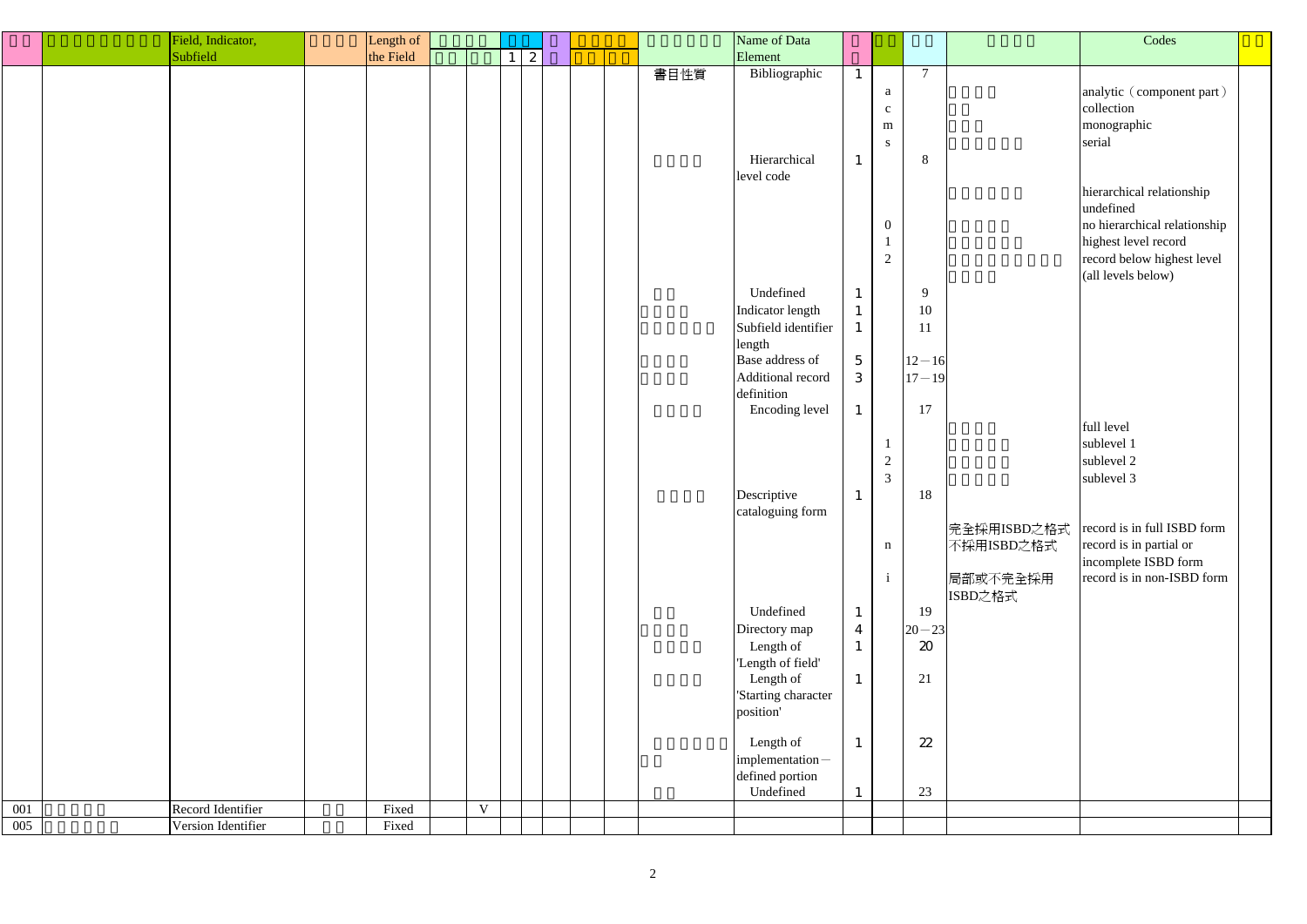|       | Field, Indicator,             | Length of |             |                |                |                                         |  | Name of Data |  | Codes |  |
|-------|-------------------------------|-----------|-------------|----------------|----------------|-----------------------------------------|--|--------------|--|-------|--|
|       | Subfield                      | the Field |             | $\lfloor$ 2    |                |                                         |  | Element      |  |       |  |
| (009) | Other System Control          | Fixed     | $\mathbf V$ |                |                |                                         |  |              |  |       |  |
|       | Numbers                       |           |             |                |                |                                         |  |              |  |       |  |
|       |                               |           |             |                |                |                                         |  |              |  |       |  |
|       | Other Systems                 |           |             |                |                |                                         |  |              |  |       |  |
|       | Control Number                |           |             |                |                | a                                       |  |              |  |       |  |
| 010   | <b>International Standard</b> | Variable  | $\mathbf V$ |                |                |                                         |  |              |  |       |  |
|       | <b>Book Number (ISBN)</b>     |           |             |                |                |                                         |  |              |  |       |  |
|       |                               |           |             |                |                |                                         |  |              |  |       |  |
|       | Described in Chinese          |           |             | $\overline{O}$ |                |                                         |  |              |  |       |  |
|       | Described in other            |           |             |                |                |                                         |  |              |  |       |  |
|       | than Chinese                  |           |             |                |                |                                         |  |              |  |       |  |
|       | Number ISBN                   |           |             |                |                |                                         |  |              |  |       |  |
|       |                               |           |             |                |                | a                                       |  |              |  |       |  |
|       | Qualification                 |           |             |                | $\mathbf b$    |                                         |  |              |  |       |  |
|       |                               |           |             |                |                |                                         |  |              |  |       |  |
|       | Terms of                      |           |             |                |                | $\mathbf d$                             |  |              |  |       |  |
|       | Availability and/or           |           |             |                |                |                                         |  |              |  |       |  |
|       | Price                         |           |             |                |                |                                         |  |              |  |       |  |
|       | Erroneous ISBN                |           |             |                |                | $\mathbf V$<br>$\mathbf{Z}$             |  |              |  |       |  |
| 011   | International Standard        | Variable  | $\mathbf V$ |                |                |                                         |  |              |  |       |  |
|       | Serial Number (               |           |             |                |                |                                         |  |              |  |       |  |
|       | ISSN)                         |           |             |                |                |                                         |  |              |  |       |  |
|       | Described in Chinese          |           |             | $\overline{0}$ |                |                                         |  |              |  |       |  |
|       | Described in other            |           |             |                |                |                                         |  |              |  |       |  |
|       | than Chinese                  |           |             |                |                |                                         |  |              |  |       |  |
|       | Number ISSN                   |           |             |                |                | a                                       |  |              |  |       |  |
|       | Qualification                 |           |             |                | $\mathfrak{v}$ |                                         |  |              |  |       |  |
|       |                               |           |             |                |                |                                         |  |              |  |       |  |
|       | Terms of                      |           |             |                |                | $\mathbf d$                             |  |              |  |       |  |
|       | Availability and/or           |           |             |                |                |                                         |  |              |  |       |  |
|       | Cancelled ISSN                |           |             |                |                | V<br>$\mathbf{y}$                       |  |              |  |       |  |
|       | Erroneous ISSN                |           |             |                |                | $\mathbf V$<br>$\mathbf{Z}$             |  |              |  |       |  |
| 020   | National Bibliography         | Variable  | $\mathbf V$ |                |                |                                         |  |              |  |       |  |
|       | Number                        |           |             |                |                |                                         |  |              |  |       |  |
|       | <b>Country Code</b>           |           |             |                |                | a                                       |  |              |  |       |  |
|       | Number                        |           |             |                |                | $\mathbf b$                             |  |              |  |       |  |
|       | Erroneous Number              |           |             |                |                | $\mathbf V$<br>$\mathbf{Z}$             |  |              |  |       |  |
| 021   | Legal Deposit Number          | Variable  | $\mathbf V$ |                |                |                                         |  |              |  |       |  |
|       | <b>Country Code</b>           |           |             |                |                | $\mathbf{a}$                            |  |              |  |       |  |
|       | Number                        |           |             |                |                | $\mathbf b$                             |  |              |  |       |  |
|       | Erroneous Number              |           |             |                |                | $\ensuremath{\text{V}}$<br>$\mathbf{Z}$ |  |              |  |       |  |
| 022   | Government Publication        | Variable  | $\mathbf V$ |                |                |                                         |  |              |  |       |  |
|       | Number                        |           |             |                |                |                                         |  |              |  |       |  |
|       | <b>Country Code</b>           |           |             |                |                | $\mathbf{a}$                            |  |              |  |       |  |
|       | Number                        |           |             |                |                | $\mathbf b$                             |  |              |  |       |  |
|       | Erroneous Number              |           |             |                |                | V<br>$\mathbf{Z}$                       |  |              |  |       |  |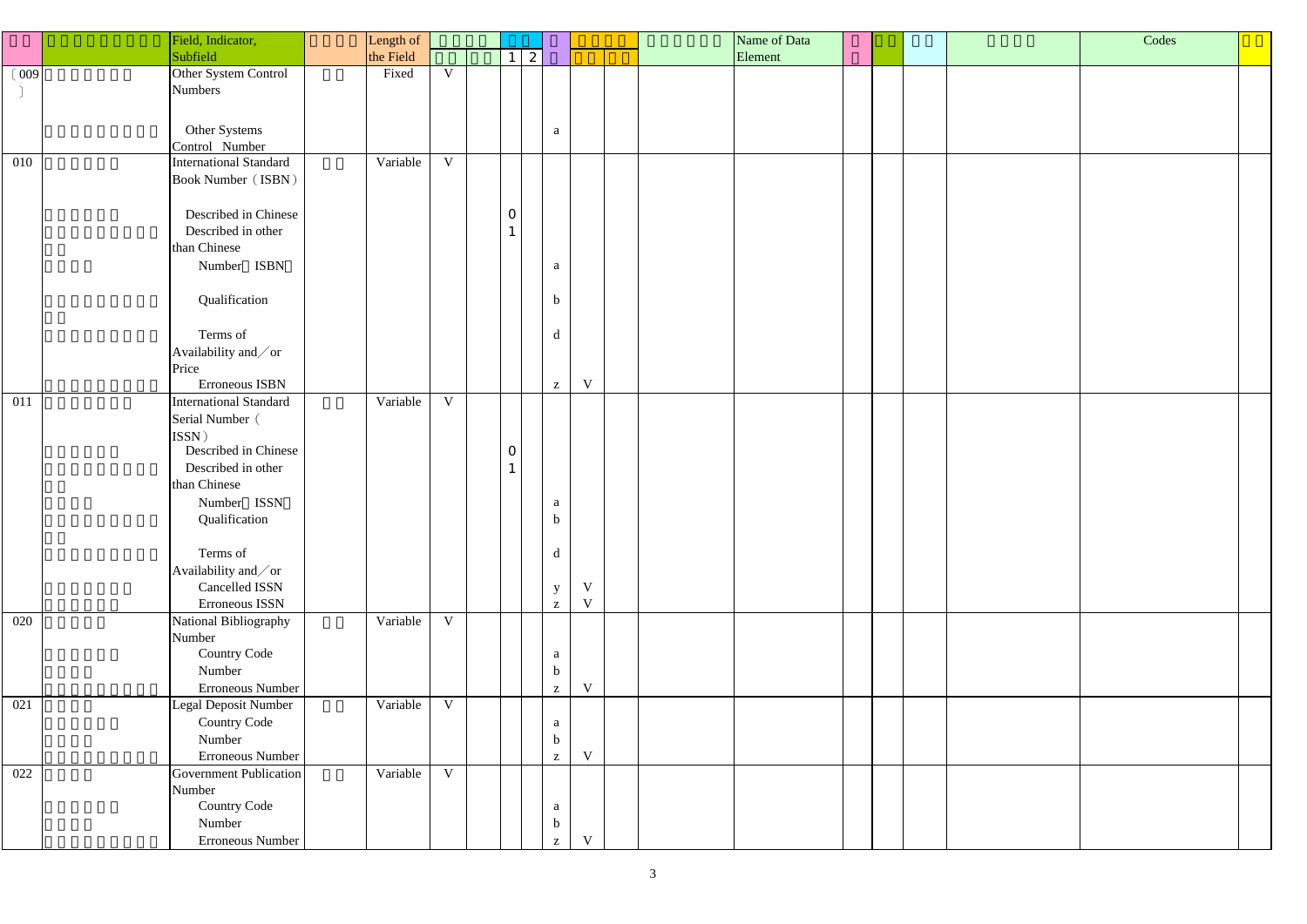|            | Field, Indicator,                                                                                                                                                                                                | Length of            |                            |             |                          |                                                  |                            |    |      | Name of Data                                  |                                       |          |                                                  | Codes                                                                                                                                       |   |
|------------|------------------------------------------------------------------------------------------------------------------------------------------------------------------------------------------------------------------|----------------------|----------------------------|-------------|--------------------------|--------------------------------------------------|----------------------------|----|------|-----------------------------------------------|---------------------------------------|----------|--------------------------------------------------|---------------------------------------------------------------------------------------------------------------------------------------------|---|
|            | Subfield                                                                                                                                                                                                         | the Field            |                            |             |                          | $\boldsymbol{z}$                                 |                            |    |      | Element                                       |                                       |          |                                                  |                                                                                                                                             |   |
| 025<br>040 | Sales Number / Stock<br>Number<br><b>Sales Number</b><br><b>Stock Number</b><br>Source agency<br>assigning number<br>Cancelled/invalid<br>number<br>CODEN (Serials)<br><b>CODEN</b>                              | Variable<br>Variable | $\mathbf V$<br>$\mathbf V$ |             |                          | a<br>$\mathbf b$<br>$\mathbf{Z}$<br>a            | $\mathbf V$<br>$\mathbf V$ |    |      |                                               |                                       |          |                                                  |                                                                                                                                             |   |
|            | Erroneous CODEN                                                                                                                                                                                                  |                      |                            |             |                          | $\mathbf{Z}$                                     | $\mathbf V$                |    |      |                                               |                                       |          |                                                  |                                                                                                                                             |   |
| 042        | <b>Authentication Agency</b><br>Code<br>Authentication<br><b>Agency Code</b>                                                                                                                                     | Variable             | $\mathbf V$                |             |                          | $\mathbf{a}$                                     | $\mathbf V$                |    |      |                                               |                                       |          |                                                  |                                                                                                                                             |   |
| 050        | National Central Library<br>Card Number<br><b>NCL Card Number</b><br>Erroneous Number                                                                                                                            | Variable             |                            |             |                          | a<br>$\mathbf{Z}$                                | $\mathbf V$                |    |      |                                               |                                       |          |                                                  |                                                                                                                                             |   |
| 071        | Publisher's Number<br>Sound Recordings and<br>Music<br>Issue number<br>Matrix number<br>Plate number<br>Other Publisher's<br>Number Printed<br>Do not make a note<br>Make a note<br>Publisher's Number<br>Source | Variable             | $\mathbf V$                |             | $\overline{O}$<br>2<br>3 | $\mathbf{O}$<br>$\mathbf{1}$<br>a<br>$\mathbf b$ |                            |    |      |                                               |                                       |          |                                                  |                                                                                                                                             |   |
| 100        | General Processing Data<br>General Processing<br>Data                                                                                                                                                            | Fixed                |                            | $\mathbf V$ |                          | a                                                |                            | 35 | Date | Date entered on file 8<br>Type of Publication | a<br>$\mathbf b$<br>$\mathbf{c}$<br>d | 0 7<br>8 | 繼續刊行之連續性出<br>版品<br>連續性出版品不能確<br>定是否仍繼續刊行或<br>停刊者 | currently published serial<br>serial no longer being<br>serial of unknown status<br>monograph complete when<br>issued, or issued within one | V |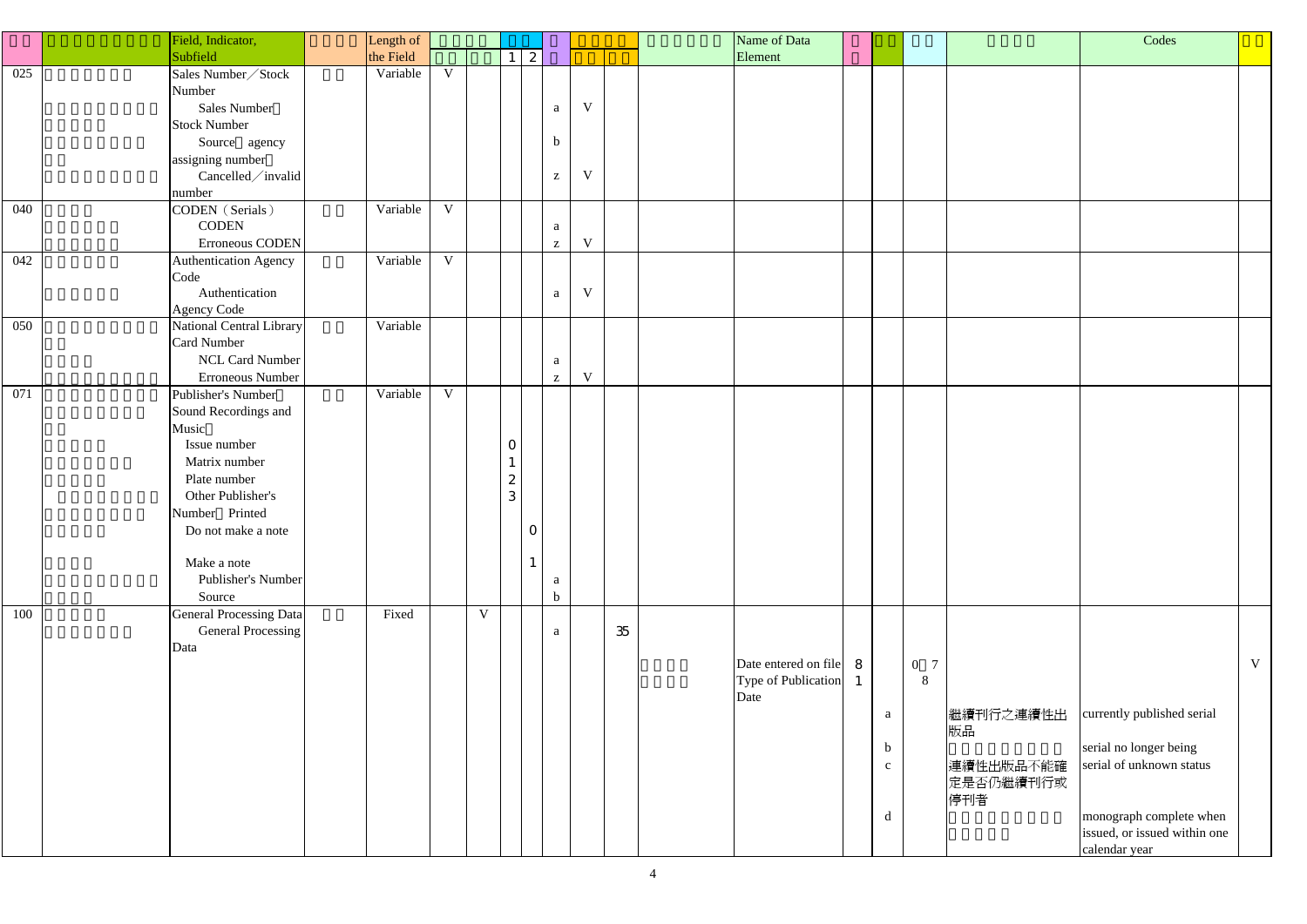| Field, Indicator, | Length of |              |  |   | Name of Data                                                               |                                       |                                               |                                |                                                    | Codes                                                                                                          |   |
|-------------------|-----------|--------------|--|---|----------------------------------------------------------------------------|---------------------------------------|-----------------------------------------------|--------------------------------|----------------------------------------------------|----------------------------------------------------------------------------------------------------------------|---|
| Subfield          | the Field | $\mathbf{2}$ |  |   | Element                                                                    |                                       |                                               |                                |                                                    |                                                                                                                |   |
|                   |           |              |  |   |                                                                            |                                       | e<br>$\mathbf{f}$<br>g                        |                                | 重印本、影印本、影<br>鈔本、翻印本<br>單行本出版年不確定<br>者              | reproduction of a document<br>monograph, date of<br>publication uncertain<br>monograph whose                   |   |
|                   |           |              |  | 2 | Publication Date 1<br>Publication Date 2<br><b>Target Audience</b><br>Code | $\overline{4}$<br>$\overline{4}$<br>3 | y                                             | 9 12<br>$13 - 16$<br>$17 - 19$ | 未發行之資料                                             | publication continues for<br>unpublished                                                                       |   |
|                   |           |              |  |   |                                                                            |                                       | $\mathbf{a}$                                  |                                | 青少年,一般性(當<br>b、c、d、e 未使用或<br>不適用時)                 | juvenile, general (Use<br>instead of b, c, d or e when<br>these codes have not been<br>used or cannot be used) |   |
|                   |           |              |  |   |                                                                            |                                       | $\mathbf b$<br>$\mathbf{c}$<br>d<br>${\bf e}$ |                                | 學前兒童, 0-5歲<br>$5 - 10$<br>兒童,9-14歲<br>青少年, 14-20歲  | pre-primary, ages 0-5<br>primary, ages 5-10<br>children, ages 9-14<br>young adult, ages 14-20                  |   |
|                   |           |              |  |   | Government                                                                 |                                       | $\bf k$<br>m<br>u<br>$\mathbf{Z}$             |                                | 成年,學術性<br>成年,一般性<br>特殊使用者                          | adult, serious<br>adult, general<br>unknown<br>specialized                                                     |   |
|                   |           |              |  |   | Publication                                                                |                                       | a<br>$\mathbf b$<br>$\mathbf{C}$<br>d         | $\boldsymbol{\mathfrak{D}}$    | 中央機構<br>省級、院轄市機構<br>縣級、省轄市機構<br>鄉、鎭、縣轄市及其<br>他地方機構 | federal/national<br>state/province<br>county/department<br>local (municipal, etc.)                             |   |
|                   |           |              |  |   |                                                                            |                                       | e                                             |                                | 中央機構以下、省級<br> 機構以上之各級機構 <br>聯合出版品                  | multi-local (interstate<br>departments, etc. below the<br>national level)<br>intergovernmental                 |   |
|                   |           |              |  |   |                                                                            |                                       | g<br>$\boldsymbol{h}$<br>u                    |                                | 國際機構<br>流亡政府機構<br>機構所屬層級無法確<br>不詳(不確定是否爲           | government in exile or<br>clandestine<br>level not determined<br>unknown                                       |   |
|                   |           |              |  |   |                                                                            |                                       | $\mathbf{y}$<br>$\mathbf{Z}$                  |                                | 政府出版品)<br>非政府出版品<br>其他(不屬於a-g之其<br>他層級)            | not a government publication<br>other government level                                                         |   |
|                   |           |              |  |   | <b>Modified Record</b><br>Code                                             |                                       |                                               | 21                             |                                                    |                                                                                                                | V |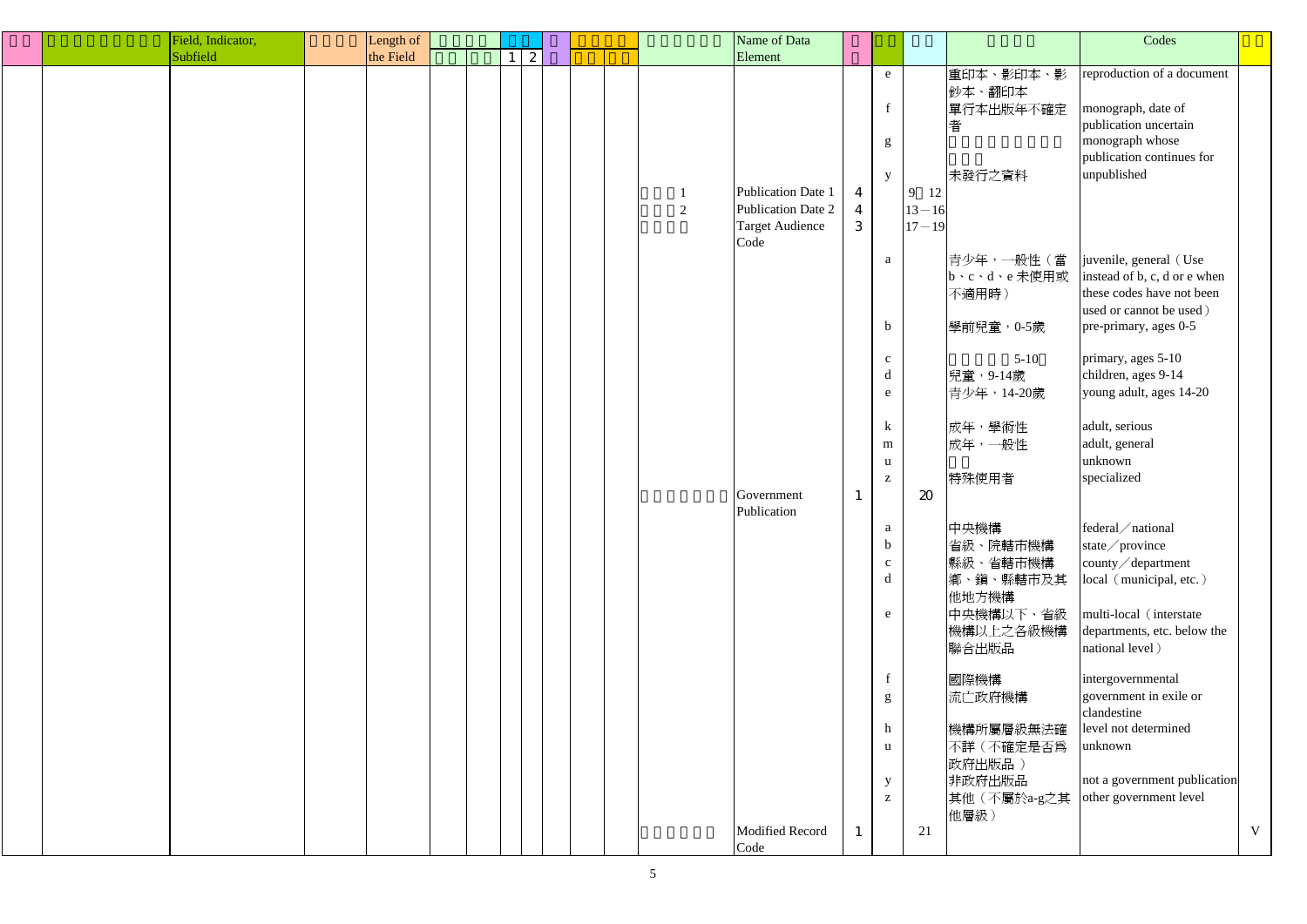| Field, Indicator,<br>Name of Data<br>Length of              | Codes                                        |
|-------------------------------------------------------------|----------------------------------------------|
| Subfield<br>the Field<br> 2 <br>Element                     |                                              |
| 未修正<br>$\overline{0}$                                       | unmodified record                            |
| 修正                                                          | modified record                              |
| $\ensuremath{\mathsf{3}}$<br>Language of<br>$22 - 24$       | $\mathbf V$                                  |
| Cataloguing                                                 |                                              |
| 25<br>Transliteration<br>$\mathbf{1}$                       |                                              |
| 國際標準組織音譯法<br>a                                              | ISO transliteration scheme                   |
| 其他(如韋傑士羅馬<br>$\mathbf b$                                    | other (e.g. Wade-Giles)                      |
| 拼音系統)                                                       | System of Romanization,                      |
| 多種音譯法<br>$\mathbf{c}$                                       | multiple transliterations                    |
|                                                             | no transliteration scheme                    |
| 無音譯<br>y                                                    | used                                         |
| <b>Character Sets</b><br>$26 - 29$<br>$\overline{4}$        | V                                            |
| 01                                                          | ISO 646, IRV version (ISO 646, IRV version ( |
| basic Latin set)                                            | basic Latin set)                             |
| 02<br>ISO Registration $#37$                                | ISO Registration $#37$ (                     |
| (basic Cyrillic set)                                        | basic Cyrillic set)                          |
| 03<br>ISO 5426 (extended                                    | ISO 5426 (extended Latin                     |
| Latin set)                                                  | set)                                         |
| 04<br>ISO DIS 5427 (                                        | ISO DIS 5427 (extended                       |
| extended Cyrillic set)                                      | Cyrillic set)                                |
| 05<br>ISO (Greek set)                                       | ISO (Greek set)                              |
| 06<br>ISO 6438 (African                                     | ISO 6438 (African coded                      |
| coded character set)                                        | character set)                               |
| 09<br>中文字集                                                  | National standard of Chinese                 |
|                                                             | character code for                           |
| Additional                                                  | information interchange                      |
| $30 - 33$<br>$\overline{4}$<br><b>Character Sets</b>        |                                              |
| 34<br>Script of Title<br>$\mathbf{1}$                       |                                              |
|                                                             |                                              |
| 拉丁文<br>a                                                    | Latin                                        |
| 其他拉丁語系(如英<br>$\mathbf b$                                    | Roman (extended, e.g.                        |
| 文、德文)                                                       | English, German, etc.)                       |
| 斯拉夫語文<br>$\mathbf{c}$                                       | Cyrillic                                     |
| 日文<br>d                                                     | Japanese                                     |
| 中文<br>e                                                     | Chinese                                      |
| 阿拉伯文                                                        | Arabic                                       |
| 希臘文<br>g                                                    | Greek                                        |
| 希伯來文<br>h                                                   | Hebrew                                       |
| 泰文                                                          | Thai                                         |
| 梵文                                                          | Devanagari                                   |
| 韓文<br>$\bf k$                                               | Korean                                       |
| 塔米爾文<br>其他                                                  | Tamil<br>other                               |
| Z<br>101<br>Variable<br>$\mathbf V$<br>Language of the Item |                                              |
|                                                             |                                              |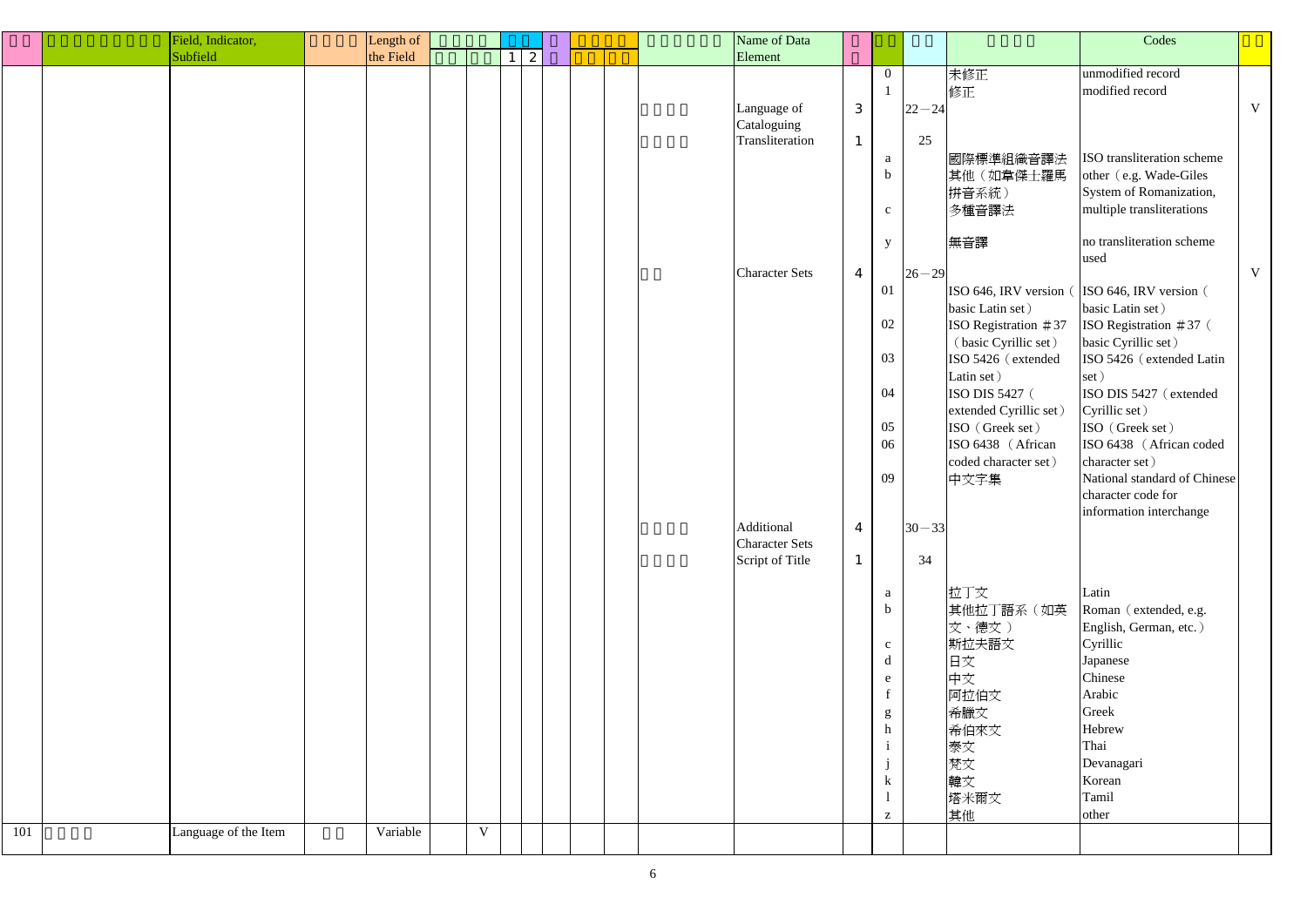|     | Field, Indicator,       | Length of |              |                  |              |    | Name of Data              |         | Codes |  |
|-----|-------------------------|-----------|--------------|------------------|--------------|----|---------------------------|---------|-------|--|
|     | Subfield                | the Field | $\mathbf{1}$ | $\vert 2 \vert$  |              |    | Element                   |         |       |  |
|     | Item is in the original |           | $\mathbf{0}$ |                  |              |    |                           |         |       |  |
|     | language(s) of the work |           |              |                  |              |    |                           |         |       |  |
|     | Item is a translation   |           |              |                  |              |    |                           |         |       |  |
|     | of the original work or |           |              |                  |              |    |                           |         |       |  |
|     | an intermediate work    |           |              |                  |              |    |                           |         |       |  |
|     |                         |           |              |                  |              |    |                           |         |       |  |
|     | Item contains           |           | 2            |                  |              |    |                           |         |       |  |
|     | translations other than |           |              |                  |              |    |                           |         |       |  |
|     | translated summaries    |           |              |                  |              |    |                           |         |       |  |
|     |                         |           |              |                  |              |    |                           |         |       |  |
|     | Language of Text        |           |              | $\rm{a}$         | $\mathbf V$  |    |                           |         |       |  |
|     | Language of             |           |              | $\mathbf b$      | $\mathbf{V}$ |    |                           |         |       |  |
|     | Intermediate Text when  |           |              |                  |              |    |                           |         |       |  |
|     | Item is Not Translated  |           |              |                  |              |    |                           |         |       |  |
|     | from Original           |           |              |                  |              |    |                           |         |       |  |
|     | Language of             |           |              | $\mathbf{C}$     | $\mathbf{V}$ |    |                           |         |       |  |
|     | Original Work           |           |              |                  |              |    |                           |         |       |  |
|     | Language of             |           |              | $\mathbf d$      | V            |    |                           |         |       |  |
|     | Language of             |           |              | e                | $\mathbf{V}$ |    |                           |         |       |  |
|     | <b>Contents Page</b>    |           |              |                  |              |    |                           |         |       |  |
|     | Language of Title       |           |              | $\mathbf f$      | $\mathbf{V}$ |    |                           |         |       |  |
|     | Page if Different from  |           |              |                  |              |    |                           |         |       |  |
|     | Language of Title       |           |              | g                |              |    |                           |         |       |  |
|     | Proper if Not First     |           |              |                  |              |    |                           |         |       |  |
|     | Language of Text        |           |              |                  |              |    |                           |         |       |  |
|     | Language of             |           |              | h                | $\mathbf V$  |    |                           |         |       |  |
|     | Libretto, etc.          |           |              |                  |              |    |                           |         |       |  |
|     |                         |           |              |                  |              |    |                           |         |       |  |
|     | Language of             |           |              | $\mathbf{i}$     | $\mathbf V$  |    |                           |         |       |  |
|     | Accompanying Material   |           |              |                  |              |    |                           |         |       |  |
|     | (Other than             |           |              |                  |              |    |                           |         |       |  |
|     | Summaries, Abstracts or |           |              |                  |              |    |                           |         |       |  |
|     | Librettos)              |           |              |                  |              |    |                           |         |       |  |
|     |                         |           |              |                  | $\mathbf{V}$ |    |                           |         |       |  |
|     | Language of             |           |              |                  |              |    |                           |         |       |  |
| 102 | Country of Publication  | Variable  |              |                  |              |    |                           |         |       |  |
|     | or Production           |           |              |                  |              |    |                           |         |       |  |
|     | Country of              |           |              |                  | $\mathbf V$  |    |                           |         |       |  |
|     | Locality of             |           |              | a<br>$\mathbf b$ | $\mathbf V$  |    |                           |         |       |  |
|     |                         |           |              |                  | $\mathbf{V}$ |    |                           |         |       |  |
|     | County City of          |           |              | $\mathbf C$      |              |    |                           |         |       |  |
| 105 | Publication             | Fixed     |              |                  |              |    |                           |         |       |  |
|     | Coded Data Field:       |           |              |                  |              |    |                           |         |       |  |
|     | Textual Material,       |           |              |                  |              |    |                           |         |       |  |
|     | Monographic, Chinese    |           |              |                  |              |    |                           |         |       |  |
|     | Monograph Coded         |           |              | a                |              | 13 |                           |         |       |  |
|     | Data                    |           |              |                  |              |    | <b>Illustration codes</b> |         |       |  |
|     |                         |           |              |                  |              |    |                           | $0 - 3$ |       |  |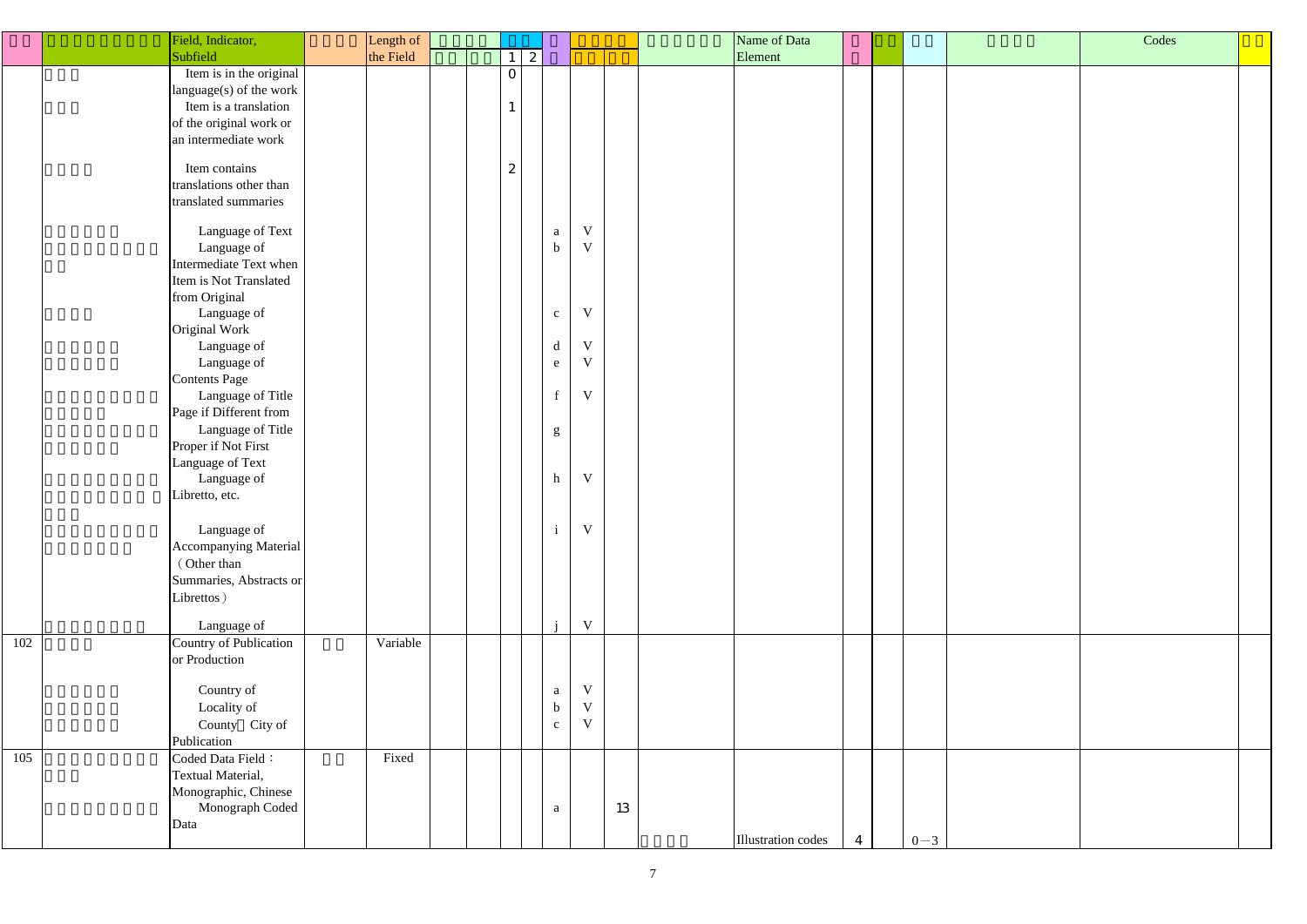|  | Field, Indicator, | Length of |  |   |  |  | Name of Data     |                |                                                       |         |               | Codes                                             |  |
|--|-------------------|-----------|--|---|--|--|------------------|----------------|-------------------------------------------------------|---------|---------------|---------------------------------------------------|--|
|  | Subfield          | the Field |  | 2 |  |  | Element          |                |                                                       |         |               |                                                   |  |
|  |                   |           |  |   |  |  |                  |                | a                                                     |         | 圖             | illustrations                                     |  |
|  |                   |           |  |   |  |  |                  |                | $\mathbf b$                                           |         | 地圖            | maps                                              |  |
|  |                   |           |  |   |  |  |                  |                | $\mathbf{c}$                                          |         | 肖圖            | portraits                                         |  |
|  |                   |           |  |   |  |  |                  |                | $\mathbf d$                                           |         | 航行圖           | charts                                            |  |
|  |                   |           |  |   |  |  |                  |                | e                                                     |         | 設計圖<br>(如建築設計 | plans                                             |  |
|  |                   |           |  |   |  |  |                  |                |                                                       |         | 圖)            |                                                   |  |
|  |                   |           |  |   |  |  |                  |                | $f_{\parallel}$                                       |         | 圖版            | plates                                            |  |
|  |                   |           |  |   |  |  |                  |                |                                                       |         | 樂譜            | music                                             |  |
|  |                   |           |  |   |  |  |                  |                | g<br>h                                                |         | 影鈔;書影         | facsimiles                                        |  |
|  |                   |           |  |   |  |  |                  |                | $\mathbf{1}$                                          |         | 徽章            | coats of arms                                     |  |
|  |                   |           |  |   |  |  |                  |                | $\mathbf{j}$                                          |         | 譜系表           | genealogical tables                               |  |
|  |                   |           |  |   |  |  |                  |                | $\bf k$                                               |         | 表格            | forms                                             |  |
|  |                   |           |  |   |  |  |                  |                | $\mathbf{1}$                                          |         | 樣本            | samples                                           |  |
|  |                   |           |  |   |  |  |                  |                |                                                       |         |               | sound recordings                                  |  |
|  |                   |           |  |   |  |  |                  |                | m                                                     |         | 錄音資料(如附在書     |                                                   |  |
|  |                   |           |  |   |  |  |                  |                |                                                       |         | 內硬紙夾的唱片)      |                                                   |  |
|  |                   |           |  |   |  |  |                  |                | $\mathbf n$                                           |         | 透明圖片(如附在書     | transparencies                                    |  |
|  |                   |           |  |   |  |  |                  |                |                                                       |         | 袋中的透明片)       | illuminations                                     |  |
|  |                   |           |  |   |  |  |                  |                | $\mathbf{O}$                                          |         | 文稿上的修飾圖案      | no illustrations                                  |  |
|  |                   |           |  |   |  |  |                  |                | y                                                     |         | 無插圖           |                                                   |  |
|  |                   |           |  |   |  |  |                  |                | $\mathbf{Z}% ^{T}=\mathbf{Z}^{T}\times\mathbf{Z}^{T}$ |         | 其他(如含不同於m、    | others                                            |  |
|  |                   |           |  |   |  |  |                  |                |                                                       |         | n媒體之附件)       |                                                   |  |
|  |                   |           |  |   |  |  | Form of Contents | $\overline{4}$ |                                                       | $4 - 7$ |               |                                                   |  |
|  |                   |           |  |   |  |  | Codes            |                |                                                       |         |               |                                                   |  |
|  |                   |           |  |   |  |  |                  |                | a                                                     |         | 書目(參考書目、硏     | bibliography                                      |  |
|  |                   |           |  |   |  |  |                  |                |                                                       |         | 究書目、專題書目      |                                                   |  |
|  |                   |           |  |   |  |  |                  |                | $\mathbf b$                                           |         | 目錄(器物目錄、藏     | catalogue (lists of items in a                    |  |
|  |                   |           |  |   |  |  |                  |                |                                                       |         | 書目錄、出版目錄、     | collection, an exhibition, or a                   |  |
|  |                   |           |  |   |  |  |                  |                |                                                       |         | 展覽目錄等)        | commercial catalog)                               |  |
|  |                   |           |  |   |  |  |                  |                | $\mathbf{c}$                                          |         |               | 索引(專指作品本身爲 index (not when an item                |  |
|  |                   |           |  |   |  |  |                  |                |                                                       |         | 索引)           | contains an index to its own                      |  |
|  |                   |           |  |   |  |  |                  |                | $\mathbf d$                                           |         |               | contents)                                         |  |
|  |                   |           |  |   |  |  |                  |                |                                                       |         | 摘要(專指作品本身     | abstract or summary (not<br>when an item contains |  |
|  |                   |           |  |   |  |  |                  |                |                                                       |         | 為摘要)          | abstracts to its own                              |  |
|  |                   |           |  |   |  |  |                  |                |                                                       |         |               | dictionary                                        |  |
|  |                   |           |  |   |  |  |                  |                | e<br>$f_{\parallel}$                                  |         | 字典            |                                                   |  |
|  |                   |           |  |   |  |  |                  |                |                                                       |         | 百科全書、類書       | encyclopaedia<br>directory                        |  |
|  |                   |           |  |   |  |  |                  |                | g<br>$\mathbf{i}$                                     |         | 名錄、指南         | statistics                                        |  |
|  |                   |           |  |   |  |  |                  |                |                                                       |         | 統計資料          |                                                   |  |
|  |                   |           |  |   |  |  |                  |                |                                                       |         | 編序資料          | programmed text book                              |  |
|  |                   |           |  |   |  |  |                  |                | $\bf k$                                               |         | 專利            | patent<br>standard                                |  |
|  |                   |           |  |   |  |  |                  |                |                                                       |         | 標準(技術規範)      |                                                   |  |
|  |                   |           |  |   |  |  |                  |                | m                                                     |         | 學位論文          | dissertation or thesis                            |  |
|  |                   |           |  |   |  |  |                  |                | $\mathbf n$                                           |         | 法規            | laws and legislation                              |  |
|  |                   |           |  |   |  |  |                  |                | $\mathbf b$                                           |         | 數值表           | numeric table                                     |  |
|  |                   |           |  |   |  |  |                  |                | $\mathbf{p}$                                          |         | 技術報告          | technical report                                  |  |
|  |                   |           |  |   |  |  |                  |                | $\alpha$                                              |         | 試題            | examination paper                                 |  |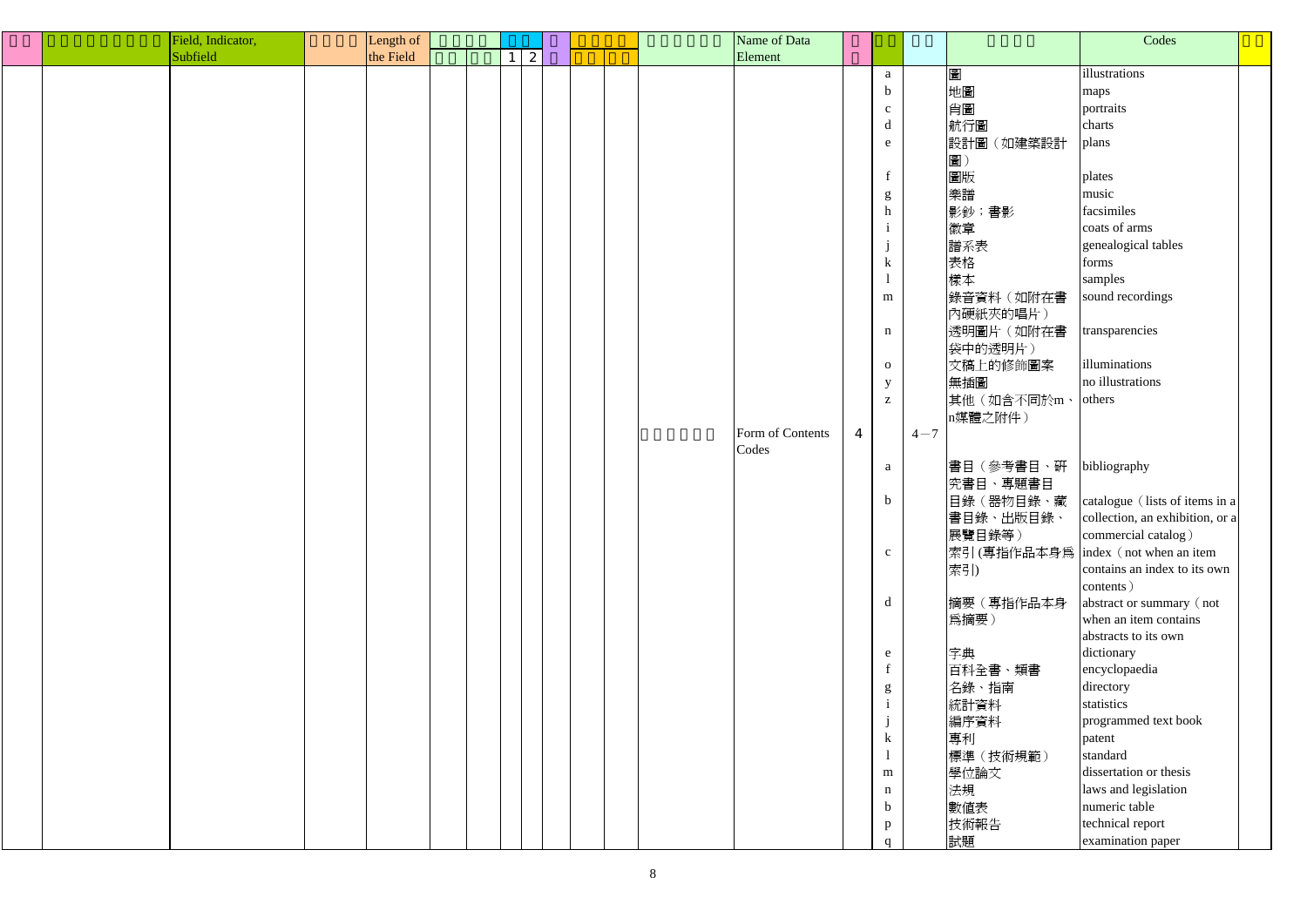|     | Field, Indicator,          | Length of |  |                     |              |             | Name of Data          |              |                                                |    |            | Codes                        |  |
|-----|----------------------------|-----------|--|---------------------|--------------|-------------|-----------------------|--------------|------------------------------------------------|----|------------|------------------------------|--|
|     | Subfield                   | the Field |  | 2<br>1 <sup>1</sup> |              |             | Element               |              |                                                |    |            |                              |  |
|     |                            |           |  |                     |              |             |                       |              | r                                              |    | 文獻評析       | literature surveys/reviews   |  |
|     |                            |           |  |                     |              |             |                       |              | S                                              |    | 條約、協定      | treaties                     |  |
|     |                            |           |  |                     |              |             |                       |              |                                                |    | 漫畫、連環圖書    | cartoons or comic strips     |  |
|     |                            |           |  |                     |              |             |                       |              | Z                                              |    | 其他         | other                        |  |
|     |                            |           |  |                     |              |             | Conference or         | $\mathbf{1}$ |                                                | 8  |            |                              |  |
|     |                            |           |  |                     |              |             | <b>Meeting Code</b>   |              |                                                |    |            |                              |  |
|     |                            |           |  |                     |              |             |                       |              | $\overline{0}$                                 |    | 非會議紀錄      | not a conference publication |  |
|     |                            |           |  |                     |              |             |                       |              |                                                |    | 會議記錄       | conference publication       |  |
|     |                            |           |  |                     |              |             | Festschrift           | $\mathbf{1}$ |                                                | 9  |            |                              |  |
|     |                            |           |  |                     |              |             |                       |              | $\overline{0}$                                 |    | 非紀念集       | not a festschrift            |  |
|     |                            |           |  |                     |              |             |                       |              |                                                |    | 紀念集        | festschrift                  |  |
|     |                            |           |  |                     |              |             | Index Indicator       |              |                                                | 10 |            |                              |  |
|     |                            |           |  |                     |              |             |                       | $\mathbf{1}$ |                                                |    |            |                              |  |
|     |                            |           |  |                     |              |             |                       |              | $\overline{0}$                                 |    | 無索引        | no index                     |  |
|     |                            |           |  |                     |              |             |                       |              |                                                |    | 有索引        | index present                |  |
|     |                            |           |  |                     |              |             | Literature Code       | $\mathbf{1}$ |                                                | 11 |            |                              |  |
|     |                            |           |  |                     |              |             |                       |              | a                                              |    | 小說(長篇、中篇、  | fiction                      |  |
|     |                            |           |  |                     |              |             |                       |              |                                                |    | 短篇、極短篇)    |                              |  |
|     |                            |           |  |                     |              |             |                       |              | $\mathbf b$                                    |    | 戲劇(包括電視劇、  | drama                        |  |
|     |                            |           |  |                     |              |             |                       |              |                                                |    | 電影劇本)      |                              |  |
|     |                            |           |  |                     |              |             |                       |              | $\mathbf{C}$                                   |    | 散文(小品、雜文、  | essays                       |  |
|     |                            |           |  |                     |              |             |                       |              |                                                |    | 駢文)        |                              |  |
|     |                            |           |  |                     |              |             |                       |              | d                                              |    | 幽默及諷刺小品(不  | humour, satire               |  |
|     |                            |           |  |                     |              |             |                       |              |                                                |    | 包括漫畫)      |                              |  |
|     |                            |           |  |                     |              |             |                       |              | e                                              |    | 書信         | letters                      |  |
|     |                            |           |  |                     |              |             |                       |              |                                                |    | 短篇故事、民間故   | short stories                |  |
|     |                            |           |  |                     |              |             |                       |              |                                                |    | 事、寓言、神話、童  |                              |  |
|     |                            |           |  |                     |              |             |                       |              |                                                |    | 話、傳說       |                              |  |
|     |                            |           |  |                     |              |             |                       |              | g                                              |    | 詩詞、曲、賦、歌謠  | poetry                       |  |
|     |                            |           |  |                     |              |             |                       |              | h                                              |    | 演說稿、對話錄    | speeches, oratory            |  |
|     |                            |           |  |                     |              |             |                       |              |                                                |    | 非文學作品 (含文學 | not a literary text          |  |
|     |                            |           |  |                     |              |             |                       |              | $\mathbf{y}$                                   |    |            |                              |  |
|     |                            |           |  |                     |              |             |                       |              |                                                |    | 批評)        | multiple or other literary   |  |
|     |                            |           |  |                     |              |             |                       |              | $\mathbf{Z}% ^{t}\left( \mathbf{Z}_{1}\right)$ |    | 其他或多種體裁(例  |                              |  |
|     |                            |           |  |                     |              |             |                       |              |                                                |    | 如:遊記、傳記、報  | forms                        |  |
|     |                            |           |  |                     |              |             |                       |              |                                                |    | 導文學、對聯)    |                              |  |
|     |                            |           |  |                     |              |             | <b>Biography Code</b> | $\mathbf{1}$ |                                                | 12 |            |                              |  |
|     |                            |           |  |                     |              |             |                       |              | a                                              |    | 自傳         | autobiography                |  |
|     |                            |           |  |                     |              |             |                       |              | $\mathbf b$                                    |    | 分傳         | individual biography         |  |
|     |                            |           |  |                     |              |             |                       |              | $\mathbf{C}$                                   |    | 總傳         | collective biography         |  |
|     |                            |           |  |                     |              |             |                       |              | d                                              |    | 含傳記資料      | contains biographical        |  |
|     |                            |           |  |                     |              |             |                       |              | V                                              |    | 非傳記資料      | not biographical             |  |
| 106 | Coded Data Field           | Variable  |  |                     |              |             |                       |              |                                                |    |            |                              |  |
|     | <b>Textual Materials</b>   |           |  |                     |              |             |                       |              |                                                |    |            |                              |  |
|     | <b>Physical Attributes</b> |           |  |                     |              |             |                       |              |                                                |    |            |                              |  |
|     | <b>Textual Material</b>    |           |  |                     | $\mathbf{a}$ | $\mathbf V$ |                       |              |                                                |    |            |                              |  |
|     | Coded Data-Physical        |           |  |                     |              |             |                       |              |                                                |    |            |                              |  |
|     | <b>Medium Designator</b>   |           |  |                     |              |             |                       |              |                                                |    |            |                              |  |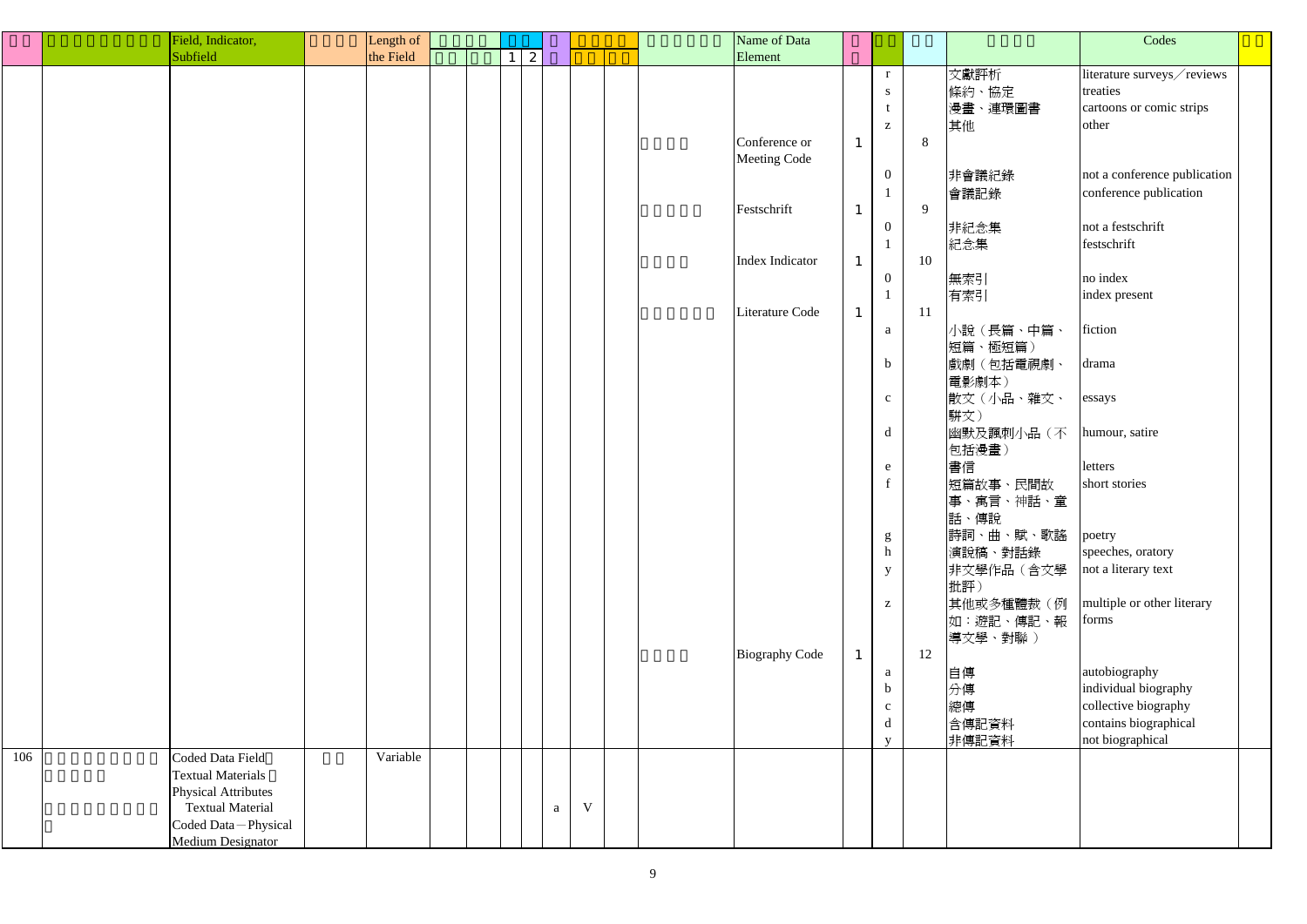|     | Field, Indicator,                                | Length of |  |                 |              |    | Name of Data                 |              |                                                                                                |                |                                                                        | Codes                                                                                                                                                               |  |
|-----|--------------------------------------------------|-----------|--|-----------------|--------------|----|------------------------------|--------------|------------------------------------------------------------------------------------------------|----------------|------------------------------------------------------------------------|---------------------------------------------------------------------------------------------------------------------------------------------------------------------|--|
|     | Subfield                                         | the Field |  | $1 \mid 2 \mid$ |              |    | Element                      |              |                                                                                                |                |                                                                        |                                                                                                                                                                     |  |
|     |                                                  |           |  |                 |              |    |                              |              | $\mathbf d$<br>e<br>$\mathbf f$<br>g<br>$\mathbf h$<br>$\mathbf{r}$<br>$\mathbf{Z}$            |                | 大字體印刷資料<br>報紙形式<br>點字本<br>縮影資料<br>手稿本<br>多媒體組件<br>縮印資料<br>一般印刷資料<br>其他 | large print<br>newspaper format<br>Braille and Moon script<br>microprint<br>hand-written<br>multimedia<br>mini-print<br>regular print<br>other form of reproduction |  |
| 110 | Coded Data Field<br>Serials<br>Serial Coded Data | Fixed     |  |                 | $\mathbf{a}$ | 11 | Type of serial<br>designator | $\mathbf{1}$ |                                                                                                | $\overline{0}$ |                                                                        |                                                                                                                                                                     |  |
|     |                                                  |           |  |                 |              |    | Frequency of issue           | $\mathbf{1}$ | a<br>$\mathbf b$<br>$\mathbf{C}$<br>$\mathbf{Z}% ^{T}=\mathbf{Z}^{T}\times\mathbf{Z}^{T}$<br>a |                | 期刊<br>集叢<br>報紙<br>其他<br>日刊                                             | periodical<br>monographic series<br>newspaper<br>other<br>daily                                                                                                     |  |
|     |                                                  |           |  |                 |              |    |                              |              | $\mathbf b$<br>$\mathbf{C}$<br>$\mathbf d$<br>e<br>$g_{\parallel}$                             |                | 半週刊<br>週刊<br>雙週刊<br>半月刊<br>月刊<br>雙月刊                                   | semiweekly (twice a<br>weekly<br>biweekly (every two<br>semimonthly (twice a<br>monthly<br>bimonthly (every two                                                     |  |
|     |                                                  |           |  |                 |              |    |                              |              | h<br>$\mathbf{k}$                                                                              |                | 季刊<br>一年三次<br>半年刊<br>年刊<br>雙年刊                                         | quarterly<br>three times a year<br>semiannual (twice a year)<br>annual<br>biennial (every two years)                                                                |  |
|     |                                                  |           |  |                 |              |    |                              |              | ${\bf m}$<br>$\mathbf n$<br>$\mathbf{O}$<br>u<br>y<br>$\mathbf{Z}$                             |                | 三年刊<br>一週三次<br>一月三次<br>不詳<br>不定期                                       | triennial (every three<br>three times a week<br>three times a month<br>unknown<br>no frequency<br>other                                                             |  |
|     |                                                  |           |  |                 |              |    | Regularity                   | $\mathbf{1}$ | a<br>$\mathbf b$<br>u                                                                          | $\overline{2}$ | 其他<br>有規則<br>定期的不規則 (如月<br>刊,除7-8月外)<br>不詳                             | regular<br>normalised irregular<br>unknown                                                                                                                          |  |
|     |                                                  |           |  |                 |              |    | Type of material             |              | y                                                                                              | 3              | 不規則                                                                    | irregular                                                                                                                                                           |  |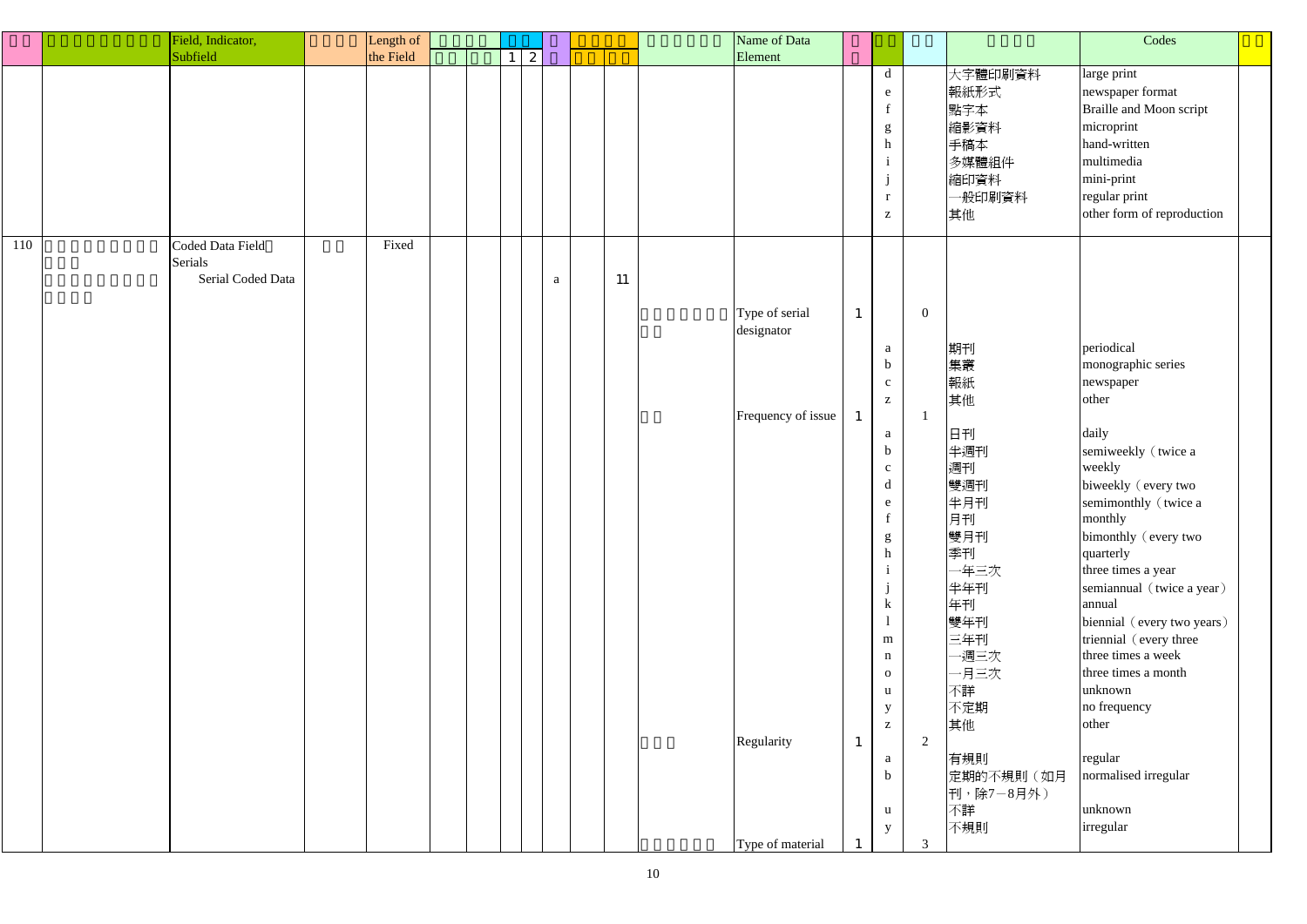|  | Field, Indicator, | Length of |  |   |  |  | Name of Data       |              |                 |                |            | Codes                         |  |
|--|-------------------|-----------|--|---|--|--|--------------------|--------------|-----------------|----------------|------------|-------------------------------|--|
|  | Subfield          | the Field |  | 2 |  |  | Element            |              |                 |                |            |                               |  |
|  |                   |           |  |   |  |  |                    |              | a               |                | 書目 (如專科書目) | bibliography                  |  |
|  |                   |           |  |   |  |  |                    |              | $\mathbf b$     |                | 目錄(如出版目錄)  | catalogue                     |  |
|  |                   |           |  |   |  |  |                    |              | $\mathbf{c}$    |                | 索引(專指作品本身  | index                         |  |
|  |                   |           |  |   |  |  |                    |              |                 |                | 即爲索引)      |                               |  |
|  |                   |           |  |   |  |  |                    |              |                 |                |            |                               |  |
|  |                   |           |  |   |  |  |                    |              | $\mathbf d$     |                | 摘要(專指作品本身  | abstract or summary           |  |
|  |                   |           |  |   |  |  |                    |              |                 |                | 即為摘要)      |                               |  |
|  |                   |           |  |   |  |  |                    |              | e               |                | 字典、辭彙      | dictionary                    |  |
|  |                   |           |  |   |  |  |                    |              | $f_{\parallel}$ |                | 百科全書       | encyclopaedia                 |  |
|  |                   |           |  |   |  |  |                    |              | $g_{\parallel}$ |                | 名錄、指南      | directory                     |  |
|  |                   |           |  |   |  |  |                    |              | h               |                | 年鑑、年報      | yearbook                      |  |
|  |                   |           |  |   |  |  |                    |              | $\mathbf{i}$    |                | 統計資料       | statistics                    |  |
|  |                   |           |  |   |  |  |                    |              |                 |                | 編序教材       | programmed texts              |  |
|  |                   |           |  |   |  |  |                    |              | $\bf k$         |                | 書評、評論      | reviews                       |  |
|  |                   |           |  |   |  |  |                    |              |                 |                | 法規         | laws and legislation          |  |
|  |                   |           |  |   |  |  |                    |              | m               |                | 判決報導及摘要    | law reports and digests       |  |
|  |                   |           |  |   |  |  |                    |              | $\mathbf n$     |                | 法律論文       | legal articles                |  |
|  |                   |           |  |   |  |  |                    |              | $\mathbf{O}$    |                | 法律案例及案例註解  | legal cases and case notes    |  |
|  |                   |           |  |   |  |  |                    |              |                 |                |            |                               |  |
|  |                   |           |  |   |  |  |                    |              | $p_{\parallel}$ |                | 傳記(指個人傳記、  | biography                     |  |
|  |                   |           |  |   |  |  |                    |              |                 |                | 團體傳記以及作品本  |                               |  |
|  |                   |           |  |   |  |  |                    |              |                 |                | 身含有傳記資料者)  |                               |  |
|  |                   |           |  |   |  |  |                    |              | r               |                | 文獻評析       | literature surveys/reviews    |  |
|  |                   |           |  |   |  |  |                    |              | t               |                | 漫畫、連環圖書    | cartoons or comic strips      |  |
|  |                   |           |  |   |  |  |                    |              |                 |                |            |                               |  |
|  |                   |           |  |   |  |  |                    |              | $\mathbf{Z}$    |                | 其他         | other kinds of contents       |  |
|  |                   |           |  |   |  |  | Nature of contents | 3            |                 | $4 - 6$        |            |                               |  |
|  |                   |           |  |   |  |  | code               |              |                 |                |            |                               |  |
|  |                   |           |  |   |  |  | Conference         | $\mathbf{r}$ |                 | $\overline{7}$ |            |                               |  |
|  |                   |           |  |   |  |  | publication        |              |                 |                |            |                               |  |
|  |                   |           |  |   |  |  |                    |              | $\overline{0}$  |                | 非會議紀錄      | not a conference publication  |  |
|  |                   |           |  |   |  |  |                    |              | $\mathbf{1}$    |                | 會議紀錄       | conference publication        |  |
|  |                   |           |  |   |  |  | Title-page         |              |                 | 8              |            |                               |  |
|  |                   |           |  |   |  |  | availability code  |              |                 |                |            |                               |  |
|  |                   |           |  |   |  |  |                    |              | a               |                | 活頁、附於每卷之最  | in last issue of volume $-$   |  |
|  |                   |           |  |   |  |  |                    |              |                 |                | 後一期        | loose                         |  |
|  |                   |           |  |   |  |  |                    |              | $\mathbf b$     |                | 刊於每卷之最後一期  | in last issue of volume-      |  |
|  |                   |           |  |   |  |  |                    |              | $\mathbf{C}$    |                | 活頁、附於下一卷之  | in first issue of next volume |  |
|  |                   |           |  |   |  |  |                    |              |                 |                | 第一期        | $-$ loose                     |  |
|  |                   |           |  |   |  |  |                    |              |                 |                |            | in first issue of next volume |  |
|  |                   |           |  |   |  |  |                    |              | $\mathbf d$     |                | 刊於下一卷之第一期  |                               |  |
|  |                   |           |  |   |  |  |                    |              |                 |                |            | -attached                     |  |
|  |                   |           |  |   |  |  |                    |              | e               |                | 單獨刊行, 免費備索 | published separately-free     |  |
|  |                   |           |  |   |  |  |                    |              |                 |                |            | upon request                  |  |
|  |                   |           |  |   |  |  |                    |              | $f_{\parallel}$ |                | 單獨刊行,寄贈    | published separately-free-    |  |
|  |                   |           |  |   |  |  |                    |              |                 |                |            | sent automatically            |  |
|  |                   |           |  |   |  |  |                    |              | g               |                | 單獨刊行,備購    | published separately-         |  |
|  |                   |           |  |   |  |  |                    |              |                 |                |            | purchase-request              |  |
|  |                   |           |  |   |  |  |                    |              | $\mathbf{u}$    |                | 不詳         | unknown at time of record     |  |
|  |                   |           |  |   |  |  |                    |              |                 |                |            | creation                      |  |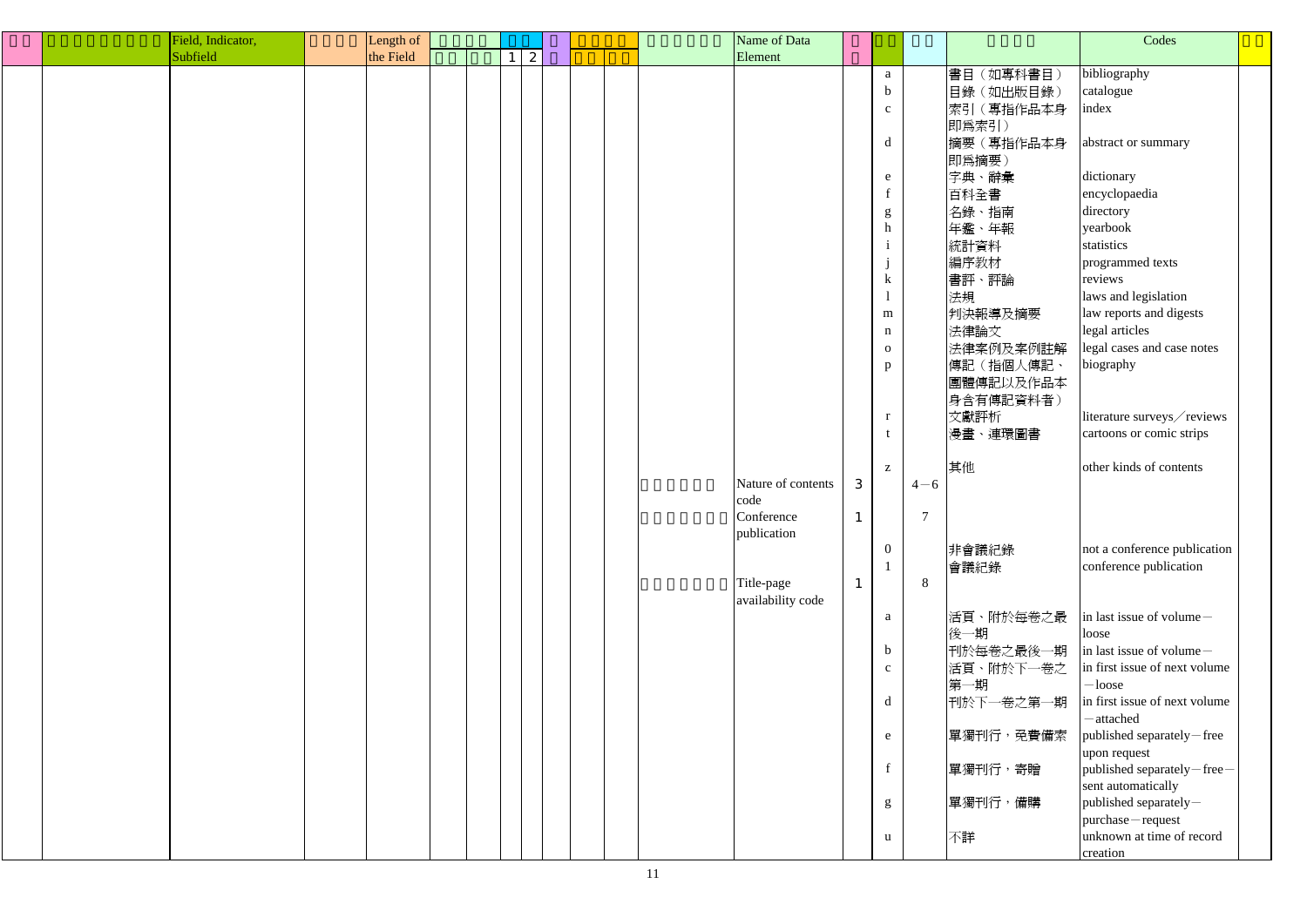| Field, Indicator, | Length of |                 |  |  | Name of Data       |              |                                                       |    |            | Codes                                                      |  |
|-------------------|-----------|-----------------|--|--|--------------------|--------------|-------------------------------------------------------|----|------------|------------------------------------------------------------|--|
| Subfield          | the Field | $1 \mid 2 \mid$ |  |  | Element            |              |                                                       |    |            |                                                            |  |
|                   |           |                 |  |  |                    |              | $\mathbf X$                                           |    | 不適用        | not applicable                                             |  |
|                   |           |                 |  |  |                    |              | $\mathbf{y}$                                          |    | 無題名頁出版     | no title-page issued                                       |  |
|                   |           |                 |  |  |                    |              | $\mathbf{Z}% ^{T}=\mathbf{Z}^{T}\times\mathbf{Z}^{T}$ |    | 其他         | other                                                      |  |
|                   |           |                 |  |  | Index availability | $\mathbf{1}$ |                                                       | 9  |            |                                                            |  |
|                   |           |                 |  |  |                    |              | a                                                     |    | 每期附有活頁之索引  | each issue contains an index                               |  |
|                   |           |                 |  |  |                    |              |                                                       |    |            | to its own contents $-\text{loose}$                        |  |
|                   |           |                 |  |  |                    |              | $\mathbf b$                                           |    | 面數另計之活頁、附  | in last issue of volume $-$                                |  |
|                   |           |                 |  |  |                    |              |                                                       |    |            |                                                            |  |
|                   |           |                 |  |  |                    |              |                                                       |    | 於每卷最後一期    | $ loose -$ separately paged<br>in last issue of volume $-$ |  |
|                   |           |                 |  |  |                    |              | $\mathbf C$                                           |    | 面數不計之活頁、附  |                                                            |  |
|                   |           |                 |  |  |                    |              |                                                       |    | 於每卷最後一期    | unpaged                                                    |  |
|                   |           |                 |  |  |                    |              | d                                                     |    | 刊於每卷之最後一期  | in last issue of volume $-$                                |  |
|                   |           |                 |  |  |                    |              | e                                                     |    | 面數另計之活頁、附  | in first issue of next volume                              |  |
|                   |           |                 |  |  |                    |              |                                                       |    | 於下一卷之第一期   | -loose - separately paged                                  |  |
|                   |           |                 |  |  |                    |              | $\mathbf f$                                           |    | 面數不計之活頁、附  | in first issue of next volume                              |  |
|                   |           |                 |  |  |                    |              |                                                       |    | 於下一卷之第一期   | -loose - unpaged                                           |  |
|                   |           |                 |  |  |                    |              | g                                                     |    | 刊於下一卷之第一期  | in first issue of next volume                              |  |
|                   |           |                 |  |  |                    |              |                                                       |    |            | -attached                                                  |  |
|                   |           |                 |  |  |                    |              | h                                                     |    | 單獨刊行,寄贈    | published separately-free-                                 |  |
|                   |           |                 |  |  |                    |              |                                                       |    |            | sent automatically                                         |  |
|                   |           |                 |  |  |                    |              |                                                       |    | 單獨刊行, 免費備索 | published separately-free                                  |  |
|                   |           |                 |  |  |                    |              |                                                       |    |            | upon request                                               |  |
|                   |           |                 |  |  |                    |              |                                                       |    | 單獨刊行,由出版商  | published separately-bound                                 |  |
|                   |           |                 |  |  |                    |              |                                                       |    | 裝訂寄贈       | from publisher – free – sent                               |  |
|                   |           |                 |  |  |                    |              |                                                       |    |            | automatically                                              |  |
|                   |           |                 |  |  |                    |              | $\bf k$                                               |    | 單獨刊行,由出版商  | published separately-bound                                 |  |
|                   |           |                 |  |  |                    |              |                                                       |    | 裝訂免費備索     | from publisher – free upon                                 |  |
|                   |           |                 |  |  |                    |              |                                                       |    |            | request                                                    |  |
|                   |           |                 |  |  |                    |              |                                                       |    | 單獨刊行,由出版商  | published separately-bound                                 |  |
|                   |           |                 |  |  |                    |              |                                                       |    | 裝訂發售       | $from public - purchase$                                   |  |
|                   |           |                 |  |  |                    |              |                                                       |    |            | upon request                                               |  |
|                   |           |                 |  |  |                    |              | ${\bf m}$                                             |    | 本補篇或附屬集叢爲  | this serial is a supplement or                             |  |
|                   |           |                 |  |  |                    |              |                                                       |    | 其本篇索引      | subseries indexed in its                                   |  |
|                   |           |                 |  |  |                    |              |                                                       |    |            | parent serial                                              |  |
|                   |           |                 |  |  |                    |              | $\mathbf{u}$                                          |    | 不詳         | unknown at time of record                                  |  |
|                   |           |                 |  |  |                    |              |                                                       |    |            | creation                                                   |  |
|                   |           |                 |  |  |                    |              | $\mathbf X$                                           |    | 不適用        | not applicable                                             |  |
|                   |           |                 |  |  |                    |              | $\mathbf{y}$                                          |    | 無索引        | index is not available                                     |  |
|                   |           |                 |  |  |                    |              | $\mathbf{Z}% ^{T}=\mathbf{Z}^{T}\times\mathbf{Z}^{T}$ |    | 其他         | other                                                      |  |
|                   |           |                 |  |  | Cumulative index   | $\mathbf{1}$ |                                                       | 10 |            |                                                            |  |
|                   |           |                 |  |  | availability code  |              |                                                       |    |            |                                                            |  |
|                   |           |                 |  |  |                    |              |                                                       |    |            |                                                            |  |
|                   |           |                 |  |  |                    |              | $\overline{0}$                                        |    | 無彙編索引或目次   | no cumulative index or table                               |  |
|                   |           |                 |  |  |                    |              |                                                       |    |            | of contents                                                |  |
|                   |           |                 |  |  |                    |              |                                                       |    | 有彙編索引或目次   | cumulative index or table of                               |  |
|                   |           |                 |  |  |                    |              |                                                       |    |            | contents available                                         |  |
|                   |           |                 |  |  |                    |              |                                                       |    |            |                                                            |  |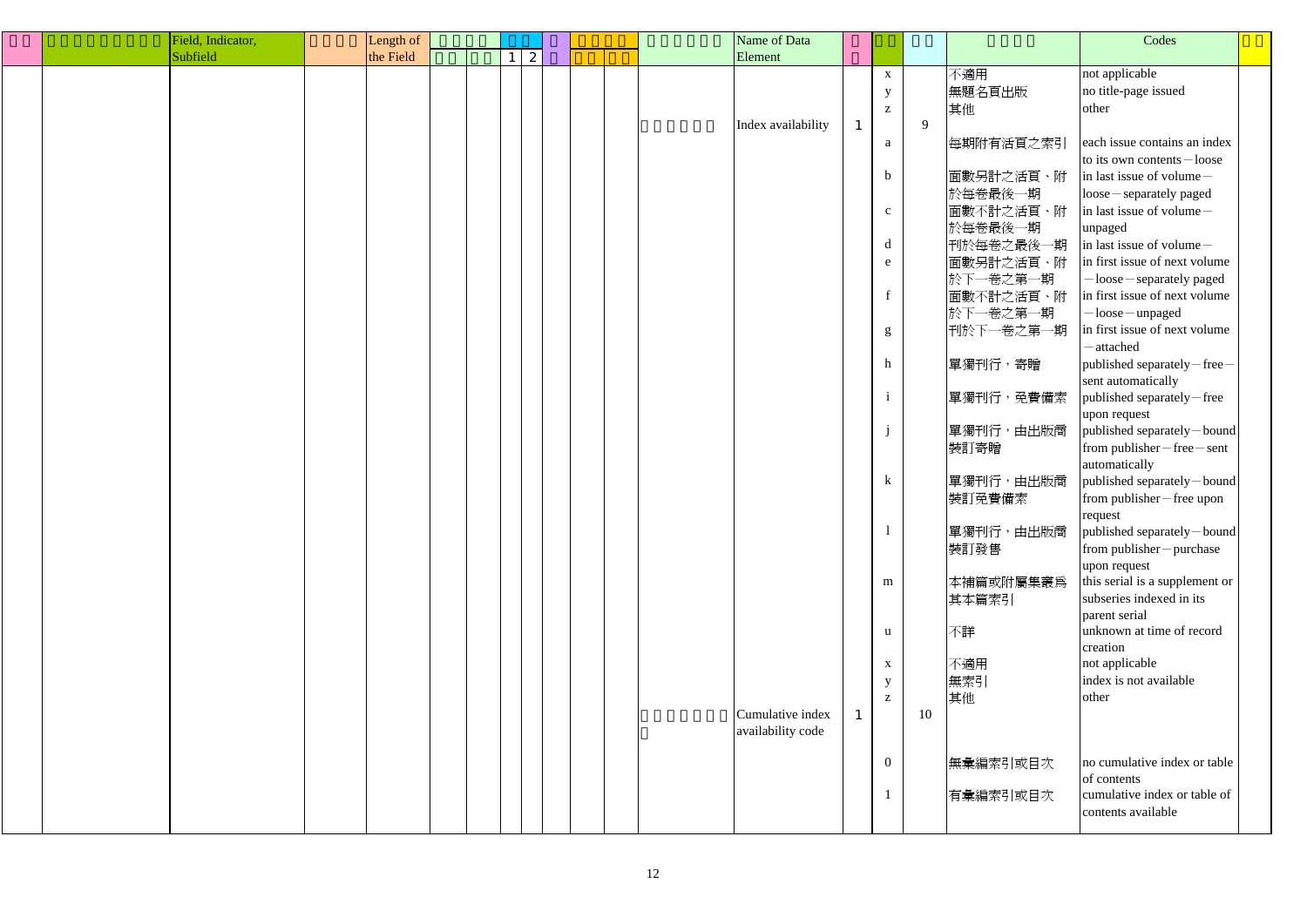|     | Field, Indicator,      | Length of |             |              |              |                            | Name of Data                      |              |              |                 |           | Codes                        |  |
|-----|------------------------|-----------|-------------|--------------|--------------|----------------------------|-----------------------------------|--------------|--------------|-----------------|-----------|------------------------------|--|
|     | Subfield               | the Field |             | $\mathbf{2}$ |              |                            | Element                           |              |              |                 |           |                              |  |
| 115 | Coded Data Fields      | Fixed     | $\mathbf V$ |              |              |                            |                                   |              |              |                 |           |                              |  |
|     | Visual Projections,    |           |             |              |              |                            |                                   |              |              |                 |           |                              |  |
|     | Videorecordings and    |           |             |              |              |                            |                                   |              |              |                 |           |                              |  |
|     | <b>Motion Pictures</b> |           |             |              |              |                            |                                   |              |              |                 |           |                              |  |
|     |                        |           |             |              |              |                            |                                   |              |              |                 |           |                              |  |
|     | Coded Data             |           |             |              | $\mathbf{a}$ | $\boldsymbol{\mathcal{Z}}$ |                                   |              |              |                 |           |                              |  |
|     | General                |           |             |              |              |                            |                                   |              |              |                 |           |                              |  |
|     |                        |           |             |              |              |                            | Type of material                  | $\mathbf{1}$ |              | $\overline{0}$  |           |                              |  |
|     |                        |           |             |              |              |                            |                                   |              | a            |                 | 影片        | motion picture               |  |
|     |                        |           |             |              |              |                            |                                   |              | $\mathbf b$  |                 | 投影資料 (透明圖 | visual projection            |  |
|     |                        |           |             |              |              |                            |                                   |              |              |                 | 片、幻燈片)    |                              |  |
|     |                        |           |             |              |              |                            |                                   |              | $\mathbf{c}$ |                 | 錄影資料      | videorecording               |  |
|     |                        |           |             |              |              |                            | Length                            | $\mathbf{3}$ |              | $1 - 3$         |           |                              |  |
|     |                        |           |             |              |              |                            | Colour indicator                  | $\mathbf{1}$ |              | $\overline{4}$  |           |                              |  |
|     |                        |           |             |              |              |                            |                                   |              | a            |                 | 黑白        | black and white              |  |
|     |                        |           |             |              |              |                            |                                   |              | $\mathbf b$  |                 | 彩色        | colour                       |  |
|     |                        |           |             |              |              |                            |                                   |              | $\mathbf{c}$ |                 | 黑白及彩色     | combination of black and     |  |
|     |                        |           |             |              |              |                            |                                   |              |              |                 |           | white and colour             |  |
|     |                        |           |             |              |              |                            |                                   |              | $\mathbf{u}$ |                 | 不詳        | unknown                      |  |
|     |                        |           |             |              |              |                            |                                   |              | $\mathbf{Z}$ |                 | 其他        | other (sepia, tinted, etc.)  |  |
|     |                        |           |             |              |              |                            | Sound indicator                   | $\mathbf{1}$ |              | $5\overline{)}$ |           |                              |  |
|     |                        |           |             |              |              |                            |                                   |              |              |                 |           | sound on medium              |  |
|     |                        |           |             |              |              |                            |                                   |              | a            |                 | 聲音在媒體上    |                              |  |
|     |                        |           |             |              |              |                            |                                   |              | $\mathbf b$  |                 | 聲音與媒體分開   | soundtrack separate          |  |
|     |                        |           |             |              |              |                            |                                   |              | u            |                 | 不詳        | unknown                      |  |
|     |                        |           |             |              |              |                            |                                   |              | y            |                 | 無聲        | no sound                     |  |
|     |                        |           |             |              |              |                            | Media for sound                   | $\mathbf{1}$ |              | 6               |           |                              |  |
|     |                        |           |             |              |              |                            |                                   |              | a            |                 | 光學發聲影片    | optical sound track on       |  |
|     |                        |           |             |              |              |                            |                                   |              |              |                 |           | motion picture film          |  |
|     |                        |           |             |              |              |                            |                                   |              | $\mathbf b$  |                 | 磁性發聲影片    | magnetic sound track on      |  |
|     |                        |           |             |              |              |                            |                                   |              |              |                 |           | motion picture film          |  |
|     |                        |           |             |              |              |                            |                                   |              | $\mathbf{c}$ |                 | 匣式錄音帶     | magnetic audio tape in       |  |
|     |                        |           |             |              |              |                            |                                   |              | d            |                 | 唱片        | sound disc                   |  |
|     |                        |           |             |              |              |                            |                                   |              | e            |                 | 盤式錄音帶     | magnetic audio tape on reel  |  |
|     |                        |           |             |              |              |                            |                                   |              |              |                 | 卡式錄音帶     | magnetic audio tape in       |  |
|     |                        |           |             |              |              |                            |                                   |              | g            |                 | 同時具光學磁性發聲 | optical and magnetic sound   |  |
|     |                        |           |             |              |              |                            |                                   |              |              |                 | 影片        | track on motion picture film |  |
|     |                        |           |             |              |              |                            |                                   |              | h            |                 | 錄影帶       | videotape                    |  |
|     |                        |           |             |              |              |                            |                                   |              | $\rm i$      |                 | 影碟        | videodisc                    |  |
|     |                        |           |             |              |              |                            |                                   |              | $\mathbf{Z}$ |                 | 其他        | other                        |  |
|     |                        |           |             |              |              |                            |                                   |              | $\mathbf{u}$ |                 | 不詳        | unknown                      |  |
|     |                        |           |             |              |              |                            |                                   |              | y            |                 | 無聲        | no sound                     |  |
|     |                        |           |             |              |              |                            | Width or                          | $\mathbf{1}$ |              | $\overline{7}$  |           |                              |  |
|     |                        |           |             |              |              |                            |                                   |              | $\mathbf{Z}$ |                 | 其他        | none of these                |  |
|     |                        |           |             |              |              |                            |                                   |              |              |                 |           |                              |  |
|     |                        |           |             |              |              |                            | Motion pictures<br>and filmstrips |              |              |                 |           |                              |  |
|     |                        |           |             |              |              |                            |                                   |              |              |                 |           |                              |  |
|     |                        |           |             |              |              |                            |                                   |              |              |                 |           |                              |  |
|     |                        |           |             |              |              |                            |                                   |              | a            |                 | 8糎米       | 8mm                          |  |
|     |                        |           |             |              |              |                            |                                   |              | $\mathbf b$  |                 | 超8糎米      | super 8mm                    |  |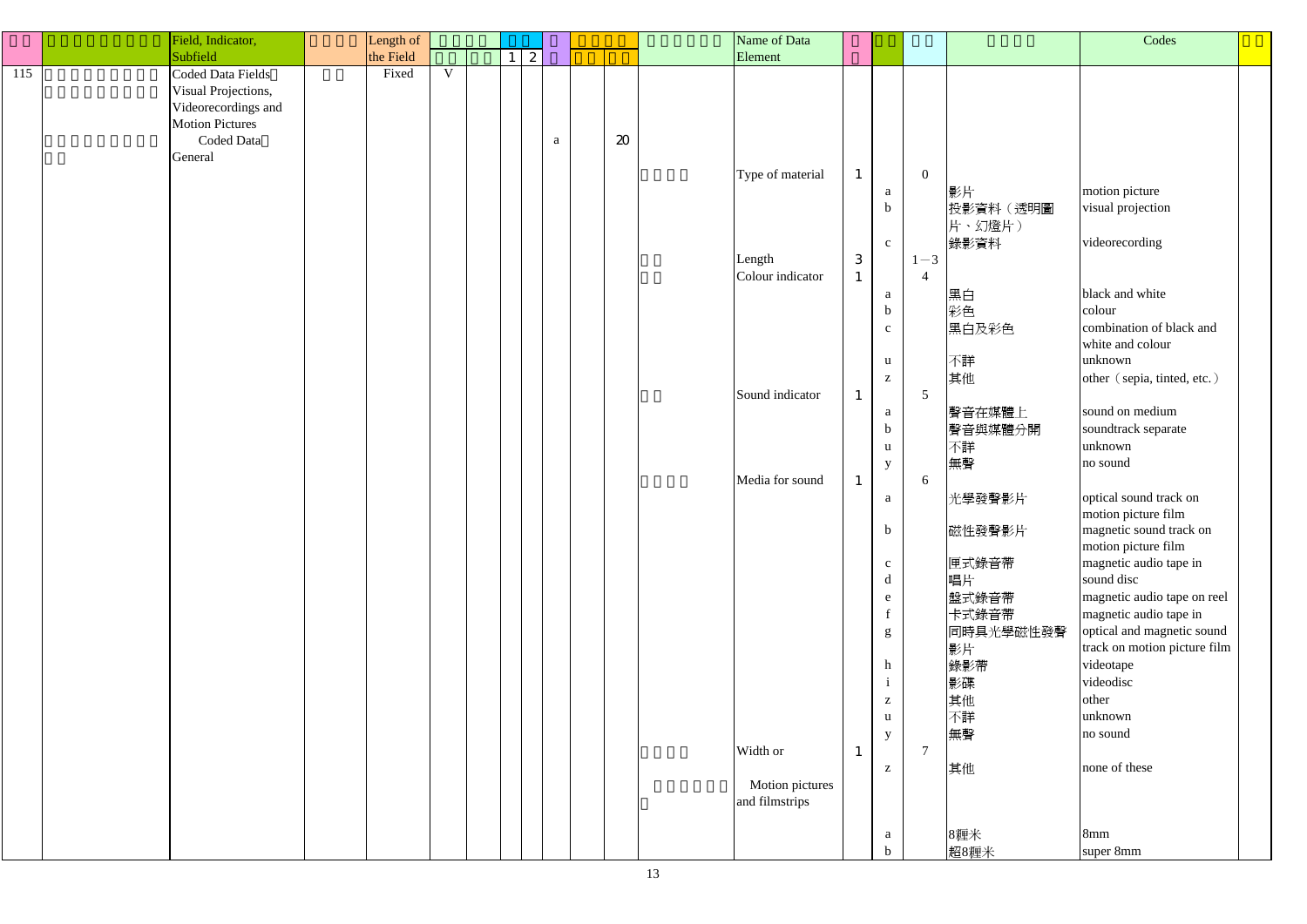|  | Field, Indicator, | Length of |  |   |  |  | Name of Data       |              |                   |   |                      | Codes                                                              |  |
|--|-------------------|-----------|--|---|--|--|--------------------|--------------|-------------------|---|----------------------|--------------------------------------------------------------------|--|
|  | Subfield          | the Field |  | 2 |  |  | Element            |              |                   |   |                      |                                                                    |  |
|  |                   |           |  |   |  |  |                    |              | $\mathbf{C}$      |   | 9.5糎米                | $9.5$ mm                                                           |  |
|  |                   |           |  |   |  |  |                    |              | d                 |   | 16糎米                 | 16mm                                                               |  |
|  |                   |           |  |   |  |  |                    |              | e                 |   | 28糎米                 | 28mm                                                               |  |
|  |                   |           |  |   |  |  |                    |              | $\mathbf{f}$      |   | 35糎米                 | 35mm                                                               |  |
|  |                   |           |  |   |  |  |                    |              | ${\bf g}$         |   | 70糎米                 | 70mm                                                               |  |
|  |                   |           |  |   |  |  |                    |              | $\hbar$           |   | 單8糎米                 | single 8mm                                                         |  |
|  |                   |           |  |   |  |  | Slides             |              |                   |   |                      |                                                                    |  |
|  |                   |           |  |   |  |  |                    |              | $\mathbf{J}$      |   | 2×2吋或5×5公分           | $2 \times 2$ in. $(5 \times 5$ cm.)                                |  |
|  |                   |           |  |   |  |  |                    |              | $\mathbf k$       |   |                      | $21/4 \times 21/4$ 吋或5 1/2×5 $21/4 \times 21/4$ in. (51/2×5)       |  |
|  |                   |           |  |   |  |  |                    |              |                   |   | $1/2$ 公分             | $1/2$ cm.)                                                         |  |
|  |                   |           |  |   |  |  | Videotapes         |              |                   |   |                      |                                                                    |  |
|  |                   |           |  |   |  |  |                    |              |                   |   | 8糎米                  | 8mm                                                                |  |
|  |                   |           |  |   |  |  |                    |              | m                 |   | 3/4吋或2公分             | $3/4$ in. $(2 \text{ cm.})$                                        |  |
|  |                   |           |  |   |  |  |                    |              | $\mathbf n$       |   | 1/4吋或1/2公分           | $1/4$ in. $(1/2$ cm.)                                              |  |
|  |                   |           |  |   |  |  |                    |              | $\mathbf{O}$      |   | 1/2吋或1 1/3公分         | $1/2$ in. $(11/3cm.)$                                              |  |
|  |                   |           |  |   |  |  |                    |              |                   |   | 1吋或2 1/2公分           | $1$ in. $(21/2$ cm.)                                               |  |
|  |                   |           |  |   |  |  |                    |              | p<br>$\mathbf{q}$ |   | 2吋或5公分               | $2$ in. $(5 \text{ cm})$                                           |  |
|  |                   |           |  |   |  |  | Transparencies     |              |                   |   |                      |                                                                    |  |
|  |                   |           |  |   |  |  |                    |              | $\mathbf{r}$      |   | 8×10吋或21×26公分        | $8 \times 10$ in $(21 \times 26$ cm.)                              |  |
|  |                   |           |  |   |  |  |                    |              | ${\bf S}$         |   |                      | $4 \times 5$ 吋或10×12 1/2公分 $4 \times 5$ in. (10 × 12 1/2 cm.)      |  |
|  |                   |           |  |   |  |  |                    |              |                   |   |                      | $5 \times 7$ 吋或12 1/2×17 1/2 5 × 7 in. (12 1/2 × 17 1/2            |  |
|  |                   |           |  |   |  |  |                    |              | u                 |   | 公分                   | $cm.$ )<br>$7 \times 7$ 吋或17 1/2×17 1/2 7 × 7 in. (17 1/2 × 17 1/2 |  |
|  |                   |           |  |   |  |  |                    |              |                   |   | 公分                   | $\text{cm.}$ )                                                     |  |
|  |                   |           |  |   |  |  |                    |              | $\mathbf{V}$      |   | 8×8吋或20×20公分         | $8 \times 8$ in. $(20 \times 20$ cm)                               |  |
|  |                   |           |  |   |  |  |                    |              | $\mathbf W$       |   |                      | $9 \times 9$ 吋或22 1/2×22 1/2 $9 \times 9$ in. (22 1/2 × 22 1/2     |  |
|  |                   |           |  |   |  |  |                    |              | $\mathbf{X}$      |   | 公分<br>10×10吋或25×25公分 | $\text{cm.}$ )<br>$10 \times 10$ in $(25 \times 25$ cm.)           |  |
|  |                   |           |  |   |  |  | Form of release-   | $\mathbf{1}$ |                   | 8 |                      |                                                                    |  |
|  |                   |           |  |   |  |  | visual projection, |              |                   |   |                      |                                                                    |  |
|  |                   |           |  |   |  |  | motion picture     |              |                   |   |                      |                                                                    |  |
|  |                   |           |  |   |  |  |                    |              |                   |   |                      |                                                                    |  |
|  |                   |           |  |   |  |  |                    |              | a                 |   | 盤式影片                 | film reel                                                          |  |
|  |                   |           |  |   |  |  |                    |              | $\mathbf b$       |   | 匣式影片                 | film cartridge                                                     |  |
|  |                   |           |  |   |  |  |                    |              | $\mathbf{C}$      |   | 卡式影片                 | film cassette                                                      |  |
|  |                   |           |  |   |  |  |                    |              | $\mathbf d$       |   | 其他形式電影片              | other film type                                                    |  |
|  |                   |           |  |   |  |  |                    |              | g                 |   | 匣式幻燈捲片               | filmstrip cartridge                                                |  |
|  |                   |           |  |   |  |  |                    |              | h                 |   | 長條式幻燈片               | filmslip                                                           |  |
|  |                   |           |  |   |  |  |                    |              |                   |   | 其他形式幻燈片              | other filmstrip type                                               |  |
|  |                   |           |  |   |  |  |                    |              |                   |   | 幻燈捲片                 | film strip roll                                                    |  |
|  |                   |           |  |   |  |  |                    |              | $\bf k$           |   | 幻燈單片、成套幻燈            | slide, slide set, stereograph                                      |  |
|  |                   |           |  |   |  |  |                    |              |                   |   | 單片、立體單片              |                                                                    |  |
|  |                   |           |  |   |  |  |                    |              |                   |   | 透明圖片                 | transparency                                                       |  |
|  |                   |           |  |   |  |  |                    |              | $\mathbf u$       |   | 不詳                   | unknown                                                            |  |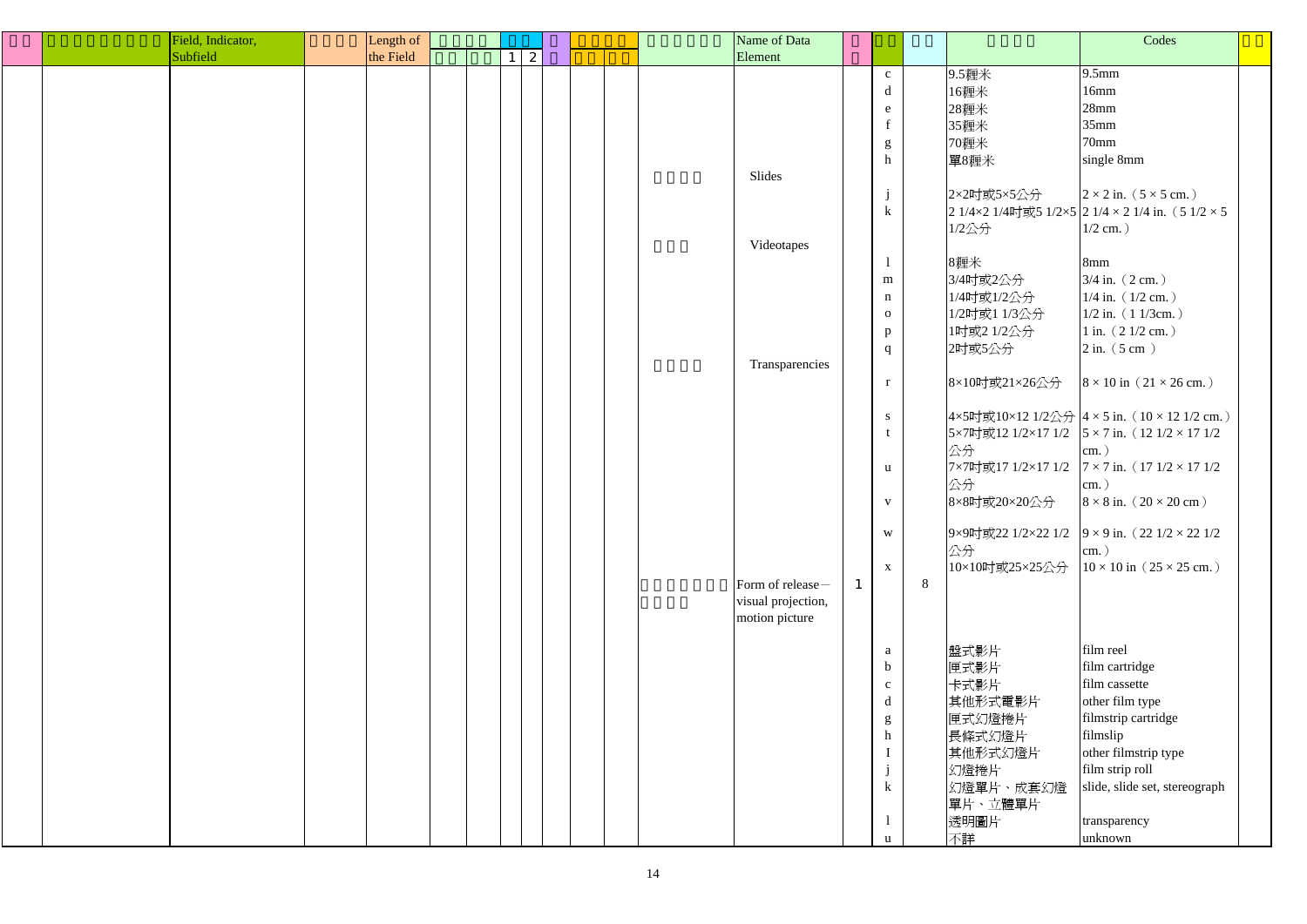| Field, Indicator, | Length of |   |  |                          | Name of Data               |                |                                                                 |           |             | Codes                         |
|-------------------|-----------|---|--|--------------------------|----------------------------|----------------|-----------------------------------------------------------------|-----------|-------------|-------------------------------|
| Subfield          | the Field | 2 |  |                          | Element                    |                |                                                                 |           |             |                               |
|                   |           |   |  |                          |                            |                | $\mathbf{Z}$                                                    |           | 其他          | other forms of release        |
|                   |           |   |  |                          |                            |                | $\mathbf X$                                                     |           | 非影片或投影資料    | not a motion picture or       |
|                   |           |   |  |                          |                            |                |                                                                 |           |             | visual projection             |
|                   |           |   |  |                          | Technique-                 | $\mathbf{1}$   |                                                                 | 9         |             |                               |
|                   |           |   |  |                          |                            |                |                                                                 |           |             |                               |
|                   |           |   |  |                          | videorecording,            |                |                                                                 |           |             |                               |
|                   |           |   |  |                          | motion picture             |                |                                                                 |           |             | animation                     |
|                   |           |   |  |                          |                            |                | a                                                               |           | 動畫          |                               |
|                   |           |   |  |                          |                            |                | $\mathbf b$                                                     |           | 實景          | live action                   |
|                   |           |   |  |                          |                            |                | $\mathbf{C}$                                                    |           | 動畫與實景       | animation and live action     |
|                   |           |   |  |                          |                            |                |                                                                 |           |             |                               |
|                   |           |   |  |                          |                            |                | $\mathbf{Z}$                                                    |           | 其他          | other                         |
|                   |           |   |  |                          |                            |                | $\mathbf u$                                                     |           | 不詳          | unspecified/unknown           |
|                   |           |   |  |                          |                            |                | $\mathbf X$                                                     |           | 非影片或錄影資料    | not a motion picture or video |
|                   |           |   |  |                          |                            |                |                                                                 |           |             | recording                     |
|                   |           |   |  |                          | <b>Presentation format</b> | $\mathbf{1}$   |                                                                 | 10        |             |                               |
|                   |           |   |  |                          | - motion picture           |                |                                                                 |           |             |                               |
|                   |           |   |  |                          |                            |                | $\mathbf{a}$                                                    |           | 標準形式        | standard sound aperture (     |
|                   |           |   |  |                          |                            |                |                                                                 |           |             | reduced format)               |
|                   |           |   |  |                          |                            |                | $\mathbf b$                                                     |           | 非變形 (寬銀幕)   | nonanamorphic (wide           |
|                   |           |   |  |                          |                            |                | $\mathbf{c}$                                                    |           | 立體          | 3D                            |
|                   |           |   |  |                          |                            |                | $\mathbf d$                                                     |           | 變形 (寬銀幕)    | anamorphic (wide screen)      |
|                   |           |   |  |                          |                            |                | ${\bf e}$                                                       |           | 標準無聲孔徑      | standard silent aperture      |
|                   |           |   |  |                          |                            |                | f                                                               |           | 其他寬銀幕形式     | other wide screen format      |
|                   |           |   |  |                          |                            |                |                                                                 |           |             |                               |
|                   |           |   |  |                          |                            |                | $\mathbf u$                                                     |           | 不詳          | unknown                       |
|                   |           |   |  |                          |                            |                | $\mathbf{Z}% ^{T}=\mathbf{Z}^{T}\times\mathbf{Z}^{T}$           |           | 其他          | other                         |
|                   |           |   |  |                          |                            |                | $\mathbf X$                                                     |           | 非影片         | not a motion picture          |
|                   |           |   |  |                          | Accompanying               | $\overline{4}$ |                                                                 | $11 - 14$ |             |                               |
|                   |           |   |  |                          | material                   |                |                                                                 |           |             |                               |
|                   |           |   |  |                          |                            |                | a                                                               |           | 劇照          | stills                        |
|                   |           |   |  |                          |                            |                | $\mathbf b$                                                     |           | 劇本有關資料      | script material               |
|                   |           |   |  |                          |                            |                | $\mathbf{c}$                                                    |           | 海報          | posters                       |
|                   |           |   |  |                          |                            |                | $\mathbf d$                                                     |           | 宣傳手冊        | programmes and pressbooks     |
|                   |           |   |  |                          |                            |                | e                                                               |           | lobby cards | lobby cards                   |
|                   |           |   |  |                          |                            |                | $\mathbf f$                                                     |           | 教材          | instructional materials       |
|                   |           |   |  |                          |                            |                |                                                                 |           | 配樂、樂譜       | score or other music format   |
|                   |           |   |  |                          |                            |                | $\mathbf{g}% _{0}\left( \mathbf{r},\mathbf{r}\right)$<br>$\,$ h |           | 道具或服裝設計圖    | set or costume designs        |
|                   |           |   |  |                          |                            |                | $\mathbf{Z}$                                                    |           | 其他          | other accompanying material   |
|                   |           |   |  |                          |                            |                |                                                                 |           |             |                               |
|                   |           |   |  | 錄影資料發行形 Form of release- |                            |                |                                                                 | 15        |             |                               |
|                   |           |   |  | 式                        | videorecording             |                |                                                                 |           |             |                               |
|                   |           |   |  |                          |                            |                | $\mathbf{a}$                                                    |           | 匣式錄影帶       | videocartridge                |
|                   |           |   |  |                          |                            |                | $\mathbf b$                                                     |           | 影碟          | videodisc                     |
|                   |           |   |  |                          |                            |                | $\mathbf{c}$                                                    |           | 卡式錄影帶       | videocassette                 |
|                   |           |   |  |                          |                            |                | $\mathbf d$                                                     |           | 盤式錄影帶       | videoreel                     |
|                   |           |   |  |                          |                            |                | e                                                               |           | 電子錄製圖像      | electronic videorecording (   |
|                   |           |   |  |                          |                            |                |                                                                 |           |             | $EVR$ )                       |
|                   |           |   |  |                          |                            |                | $\mathbf X$                                                     |           | 非錄影資料       | not a videorecording          |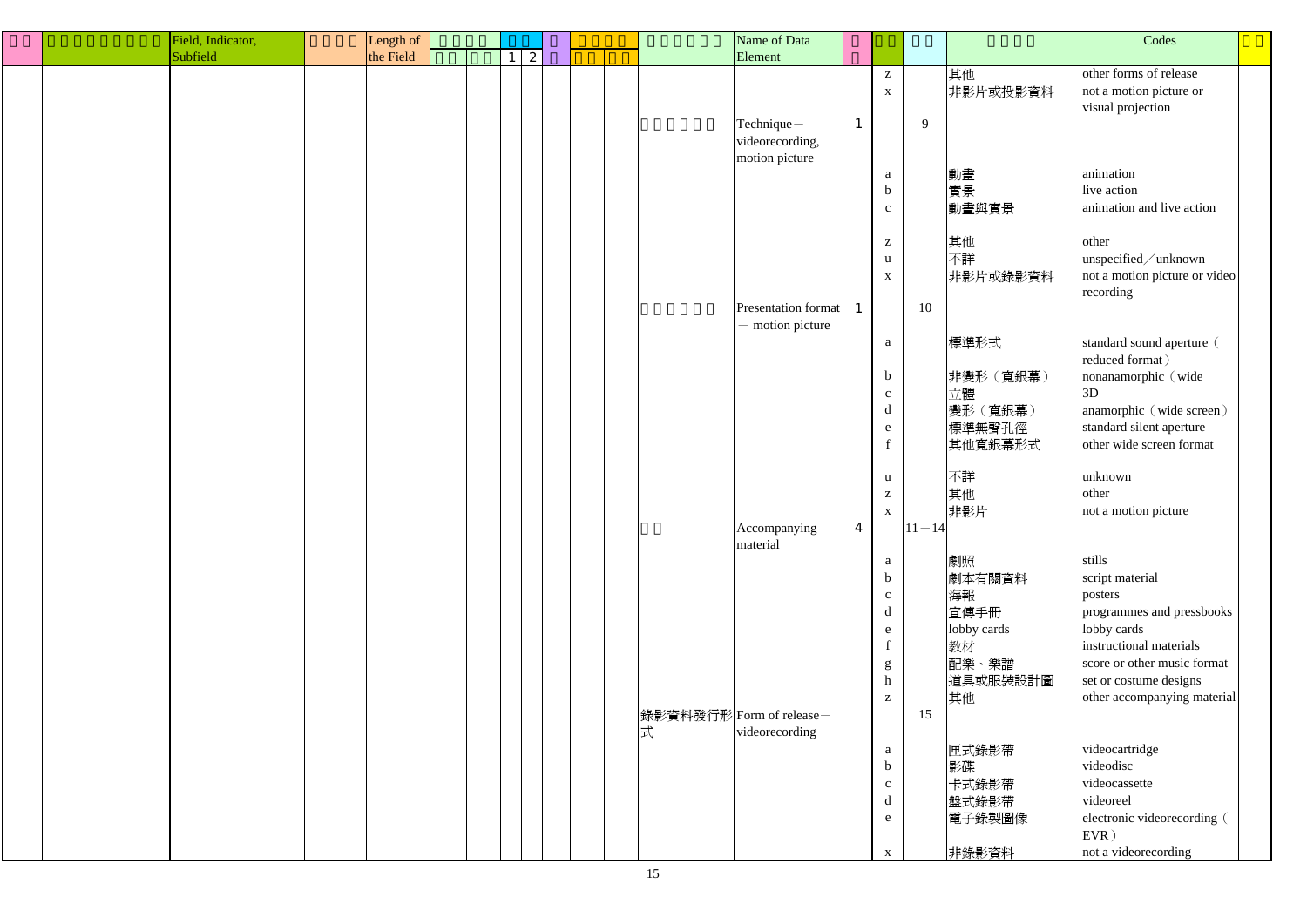|  | Field, Indicator, | Length of |  |   |  | Name of Data        |              |    |              | Codes                                          |  |
|--|-------------------|-----------|--|---|--|---------------------|--------------|----|--------------|------------------------------------------------|--|
|  | Subfield          | the Field |  | 2 |  | Element             |              |    |              |                                                |  |
|  |                   |           |  |   |  |                     | $\mathbf{Z}$ |    | 其他           | other videotype                                |  |
|  |                   |           |  |   |  | Presentation format |              | 16 |              |                                                |  |
|  |                   |           |  |   |  | -videorecording     |              |    |              |                                                |  |
|  |                   |           |  |   |  |                     | a            |    | Beta 卡式錄影帶   | Beta (videocassette)                           |  |
|  |                   |           |  |   |  |                     | $\mathbf b$  |    | VHS 卡式錄影帶    | VHS (videocassette)                            |  |
|  |                   |           |  |   |  |                     |              |    |              |                                                |  |
|  |                   |           |  |   |  |                     | $\mathbf{c}$ |    | U-matic卡式錄影帶 | U-matic (videocassette)                        |  |
|  |                   |           |  |   |  |                     | d            |    |              |                                                |  |
|  |                   |           |  |   |  |                     |              |    | EIAJ盤式錄影帶    | EIAJ (reel)                                    |  |
|  |                   |           |  |   |  |                     | e            |    | C型盤式錄影帶      | Type C (reel)                                  |  |
|  |                   |           |  |   |  |                     |              |    | 四磁頭型盤式錄影帶    | Quadruplex (reel)                              |  |
|  |                   |           |  |   |  |                     | g            |    | 反射式影碟        | Laser optical Reflective                       |  |
|  |                   |           |  |   |  |                     |              |    |              | videodisc                                      |  |
|  |                   |           |  |   |  |                     | h            |    | 靜電容量式影碟      | CED (capacitance electronic<br>disk) videodisc |  |
|  |                   |           |  |   |  |                     |              |    |              |                                                |  |
|  |                   |           |  |   |  |                     |              |    | V2000卡式錄影帶   | V2000 (videocassette)                          |  |
|  |                   |           |  |   |  |                     | $\mathbf{J}$ |    | 8糎米卡式錄影帶     | Video8 (videocassette)                         |  |
|  |                   |           |  |   |  |                     | $\mathbf{u}$ |    | 不詳           | unknown                                        |  |
|  |                   |           |  |   |  |                     | $\mathbf{X}$ |    | 非錄影資料        | not a videorecording                           |  |
|  |                   |           |  |   |  |                     | $\mathbf{Z}$ |    | 其他           | other                                          |  |
|  |                   |           |  |   |  | Base on emulsion    |              | 17 |              |                                                |  |
|  |                   |           |  |   |  | $material - visual$ |              |    |              |                                                |  |
|  |                   |           |  |   |  | projection          |              |    |              |                                                |  |
|  |                   |           |  |   |  |                     | a            |    | 安全軟片         | safety film                                    |  |
|  |                   |           |  |   |  |                     | $\mathbf b$  |    | 非安全軟片        | film base other than safety                    |  |
|  |                   |           |  |   |  |                     | $\mathbf{c}$ |    | 合成物(塑膠,乙烯    | synthetics (plastic, vinyl,                    |  |
|  |                   |           |  |   |  |                     |              |    | 基等)          | $etc.$ )                                       |  |
|  |                   |           |  |   |  |                     | <u>u</u>     |    | 不詳           | unknown                                        |  |
|  |                   |           |  |   |  |                     | $\mathbf V$  |    | 二種以上質料組成之    | mixed collection (                             |  |
|  |                   |           |  |   |  |                     |              |    | 基底           | containing more than one                       |  |
|  |                   |           |  |   |  |                     | $\mathbf{X}$ |    | 非投影資料        | not a visual projection                        |  |
|  |                   |           |  |   |  |                     | $\mathbf{Z}$ |    | 其他           | other                                          |  |
|  |                   |           |  |   |  | Secondary support   |              | 18 |              |                                                |  |
|  |                   |           |  |   |  | $material - visual$ |              |    |              |                                                |  |
|  |                   |           |  |   |  | projection          |              |    |              |                                                |  |
|  |                   |           |  |   |  |                     | a            |    | 紙板           | cardboard                                      |  |
|  |                   |           |  |   |  |                     | $\mathbf b$  |    | 玻璃           | glass                                          |  |
|  |                   |           |  |   |  |                     | $\mathbf{c}$ |    | 合成物(塑膠、乙烯    | synthetics (plastic, vinyl,                    |  |
|  |                   |           |  |   |  |                     |              |    | 基等)          | $etc.$ )                                       |  |
|  |                   |           |  |   |  |                     | d            |    | 金屬           | metal                                          |  |
|  |                   |           |  |   |  |                     | $\mathbf{e}$ |    | 金屬及玻璃        | metal and glass                                |  |
|  |                   |           |  |   |  |                     |              |    | 合成物(塑膠、乙烯    | synthetics (plastic, vinyl,                    |  |
|  |                   |           |  |   |  |                     |              |    | 基等)及玻璃       |                                                |  |
|  |                   |           |  |   |  |                     |              |    |              | etc.) and glass                                |  |
|  |                   |           |  |   |  |                     | $\mathbf{u}$ |    | 不詳           | unknown                                        |  |
|  |                   |           |  |   |  |                     | $\mathbf{X}$ |    | 非投影資料        | not a visual projection                        |  |
|  |                   |           |  |   |  |                     | y            |    | 無裝框          | not present (no secondary                      |  |
|  |                   |           |  |   |  |                     |              |    |              | support)                                       |  |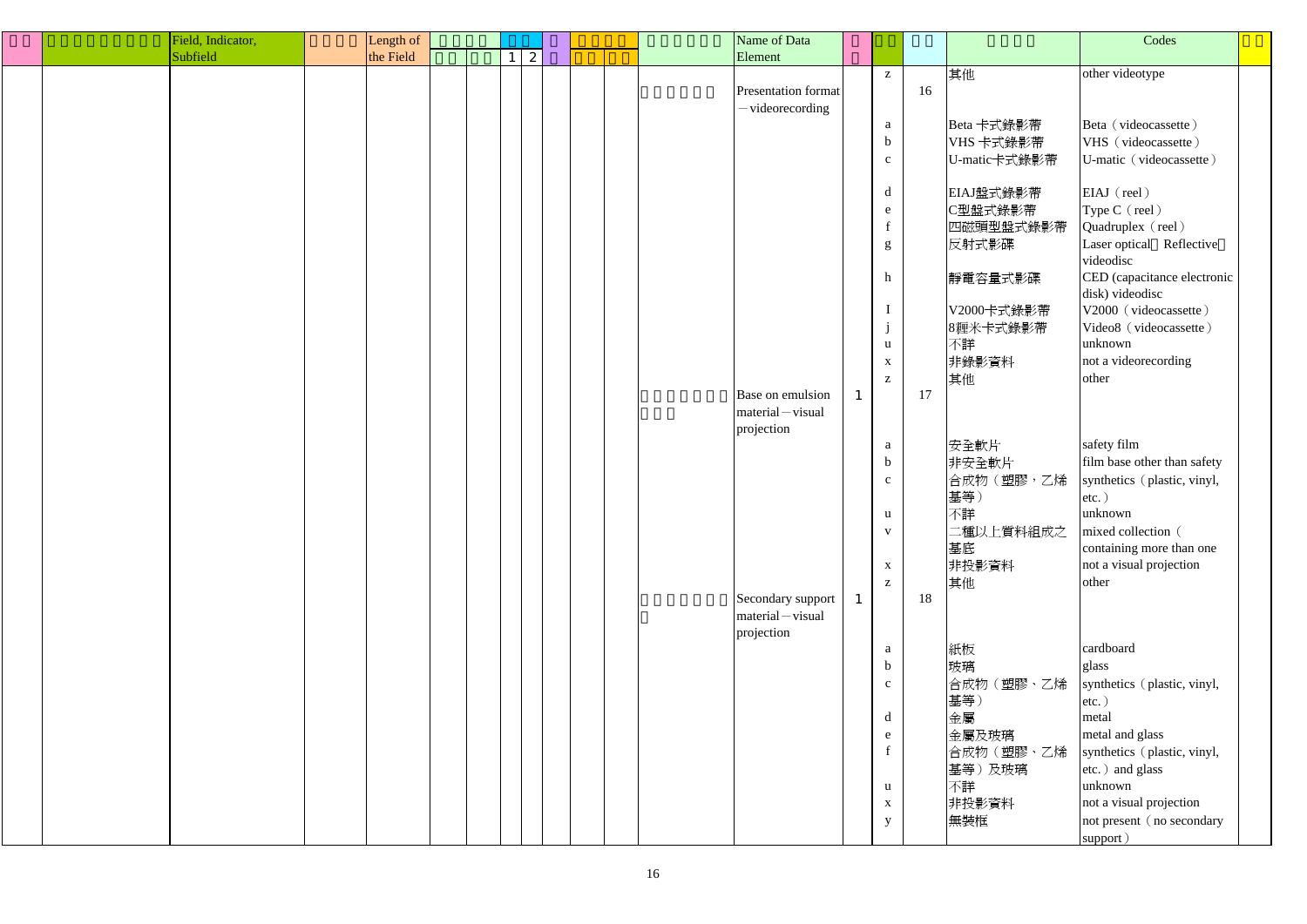|  | Field, Indicator,     | Length of |  |                              |             |    | Name of Data              |              |              |          |                           | Codes                           |  |
|--|-----------------------|-----------|--|------------------------------|-------------|----|---------------------------|--------------|--------------|----------|---------------------------|---------------------------------|--|
|  | Subfield              | the Field |  | $\mathbf{2}$<br>$\mathbf{1}$ |             |    | Element                   |              |              |          |                           |                                 |  |
|  |                       |           |  |                              |             |    |                           |              |              |          |                           |                                 |  |
|  |                       |           |  |                              |             |    |                           |              | $\mathbf{Z}$ |          | 其他                        | other                           |  |
|  |                       |           |  |                              |             |    | <b>Broadcast standard</b> | $\mathbf{1}$ |              | 19       |                           |                                 |  |
|  |                       |           |  |                              |             |    | -videorecording           |              |              |          |                           |                                 |  |
|  |                       |           |  |                              |             |    |                           |              |              |          |                           |                                 |  |
|  |                       |           |  |                              |             |    |                           |              | a            |          | 405                       | 405                             |  |
|  |                       |           |  |                              |             |    |                           |              | $\mathbf b$  |          | 525 (NSTC系統)              | $525$ (e.g. NSTC)               |  |
|  |                       |           |  |                              |             |    |                           |              |              |          |                           | 625 PAL                         |  |
|  |                       |           |  |                              |             |    |                           |              | $\mathbf{C}$ |          | 625 (PAL系統)               |                                 |  |
|  |                       |           |  |                              |             |    |                           |              | d            |          | 625 (SECAM系統)             | 625 SECAM                       |  |
|  |                       |           |  |                              |             |    |                           |              | g            |          | 1125                      | 1125                            |  |
|  |                       |           |  |                              |             |    |                           |              | $\mathbf{Z}$ |          | 其他                        | other                           |  |
|  | <b>Motion Picture</b> |           |  |                              | $\mathbf b$ | 14 |                           |              |              |          |                           |                                 |  |
|  | Coded Data-Archival   |           |  |                              |             |    |                           |              |              |          |                           |                                 |  |
|  |                       |           |  |                              |             |    |                           |              |              |          |                           |                                 |  |
|  |                       |           |  |                              |             |    |                           |              |              |          |                           |                                 |  |
|  |                       |           |  |                              |             |    | Generation                | $\mathbf{1}$ |              | $\bf{0}$ |                           |                                 |  |
|  |                       |           |  |                              |             |    |                           |              | a            |          | 攝製原片 (影片最早                | original                        |  |
|  |                       |           |  |                              |             |    |                           |              |              |          | 之版本或最接近原始                 |                                 |  |
|  |                       |           |  |                              |             |    |                           |              |              |          | 攝製之版本)                    |                                 |  |
|  |                       |           |  |                              |             |    |                           |              |              |          |                           |                                 |  |
|  |                       |           |  |                              |             |    |                           |              | $\mathbf b$  |          | 供拷貝之原片                    | master                          |  |
|  |                       |           |  |                              |             |    |                           |              | $\mathbf c$  |          | 複製版(從沖印前之                 | duplicate                       |  |
|  |                       |           |  |                              |             |    |                           |              |              |          | 原版複製而成者)                  |                                 |  |
|  |                       |           |  |                              |             |    |                           |              | d            |          | 參閱版(供存檔資料                 | reference print/viewing         |  |
|  |                       |           |  |                              |             |    |                           |              |              |          | 使用者觀看之正片拷                 | copy                            |  |
|  |                       |           |  |                              |             |    |                           |              |              |          |                           | unknown                         |  |
|  |                       |           |  |                              |             |    |                           |              | $\mathbf{u}$ |          | 不詳                        |                                 |  |
|  |                       |           |  |                              |             |    |                           |              | $\mathbf{X}$ |          | 不適用                       | not applicable                  |  |
|  |                       |           |  |                              |             |    |                           |              | $\mathbf{Z}$ |          | 其他                        | other                           |  |
|  |                       |           |  |                              |             |    | Production                | $\mathbf{1}$ |              |          |                           |                                 |  |
|  |                       |           |  |                              |             |    |                           |              | a            |          | 工作拷貝 (從原片沖   workprint    |                                 |  |
|  |                       |           |  |                              |             |    |                           |              |              |          | 印用來作剪接之用                  |                                 |  |
|  |                       |           |  |                              |             |    |                           |              |              |          |                           |                                 |  |
|  |                       |           |  |                              |             |    |                           |              | $\mathbf b$  |          | 修剪後剩片(工作拷                 | trims                           |  |
|  |                       |           |  |                              |             |    |                           |              |              |          | 貝剩下之原片)                   |                                 |  |
|  |                       |           |  |                              |             |    |                           |              | $\mathbf{c}$ |          | 廢片(剪接影片後廢                 | outtakes                        |  |
|  |                       |           |  |                              |             |    |                           |              |              |          | 棄之部份)                     |                                 |  |
|  |                       |           |  |                              |             |    |                           |              | d            |          | 趕印之正毛片 (自前                | rushes                          |  |
|  |                       |           |  |                              |             |    |                           |              |              |          |                           |                                 |  |
|  |                       |           |  |                              |             |    |                           |              |              |          | 一日攝製影片所沖印                 |                                 |  |
|  |                       |           |  |                              |             |    |                           |              |              |          | 出來之正毛片)                   |                                 |  |
|  |                       |           |  |                              |             |    |                           |              | e            |          | 混合音效卡(音樂,                 | mixing tracks                   |  |
|  |                       |           |  |                              |             |    |                           |              |              |          | 對白與音效錄在同一                 |                                 |  |
|  |                       |           |  |                              |             |    |                           |              |              |          | 音軌之影片)                    |                                 |  |
|  |                       |           |  |                              |             |    |                           |              |              |          | title bands / inter-title | title bands / inter-title rolls |  |
|  |                       |           |  |                              |             |    |                           |              | g            |          |                           |                                 |  |
|  |                       |           |  |                              |             |    |                           |              | h            |          | production rolls          | production rolls                |  |
|  |                       |           |  |                              |             |    |                           |              | $\mathbf{u}$ |          | 不詳                        | unknown                         |  |
|  |                       |           |  |                              |             |    |                           |              | $\mathbf{X}$ |          | 不適用                       | not applicable                  |  |
|  |                       |           |  |                              |             |    |                           |              | $\mathbf{Z}$ |          | 其他                        | other                           |  |
|  |                       |           |  |                              |             |    | Refined categories        |              |              | 2        |                           |                                 |  |
|  |                       |           |  |                              |             |    | of colour for             |              |              |          |                           |                                 |  |
|  |                       |           |  |                              |             |    |                           |              |              |          |                           |                                 |  |
|  |                       |           |  |                              |             |    | moving pictures           |              |              |          |                           |                                 |  |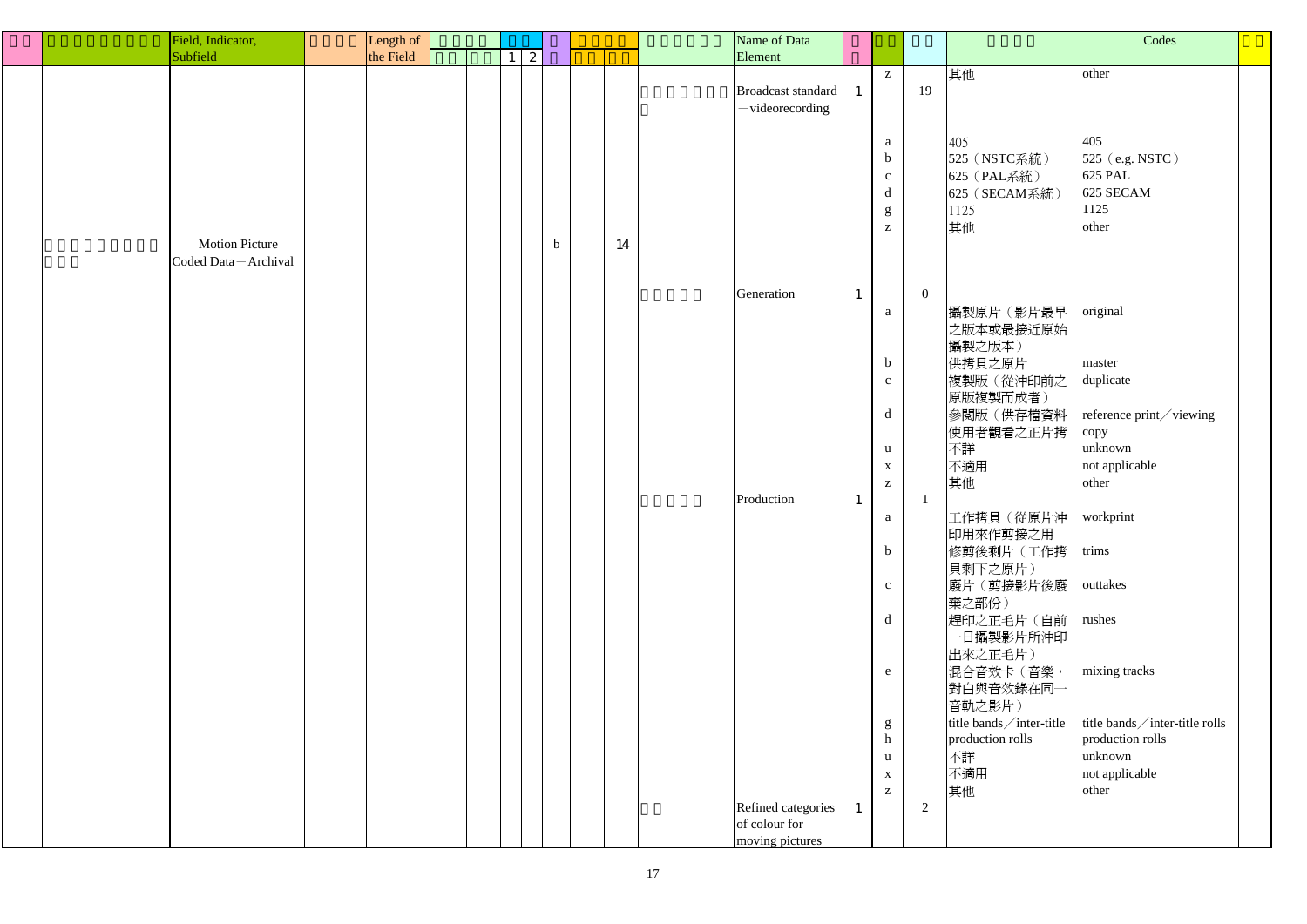|  | Field, Indicator, | Length of |  |                       |  |  | Name of Data      |              |                                                                                                                                                                                                                                                                                                                                                                                                                                              |                |           | Codes                      |  |
|--|-------------------|-----------|--|-----------------------|--|--|-------------------|--------------|----------------------------------------------------------------------------------------------------------------------------------------------------------------------------------------------------------------------------------------------------------------------------------------------------------------------------------------------------------------------------------------------------------------------------------------------|----------------|-----------|----------------------------|--|
|  | Subfield          | the Field |  | $\mathbf{2}^{\prime}$ |  |  | Element           |              |                                                                                                                                                                                                                                                                                                                                                                                                                                              |                |           |                            |  |
|  |                   |           |  |                       |  |  |                   |              | a                                                                                                                                                                                                                                                                                                                                                                                                                                            |                | 三層彩色      | 3 layer colour             |  |
|  |                   |           |  |                       |  |  |                   |              | $\mathbf b$                                                                                                                                                                                                                                                                                                                                                                                                                                  |                | 二層捲片      | 2 colour, single strip     |  |
|  |                   |           |  |                       |  |  |                   |              | $\mathbf{C}$                                                                                                                                                                                                                                                                                                                                                                                                                                 |                | 未明二色      | undetermined 2 colour      |  |
|  |                   |           |  |                       |  |  |                   |              | $\mathrm{d}% \left\  \mathbf{r}_{i}^{*}\right\  _{A_{i}}=\mathrm{d}\left\  \mathbf{r}_{i}^{*}\right\  _{A_{i}}=\mathrm{d}\left\  \mathbf{r}_{i}^{*}\right\  _{A_{i}}=\mathrm{d}\left\  \mathbf{r}_{i}^{*}\right\  _{A_{i}}=\mathrm{d}\left\  \mathbf{r}_{i}^{*}\right\  _{A_{i}}=\mathrm{d}\left\  \mathbf{r}_{i}^{*}\right\  _{A_{i}}=\mathrm{d}\left\  \mathbf{r}_{i}^{*}\right\  _{A_{i}}=\mathrm{d}\left\  \mathbf{r}_{i}^{*}\right\  _$ |                | 未明三色      | undetermined 3 colour      |  |
|  |                   |           |  |                       |  |  |                   |              | e                                                                                                                                                                                                                                                                                                                                                                                                                                            |                | 三捲片色      | 3 strip colour             |  |
|  |                   |           |  |                       |  |  |                   |              | $\mathbf f$                                                                                                                                                                                                                                                                                                                                                                                                                                  |                | 二捲片色      | 2 strip colour             |  |
|  |                   |           |  |                       |  |  |                   |              | ${\sf g}$                                                                                                                                                                                                                                                                                                                                                                                                                                    |                | 紅捲片       | red strip                  |  |
|  |                   |           |  |                       |  |  |                   |              | $\boldsymbol{\text{h}}$                                                                                                                                                                                                                                                                                                                                                                                                                      |                | 藍綠捲片      | blue or green strip        |  |
|  |                   |           |  |                       |  |  |                   |              |                                                                                                                                                                                                                                                                                                                                                                                                                                              |                | 靛捲片       | cyan strip                 |  |
|  |                   |           |  |                       |  |  |                   |              |                                                                                                                                                                                                                                                                                                                                                                                                                                              |                | 紫紅色的細長片   | magenta strip              |  |
|  |                   |           |  |                       |  |  |                   |              | $\mathbf{J}$<br>$\bf k$                                                                                                                                                                                                                                                                                                                                                                                                                      |                | 黃色的細長片    | yellow strip               |  |
|  |                   |           |  |                       |  |  |                   |              |                                                                                                                                                                                                                                                                                                                                                                                                                                              |                | 二景        | SEN2                       |  |
|  |                   |           |  |                       |  |  |                   |              |                                                                                                                                                                                                                                                                                                                                                                                                                                              |                |           | SEN3                       |  |
|  |                   |           |  |                       |  |  |                   |              | m                                                                                                                                                                                                                                                                                                                                                                                                                                            |                | 三景        | sepia tone                 |  |
|  |                   |           |  |                       |  |  |                   |              | $\mathbf n$                                                                                                                                                                                                                                                                                                                                                                                                                                  |                | 調棕色       |                            |  |
|  |                   |           |  |                       |  |  |                   |              | $\mathbf{O}$                                                                                                                                                                                                                                                                                                                                                                                                                                 |                | 其他顏色      | other tone                 |  |
|  |                   |           |  |                       |  |  |                   |              | p                                                                                                                                                                                                                                                                                                                                                                                                                                            |                | 淡調色       | tint                       |  |
|  |                   |           |  |                       |  |  |                   |              | $\mathbf q$                                                                                                                                                                                                                                                                                                                                                                                                                                  |                | 淡調色及染色    | tinted and toned           |  |
|  |                   |           |  |                       |  |  |                   |              | $\bf r$                                                                                                                                                                                                                                                                                                                                                                                                                                      |                | 印刷版色      | stencil colour             |  |
|  |                   |           |  |                       |  |  |                   |              | S                                                                                                                                                                                                                                                                                                                                                                                                                                            |                | 手工調色      | hand-coloured              |  |
|  |                   |           |  |                       |  |  |                   |              | u                                                                                                                                                                                                                                                                                                                                                                                                                                            |                | 不詳        | unknown                    |  |
|  |                   |           |  |                       |  |  |                   |              | $\mathbf X$                                                                                                                                                                                                                                                                                                                                                                                                                                  |                | 不適用(非彩色片) | not applicable (item not a |  |
|  |                   |           |  |                       |  |  |                   |              |                                                                                                                                                                                                                                                                                                                                                                                                                                              |                |           | colour film)               |  |
|  |                   |           |  |                       |  |  |                   |              | $\mathbf{Z}$                                                                                                                                                                                                                                                                                                                                                                                                                                 |                | 其他        | other                      |  |
|  |                   |           |  |                       |  |  | Film emulsion     | $\mathbf{1}$ |                                                                                                                                                                                                                                                                                                                                                                                                                                              | $\mathfrak{Z}$ |           |                            |  |
|  |                   |           |  |                       |  |  | polarity          |              |                                                                                                                                                                                                                                                                                                                                                                                                                                              |                |           |                            |  |
|  |                   |           |  |                       |  |  |                   |              | a                                                                                                                                                                                                                                                                                                                                                                                                                                            |                | 正片        | positive                   |  |
|  |                   |           |  |                       |  |  |                   |              | $\mathbf b$                                                                                                                                                                                                                                                                                                                                                                                                                                  |                | 負片        | negative                   |  |
|  |                   |           |  |                       |  |  |                   |              | u                                                                                                                                                                                                                                                                                                                                                                                                                                            |                | 不詳        | unknown                    |  |
|  |                   |           |  |                       |  |  |                   |              | $\mathbf X$                                                                                                                                                                                                                                                                                                                                                                                                                                  |                | 不適用       | not applicable             |  |
|  |                   |           |  |                       |  |  |                   |              | $\mathbf{Z}$                                                                                                                                                                                                                                                                                                                                                                                                                                 |                | 其他        | other                      |  |
|  |                   |           |  |                       |  |  | Film base         |              |                                                                                                                                                                                                                                                                                                                                                                                                                                              | $\overline{4}$ |           |                            |  |
|  |                   |           |  |                       |  |  |                   |              | a                                                                                                                                                                                                                                                                                                                                                                                                                                            |                | 安全軟片基     | safety (triacetate)        |  |
|  |                   |           |  |                       |  |  |                   |              | $\mathbf b$                                                                                                                                                                                                                                                                                                                                                                                                                                  |                | 硝酸鹽基      | nitrate                    |  |
|  |                   |           |  |                       |  |  |                   |              | $\mathbf{c}$                                                                                                                                                                                                                                                                                                                                                                                                                                 |                | 安全軟片基(硝酸纖 | safety (diacetate)         |  |
|  |                   |           |  |                       |  |  |                   |              |                                                                                                                                                                                                                                                                                                                                                                                                                                              |                | 維)        |                            |  |
|  |                   |           |  |                       |  |  |                   |              | d                                                                                                                                                                                                                                                                                                                                                                                                                                            |                | 多元脂片基     | polyester base             |  |
|  |                   |           |  |                       |  |  |                   |              | $\mathbf{V}$                                                                                                                                                                                                                                                                                                                                                                                                                                 |                | 混合片基(硝化及不 | mixed base (nitrate and    |  |
|  |                   |           |  |                       |  |  |                   |              |                                                                                                                                                                                                                                                                                                                                                                                                                                              |                | 燃性)       | safety)                    |  |
|  |                   |           |  |                       |  |  |                   |              | $\mathbf{Z}$                                                                                                                                                                                                                                                                                                                                                                                                                                 |                | 其他        | other                      |  |
|  |                   |           |  |                       |  |  | Kind of sound for | $\mathbf{1}$ |                                                                                                                                                                                                                                                                                                                                                                                                                                              | 5              |           |                            |  |
|  |                   |           |  |                       |  |  | moving images     |              |                                                                                                                                                                                                                                                                                                                                                                                                                                              |                |           |                            |  |
|  |                   |           |  |                       |  |  |                   |              |                                                                                                                                                                                                                                                                                                                                                                                                                                              |                |           |                            |  |
|  |                   |           |  |                       |  |  |                   |              | a                                                                                                                                                                                                                                                                                                                                                                                                                                            |                | 單音        | monaural                   |  |
|  |                   |           |  |                       |  |  |                   |              | $\mathbf b$                                                                                                                                                                                                                                                                                                                                                                                                                                  |                | 立體音       | stereophonic               |  |
|  |                   |           |  |                       |  |  |                   |              | $\mathbf{C}$                                                                                                                                                                                                                                                                                                                                                                                                                                 |                | 多音道,環音系統  | multichannel, surround or  |  |
|  |                   |           |  |                       |  |  |                   |              |                                                                                                                                                                                                                                                                                                                                                                                                                                              |                |           | quadraphonic               |  |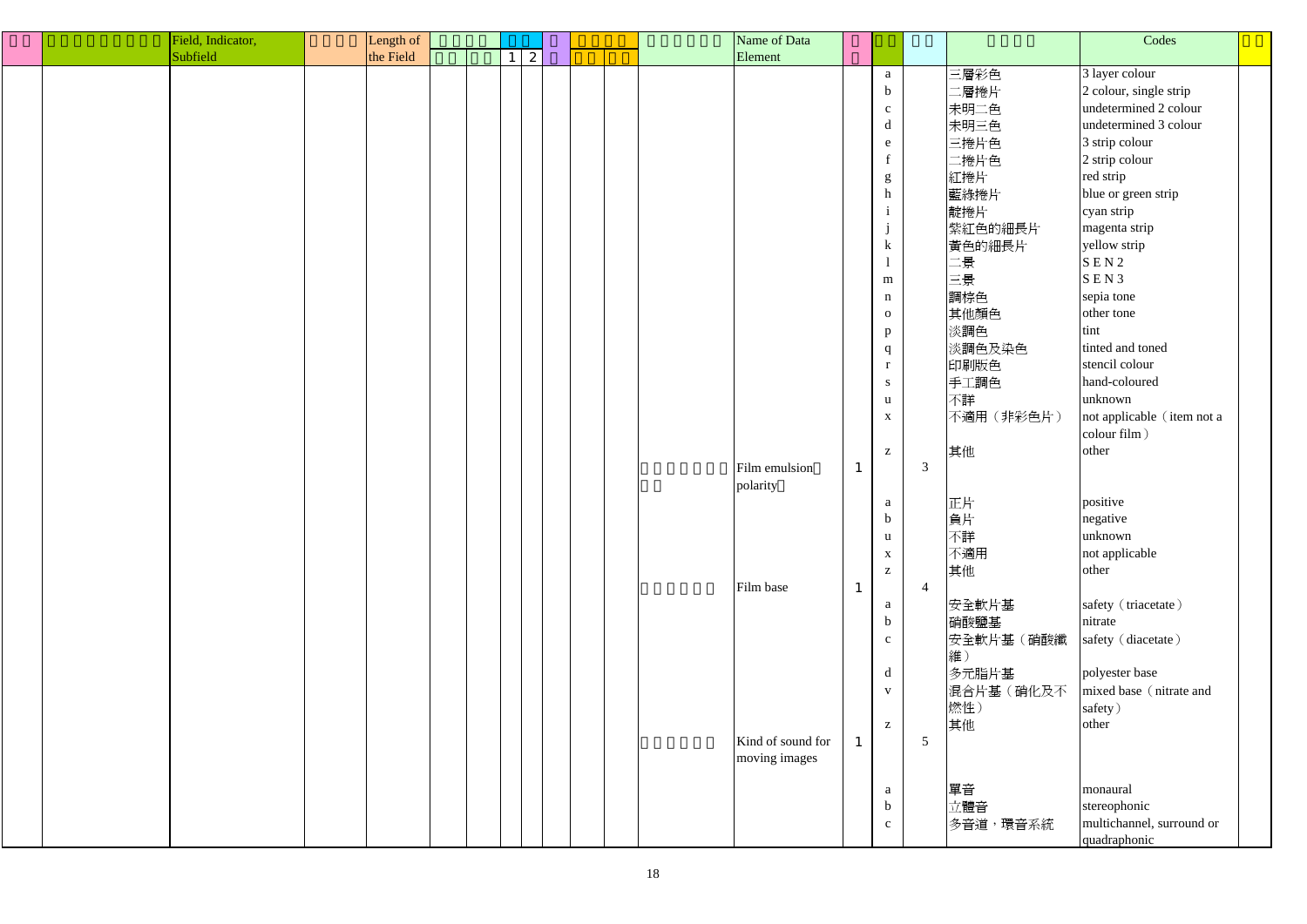|     | Field, Indicator,                                          | Length of |   |  |              |  |                  | Name of Data                                                                                              |                                         |                                                                                                                                                                                                                                                 |                              |                                                                                                                                                                                                                                     | Codes                                                                                                                                                                                                                                                                                                                                                                                                                                                                                                                                                |  |
|-----|------------------------------------------------------------|-----------|---|--|--------------|--|------------------|-----------------------------------------------------------------------------------------------------------|-----------------------------------------|-------------------------------------------------------------------------------------------------------------------------------------------------------------------------------------------------------------------------------------------------|------------------------------|-------------------------------------------------------------------------------------------------------------------------------------------------------------------------------------------------------------------------------------|------------------------------------------------------------------------------------------------------------------------------------------------------------------------------------------------------------------------------------------------------------------------------------------------------------------------------------------------------------------------------------------------------------------------------------------------------------------------------------------------------------------------------------------------------|--|
|     | Subfield                                                   | the Field |   |  | 2            |  |                  | Element                                                                                                   |                                         |                                                                                                                                                                                                                                                 |                              |                                                                                                                                                                                                                                     |                                                                                                                                                                                                                                                                                                                                                                                                                                                                                                                                                      |  |
|     |                                                            |           |   |  |              |  |                  | Kind of film stock<br>or print<br>Deterioration stage<br>Completeness<br>Film inspection<br>Year<br>Month | $\boldsymbol{6}$<br>$\overline{4}$<br>2 | $\mathbf{u}$<br>$\mathbf{V}$<br>$\mathbf X$<br>$\mathbf{Z}$<br>a<br>$\mathbf b$<br>$\mathbf{c}$<br>d<br>$\mathbf b$<br>$\mathbf{c}$<br>d<br>e<br>g<br>$\,$ h<br>$\bf k$<br>m<br>y<br>$\mathbf{a}$<br>$\mathbf b$<br>$\mathbf u$<br>$\mathbf{X}$ | 6<br>$\tau$<br>8<br>$9 - 14$ | 不詳<br>混合<br>不適用<br>其他<br>染料轉色法<br>三層片<br>三層片 (不褪色)<br>轉換片<br>硝酸鹽基-有異味<br>硝酸鹽基-有辛辣味<br> 硝酸鹽基-變褐色<br>硝酸鹽基-有黏性<br>硝酸鹽基-起泡沫<br>硝酸鹽基一成塊狀<br>硝酸鹽基一成粉狀<br>非硝酸鹽基-稍有破<br>損<br>非硝酸鹽基一嚴重破<br>損<br>非硝酸鹽基一完全破<br>無破損情形<br>不完整<br>完整<br>不詳<br>不適用 | unknown<br>mixed<br>not applicable (item is<br>other<br>imbibition dye transfer<br>three layer stock<br>three layer stock (low<br>duplitised stock<br>nitrate - suspicious odour<br>nitrate-pungent odour<br>nitrate - brownish,<br>discoloration, fading, dusty<br>nitrate - sticky<br>nitrate - frothy, bubbles,<br>nitrate-congealed<br>nitrate-powder<br>non–nitrate–detectable<br>deterioration<br>$non-nitrate - advanced$<br>deterioration<br>non–nitrate–disaster<br>no deterioration<br>incomplete<br>complete<br>unknown<br>not applicable |  |
| 116 | Coded Data Field<br>Graphics<br>Coded Data for<br>Graphics | Fixed     | V |  | $\mathbf{a}$ |  | $\boldsymbol{4}$ | Specific material<br>designation                                                                          |                                         | a<br>$\mathbf b$<br>$\mathbf{c}$<br>d<br>e                                                                                                                                                                                                      | $\overline{0}$               | 美術拼貼<br>素描<br>繪畫<br>照相複製品(如複製<br>藝術品)<br>負片                                                                                                                                                                                         | collage<br>drawing<br>painting<br>photomechanical<br>reproduction<br>photonegative                                                                                                                                                                                                                                                                                                                                                                                                                                                                   |  |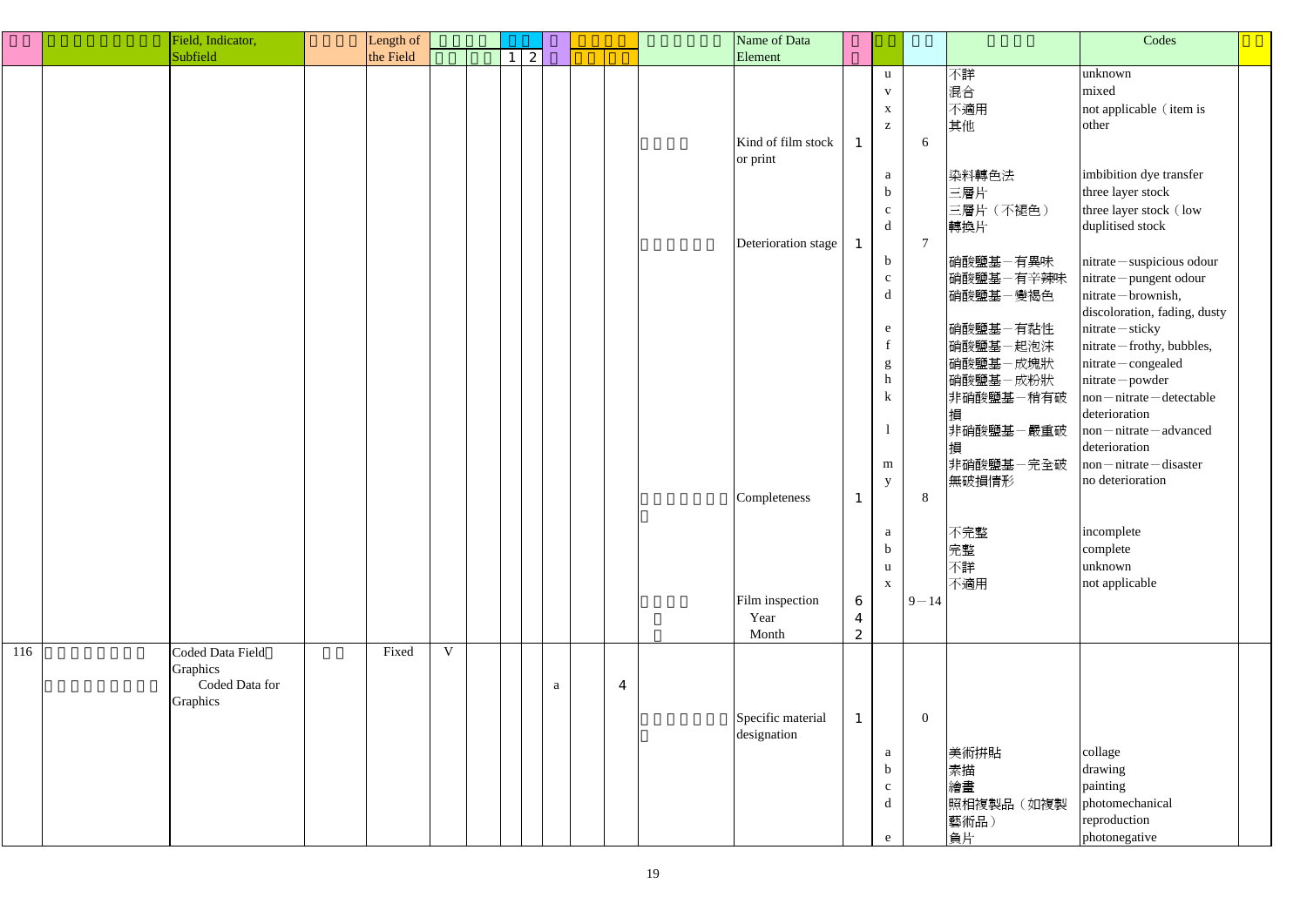|  | Field, Indicator, | Length of |  |              |  |  | Name of Data      |              |                 |                |            | Codes                       |  |
|--|-------------------|-----------|--|--------------|--|--|-------------------|--------------|-----------------|----------------|------------|-----------------------------|--|
|  | Subfield          | the Field |  | $\mathbf{2}$ |  |  | Element           |              |                 |                |            |                             |  |
|  |                   |           |  |              |  |  |                   |              | ${\bf g}$       |                | 圖表         | photoprint                  |  |
|  |                   |           |  |              |  |  |                   |              | h               |                | 圖片         | picture                     |  |
|  |                   |           |  |              |  |  |                   |              |                 |                |            |                             |  |
|  |                   |           |  |              |  |  |                   |              | $\mathbf{1}$    |                | 拓印藝術品      | print                       |  |
|  |                   |           |  |              |  |  |                   |              | j               |                | 閃示卡        | flash card                  |  |
|  |                   |           |  |              |  |  |                   |              | $\bf k$         |                | 工程圖        | technical drawing           |  |
|  |                   |           |  |              |  |  |                   |              | $\mathbf{Z}$    |                | 其他非投影性圖片   | other non-projected graphic |  |
|  |                   |           |  |              |  |  | Primary support   | $\mathbf{1}$ |                 |                |            |                             |  |
|  |                   |           |  |              |  |  | material          |              |                 |                |            |                             |  |
|  |                   |           |  |              |  |  |                   |              | a               |                | 帆布         | canvas                      |  |
|  |                   |           |  |              |  |  |                   |              | $\mathbf b$     |                | 布里斯托紙板     | bristol board               |  |
|  |                   |           |  |              |  |  |                   |              | $\mathbf{c}$    |                | 紙板         | cardboard/illustration      |  |
|  |                   |           |  |              |  |  |                   |              | $\mathbf d$     |                | 玻璃         | glass                       |  |
|  |                   |           |  |              |  |  |                   |              | ${\bf e}$       |                | 合成物(塑膠、乙烯  | synthetics (plastic, vinyl, |  |
|  |                   |           |  |              |  |  |                   |              |                 |                | 基等)        | $etc.$ )                    |  |
|  |                   |           |  |              |  |  |                   |              | $f_{\parallel}$ |                | 皮革 (羊皮、牛皮  | skins (leather, parchment,  |  |
|  |                   |           |  |              |  |  |                   |              |                 |                | 等)         | vellum, etc.)               |  |
|  |                   |           |  |              |  |  |                   |              |                 |                |            |                             |  |
|  |                   |           |  |              |  |  |                   |              | $g_{\rm}$       |                | 紡織物 (包含人造纖 | textiles (including man-    |  |
|  |                   |           |  |              |  |  |                   |              |                 |                | 維)         | made fibres)                |  |
|  |                   |           |  |              |  |  |                   |              | h               |                | 金屬         | metal                       |  |
|  |                   |           |  |              |  |  |                   |              | $\mathbf{1}$    |                | 紙          | paper                       |  |
|  |                   |           |  |              |  |  |                   |              |                 |                | 石膏         | plaster                     |  |
|  |                   |           |  |              |  |  |                   |              | $\mathbf k$     |                | 夾板         | hardboard                   |  |
|  |                   |           |  |              |  |  |                   |              |                 |                | 瓷器         | porcelain                   |  |
|  |                   |           |  |              |  |  |                   |              | m               |                | 石器         | stone                       |  |
|  |                   |           |  |              |  |  |                   |              | $\mathbf n$     |                | 木器         | wood                        |  |
|  |                   |           |  |              |  |  |                   |              | u               |                | 不詳         | unknown                     |  |
|  |                   |           |  |              |  |  |                   |              |                 |                | 多種質料組成     | mixed collection            |  |
|  |                   |           |  |              |  |  |                   |              | $\mathbf{Z}$    |                | 其他         | other                       |  |
|  |                   |           |  |              |  |  | Secondary support |              |                 | $\overline{2}$ |            |                             |  |
|  |                   |           |  |              |  |  | material          |              |                 |                |            |                             |  |
|  |                   |           |  |              |  |  |                   |              |                 |                | 帆布         | canvas                      |  |
|  |                   |           |  |              |  |  |                   |              | a               |                |            | bristol board               |  |
|  |                   |           |  |              |  |  |                   |              | $\mathbf b$     |                | 布里斯托紙板     |                             |  |
|  |                   |           |  |              |  |  |                   |              | $\mathbf{c}$    |                | 紙板         | cardboard/illustration      |  |
|  |                   |           |  |              |  |  |                   |              | d               |                | 玻璃         | glass                       |  |
|  |                   |           |  |              |  |  |                   |              | e               |                | 合成物(塑膠、乙烯  | synthetics (plastic, vinyl, |  |
|  |                   |           |  |              |  |  |                   |              |                 |                | 基等)        | $etc.$ )                    |  |
|  |                   |           |  |              |  |  |                   |              | $\mathbf f$     |                | 皮革 (羊皮、牛皮  | skins (leather, parchment,  |  |
|  |                   |           |  |              |  |  |                   |              |                 |                | 等)         | vellum, etc.)               |  |
|  |                   |           |  |              |  |  |                   |              | g               |                | 紡織物 (包含人造纖 | textiles (including man-    |  |
|  |                   |           |  |              |  |  |                   |              |                 |                | 維)         | made fibres)                |  |
|  |                   |           |  |              |  |  |                   |              | h               |                | 金屬         | metal                       |  |
|  |                   |           |  |              |  |  |                   |              |                 |                | 紙          | paper                       |  |
|  |                   |           |  |              |  |  |                   |              |                 |                | 石膏         | plaster                     |  |
|  |                   |           |  |              |  |  |                   |              | $\mathbf k$     |                | 夾板         | hardboard                   |  |
|  |                   |           |  |              |  |  |                   |              |                 |                |            |                             |  |
|  |                   |           |  |              |  |  |                   |              |                 |                | 瓷器         | porcelain                   |  |
|  |                   |           |  |              |  |  |                   |              | ${\bf m}$       |                | 石器         | stone                       |  |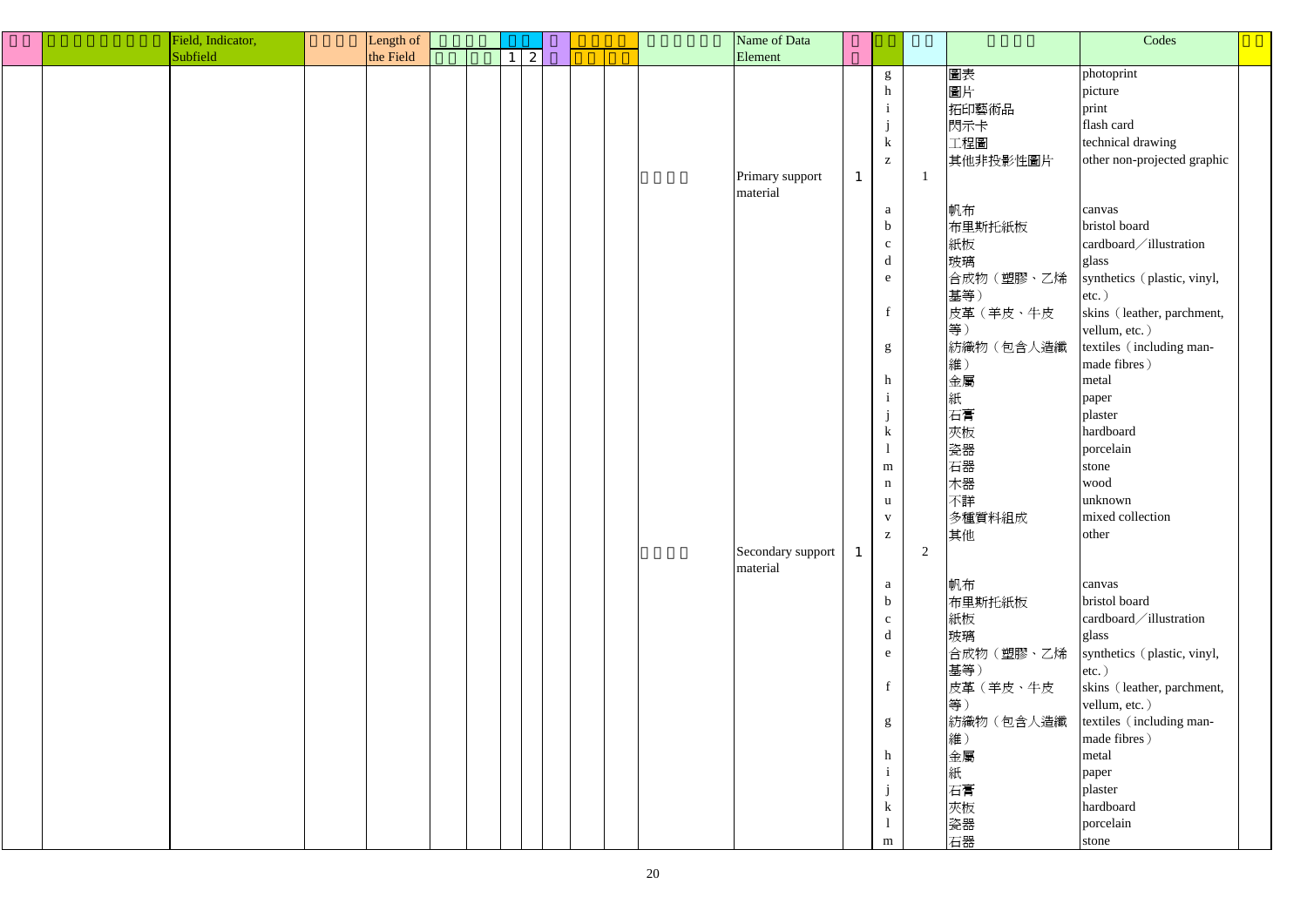|     | Field, Indicator,                                                                              | Length of |   |   |              |    | Name of Data                                                                       |                                                                |                                                                                                                                                                                                                                 |                                |                                                                                                                                                                                                | Codes                                                                                                                                                                                                                                                                                                                                                                                                                                                                                                                                         |  |
|-----|------------------------------------------------------------------------------------------------|-----------|---|---|--------------|----|------------------------------------------------------------------------------------|----------------------------------------------------------------|---------------------------------------------------------------------------------------------------------------------------------------------------------------------------------------------------------------------------------|--------------------------------|------------------------------------------------------------------------------------------------------------------------------------------------------------------------------------------------|-----------------------------------------------------------------------------------------------------------------------------------------------------------------------------------------------------------------------------------------------------------------------------------------------------------------------------------------------------------------------------------------------------------------------------------------------------------------------------------------------------------------------------------------------|--|
|     | Subfield                                                                                       | the Field |   | 2 |              |    | Element                                                                            |                                                                |                                                                                                                                                                                                                                 |                                |                                                                                                                                                                                                |                                                                                                                                                                                                                                                                                                                                                                                                                                                                                                                                               |  |
|     |                                                                                                |           |   |   |              |    | Colour                                                                             | $\overline{1}$                                                 | $\mathbf n$<br>u<br>$\mathbf{V}$<br>$\mathbf{Z}% ^{T}=\mathbf{Z}^{T}\times\mathbf{Z}^{T}$<br>y<br>a<br>$\mathbf b$<br>$\mathbf{C}$<br>$\mathbf d$<br>u<br>$\mathbf{V}$<br>$\mathbf{Z}% ^{T}=\mathbf{Z}^{T}\times\mathbf{Z}^{T}$ | $\mathfrak{Z}$                 | 木器<br>不詳<br>多種質料組成<br>其他<br>其餘情況<br>單色<br>黑白<br>彩色<br>人工上色<br>不詳<br>以上多種情況組合<br>其他                                                                                                             | wood<br>unknown<br>mixed collection<br>other<br>no secondary support<br>one-colour, monochrome<br>black-and-white<br>multicoloured<br>hand coloured<br>unknown<br>mixed<br>other                                                                                                                                                                                                                                                                                                                                                              |  |
| 120 | Coded Data Field<br>Cartographic Materials<br>General<br>Cartographic<br>Material Coded Data ( | Fixed     | V |   | $\mathbf{a}$ | 13 | Colour indicator<br>Index indicator<br>Narrative text<br>indicator<br>Relief codes | $\mathbf{1}$<br>$\mathbf{1}$<br>$\mathbf{1}$<br>$\overline{4}$ | a<br>$\mathbf b$<br>a<br>$\mathbf b$<br>$\mathbf{C}$<br>$\mathbf{y}$<br>a<br>$\mathbf b$<br>$\mathbf{y}$<br>a<br>$\mathbf b$<br>$\mathbf{C}$<br>d<br>e                                                                          | $\overline{0}$<br>2<br>$3 - 6$ | 單色<br>多色<br>地圖資料本身有地名<br>索引或地名錄<br>地名索引或地名錄另<br>封套<br>有地名索引或地名錄<br>但不詳細標示位置<br>無地名索引或地名錄<br>地圖資料本身有說明<br>文字<br>說明文字另刊於隨附<br>之小冊子或封套<br>無說明文字<br>等高曲線<br>暈渲法<br>分層設法<br>暈滃法<br>海深圖一以點表示<br>水平暈滃 | one colour<br>multi-colour<br>index or name list on<br>cartographic item itself<br>index or name list<br> 刊於隨附之小冊子或   accompanying cartographic<br>item in booklet, pamphlet,<br>index or name list present<br>but location not specified<br>no index or name list<br>text on cartographic item<br>itself<br>text accompanying<br>cartographic item in booklet,<br>pamphlet, unattached cover,<br>no narrative text<br>contours<br>continuous tone shaded relief<br>hypsometric tints-layer<br>hachures<br>bathymetry-soundings<br>form lines |  |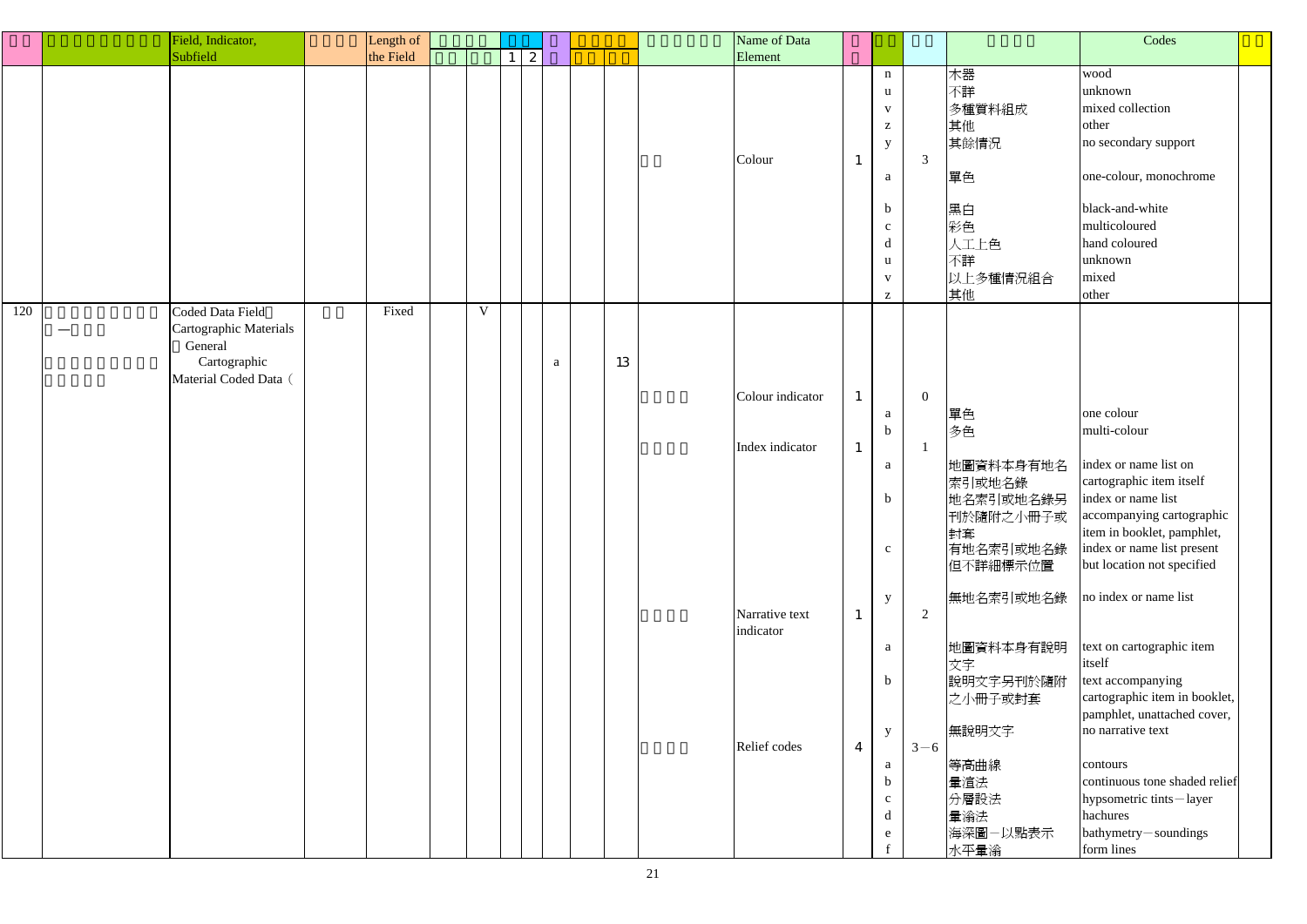|  | Field, Indicator, | Length of |  |                 |  |  | Name of Data   |                  |                                                       |         |           | Codes                       |  |
|--|-------------------|-----------|--|-----------------|--|--|----------------|------------------|-------------------------------------------------------|---------|-----------|-----------------------------|--|
|  | Subfield          | the Field |  | $1 \mid 2 \mid$ |  |  | Element        |                  |                                                       |         |           |                             |  |
|  |                   |           |  |                 |  |  |                |                  | g                                                     |         | 點渲法       | spot heights                |  |
|  |                   |           |  |                 |  |  |                |                  | $\boldsymbol{h}$                                      |         | 其他著色法(如英荷 | other methods in colour     |  |
|  |                   |           |  |                 |  |  |                |                  |                                                       |         | 夫式)       |                             |  |
|  |                   |           |  |                 |  |  |                |                  | $\mathbf{i}$                                          |         | 斜視圖       | pictorially                 |  |
|  |                   |           |  |                 |  |  |                |                  | j                                                     |         | 地面形象      | landforms                   |  |
|  |                   |           |  |                 |  |  |                |                  |                                                       |         |           |                             |  |
|  |                   |           |  |                 |  |  |                |                  | $\bf k$                                               |         | 海深圖-以等深線表 | bathymetry-isolines         |  |
|  |                   |           |  |                 |  |  |                |                  | $\mathbf{Z}% ^{T}=\mathbf{Z}^{T}\times\mathbf{Z}^{T}$ |         | 其他        | not applicable              |  |
|  |                   |           |  |                 |  |  |                |                  | $\mathbf X$                                           |         | 不適用       | other methods of relief     |  |
|  |                   |           |  |                 |  |  |                |                  |                                                       |         |           | representation              |  |
|  |                   |           |  |                 |  |  | Map projection | 2                |                                                       | $7 - 8$ |           |                             |  |
|  |                   |           |  |                 |  |  | Azimuthal      | 2                |                                                       |         |           |                             |  |
|  |                   |           |  |                 |  |  | projections    |                  |                                                       |         |           |                             |  |
|  |                   |           |  |                 |  |  |                |                  | aa                                                    |         | Aitoff投影  | Aitoff                      |  |
|  |                   |           |  |                 |  |  |                |                  | ab                                                    |         | 日晷投影      | gnomonic                    |  |
|  |                   |           |  |                 |  |  |                |                  | ac                                                    |         | 朗伯特正方位等面積 | Lambert's azimuthal equal   |  |
|  |                   |           |  |                 |  |  |                |                  |                                                       |         | 投影        | area                        |  |
|  |                   |           |  |                 |  |  |                |                  | ad                                                    |         | 正射投影      | orthographic                |  |
|  |                   |           |  |                 |  |  |                |                  | ae                                                    |         | 正方位等距離投影  | azimuthal equidistant       |  |
|  |                   |           |  |                 |  |  |                |                  | af                                                    |         | 平射投影      | stereographic               |  |
|  |                   |           |  |                 |  |  |                |                  | $\rm ag$                                              |         | 等積方位投影    | azimuthal equal area        |  |
|  |                   |           |  |                 |  |  |                |                  | au                                                    |         | 未知特性之正方位投 | azimuthal, specific type    |  |
|  |                   |           |  |                 |  |  |                |                  | $\rm az$                                              |         | 已知特性之正方位投 | azimuthal, other known      |  |
|  |                   |           |  |                 |  |  |                |                  |                                                       |         | 影         | specific type               |  |
|  |                   |           |  |                 |  |  | Cylindrical    | 2                |                                                       |         |           |                             |  |
|  |                   |           |  |                 |  |  | projections    |                  |                                                       |         |           |                             |  |
|  |                   |           |  |                 |  |  |                |                  | ba                                                    |         | 高爾投影      | Gall                        |  |
|  |                   |           |  |                 |  |  |                |                  | bb                                                    |         | 古蒂等面積投影   | Goode's homolographic       |  |
|  |                   |           |  |                 |  |  |                |                  | bc                                                    |         | 朗伯特圓柱等面積投 | Lambert's cylindrical equal |  |
|  |                   |           |  |                 |  |  |                |                  | bd                                                    |         | 麥卡托投影     | Mercator                    |  |
|  |                   |           |  |                 |  |  |                |                  | be                                                    |         | 米勒投影      | Miller                      |  |
|  |                   |           |  |                 |  |  |                |                  | bf                                                    |         | 摩爾外德投影    | Mollweide                   |  |
|  |                   |           |  |                 |  |  |                |                  | bg                                                    |         | 正弦曲線投影    | sinusoidal                  |  |
|  |                   |           |  |                 |  |  |                |                  | bh                                                    |         | 横麥卡托投影    | transverse Mercator         |  |
|  |                   |           |  |                 |  |  |                |                  | bi                                                    |         | 高斯投影      | Gauss                       |  |
|  |                   |           |  |                 |  |  |                |                  | bj                                                    |         | 可利投影      | Plate Carree                |  |
|  |                   |           |  |                 |  |  |                |                  | bk                                                    |         | 卡西尼投影     | Cassini's                   |  |
|  |                   |           |  |                 |  |  |                |                  | bl                                                    |         | 拉伯得投影     | Laborde                     |  |
|  |                   |           |  |                 |  |  |                |                  | bm                                                    |         | 斜麥卡托投影    | <b>Oblique Mercator</b>     |  |
|  |                   |           |  |                 |  |  |                |                  | bu                                                    |         | 未知特性之圓柱投影 | cylindrical, specific type  |  |
|  |                   |           |  |                 |  |  |                |                  |                                                       |         |           | unknown                     |  |
|  |                   |           |  |                 |  |  |                |                  | bz                                                    |         | 已知特性之圓柱投影 | cylindrical, other known    |  |
|  |                   |           |  |                 |  |  |                |                  |                                                       |         |           | specific type               |  |
|  |                   |           |  |                 |  |  | Conic          | $\boldsymbol{2}$ |                                                       |         |           |                             |  |
|  |                   |           |  |                 |  |  |                |                  | ca                                                    |         | 阿爾伯斯投影(雙標 | Albers equal area           |  |
|  |                   |           |  |                 |  |  |                |                  |                                                       |         | 準緯線等積圓錐投  |                             |  |
|  |                   |           |  |                 |  |  |                |                  | cb                                                    |         | 彭納投影      | Bonne                       |  |
|  |                   |           |  |                 |  |  |                |                  |                                                       |         | 朗伯特正形圓錐投影 | Lambert's conformal conic   |  |
|  |                   |           |  |                 |  |  |                |                  | cc                                                    |         |           |                             |  |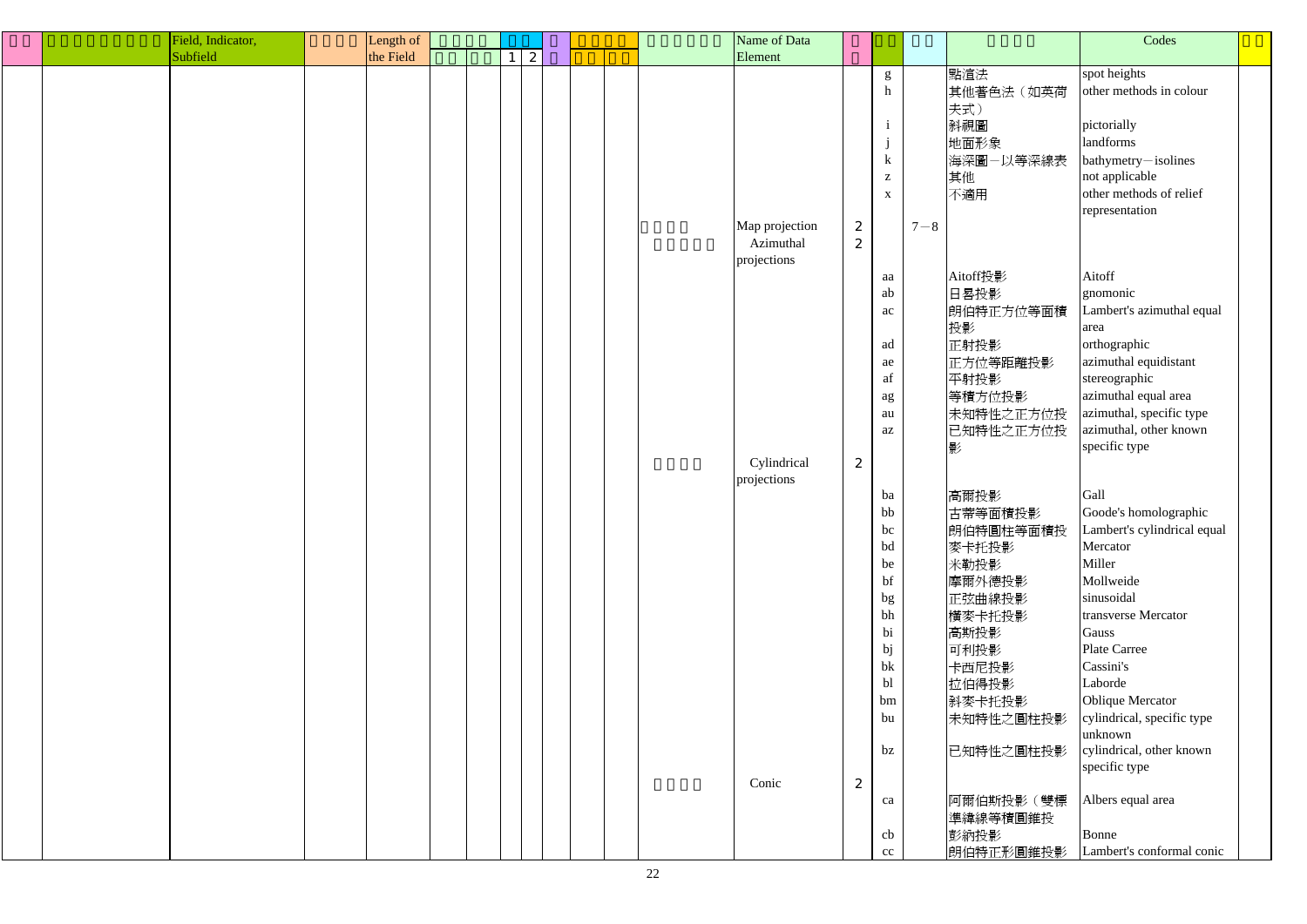|  | Field, Indicator, | Length of |  |   |  |  | Name of Data      |              |                        |          |           | Codes                        |  |
|--|-------------------|-----------|--|---|--|--|-------------------|--------------|------------------------|----------|-----------|------------------------------|--|
|  | Subfield          | the Field |  | 2 |  |  | Element           |              |                        |          |           |                              |  |
|  |                   |           |  |   |  |  |                   |              | cd                     |          | 簡單圓錐投影    | conic (simple)               |  |
|  |                   |           |  |   |  |  |                   |              | ce                     |          | 米勒雙極斜正形圓錐 | Miller's bipolar oblique     |  |
|  |                   |           |  |   |  |  |                   |              |                        |          | 投影        | conformal conic              |  |
|  |                   |           |  |   |  |  |                   |              | cf                     |          | 雙標準緯線等距圓錐 | De lisle                     |  |
|  |                   |           |  |   |  |  |                   |              |                        |          | 投影(戴麗兒投影) |                              |  |
|  |                   |           |  |   |  |  |                   |              | cg                     |          | 世界國際輿圖投影  | projection of the            |  |
|  |                   |           |  |   |  |  |                   |              |                        |          |           | International Map of the     |  |
|  |                   |           |  |   |  |  |                   |              | ch                     |          | 底索正形圓錐投影  | Tissots conformal conic      |  |
|  |                   |           |  |   |  |  |                   |              | cp                     |          | 多圓錐投影     | polyconic                    |  |
|  |                   |           |  |   |  |  |                   |              | cu                     |          | 未知特性之圓錐投影 | conic, specific type unknown |  |
|  |                   |           |  |   |  |  |                   |              | $\operatorname{cz}$    |          | 已知特性之圓錐投影 | conic, other known specific  |  |
|  |                   |           |  |   |  |  | Other projections | 2            |                        |          |           |                              |  |
|  |                   |           |  |   |  |  |                   |              | da                     |          | 蟾蜍狀投影     | armadillo                    |  |
|  |                   |           |  |   |  |  |                   |              | db                     |          | 蝶狀投影      | butterfly                    |  |
|  |                   |           |  |   |  |  |                   |              | dc                     |          | 厄寇特投影     | Eckert                       |  |
|  |                   |           |  |   |  |  |                   |              | dd                     |          | 古蒂投影      | Goode's homolosine           |  |
|  |                   |           |  |   |  |  |                   |              | de                     |          | 米勒雙極式投影   | Miller's bipolar             |  |
|  |                   |           |  |   |  |  |                   |              | $\mathrm{d}\mathrm{f}$ |          | 范德格林氏投影   | Van der Grinten              |  |
|  |                   |           |  |   |  |  |                   |              | dg                     |          | 戴美克森式投影   | dimaxion                     |  |
|  |                   |           |  |   |  |  |                   |              | ${\rm d} h$            |          | 心狀投影      | cordiform                    |  |
|  |                   |           |  |   |  |  |                   |              | di                     |          | 多面體投影     | polyhedric                   |  |
|  |                   |           |  |   |  |  |                   |              | uu                     |          | 未知形狀之投影   | type of projection unknown   |  |
|  |                   |           |  |   |  |  |                   |              |                        |          |           |                              |  |
|  |                   |           |  |   |  |  |                   |              | $\mathbf{Z}\mathbf{Z}$ |          | 其他已知形狀之投影 | other known type             |  |
|  |                   |           |  |   |  |  |                   |              | XX                     |          | 不適用       | not applicable               |  |
|  |                   |           |  |   |  |  | Prime Meridian    | $\mathbf{z}$ |                        | $9 - 12$ |           |                              |  |
|  |                   |           |  |   |  |  |                   |              | aa                     |          |           | Greenwich, United Kingdom    |  |
|  |                   |           |  |   |  |  |                   |              |                        |          |           | (International prime         |  |
|  |                   |           |  |   |  |  |                   |              | ab                     |          |           | Amsterdam, Netherlands       |  |
|  |                   |           |  |   |  |  |                   |              | ac                     |          |           | Athens, Greece               |  |
|  |                   |           |  |   |  |  |                   |              | ad                     |          |           | Batavia Indonesia            |  |
|  |                   |           |  |   |  |  |                   |              | ae                     |          |           | Berne, Switzerland           |  |
|  |                   |           |  |   |  |  |                   |              | af                     |          | 哥倫比亞·波哥大  | Bogota, Columbia             |  |
|  |                   |           |  |   |  |  |                   |              |                        |          |           | Bombay, India                |  |
|  |                   |           |  |   |  |  |                   |              | ag<br>ah               |          |           | Brussels, Belgium            |  |
|  |                   |           |  |   |  |  |                   |              | ai                     |          |           | Cadiz, Spain                 |  |
|  |                   |           |  |   |  |  |                   |              | ${\rm a}{\rm j}$       |          |           | Capetown, South Africa       |  |
|  |                   |           |  |   |  |  |                   |              | ak                     |          |           | Caracas, Venezuela           |  |
|  |                   |           |  |   |  |  |                   |              | al                     |          |           | Copenhagen, Denmark          |  |
|  |                   |           |  |   |  |  |                   |              | am                     |          |           | Cordoba Argentina            |  |
|  |                   |           |  |   |  |  |                   |              | an                     |          |           | Ferro, Canary Islands        |  |
|  |                   |           |  |   |  |  |                   |              | ao                     |          |           | Helsinki, Finland            |  |
|  |                   |           |  |   |  |  |                   |              |                        |          |           | Istanbul, Turkey             |  |
|  |                   |           |  |   |  |  |                   |              | ap                     |          |           | Julianehaab, Greenland       |  |
|  |                   |           |  |   |  |  |                   |              | aq                     |          |           | Lisbon, Portugal             |  |
|  |                   |           |  |   |  |  |                   |              | ar                     |          |           |                              |  |
|  |                   |           |  |   |  |  |                   |              | as                     |          |           | London, United Kingdom       |  |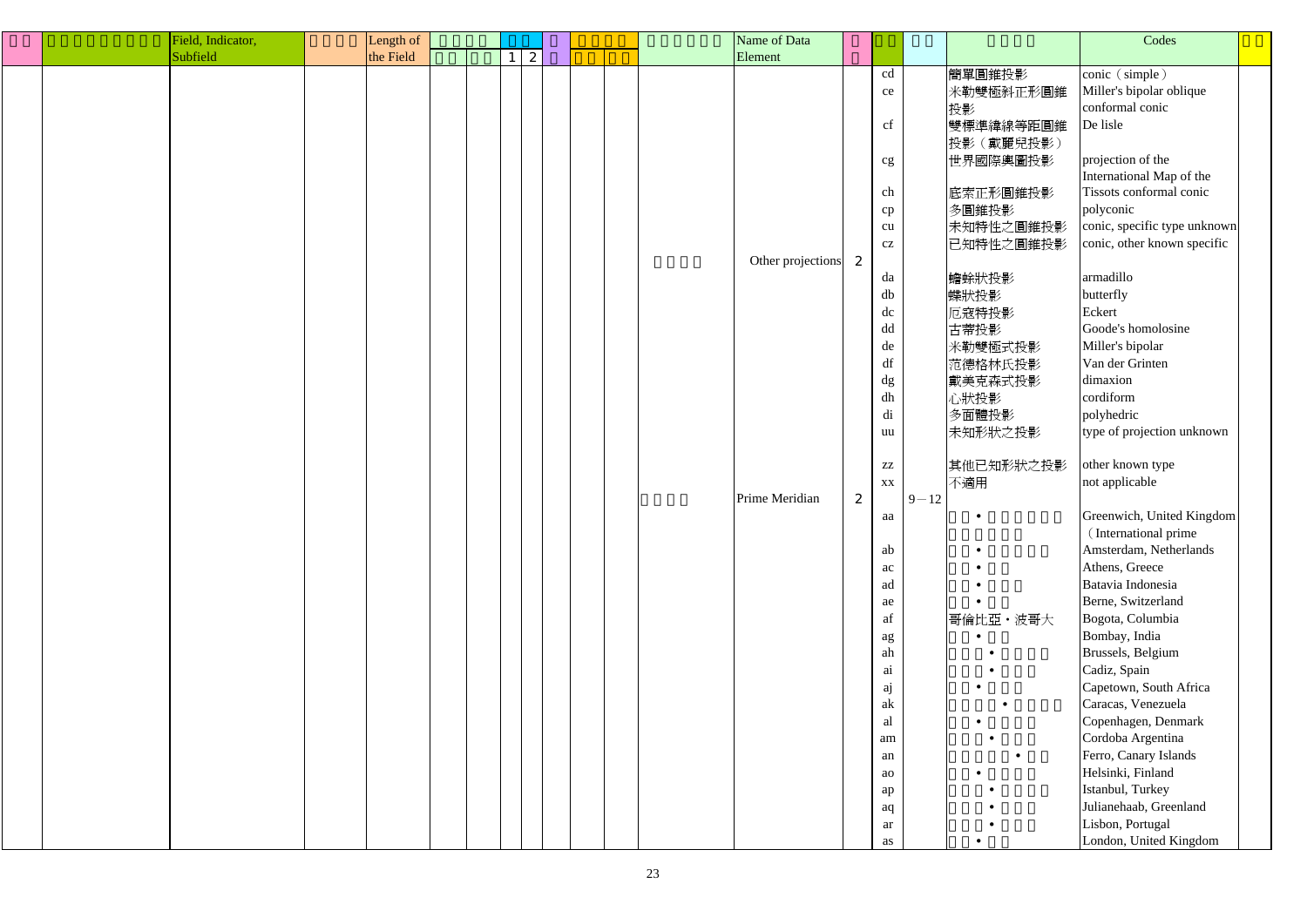|     | Field, Indicator,                                                                                                       | Length of |  |   |   |   | Name of Data                                                                                   |        |                                                                                                                |                                      |                                                                                                                                                                          | Codes                                                                                                                                                                                                                                                                                                                                                                                 |  |
|-----|-------------------------------------------------------------------------------------------------------------------------|-----------|--|---|---|---|------------------------------------------------------------------------------------------------|--------|----------------------------------------------------------------------------------------------------------------|--------------------------------------|--------------------------------------------------------------------------------------------------------------------------------------------------------------------------|---------------------------------------------------------------------------------------------------------------------------------------------------------------------------------------------------------------------------------------------------------------------------------------------------------------------------------------------------------------------------------------|--|
|     | Subfield                                                                                                                | the Field |  |   |   |   |                                                                                                |        |                                                                                                                |                                      |                                                                                                                                                                          |                                                                                                                                                                                                                                                                                                                                                                                       |  |
|     |                                                                                                                         |           |  | 2 |   |   | Element                                                                                        |        | at<br>ba<br>bb<br>bc<br>bd<br>be<br>bf<br>bg<br>bh<br>bi<br>bj<br>bk<br>bl<br>bm<br>bn<br>bo<br>bp<br>bq<br>br |                                      | 蘇聯·莫斯科<br>德國・慕尼黑<br>義大利・那不勒斯<br>  挪威 · 奧斯陸<br>法國·巴黎<br>中國・北平<br>美國・費城<br>蘇聯 · 列寧格勒<br>巴西・里約熱內盧<br>義大利・羅馬<br>智利·聖地牙哥<br>瑞典·斯德哥爾摩<br>澳洲・雪梨<br>阿爾巴尼亞·地拉那<br>日本・東京<br>美國・華盛頓 | Madras, India<br>Madrid, Spain<br>Mexico City, Mexico<br>Moscow, USSR<br>Munich, Fed. of Germany<br>Naples, Italy<br>Oslo, Norway<br>Paris, France<br>Peiping, China<br>Philadelphia, USA<br>Pulkovo, USSR<br>Rio de Janeiro, Brazil<br>Rome, Italy<br>Santiago, Chile<br>Stockholm, Sweden<br>Sydney, Australia<br>Tirana, Albania<br>Tokyo, Japan<br>Washington, DC, USA<br>unknown |  |
|     |                                                                                                                         |           |  |   |   |   |                                                                                                |        | uu<br>${\bf ZZ}$                                                                                               |                                      | 不詳<br>其他                                                                                                                                                                 | other                                                                                                                                                                                                                                                                                                                                                                                 |  |
| 121 | Coded Data Field<br>Cartographic<br>Materials Physical<br>Cartographic<br>Material Coded Data:<br>Physical attributes ( | Fixed     |  |   | a | 9 | Physical dimension<br>Primary<br>cartographic image<br>Physical medium<br>Non-<br>photographic | 2<br>2 | a<br>$\mathbf b$<br>a<br>$\mathbf b$<br>$\mathbf{C}$<br>d<br>e<br>aa<br>ab<br>ac<br>ad                         | $\overline{0}$<br>$1 - 2$<br>$3 - 4$ | 平面<br>立體<br>照像<br>電腦繪製<br>主動遙測繪製<br>被動遙測繪製<br>紙張<br>石板<br>金屬板                                                                                                            | 2-dimensional<br>3-dimensional<br>manually and plotted<br>photographically<br>by computer<br>by active remote sensing<br>techniques<br>by passive remote sensing<br>techniques<br>paper<br>wood<br>stone<br>metal                                                                                                                                                                     |  |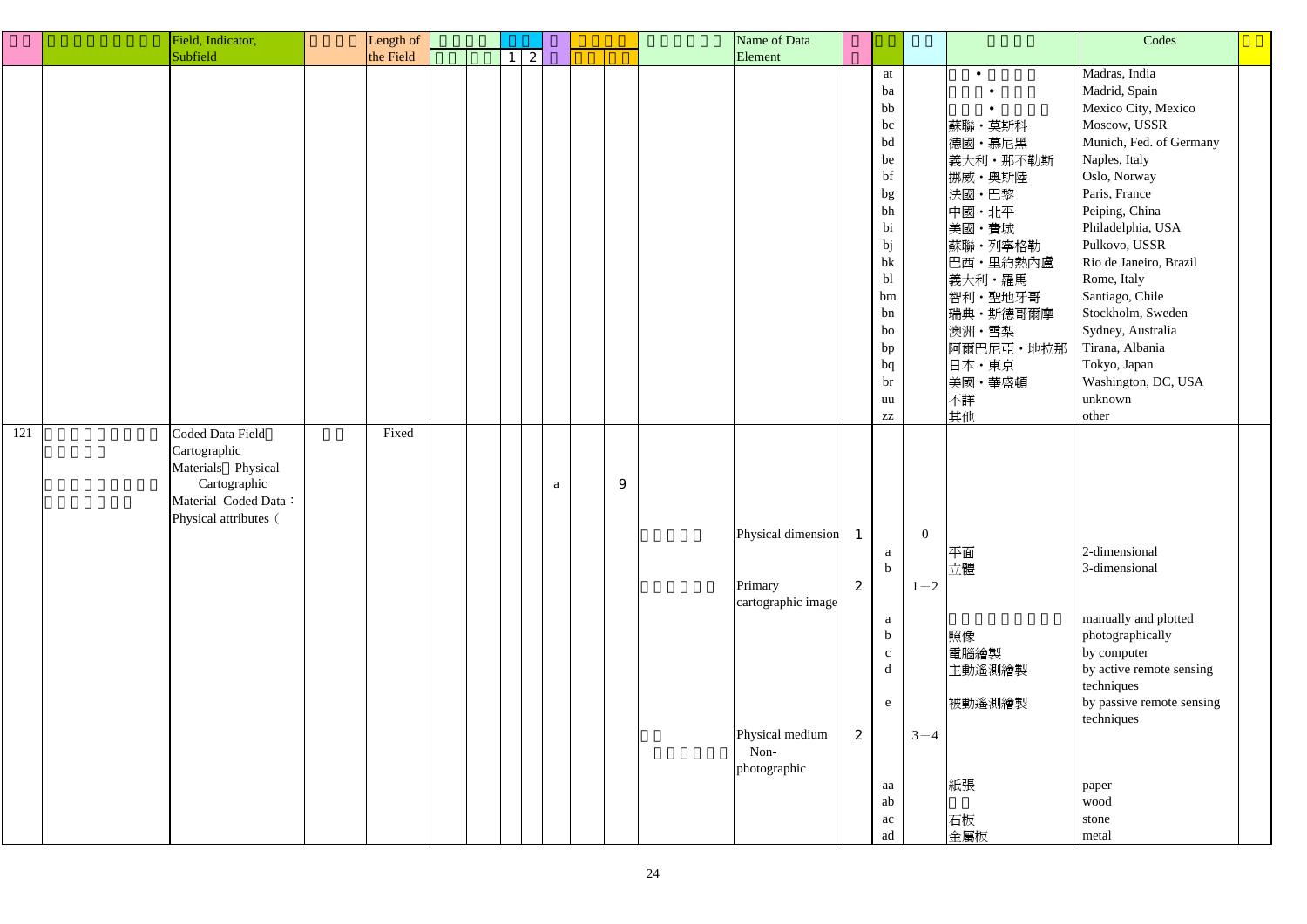|  | Field, Indicator, | Length of |  |   |  |  | Name of Data       |              |              |   |            | Codes                          |  |
|--|-------------------|-----------|--|---|--|--|--------------------|--------------|--------------|---|------------|--------------------------------|--|
|  | Subfield          | the Field |  | 2 |  |  | Element            |              |              |   |            |                                |  |
|  |                   |           |  |   |  |  |                    |              | ae           |   | 合成物(如塑膠板、  | synthetics (e.g. plastics,     |  |
|  |                   |           |  |   |  |  |                    |              |              |   | 合成皮等)      | vinyl)                         |  |
|  |                   |           |  |   |  |  |                    |              | af           |   | 皮革 (羊皮、牛皮  | skin (e.g. parchment,          |  |
|  |                   |           |  |   |  |  |                    |              |              |   | 等)         | vellum)                        |  |
|  |                   |           |  |   |  |  |                    |              |              |   | 紡織品(包含人造纖  | textile including man-made     |  |
|  |                   |           |  |   |  |  |                    |              | ag           |   | 維,如絲綢、布匹、  | fibre textiles (e.g. silk,     |  |
|  |                   |           |  |   |  |  |                    |              |              |   | 尼龍等)       | cloth, nylon)                  |  |
|  |                   |           |  |   |  |  |                    |              | ah           |   | 適於電腦磁性儲存媒  | magnetic storage medium-       |  |
|  |                   |           |  |   |  |  |                    |              |              |   |            | computer compatible            |  |
|  |                   |           |  |   |  |  |                    |              | ai           |   | 非適用於電腦磁性儲  | magnetic storage medium-       |  |
|  |                   |           |  |   |  |  |                    |              |              |   | 存媒體        | not computer compatible        |  |
|  |                   |           |  |   |  |  |                    |              |              |   | 描圖紙        | tracing paper                  |  |
|  |                   |           |  |   |  |  |                    |              | aj<br>ak     |   | 紙板         | cardboard                      |  |
|  |                   |           |  |   |  |  |                    |              |              |   | 石膏         | plaster                        |  |
|  |                   |           |  |   |  |  |                    |              | ap           |   |            | unknown                        |  |
|  |                   |           |  |   |  |  |                    |              | $\rm az$     |   | 其他非照相媒體    |                                |  |
|  |                   |           |  |   |  |  | Photographic       |              | au           |   | 不詳         | other non-photographic         |  |
|  |                   |           |  |   |  |  | medium             |              |              |   |            |                                |  |
|  |                   |           |  |   |  |  |                    |              | ba           |   | 透明或不透明彈性正  | transparent or opaque          |  |
|  |                   |           |  |   |  |  |                    |              |              |   | 片基底        | flexible base positive         |  |
|  |                   |           |  |   |  |  |                    |              | bb           |   | 透明或不透明彈性負  | transparent or opaque          |  |
|  |                   |           |  |   |  |  |                    |              |              |   | 片基底        | flexible base negative         |  |
|  |                   |           |  |   |  |  |                    |              | bc           |   | 透明或不透明非彈性  | transparent or opaque non-     |  |
|  |                   |           |  |   |  |  |                    |              |              |   | 正片基底       | flexible base positive         |  |
|  |                   |           |  |   |  |  |                    |              | bd           |   | 透明或不透明非彈性  | transparent or opaque non-     |  |
|  |                   |           |  |   |  |  |                    |              |              |   | 負片基底       | flexible base negative         |  |
|  |                   |           |  |   |  |  |                    |              | $bz$         |   | 其他照相類媒體    | other photographic medium      |  |
|  |                   |           |  |   |  |  |                    |              | bu           |   | 不詳         | unknown                        |  |
|  |                   |           |  |   |  |  | Creation technique | $\mathbf{1}$ |              | 5 |            |                                |  |
|  |                   |           |  |   |  |  |                    |              | a            |   | 手製(手繪、含特製  | manuscript                     |  |
|  |                   |           |  |   |  |  |                    |              |              |   | 品如石刻、模型等)  |                                |  |
|  |                   |           |  |   |  |  |                    |              | $\mathbf b$  |   | 印刷(凸版、雕版、  | printing                       |  |
|  |                   |           |  |   |  |  |                    |              |              |   | 刻版、平版、印版、  |                                |  |
|  |                   |           |  |   |  |  |                    |              |              |   | 點字版等)      |                                |  |
|  |                   |           |  |   |  |  |                    |              | $\mathbf{c}$ |   | 照像製版       | photocopying                   |  |
|  |                   |           |  |   |  |  |                    |              | $\mathbf d$  |   | 縮影照像製版     | microphotography               |  |
|  |                   |           |  |   |  |  |                    |              | $\mathbf u$  |   | 不詳         | unknown                        |  |
|  |                   |           |  |   |  |  |                    |              | $\mathbf{y}$ |   | 尚未至最後使用之製  | the cartographic item is not a |  |
|  |                   |           |  |   |  |  |                    |              |              |   | 圖技術        | final product                  |  |
|  |                   |           |  |   |  |  |                    |              | $\mathbf{Z}$ |   | 其他         | other                          |  |
|  |                   |           |  |   |  |  | Form of            | $\mathbf{1}$ |              | 6 |            |                                |  |
|  |                   |           |  |   |  |  |                    |              | $\rm{a}$     |   | 手製         | by hand                        |  |
|  |                   |           |  |   |  |  |                    |              | $\mathbf b$  |   | 印刷         | printed                        |  |
|  |                   |           |  |   |  |  |                    |              | $\mathbf{C}$ |   | 照像         | photography                    |  |
|  |                   |           |  |   |  |  |                    |              | $\mathbf d$  |   | 轉印 (如複印、曬圖 | transfer line print (e.g.,     |  |
|  |                   |           |  |   |  |  |                    |              |              |   | 等)         | Xerox, blueprints, ozalid)     |  |
|  |                   |           |  |   |  |  |                    |              |              |   |            |                                |  |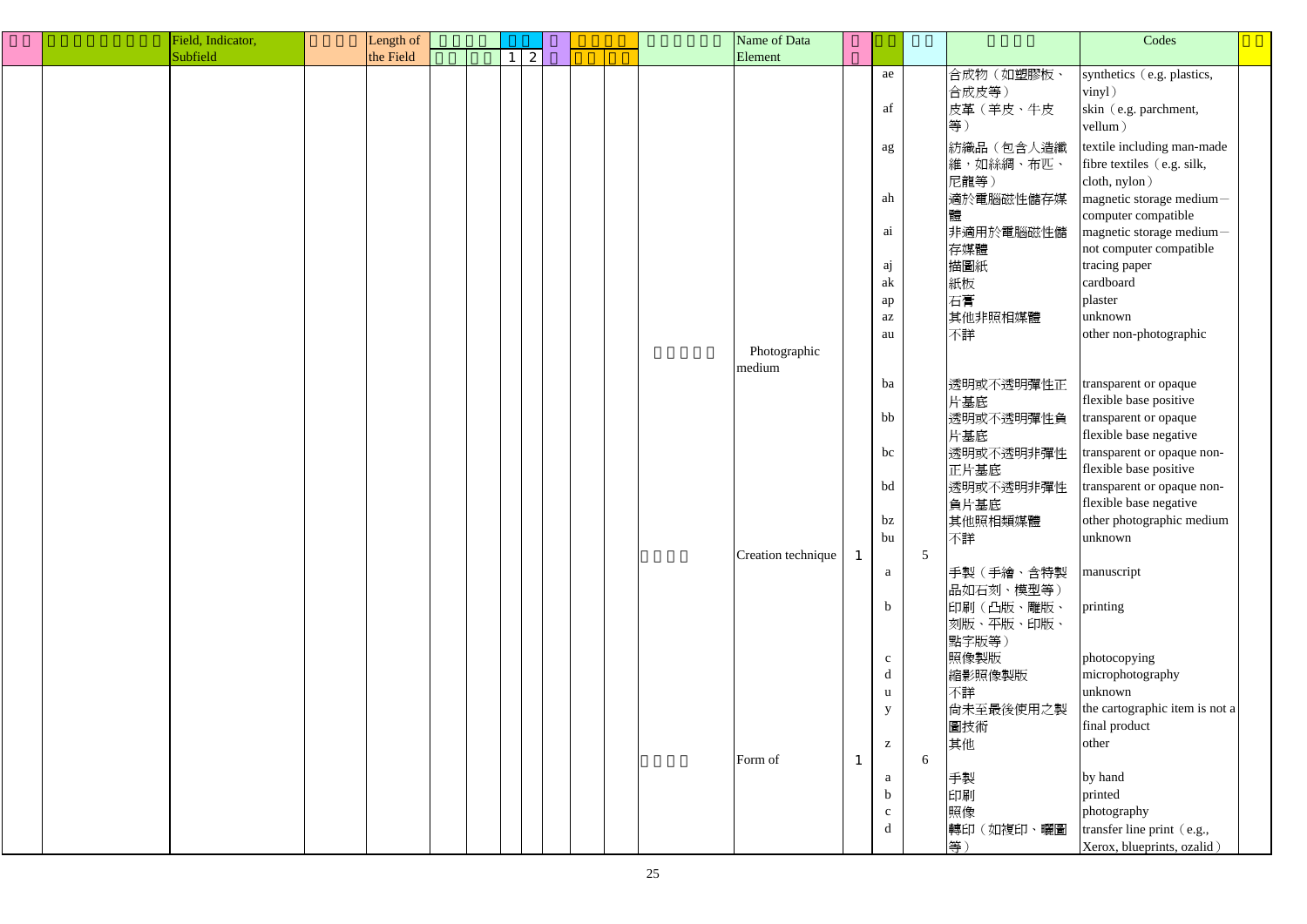|  | Field, Indicator,    | Length of |  |                  |             |   | Name of Data       |              |                                                       |                |           | Codes                         |
|--|----------------------|-----------|--|------------------|-------------|---|--------------------|--------------|-------------------------------------------------------|----------------|-----------|-------------------------------|
|  | Subfield             | the Field |  | $\boldsymbol{z}$ |             |   | Element            |              |                                                       |                |           |                               |
|  |                      |           |  |                  |             |   |                    |              | $\mathbf{y}$                                          |                | 非複製品      | not a reproduction            |
|  |                      |           |  |                  |             |   | Geodetic           | $\mathbf{1}$ |                                                       | $\overline{7}$ |           |                               |
|  |                      |           |  |                  |             |   |                    |              |                                                       |                |           |                               |
|  |                      |           |  |                  |             |   |                    |              | a                                                     |                | 未平差       | no adjustment                 |
|  |                      |           |  |                  |             |   |                    |              | $\mathbf b$                                           |                | 未按座標系統平差  | adjusted but without grid     |
|  |                      |           |  |                  |             |   |                    |              | $\mathbf{c}$                                          |                | 按座標系統平差   | adjusted with grid system     |
|  |                      |           |  |                  |             |   |                    |              | $\mathbf{X}$                                          |                | 不適用       | not applicable                |
|  |                      |           |  |                  |             |   | Physical form of   | $\mathbf{1}$ |                                                       | 8              |           |                               |
|  |                      |           |  |                  |             |   | publication        |              |                                                       |                |           |                               |
|  |                      |           |  |                  |             |   |                    |              | a                                                     |                | 單件        | single                        |
|  |                      |           |  |                  |             |   |                    |              | $\mathbf b$                                           |                | 陸續出版      | in parts                      |
|  |                      |           |  |                  |             |   |                    |              | $\mathbf{c}$                                          |                | 地圖集(包括散葉之 | atlas including loose-leaf    |
|  |                      |           |  |                  |             |   |                    |              |                                                       |                | 地圖集)      | published atlas               |
|  |                      |           |  |                  |             |   |                    |              |                                                       |                |           | as a separate supplement to a |
|  |                      |           |  |                  |             |   |                    |              | d                                                     |                | 以叢刊或書籍補篇之 |                               |
|  |                      |           |  |                  |             |   |                    |              |                                                       |                | 形式出版      | journal, monograph, etc.      |
|  |                      |           |  |                  |             |   |                    |              | e                                                     |                | 刊於叢刊或書籍內  | bound into a journal,         |
|  |                      |           |  |                  |             |   |                    |              |                                                       |                |           | monograph, etc.               |
|  |                      |           |  |                  |             |   |                    |              | $\mathbf{Z}% ^{T}=\mathbf{Z}^{T}\times\mathbf{Z}^{T}$ |                | 其他        | other                         |
|  | Aerial Photography   |           |  |                  | $\mathbf b$ | 8 |                    |              |                                                       |                |           |                               |
|  | and Remote Sensing   |           |  |                  |             |   |                    |              |                                                       |                |           |                               |
|  | Coded Data: Physical |           |  |                  |             |   |                    |              |                                                       |                |           |                               |
|  |                      |           |  |                  |             |   | Altitude of Sensor | $\mathbf{1}$ |                                                       | $\overline{0}$ |           |                               |
|  |                      |           |  |                  |             |   |                    |              |                                                       |                |           |                               |
|  |                      |           |  |                  |             |   |                    |              | a                                                     |                | 地面        | terrestrial                   |
|  |                      |           |  |                  |             |   |                    |              | $\mathbf b$                                           |                | 航空        | aerial                        |
|  |                      |           |  |                  |             |   |                    |              |                                                       |                |           |                               |
|  |                      |           |  |                  |             |   |                    |              | $\mathbf{C}$                                          |                | 太空        | space                         |
|  |                      |           |  |                  |             |   | Attitude of sensor | $\mathbf{1}$ |                                                       |                |           |                               |
|  |                      |           |  |                  |             |   |                    |              |                                                       |                |           |                               |
|  |                      |           |  |                  |             |   |                    |              | a                                                     |                | 低傾斜       | low oblique                   |
|  |                      |           |  |                  |             |   |                    |              | $\mathbf b$                                           |                | 高傾斜       | high oblique                  |
|  |                      |           |  |                  |             |   |                    |              | $\mathbf{c}$                                          |                | 垂直        | vertical                      |
|  |                      |           |  |                  |             |   | Spectral bands     | 2            |                                                       | $2 - 3$        |           |                               |
|  |                      |           |  |                  |             |   |                    |              | $01\overline{\pm}$                                    |                | 段數        | number of bands               |
|  |                      |           |  |                  |             |   |                    |              | 99                                                    |                |           |                               |
|  |                      |           |  |                  |             |   |                    |              | XX                                                    |                | 不適用       | not applicable                |
|  |                      |           |  |                  |             |   | Quality of image   | $\mathbf{1}$ |                                                       | $\overline{4}$ |           |                               |
|  |                      |           |  |                  |             |   |                    |              | a                                                     |                | 劣         |                               |
|  |                      |           |  |                  |             |   |                    |              |                                                       |                |           | poor<br>fair                  |
|  |                      |           |  |                  |             |   |                    |              | $\mathbf b$                                           |                | 可         |                               |
|  |                      |           |  |                  |             |   |                    |              | $\mathbf{c}$                                          |                | 佳         | good                          |
|  |                      |           |  |                  |             |   |                    |              | d                                                     |                | 最佳        | very good                     |
|  |                      |           |  |                  |             |   | Cloud cover        | $\mathbf{1}$ |                                                       | $\overline{5}$ |           |                               |
|  |                      |           |  |                  |             |   |                    |              |                                                       |                | $1/8$ 雲量  | $1/8$ cover                   |
|  |                      |           |  |                  |             |   |                    |              | $\overline{c}$                                        |                | 2/8雲量     | $2/8$ cover                   |
|  |                      |           |  |                  |             |   |                    |              | $\mathfrak{Z}$                                        |                | 3/8雲量     | 3/8 cover                     |
|  |                      |           |  |                  |             |   |                    |              | $\overline{4}$                                        |                | 4/8雲量     | $4/8$ cover                   |
|  |                      |           |  |                  |             |   |                    |              | $5\overline{)}$                                       |                | 5/8雲量     | $5/8$ cover                   |
|  |                      |           |  |                  |             |   |                    |              | 6                                                     |                |           |                               |
|  |                      |           |  |                  |             |   |                    |              |                                                       |                | 6/8雲量     | $6/8$ cover                   |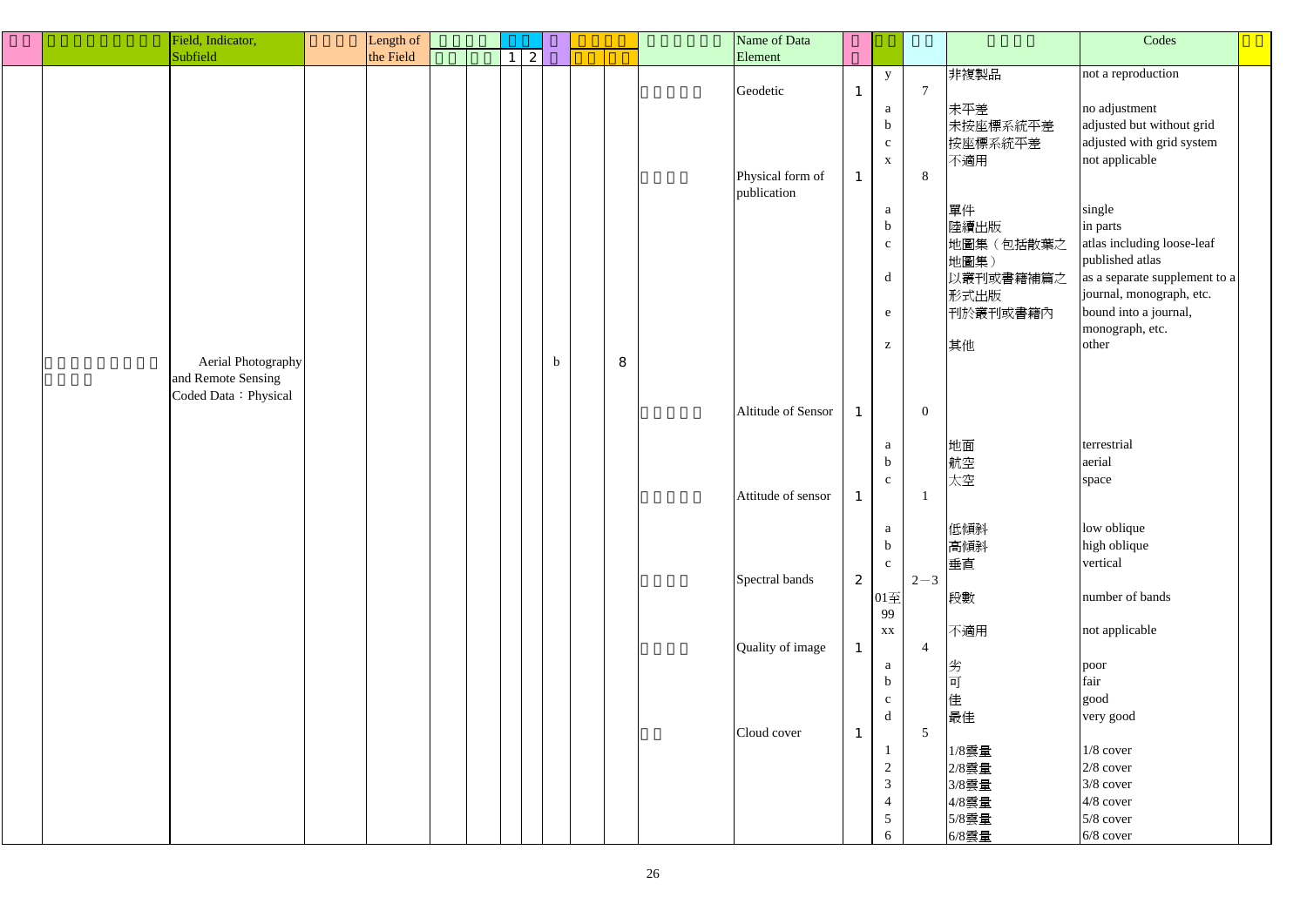|     | Field, Indicator,                                                                                                                                          | Length of |             |                                 |                                                       |              |             |              | Name of Data                                                                          |                                                             |                                                                                                                                                               |                                |                                                                                   | Codes                                                                                                                                                                                                          |
|-----|------------------------------------------------------------------------------------------------------------------------------------------------------------|-----------|-------------|---------------------------------|-------------------------------------------------------|--------------|-------------|--------------|---------------------------------------------------------------------------------------|-------------------------------------------------------------|---------------------------------------------------------------------------------------------------------------------------------------------------------------|--------------------------------|-----------------------------------------------------------------------------------|----------------------------------------------------------------------------------------------------------------------------------------------------------------------------------------------------------------|
|     | Subfield                                                                                                                                                   | the Field |             |                                 | 2<br>1 <sup>1</sup>                                   |              |             |              | Element                                                                               |                                                             |                                                                                                                                                               |                                |                                                                                   |                                                                                                                                                                                                                |
|     |                                                                                                                                                            |           |             |                                 |                                                       |              |             |              | Mean value of<br>ground resolution<br>Mean ground<br>resolution values<br>Metric unit | 2                                                           | $\overline{7}$<br>8<br>$\hspace{0.1mm}-\hspace{0.1mm}$<br>$1 - 9$<br>$\mathbf{X}$<br>$\mathbf{C}$<br>$\mathbf{i}$<br>${\bf m}$<br>$\mathbf d$<br>h<br>$\bf k$ | $6 - 7$<br>6<br>$\overline{7}$ | 7/8雲量<br>全部雲遮<br>小於1公分<br>數字值<br>大於9公里<br>不適用<br>公分<br>公寸<br>公尺<br>公丈<br>公引<br>公里 | 7/8 cover<br>completely covered by<br>less than 1 centimetre<br>numeric value<br>greater than 9 kilometres<br>not applicable<br>centimetres<br>decimetres<br>metres<br>decametres<br>hectametres<br>kilometres |
| 122 | Coded Data Field<br>Time Period of Item<br>Single-dated item<br>Multiple single dates<br>Range of dates<br>Time period, 9999<br>B.C. to present            | Variable  | V           |                                 | $\mathbf{O}$<br>$\mathbf{1}$<br>$\boldsymbol{2}$      | $\mathbf{a}$ | $\mathbf V$ |              | Era identifier<br>Year<br>Month<br>Day<br>Time                                        | $\overline{4}$<br>$\boldsymbol{2}$<br>$\boldsymbol{2}$<br>2 | $\mathbf{X}$<br>$\mathbf{C}$<br>$\mathbf d$                                                                                                                   |                                | 不適用<br>公元紀元前<br>公元紀元後                                                             | not applicable<br>$\mathbf{V}$<br>date falls before the year 1 in<br>the Gregorian calendar, i.e.<br>date falls after the year 1 in<br>the Gregorian calendar, i.e.<br>$\mathbf V$                             |
| 123 | Coded Data Field<br>Cartographic Materials<br>Scale and Co-<br>Scale indeterminable<br>Single scale<br>Multiple scales<br>Range of scales<br>Type of Scale | Variable  | $\mathbf V$ | $V_{\parallel}$<br>$\mathbf{V}$ | $\mathbf{0}$<br>$\mathbf{1}$<br>$\boldsymbol{z}$<br>3 | a            |             | $\mathbf{1}$ |                                                                                       |                                                             | a<br>$\mathbf b$                                                                                                                                              |                                | 線比例尺<br>角比例尺                                                                      | linear scale<br>angular scale                                                                                                                                                                                  |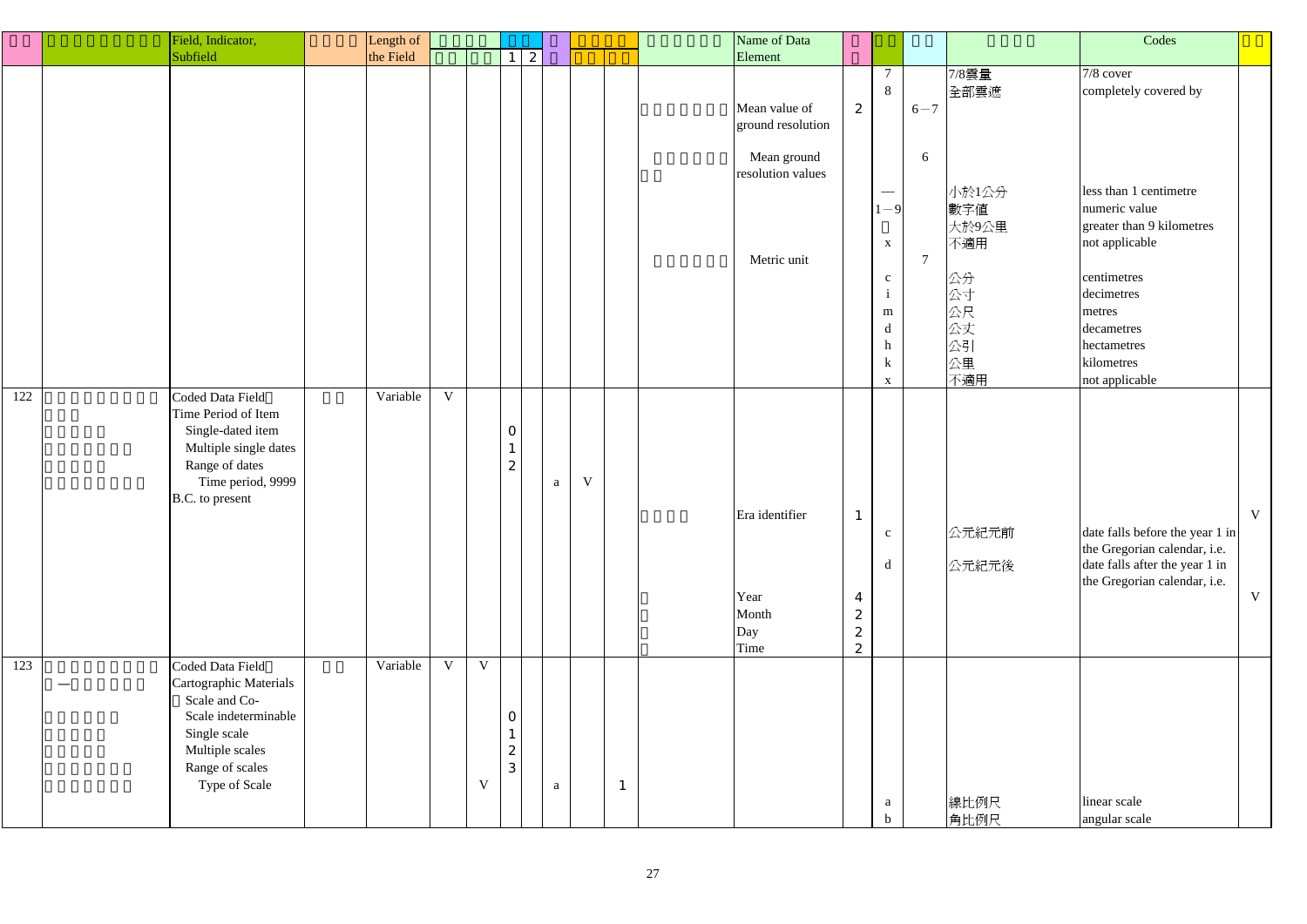|  | Field, Indicator,                                                                                                  | Length of |  |                 |                     |             |   | Name of Data               |                                                    |                                                            |                             | Codes                                                                        |
|--|--------------------------------------------------------------------------------------------------------------------|-----------|--|-----------------|---------------------|-------------|---|----------------------------|----------------------------------------------------|------------------------------------------------------------|-----------------------------|------------------------------------------------------------------------------|
|  | Subfield                                                                                                           | the Field |  | $1 \mid 2 \mid$ |                     |             |   | Element                    |                                                    |                                                            |                             |                                                                              |
|  | <b>Constant Ratio</b>                                                                                              |           |  |                 | $\mathbf b$         | $\mathbf V$ |   |                            |                                                    | $\mathbf{Z}$                                               | 其他(如時間比例尺<br>,數量統計比例尺<br>等) | other type of scale (e.g.,<br>time scale, quantitative<br>statistical scale) |
|  | Linear Horizontal Scale<br><b>Constant Ratio</b><br>Linear Vertical Scale<br>Co-ordinates<br>Westernmost Longitude |           |  |                 | $\mathbf{C}^-$<br>d | $\mathbf V$ | 8 |                            |                                                    |                                                            |                             |                                                                              |
|  |                                                                                                                    |           |  |                 |                     |             |   | Hemisphere                 | $\mathbf{1}$                                       | $\ensuremath{\text{W}}$<br>e<br>$\mathbf n$<br>${\bf S}^-$ | 西半球<br>東半球<br>北半球<br>南半球    | west<br>east<br>north<br>south                                               |
|  | Co-ordinates<br>Easternmost Longitude                                                                              |           |  |                 | e                   |             | 8 | Degree<br>Minute<br>Second | $\mathbf{3}$<br>$\mathbf{2}$<br>$\overline{c}$     |                                                            |                             |                                                                              |
|  |                                                                                                                    |           |  |                 |                     |             |   | Hemisphere                 | $\mathbf{1}$                                       | $\ensuremath{\text{W}}$<br>e<br>$\mathbf n$<br>${\bf S}^-$ | 西半球<br>東半球<br>北半球<br>南半球    | west<br>east<br>north<br>south                                               |
|  | Co-ordinates<br>Northernmost Latitude                                                                              |           |  |                 | $\mathbf f$         |             | 8 | Degree<br>Minute<br>Second | $\mathbf{3}$<br>$\mathbf{z}$<br>2                  |                                                            |                             |                                                                              |
|  |                                                                                                                    |           |  |                 |                     |             |   | Hemisphere                 | $\mathbf{1}$                                       | W<br>e<br>$\mathbf n$<br>${\bf S}^-$                       | 西半球<br>東半球<br>北半球<br>南半球    | west<br>east<br>north<br>south                                               |
|  | Co-ordinates<br>Southernmost Latitude                                                                              |           |  |                 | $g_{\rm}$           |             | 8 | Degree<br>Minute<br>Second | $\ensuremath{\mathbf{3}}$<br>$\boldsymbol{2}$<br>2 |                                                            |                             |                                                                              |
|  |                                                                                                                    |           |  |                 |                     |             |   | Hemisphere                 | $\mathbf{1}$                                       | $\ensuremath{\text{W}}$<br>e                               | 西半球<br>東半球<br>北半球           | west<br>east<br>north                                                        |
|  |                                                                                                                    |           |  |                 |                     |             |   |                            |                                                    | $\mathbf n$<br>S                                           | 南半球                         | south                                                                        |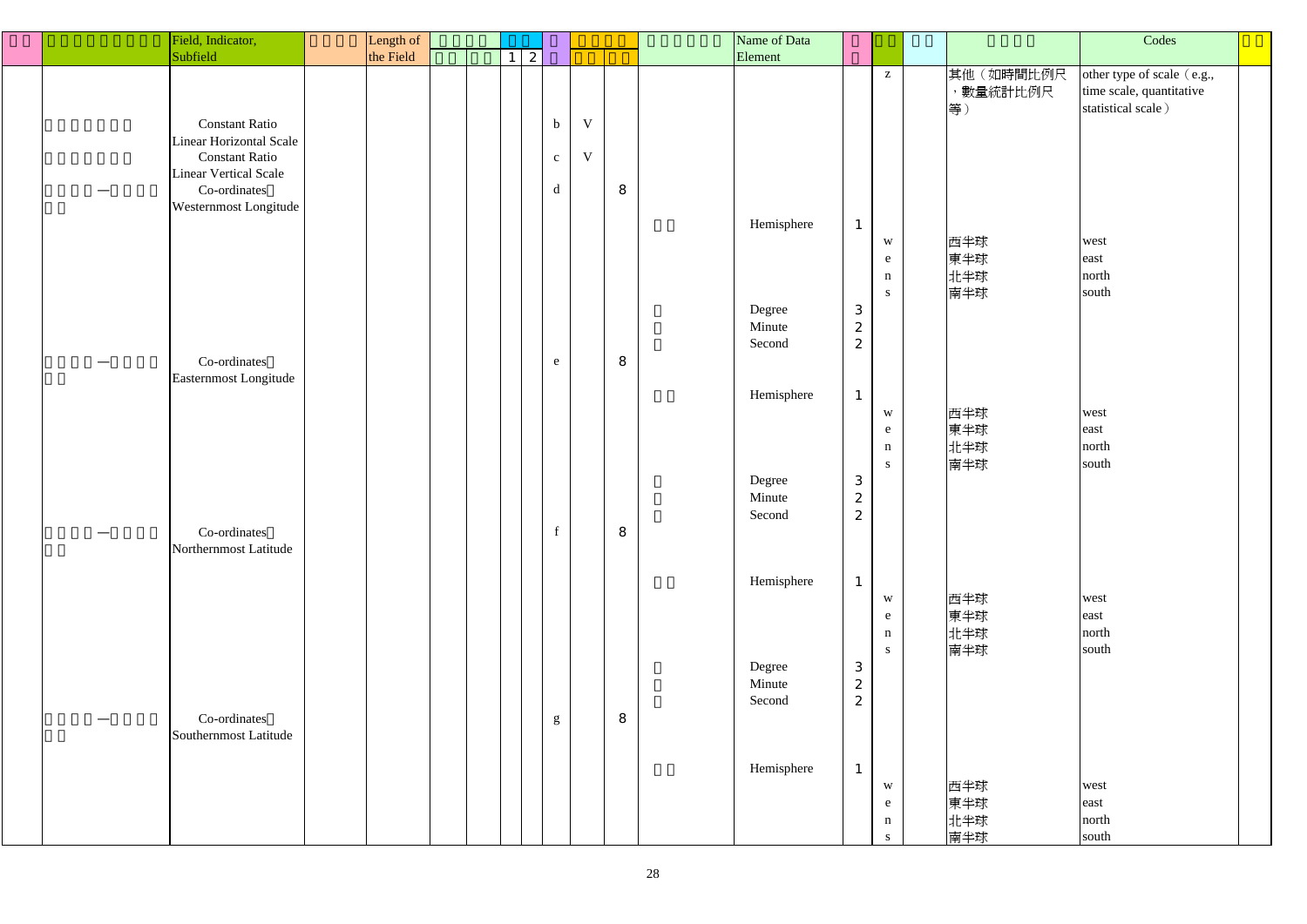|     | Field, Indicator,             | Length of |             |          |   |              |   |                  | Name of Data |                                      |                                                       |           |
|-----|-------------------------------|-----------|-------------|----------|---|--------------|---|------------------|--------------|--------------------------------------|-------------------------------------------------------|-----------|
|     | Subfield                      | the Field |             | $1\vert$ | 2 |              |   |                  | Element      |                                      |                                                       |           |
|     |                               |           |             |          |   |              |   |                  | Degree       | 3                                    |                                                       |           |
|     |                               |           |             |          |   |              |   |                  | Minute       | $\boldsymbol{2}$                     |                                                       |           |
|     |                               |           |             |          |   |              |   |                  | Second       | $\boldsymbol{2}$                     |                                                       |           |
|     | Angular Scale                 |           |             |          |   | h            | V | $\overline{4}$   |              |                                      |                                                       |           |
|     | Declination<br>Northern Limit |           |             |          |   | $\mathbf{i}$ |   | 8                |              |                                      |                                                       |           |
|     |                               |           |             |          |   |              |   |                  | Hour         | $\boldsymbol{2}$                     |                                                       |           |
|     |                               |           |             |          |   |              |   |                  | Minute       | $\boldsymbol{2}$                     |                                                       |           |
|     |                               |           |             |          |   |              |   |                  | Second       | $\mathbf{z}$                         |                                                       |           |
|     | Declination                   |           |             |          |   | $\mathbf{j}$ |   | 8                |              |                                      |                                                       |           |
|     | Southern Limit                |           |             |          |   |              |   |                  |              |                                      |                                                       |           |
|     |                               |           |             |          |   |              |   |                  | Hour         | $\boldsymbol{2}$                     |                                                       |           |
|     |                               |           |             |          |   |              |   |                  | Minute       | $\boldsymbol{z}$                     |                                                       |           |
|     |                               |           |             |          |   |              |   |                  | Second       | $\overline{c}$                       |                                                       |           |
|     | Right ascension               |           |             |          |   | $\bf k$      |   | $\bf 6$          |              |                                      |                                                       |           |
|     | Eastern Limits                |           |             |          |   |              |   |                  |              |                                      |                                                       |           |
|     |                               |           |             |          |   |              |   |                  | Hour         | $\boldsymbol{2}$                     |                                                       |           |
|     |                               |           |             |          |   |              |   |                  | Minute       | $\boldsymbol{2}$                     |                                                       |           |
|     |                               |           |             |          |   |              |   |                  | Second       | $\mathbf{z}$                         |                                                       |           |
|     | Right ascension               |           |             |          |   | ${\bf m}$    |   | $\boldsymbol{6}$ |              |                                      |                                                       |           |
|     | <b>Western Limits</b>         |           |             |          |   |              |   |                  | Hour         |                                      |                                                       |           |
|     |                               |           |             |          |   |              |   |                  | Minute       | $\boldsymbol{2}$<br>$\boldsymbol{2}$ |                                                       |           |
|     |                               |           |             |          |   |              |   |                  | Second       | $\boldsymbol{2}$                     |                                                       |           |
|     | Equinox                       |           |             |          |   | $\mathbf n$  |   | $\overline{4}$   |              |                                      |                                                       |           |
| 124 | Coded Data Field              | Variable  | $\mathbf V$ |          |   |              |   |                  |              |                                      |                                                       |           |
|     | Cartographic Materials        |           |             |          |   |              |   |                  |              |                                      |                                                       |           |
|     | Specific Material             |           |             |          |   |              |   |                  |              |                                      |                                                       |           |
|     | <b>Designation Analysis</b>   |           |             |          |   |              |   |                  |              |                                      |                                                       |           |
|     | Character of Image            |           |             |          |   | $\mathbf{a}$ |   | $\mathbf{1}$     |              |                                      |                                                       |           |
|     |                               |           |             |          |   |              |   |                  |              |                                      | a                                                     | 非照相       |
|     |                               |           |             |          |   |              |   |                  |              |                                      | $\mathbf b$                                           | 照相影       |
|     |                               |           |             |          |   |              |   |                  |              |                                      | $\mathbf{c}$                                          | 遙測景       |
|     | Form of                       |           |             |          |   | $\mathbf b$  | V | $\mathbf{1}$     |              |                                      |                                                       |           |
|     | Cartographic Item             |           |             |          |   |              |   |                  |              |                                      |                                                       |           |
|     |                               |           |             |          |   |              |   |                  |              |                                      | a                                                     | 地圖集       |
|     |                               |           |             |          |   |              |   |                  |              |                                      | $\mathbf b$                                           | 圖表        |
|     |                               |           |             |          |   |              |   |                  |              |                                      | $\mathbf{C}$<br>d                                     | 地球偉<br>地圖 |
|     |                               |           |             |          |   |              |   |                  |              |                                      | e                                                     | 模型        |
|     |                               |           |             |          |   |              |   |                  |              |                                      | $\mathbf f$                                           | 傾面圖       |
|     |                               |           |             |          |   |              |   |                  |              |                                      | $\mathbf{g}% _{0}$                                    | 遙測圖       |
|     |                               |           |             |          |   |              |   |                  |              |                                      | $\mathbf h$                                           | 斷面圖       |
|     |                               |           |             |          |   |              |   |                  |              |                                      | 1                                                     | 景觀圖       |
|     |                               |           |             |          |   |              |   |                  |              |                                      |                                                       | 平面圖       |
|     |                               |           |             |          |   |              |   |                  |              |                                      | $\mathbf{Z}% ^{T}=\mathbf{Z}^{T}\times\mathbf{Z}^{T}$ | 其他        |

|              |               | Codes                                        |  |
|--------------|---------------|----------------------------------------------|--|
|              |               |                                              |  |
|              |               |                                              |  |
|              |               |                                              |  |
|              |               |                                              |  |
|              |               |                                              |  |
|              |               |                                              |  |
|              |               |                                              |  |
|              |               |                                              |  |
|              |               |                                              |  |
|              |               |                                              |  |
|              |               |                                              |  |
|              |               |                                              |  |
|              |               |                                              |  |
|              |               |                                              |  |
|              |               |                                              |  |
|              |               |                                              |  |
|              |               |                                              |  |
|              |               |                                              |  |
|              |               |                                              |  |
|              |               |                                              |  |
|              |               |                                              |  |
|              |               |                                              |  |
|              |               |                                              |  |
|              |               |                                              |  |
|              |               |                                              |  |
|              |               |                                              |  |
|              |               |                                              |  |
| a<br>b       | 非照相影像<br>照相影像 | non-photographic image<br>photographic image |  |
| $\mathbf c$  | 遙測影像          | remote sensing image                         |  |
|              |               |                                              |  |
|              |               |                                              |  |
| a            | 地圖集           | atlas                                        |  |
| b            | 圖表            | diagram                                      |  |
| $\mathbf c$  | 地球儀           | globe                                        |  |
| d            | 地圖            | map                                          |  |
| e            | 模型            | model                                        |  |
| $\mathbf f$  | 傾面圖           | profile                                      |  |
| g<br>h       | 遙測圖<br>斷面圖    | remote sensing image<br>section              |  |
| $\mathbf{i}$ | 景觀圖           | view                                         |  |
| j            | 平面圖           | plan                                         |  |
| Z            | 其他            | other                                        |  |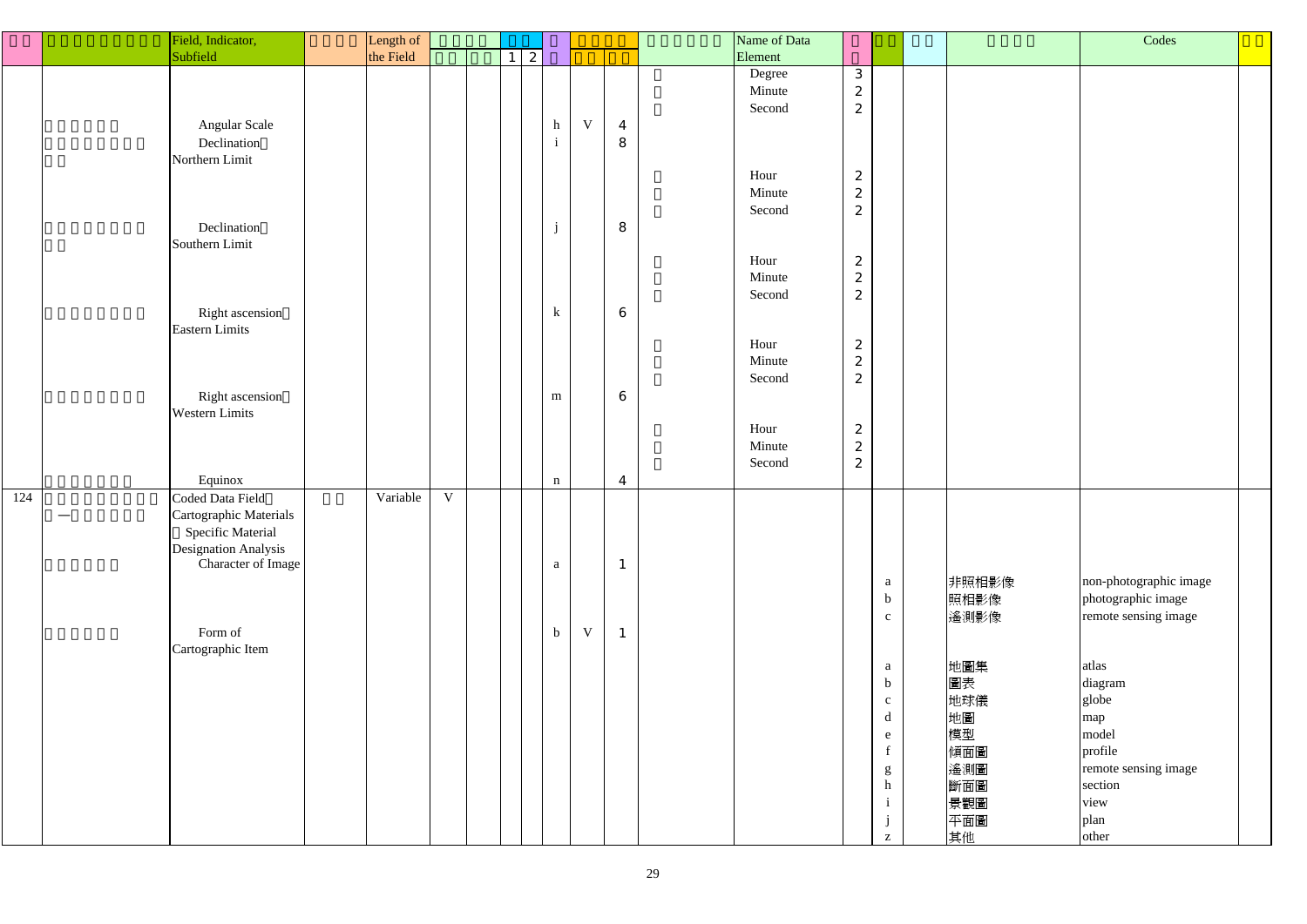| Field, Indicator,           | Length of |  |              |              |             |              |      | Name of Data   |                                                     |                 | Codes                      |  |
|-----------------------------|-----------|--|--------------|--------------|-------------|--------------|------|----------------|-----------------------------------------------------|-----------------|----------------------------|--|
| Subfield                    | the Field |  | $\mathbf{2}$ |              |             |              |      | Element        |                                                     |                 |                            |  |
| Presentation                |           |  |              | $\mathbf{c}$ | V           | 2            |      |                |                                                     |                 |                            |  |
| Technique for               |           |  |              |              |             |              |      |                |                                                     |                 |                            |  |
| Photographic or Non-        |           |  |              |              |             |              |      |                |                                                     |                 |                            |  |
| Photographic Image          |           |  |              |              |             |              |      |                |                                                     |                 |                            |  |
|                             |           |  |              |              |             |              |      |                |                                                     |                 |                            |  |
|                             |           |  |              |              |             |              |      |                |                                                     |                 |                            |  |
|                             |           |  |              |              |             |              |      |                | aa                                                  | 浮雕式             | anaglyphic                 |  |
|                             |           |  |              |              |             |              |      |                | ab                                                  | 極化式             | polarized                  |  |
|                             |           |  |              |              |             |              |      |                | ac                                                  | 測定面積            | planimetric                |  |
|                             |           |  |              |              |             |              |      |                | ad                                                  |                 | diagram map                |  |
|                             |           |  |              |              |             |              |      |                | ae                                                  | 流線圖             | flowline map, flow map     |  |
|                             |           |  |              |              |             |              |      |                | $\operatorname{af}$                                 | 點示地圖            | dot map                    |  |
|                             |           |  |              |              |             |              |      |                | $\rm ag$                                            | 統計圖             | diagrammatric map          |  |
|                             |           |  |              |              |             |              |      |                | ah                                                  | 地勢圖             | choropleth                 |  |
|                             |           |  |              |              |             |              |      |                | $\, {\rm ai}$                                       | 彩色地勢圖           | chorochromatic             |  |
|                             |           |  |              |              |             |              |      |                | aj                                                  | 密度圖             | dasymetric                 |  |
|                             |           |  |              |              |             |              |      |                | $\ensuremath{\text{a}}\xspace\ensuremath{\text{k}}$ |                 |                            |  |
|                             |           |  |              |              |             |              |      |                |                                                     | 等値圖             | isopleth                   |  |
|                             |           |  |              |              |             |              |      |                | am                                                  | 分枝形成圖           | anamorphic                 |  |
|                             |           |  |              |              |             |              |      |                | an                                                  | 圖畫地圖            | pictorial map              |  |
|                             |           |  |              |              |             |              |      |                | ao                                                  | 空間模型圖           | spatial model on two       |  |
|                             |           |  |              |              |             |              |      |                |                                                     |                 | dimensional surface        |  |
|                             |           |  |              |              |             |              |      |                | ap                                                  | 意象圖             | mental or cognitive map    |  |
|                             |           |  |              |              |             |              |      |                | aq                                                  | 水平景觀圖           | views with horizon showing |  |
|                             |           |  |              |              |             |              |      |                | ar                                                  | 非水平景觀圖          | views without horizon      |  |
|                             |           |  |              |              |             |              |      |                | as                                                  | 地圖景觀            | map view                   |  |
|                             |           |  |              |              |             |              |      |                | da                                                  | 照像地圖            | picto map                  |  |
|                             |           |  |              |              |             |              |      |                | ${\rm db}$                                          | 隨機點示圖           | random dot map             |  |
|                             |           |  |              |              |             |              |      |                | dc                                                  |                 | screened                   |  |
|                             |           |  |              |              |             |              |      |                |                                                     | 網板              |                            |  |
|                             |           |  |              |              |             |              |      |                | dd                                                  | 非網板             | not screened               |  |
| Position of                 |           |  |              | $\rm d$      | $\mathbf V$ | $\mathbf{1}$ |      |                |                                                     |                 |                            |  |
| Platform for                |           |  |              |              |             |              |      |                |                                                     |                 |                            |  |
| Photographic or Remote      |           |  |              |              |             |              |      |                |                                                     |                 |                            |  |
|                             |           |  |              |              |             |              |      |                | $\mathbf{a}$                                        | 地面              | terrestrial                |  |
|                             |           |  |              |              |             |              |      |                | $\mathbf b$                                         | 航空              | aerial                     |  |
|                             |           |  |              |              |             |              |      |                | $\mathbf{C}$                                        | 太空              | space                      |  |
| Category of                 |           |  |              | $\mathbf{e}$ | $\mathbf V$ | $\mathbf{1}$ |      |                |                                                     |                 |                            |  |
| <b>Satellite for Remote</b> |           |  |              |              |             |              |      |                |                                                     |                 |                            |  |
|                             |           |  |              |              |             |              |      |                | $\mathbf{a}$                                        | 氣象衛星            | meteorological             |  |
|                             |           |  |              |              |             |              |      |                | $\mathbf b$                                         |                 | earth resources            |  |
|                             |           |  |              |              |             |              |      |                |                                                     | 測地衛星            |                            |  |
|                             |           |  |              |              |             |              |      |                | $\mathbf{C}$                                        | 太空觀測衛星          | space observing            |  |
| Name of Satellite           |           |  |              | $\mathbf f$  | $\mathbf V$ | $\mathbf{1}$ |      |                |                                                     |                 |                            |  |
| for Remote Sensing          |           |  |              |              |             |              |      |                |                                                     |                 |                            |  |
|                             |           |  |              |              |             |              | 氣象衛星 | Meteorological |                                                     |                 |                            |  |
|                             |           |  |              |              |             |              |      |                | aa                                                  | 紅外線電視觀測衛星       | <b>Tiros</b>               |  |
|                             |           |  |              |              |             |              |      |                | ab                                                  | <b>ATS</b>      | <b>ATS</b>                 |  |
|                             |           |  |              |              |             |              |      |                | ac                                                  | <b>NOAA</b>     | <b>NOAA</b>                |  |
|                             |           |  |              |              |             |              |      |                | ad                                                  | Nimbus          | Nimbus                     |  |
|                             |           |  |              |              |             |              |      |                | ae                                                  | <b>METEOSAT</b> | <b>METEOSAT</b>            |  |
|                             |           |  |              |              |             |              |      |                |                                                     |                 |                            |  |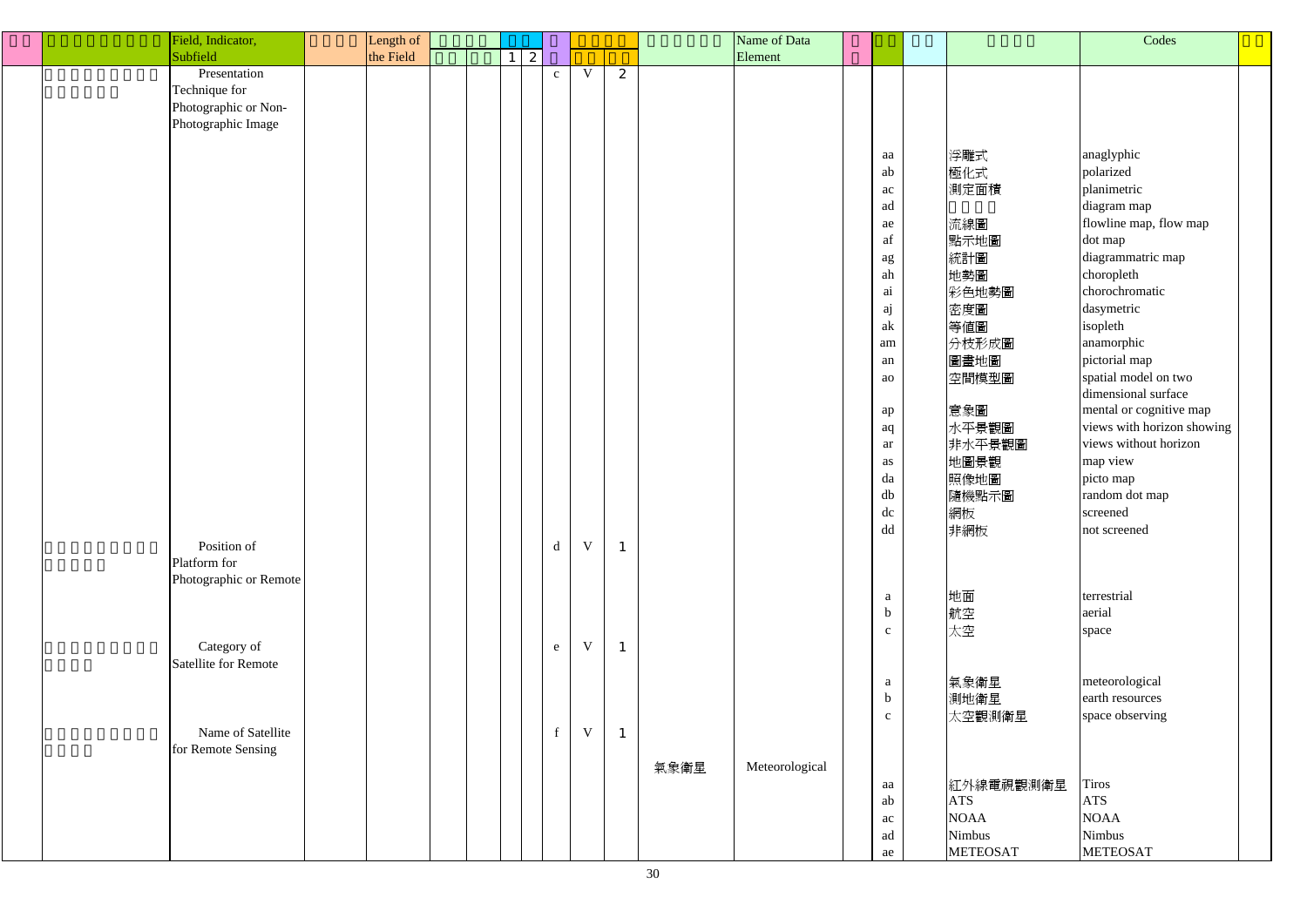|     | Field, Indicator,    | Length of |  |   |          |             |              |      | Name of Data     |                        |                |             | Codes                          |  |
|-----|----------------------|-----------|--|---|----------|-------------|--------------|------|------------------|------------------------|----------------|-------------|--------------------------------|--|
|     | Subfield             | the Field |  | 2 |          |             |              |      | Element          |                        |                |             |                                |  |
|     |                      |           |  |   |          |             |              |      | Earth resources  |                        |                |             |                                |  |
|     |                      |           |  |   |          |             |              |      |                  |                        |                |             |                                |  |
|     |                      |           |  |   |          |             |              |      |                  |                        |                | <b>ERTS</b> | <b>ERTS</b>                    |  |
|     |                      |           |  |   |          |             |              |      |                  | ga                     |                | Landsat I   | Landsat I                      |  |
|     |                      |           |  |   |          |             |              |      |                  | ${\bf g}{\bf b}$       |                |             |                                |  |
|     |                      |           |  |   |          |             |              |      |                  | $\operatorname{gc}$    |                | Landsat II  | Landsat II                     |  |
|     |                      |           |  |   |          |             |              |      |                  | gd                     |                | Landsat III | Landsat III                    |  |
|     |                      |           |  |   |          |             |              |      |                  | ${\rm ge}$             |                | 海洋定位        | Seasat                         |  |
|     |                      |           |  |   |          |             |              |      |                  | gf                     |                | 天空實驗室       | Skylab                         |  |
|     |                      |           |  |   |          |             |              |      |                  | gg                     |                | 太空實驗室       | Spacelab                       |  |
|     |                      |           |  |   |          |             |              |      | Space observing  |                        |                |             |                                |  |
|     |                      |           |  |   |          |             |              |      |                  | ma                     |                | 探測者一號       | Explorer I                     |  |
|     |                      |           |  |   |          |             |              |      |                  | mb                     |                | 探測者二號       | Explorer II                    |  |
|     | Recording            |           |  |   |          | $\mathbf V$ | $\mathbf{1}$ |      |                  |                        |                |             |                                |  |
|     | Technique for Remote |           |  |   | g        |             |              |      |                  |                        |                |             |                                |  |
|     |                      |           |  |   |          |             |              |      |                  |                        |                |             |                                |  |
|     |                      |           |  |   |          |             |              |      | Light emission   |                        |                |             |                                |  |
|     |                      |           |  |   |          |             |              |      |                  | aa                     |                | 錄影          | video recoding                 |  |
|     |                      |           |  |   |          |             |              |      |                  | ab                     |                | 分色照相        | false colour photography       |  |
|     |                      |           |  |   |          |             |              |      |                  | ac                     |                | 多色光譜照相      | multispectral photography      |  |
|     |                      |           |  |   |          |             |              |      |                  | ad                     |                | 多色光譜掃描      | multispectral scanning         |  |
|     |                      |           |  |   |          |             |              |      |                  | av                     |                | 綜合多種放光      | combination of various light   |  |
|     |                      |           |  |   |          |             |              |      |                  |                        |                |             | emission techniques            |  |
|     |                      |           |  |   |          |             |              |      | Thermal infrared |                        |                |             |                                |  |
|     |                      |           |  |   |          |             |              |      | scanning         |                        |                |             |                                |  |
|     |                      |           |  |   |          |             |              |      |                  | da                     |                | 紅外線掃描       | infrared line scanning         |  |
|     |                      |           |  |   |          |             |              |      |                  |                        |                |             | combination of various         |  |
|     |                      |           |  |   |          |             |              |      |                  | $\mathrm{d}\mathrm{v}$ |                | 綜合多種熱導紅外線   |                                |  |
|     |                      |           |  |   |          |             |              |      |                  |                        |                | 掃描技術        | thermal infrared scanning      |  |
|     |                      |           |  |   |          |             |              | 微波放光 | Microwave        |                        |                |             |                                |  |
|     |                      |           |  |   |          |             |              |      | emission         |                        |                |             |                                |  |
|     |                      |           |  |   |          |             |              |      |                  | ga                     |                | 空中雷達側視      | Sidelooking Airborne Radar     |  |
|     |                      |           |  |   |          |             |              |      |                  |                        |                |             | (SLAR)                         |  |
|     |                      |           |  |   |          |             |              |      |                  | gb                     |                | 合成孔徑雷達      | Synthetic Aperture Radar (     |  |
|     |                      |           |  |   |          |             |              |      |                  |                        |                |             | SAR)                           |  |
|     |                      |           |  |   |          |             |              |      |                  | gc                     |                | 微波製圖        | passive microwave mapping      |  |
| 125 | Coded Data Field     | Fixed     |  |   |          |             |              |      |                  |                        |                |             |                                |  |
|     | Sound Recordings and |           |  |   |          |             |              |      |                  |                        |                |             |                                |  |
|     | <b>Printed Music</b> |           |  |   |          |             |              |      |                  |                        |                |             |                                |  |
|     | Format of Printed    |           |  |   |          |             | 2            |      |                  |                        |                |             |                                |  |
|     |                      |           |  |   | $\rm{a}$ |             |              |      |                  |                        |                |             |                                |  |
|     | Music                |           |  |   |          |             |              |      |                  |                        |                |             |                                |  |
|     |                      |           |  |   |          |             |              | 樂譜型式 | Type of Score    | $\mathbf{1}$           | $\overline{0}$ |             |                                |  |
|     |                      |           |  |   |          |             |              |      |                  | $\mathbf{a}$           |                | 總譜          | full score, graphic score      |  |
|     |                      |           |  |   |          |             |              |      |                  | $\mathbf b$            |                | 縮印或研究用之總譜   | score, miniature or study size |  |
|     |                      |           |  |   |          |             |              |      |                  | $\mathbf{C}$           |                | 有鋼琴伴奏之聲樂譜   | vocal score, accompaniment     |  |
|     |                      |           |  |   |          |             |              |      |                  |                        |                |             | reduced for keyboard           |  |
|     |                      |           |  |   |          |             |              |      |                  | d                      |                | 聲樂樂譜、合唱譜    | voice score, chorus score      |  |
|     |                      |           |  |   |          |             |              |      |                  |                        |                |             | accompaniment has been         |  |
|     |                      |           |  |   |          |             |              |      |                  |                        |                |             | dropped                        |  |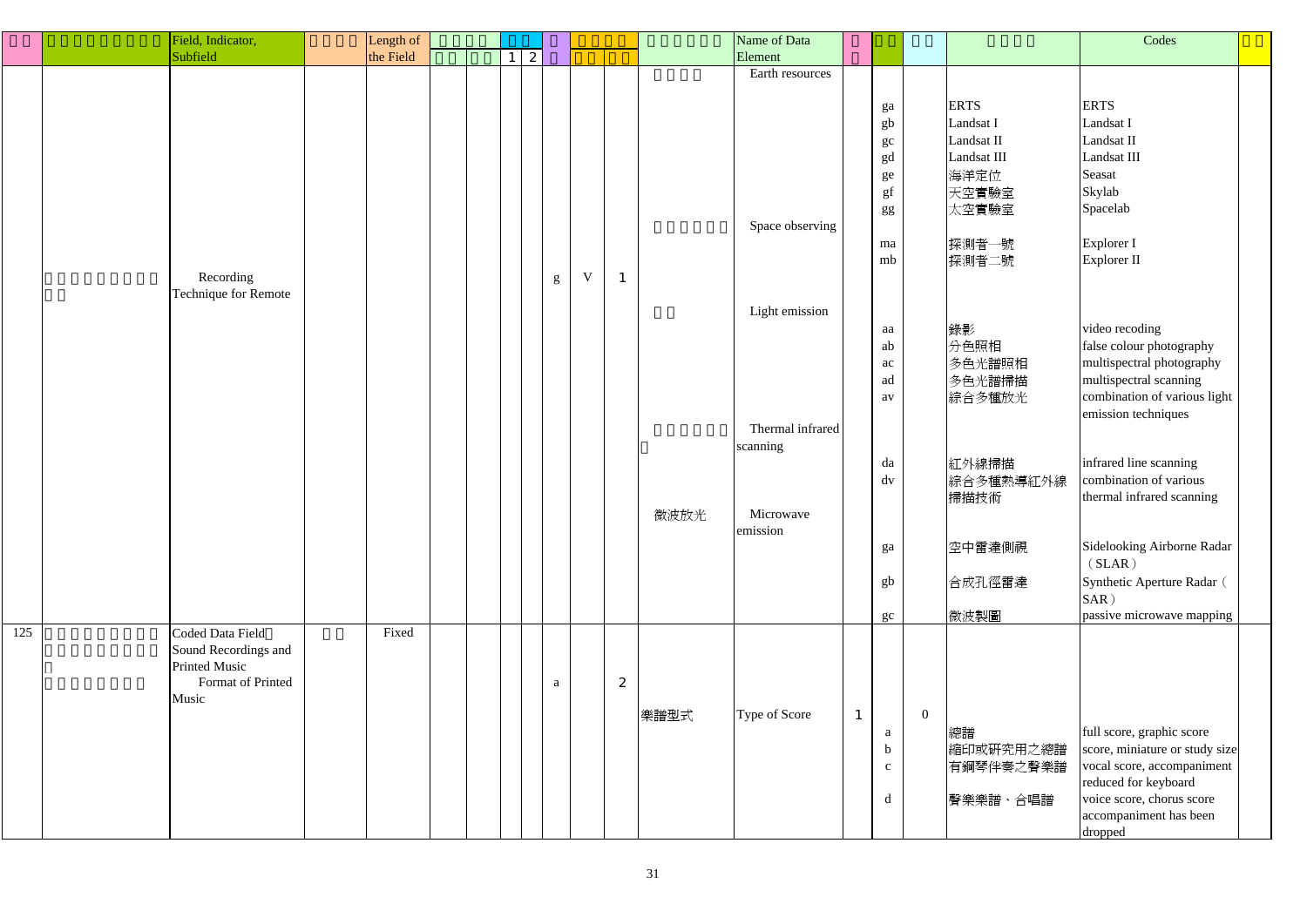|     | Field, Indicator,                                                     | Length of |  |                  |             |                  |      | Name of Data    |              |                                                                                                                                                                                                                                                                                           |                |                                                                                                                                         | Codes                                                                                                                                                                                                                                                                                                                  |  |
|-----|-----------------------------------------------------------------------|-----------|--|------------------|-------------|------------------|------|-----------------|--------------|-------------------------------------------------------------------------------------------------------------------------------------------------------------------------------------------------------------------------------------------------------------------------------------------|----------------|-----------------------------------------------------------------------------------------------------------------------------------------|------------------------------------------------------------------------------------------------------------------------------------------------------------------------------------------------------------------------------------------------------------------------------------------------------------------------|--|
|     | Subfield                                                              | the Field |  | $\boldsymbol{z}$ |             |                  |      | Element         |              |                                                                                                                                                                                                                                                                                           |                |                                                                                                                                         |                                                                                                                                                                                                                                                                                                                        |  |
|     | <b>Literary Text</b><br>Indicator Non-Music                           |           |  | $\mathbf b$      |             | $\boldsymbol{2}$ | 分譜指標 | Parts Indicator | $\mathbf{I}$ | e<br>g<br>${\bf m}$<br>$\mathbf{u}$<br>$\mathbf X$<br>$\mathbf{Z}% ^{T}=\mathbf{Z}^{T}\times\mathbf{Z}^{T}$<br>a<br>$\mathbf{u}$<br>$\mathbf X$<br>y                                                                                                                                      | $2 - 3$        | 濃縮譜或鋼琴指揮譜<br>密集樂譜<br>含一種以上之形式<br>不詳<br>不適用<br>其他<br>有分譜<br>不詳<br>不適用<br>無分譜                                                             | condensed score, piano-<br>conductor score<br>close score<br>multiple formats<br>unknown<br>not applicable, not a score<br>other<br>parts exist<br>unknown<br>not applicable<br>parts not present                                                                                                                      |  |
|     | Performance                                                           |           |  |                  |             |                  |      |                 |              | a<br>$\mathbf b$<br>$\mathbf{C}$<br>$\mathbf d$<br>e<br>$f_{\parallel}$<br>$\mathop{\mathrm{g}}\nolimits$ h<br>$\mathbf{i}$<br>$\mathbf{j}$<br>$\bf k$<br>$\mathbf{I}$<br>${\bf m}$<br>$\mathbf n$<br>${\bf 0}$<br>p<br>q<br>$\mathbf{r}$<br>${\bf S}$<br>$t_{\parallel}$<br>$\mathbf{u}$ |                | 詩<br>戲劇<br>小說<br>歷史<br>演講<br>解說<br>聲音<br>自傳<br>傳記<br>散文<br>報導<br>回憶錄<br>彩排、預演<br>訪談<br>廣告內容<br>語言教學<br>會議記錄<br>喜劇<br>民間故事<br>宗教經文<br>不詳 | poetry<br>drama<br>fiction<br>history<br>lectures, speeches<br>instructions (how to )<br>sounds<br>autobiography<br>biography<br>essays<br>reporting<br>memoirs<br>rehearsals<br>interviews<br>advertising texts<br>instruction (language)<br>conference proceedings<br>comedy<br>folktales<br>sacred texts<br>unknown |  |
| 126 | Coded Data Field<br><b>Sound Recordings</b>                           | Variable  |  |                  |             |                  |      |                 |              | $\mathbf{X}$<br>$\mathbf{Z}$                                                                                                                                                                                                                                                              |                | 不適用<br>其他                                                                                                                               | not applicable<br>other types of literary text                                                                                                                                                                                                                                                                         |  |
|     | <b>Physical Attributes</b><br>Sound Recording<br>Coded Data (General) |           |  | $\mathbf{a}$     | $\mathbf V$ | 15               | 發行型式 | Form of release | $\mathbf{1}$ | a<br>$\mathbf b$                                                                                                                                                                                                                                                                          | $\overline{0}$ | 唱片<br>盤式錄音帶                                                                                                                             | disc<br>tape (open reel)                                                                                                                                                                                                                                                                                               |  |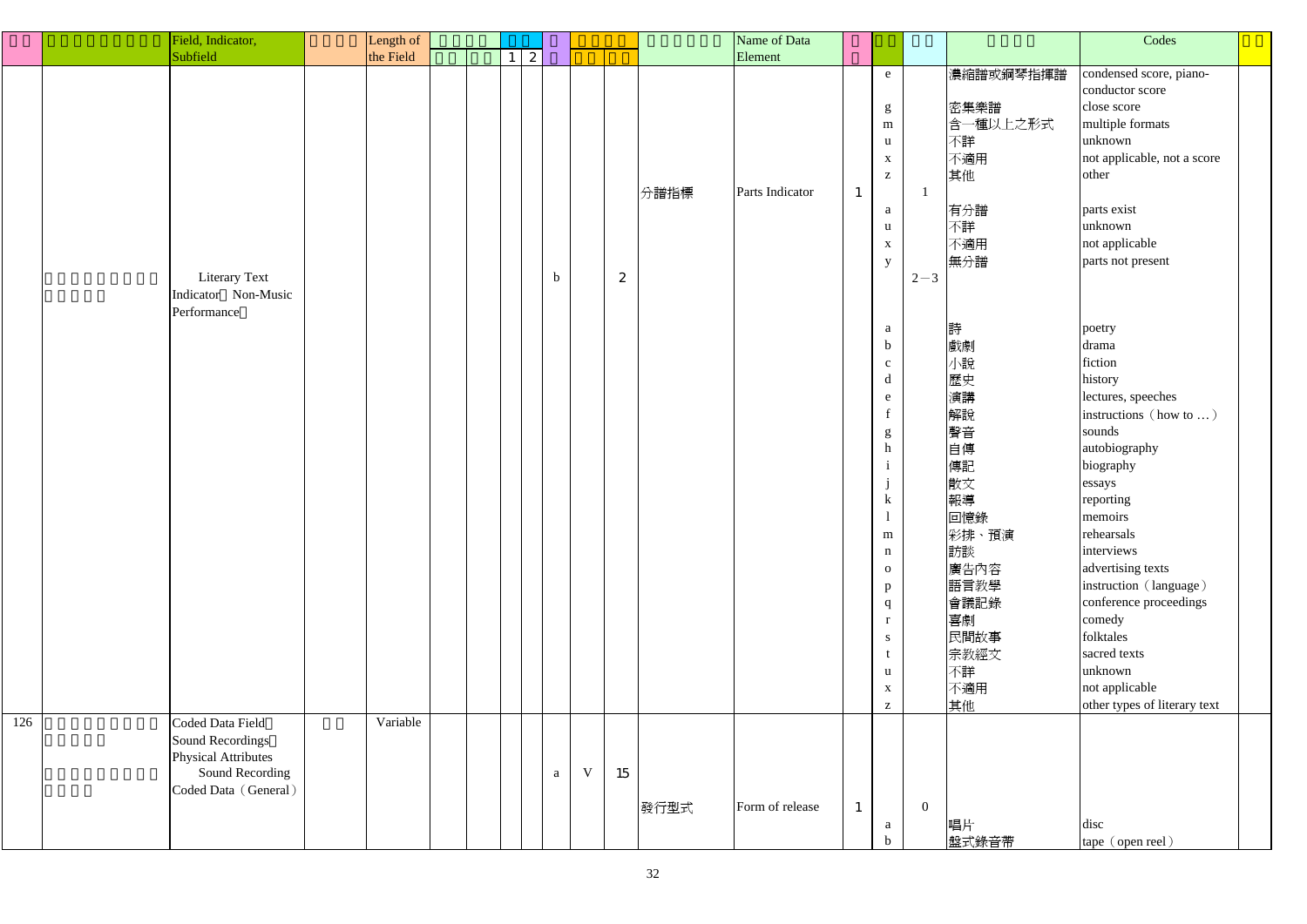|  | Field, Indicator, | Length of |  |   |  |       | Name of Data  |              |                 |   |                                     | Codes                        |  |
|--|-------------------|-----------|--|---|--|-------|---------------|--------------|-----------------|---|-------------------------------------|------------------------------|--|
|  | Subfield          | the Field |  | 2 |  |       | Element       |              |                 |   |                                     |                              |  |
|  |                   |           |  |   |  |       |               |              | $\mathbf{C}$    |   | 卡式錄音帶                               | tape (cassette)              |  |
|  |                   |           |  |   |  |       |               |              | $\mathbf d$     |   | 匣式錄音帶                               | tape (cartridge)             |  |
|  |                   |           |  |   |  |       |               |              | e               |   | 鋼絲錄音                                | wire recording               |  |
|  |                   |           |  |   |  |       |               |              | $f_{\parallel}$ |   | 圓形錄音筒                               | cylinder                     |  |
|  |                   |           |  |   |  |       |               |              |                 |   |                                     | roll (player-piano or player |  |
|  |                   |           |  |   |  |       |               |              | g               |   | 鋼琴或風琴之音樂捲                           |                              |  |
|  |                   |           |  |   |  |       |               |              |                 |   | 帶                                   | organ)                       |  |
|  |                   |           |  |   |  |       |               |              | h               |   | 影片上之聲帶                              | film (sound film)            |  |
|  |                   |           |  |   |  |       |               |              | $\mathbf{Z}$    |   | 其他                                  | other                        |  |
|  |                   |           |  |   |  | 錄音速度  | Speed         | $\perp$      |                 |   |                                     |                              |  |
|  |                   |           |  |   |  |       |               |              | $\mathbf{u}$    |   | 不詳                                  | unknown                      |  |
|  |                   |           |  |   |  |       |               |              | $\mathbf{X}$    |   | 不適用                                 | not applicable               |  |
|  |                   |           |  |   |  |       |               |              | $\mathbf{Z}$    |   | 其他                                  | other                        |  |
|  |                   |           |  |   |  | 唱片    | Discs         |              |                 |   |                                     |                              |  |
|  |                   |           |  |   |  |       |               |              | a               |   | 162/3轉/分                            | 16 2/3 rpm                   |  |
|  |                   |           |  |   |  |       |               |              | $\mathbf b$     |   | 33 1/3轉/分                           | 33 1/3 rpm                   |  |
|  |                   |           |  |   |  |       |               |              | $\mathbf{C}$    |   | 45轉/分                               | $45$ rpm                     |  |
|  |                   |           |  |   |  |       |               |              | $\mathbf d$     |   | 78轉/分                               | 78 rpm                       |  |
|  |                   |           |  |   |  |       |               |              | e               |   | 8轉/分                                | 8 rpm                        |  |
|  |                   |           |  |   |  |       |               |              | g               |   | 1.4公尺/秒(雷射唱                         | 1.4 m. per second (compact)  |  |
|  |                   |           |  |   |  |       |               |              |                 |   | 片)                                  | discs)                       |  |
|  |                   |           |  |   |  | 圓形錄音筒 | Cylinders     |              |                 |   |                                     |                              |  |
|  |                   |           |  |   |  |       |               |              | h               |   | 1吋/秒(120轉/                          | 1 in. per second (120 rpm)   |  |
|  |                   |           |  |   |  |       |               |              | $\mathbf{i}$    |   | 160轉/分                              | 160 rpm                      |  |
|  |                   |           |  |   |  | 錄音帶   |               |              |                 |   |                                     |                              |  |
|  |                   |           |  |   |  |       | Tapes         |              |                 |   |                                     |                              |  |
|  |                   |           |  |   |  |       |               |              | $\bf k$         |   | 17/8吋/秒 (一般卡 17/8 in. per second    |                              |  |
|  |                   |           |  |   |  |       |               |              |                 |   | 式錄音帶)                               |                              |  |
|  |                   |           |  |   |  |       |               |              | $\mathbf{I}$    |   | 15/16吋/秒 (迷你錄  15/16 in. per second |                              |  |
|  |                   |           |  |   |  |       |               |              |                 |   | 音帶)                                 |                              |  |
|  |                   |           |  |   |  |       |               |              | m               |   | 3 3/4吋/秒 (匣式錄 3 3/4 in. per second  |                              |  |
|  |                   |           |  |   |  |       |               |              |                 |   | 音帶)                                 |                              |  |
|  |                   |           |  |   |  |       |               |              | n               |   | 71/2吋/秒 (普通盤                        | $71/2$ in. per second        |  |
|  |                   |           |  |   |  |       |               |              |                 |   | 式錄音帶)                               |                              |  |
|  |                   |           |  |   |  |       |               |              | $\mathbf{o}$    |   | 15吋/秒 (專業盤式                         | 15 in. per second            |  |
|  |                   |           |  |   |  |       |               |              |                 |   | 錄音帶)                                |                              |  |
|  |                   |           |  |   |  |       |               |              | p               |   | 30吋/秒                               | 30 in. per second            |  |
|  |                   |           |  |   |  |       |               |              | q               |   | 8/10吋/秒                             | 8/10 in. per second          |  |
|  |                   |           |  |   |  |       |               |              | r               |   | 4/10吋/秒                             | $4/10$ in. per second        |  |
|  |                   |           |  |   |  | 聲道類型  | Kind of sound |              |                 | 2 |                                     |                              |  |
|  |                   |           |  |   |  |       |               |              | a               |   | 單聲道                                 | monoaural                    |  |
|  |                   |           |  |   |  |       |               |              | $\mathbf b$     |   | 立體聲道                                | stereophonic                 |  |
|  |                   |           |  |   |  |       |               |              | $\mathbf{c}$    |   | 四聲道                                 | quadraphonic                 |  |
|  |                   |           |  |   |  |       |               |              | $\mathbf{u}$    |   | 不詳                                  | unknown                      |  |
|  |                   |           |  |   |  |       |               |              | $\mathbf{Z}$    |   | 其他                                  | other                        |  |
|  |                   |           |  |   |  | 唱片紋寬  | Groove width  | $\mathbf{1}$ |                 | 3 |                                     |                              |  |
|  |                   |           |  |   |  |       |               |              | a               |   | 標準形                                 | $\cos\theta$ / standard      |  |
|  |                   |           |  |   |  |       |               |              | $\mathbf b$     |   | 微紋                                  | microgroove/fine             |  |
|  |                   |           |  |   |  |       |               |              |                 |   |                                     |                              |  |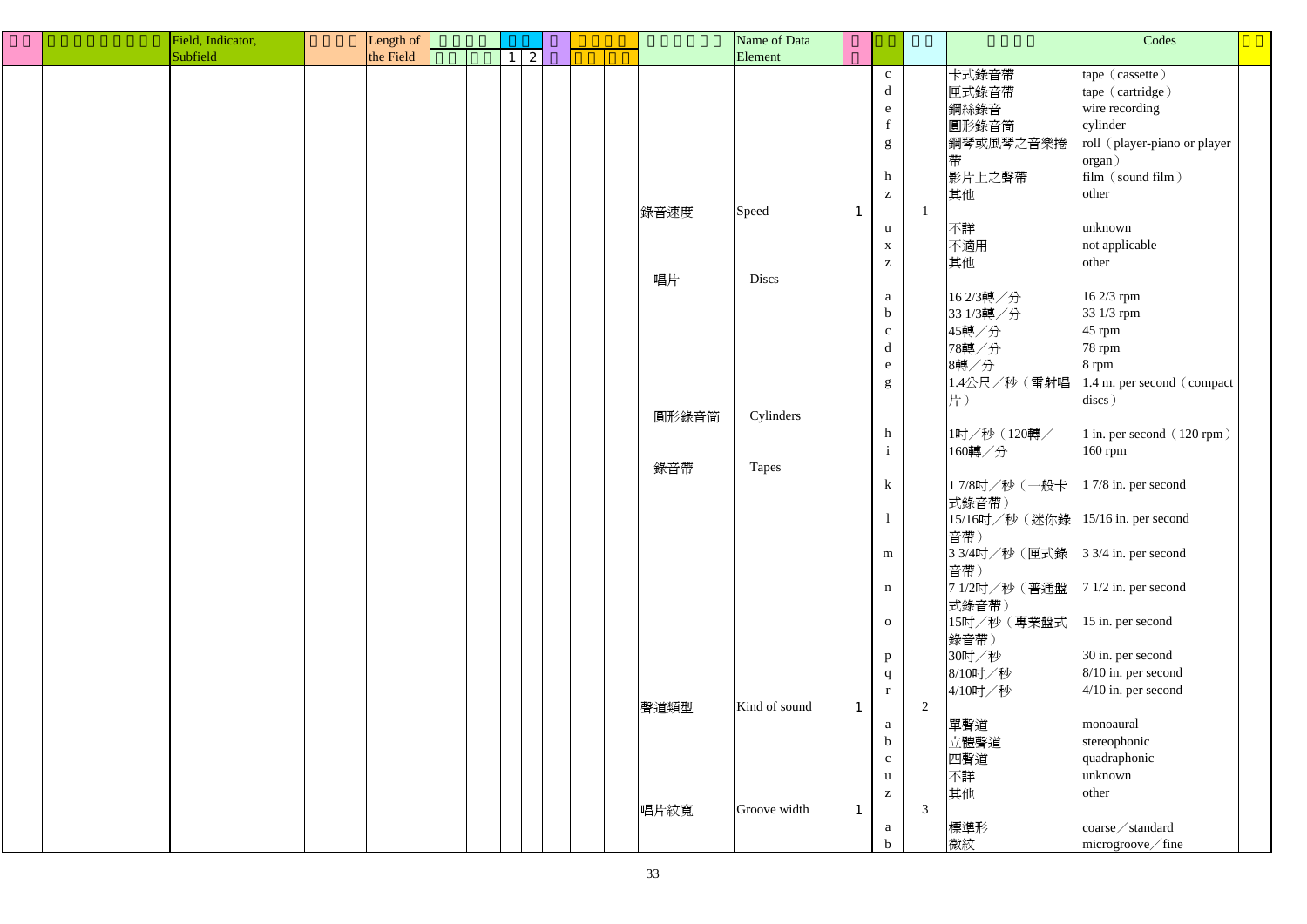| Field, Indicator, | Length of |  |                 |  |                      | Name of Data       |                  |                                                       |                |                                       | Codes                                         |  |
|-------------------|-----------|--|-----------------|--|----------------------|--------------------|------------------|-------------------------------------------------------|----------------|---------------------------------------|-----------------------------------------------|--|
| Subfield          | the Field |  | $1 \mid 2 \mid$ |  |                      | Element            |                  |                                                       |                |                                       |                                               |  |
|                   |           |  |                 |  |                      |                    |                  | $\mathbf{X}$                                          |                | 非唱片錄音                                 | not applicable                                |  |
|                   |           |  |                 |  |                      |                    |                  | $\mathbf{u}$                                          |                | 不詳                                    | unknown                                       |  |
|                   |           |  |                 |  |                      |                    |                  |                                                       |                |                                       |                                               |  |
|                   |           |  |                 |  |                      |                    |                  | $\mathbf{Z}% ^{T}=\mathbf{Z}^{T}\times\mathbf{Z}^{T}$ |                | 其他                                    | other                                         |  |
|                   |           |  |                 |  | 唱片或錄音帶之 Dimensions ( |                    | $\mathbf 1$      |                                                       | $\overline{4}$ |                                       |                                               |  |
|                   |           |  |                 |  | 直徑                   | sound recordings)  |                  |                                                       |                |                                       |                                               |  |
|                   |           |  |                 |  |                      |                    |                  | a                                                     |                | 3吋                                    | $3$ in.                                       |  |
|                   |           |  |                 |  |                      |                    |                  | $\mathbf b$                                           |                | 5吋                                    | $5$ in.                                       |  |
|                   |           |  |                 |  |                      |                    |                  | $\mathbf{c}$                                          |                | 7吋                                    | $7$ in.                                       |  |
|                   |           |  |                 |  |                      |                    |                  | d                                                     |                | 10吋                                   | 10 in.                                        |  |
|                   |           |  |                 |  |                      |                    |                  | e                                                     |                | 12吋                                   | $12$ in.                                      |  |
|                   |           |  |                 |  |                      |                    |                  |                                                       |                | 16吋                                   | 16 in.                                        |  |
|                   |           |  |                 |  |                      |                    |                  | g                                                     |                | 14吋                                   | 14 in.                                        |  |
|                   |           |  |                 |  |                      |                    |                  | $\,$ h                                                |                | 43/4吋 (雷射唱片)                          | $43/4$ in. (compact disc)                     |  |
|                   |           |  |                 |  |                      |                    |                  |                                                       |                |                                       | 3 1/8×2 1/2吋 (卡式錄 3 7/8 × 2 1/2 in. cassette  |  |
|                   |           |  |                 |  |                      |                    |                  | $\mathbf{J}$                                          |                |                                       |                                               |  |
|                   |           |  |                 |  |                      |                    |                  |                                                       |                | 音帶)                                   |                                               |  |
|                   |           |  |                 |  |                      |                    |                  | $\mathbf{O}$                                          |                |                                       | 5 1/4×3 7/8吋 (匣式錄 5 1/4 × 3 7/8 in. cartridge |  |
|                   |           |  |                 |  |                      |                    |                  |                                                       |                | 音帶)                                   |                                               |  |
|                   |           |  |                 |  |                      |                    |                  | S                                                     |                | 2 1/4×4吋 (圓形錄音 2 3/4 × 4 in. cylinder |                                               |  |
|                   |           |  |                 |  |                      |                    |                  |                                                       |                | 筒)                                    |                                               |  |
|                   |           |  |                 |  |                      |                    |                  | $\mathbf{u}$                                          |                | 不詳                                    | unknown                                       |  |
|                   |           |  |                 |  |                      |                    |                  | $\mathbf X$                                           |                | 不適用                                   | not applicable                                |  |
|                   |           |  |                 |  |                      |                    |                  | $\mathbf{Z}$                                          |                | 其他                                    | other                                         |  |
|                   |           |  |                 |  | 錄音帶寬度                | Tape width         |                  |                                                       | $\overline{5}$ |                                       |                                               |  |
|                   |           |  |                 |  |                      |                    |                  | a                                                     |                | $1/4$ 吋                               | $1/4$ in.                                     |  |
|                   |           |  |                 |  |                      |                    |                  | $\mathbf b$                                           |                | $1/2$ 吋                               | $1/2$ in.                                     |  |
|                   |           |  |                 |  |                      |                    |                  |                                                       |                | 1时                                    | $1$ in.                                       |  |
|                   |           |  |                 |  |                      |                    |                  | $\mathbf{c}$                                          |                |                                       | $1/8$ in.                                     |  |
|                   |           |  |                 |  |                      |                    |                  | u                                                     |                | 1/8吋(卡式錄音帶)                           |                                               |  |
|                   |           |  |                 |  |                      |                    |                  | e                                                     |                | 2吋                                    | $2$ in.                                       |  |
|                   |           |  |                 |  |                      |                    |                  |                                                       |                | 1/3吋 (8厘米)                            | $1/3$ in. $(8 \text{ mm.})$                   |  |
|                   |           |  |                 |  |                      |                    |                  | $\mathbf{u}$                                          |                | 不詳                                    | unknown                                       |  |
|                   |           |  |                 |  |                      |                    |                  | $\mathbf{X}$                                          |                | 非錄音帶錄音                                | recording not a tape                          |  |
|                   |           |  |                 |  |                      |                    |                  | $\mathbf{Z}$                                          |                | 其他                                    | other                                         |  |
|                   |           |  |                 |  | 錄音帶音軌                | Tape configuration |                  |                                                       | 6              |                                       |                                               |  |
|                   |           |  |                 |  |                      |                    |                  | a                                                     |                | 單音軌 (全音跡)                             | full $(1)$ track                              |  |
|                   |           |  |                 |  |                      |                    |                  | $\mathbf b$                                           |                | 雙音軌(二分跡)                              | half $(2)$ track                              |  |
|                   |           |  |                 |  |                      |                    |                  | $\mathbf{c}$                                          |                | 四音軌 (四分跡)                             | quarter $(4)$ track                           |  |
|                   |           |  |                 |  |                      |                    |                  | d                                                     |                | 八音軌(八分跡)                              | eight track                                   |  |
|                   |           |  |                 |  |                      |                    |                  | e                                                     |                | 十二音軌(十二分                              | twelve track                                  |  |
|                   |           |  |                 |  |                      |                    |                  |                                                       |                | 十六音軌 (十六分                             | sixteen track                                 |  |
|                   |           |  |                 |  |                      |                    |                  |                                                       |                | 二十四音軌                                 | twenty-four track                             |  |
|                   |           |  |                 |  |                      |                    |                  | g<br>h                                                |                |                                       | six track                                     |  |
|                   |           |  |                 |  |                      |                    |                  |                                                       |                | 六音軌                                   |                                               |  |
|                   |           |  |                 |  |                      |                    |                  | $\mathbf{u}$                                          |                | 不詳                                    | unknown                                       |  |
|                   |           |  |                 |  |                      |                    |                  | $\mathbf X$                                           |                | 非錄音帶錄音                                | recording not a tape                          |  |
|                   |           |  |                 |  |                      |                    |                  | $\mathbf{Z}$                                          |                | 其他                                    | other                                         |  |
|                   |           |  |                 |  | 文字附件                 | Accompanying       | $\boldsymbol{6}$ |                                                       | $7 - 12$       |                                       |                                               |  |
|                   |           |  |                 |  |                      | textual material   |                  |                                                       |                |                                       |                                               |  |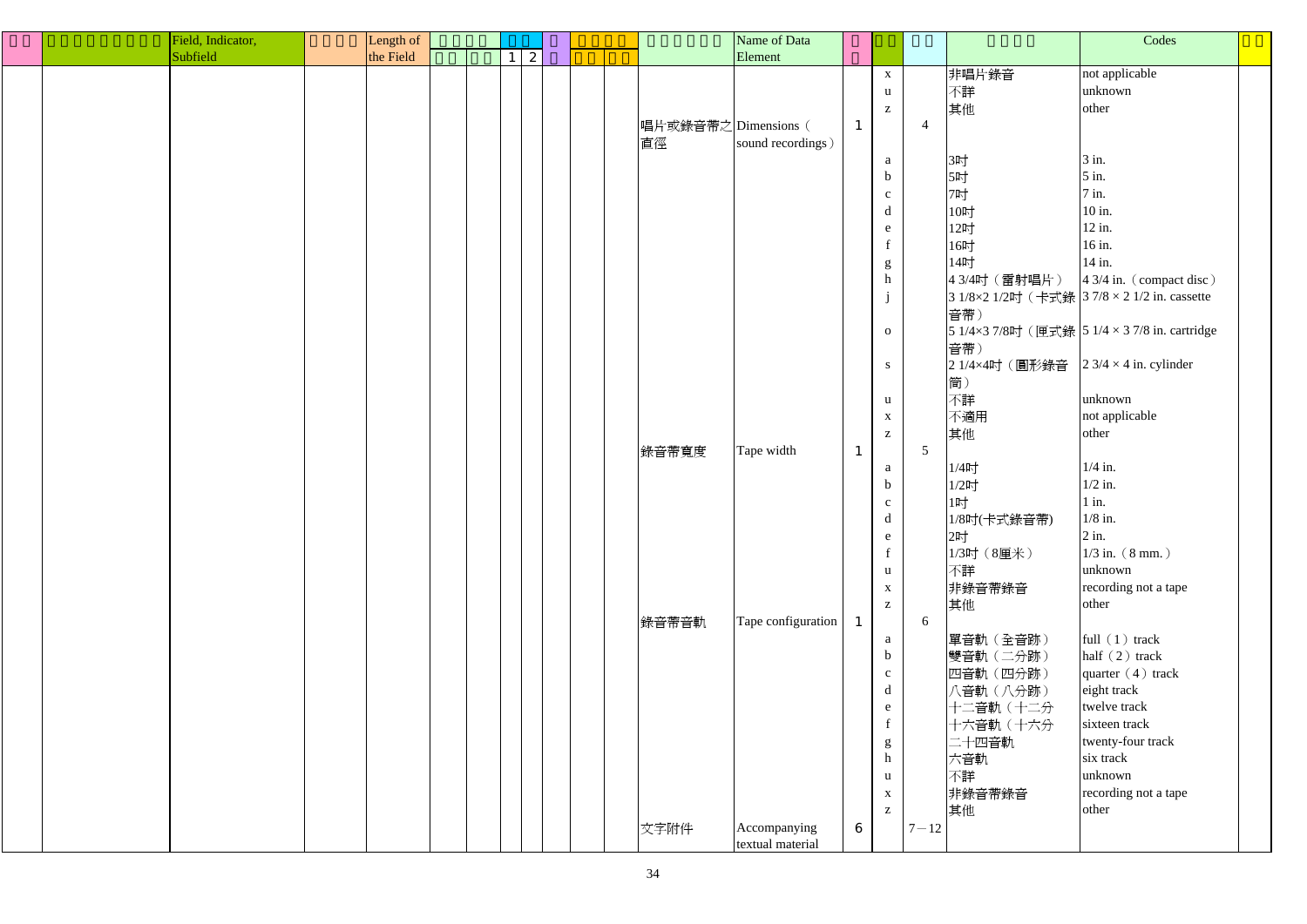| Field, Indicator, |                     | Length of |             |                      | Name of Data            |              |                                                                    |                |                        | Codes                                                                        |
|-------------------|---------------------|-----------|-------------|----------------------|-------------------------|--------------|--------------------------------------------------------------------|----------------|------------------------|------------------------------------------------------------------------------|
| Subfield          |                     | the Field | 2           |                      | Element                 |              |                                                                    |                |                        |                                                                              |
|                   |                     |           |             |                      |                         |              | $\mathbf{a}$<br>$\mathbf b$                                        |                | 錄音資料書目<br>書目           | discography<br>bibliography                                                  |
|                   |                     |           |             |                      |                         |              | $\mathbf{c}$<br>d                                                  |                | 作曲家作品一覽表<br>歌劇劇本       | thematic index<br>libretto or text                                           |
|                   |                     |           |             |                      |                         |              | e                                                                  |                | 作曲者介紹<br>演奏者介紹         | biography of composer<br>biography of performer or                           |
|                   |                     |           |             |                      |                         |              | g                                                                  |                | 樂器資料                   | history of ensemble<br>technical or historical<br>information on instruments |
|                   |                     |           |             |                      |                         |              | $\mathbf{h}$<br>$\mathbf{1}$                                       |                | 音樂作品之技術資料<br>音樂作品之史料   | technical information on<br>historical information about                     |
|                   |                     |           |             |                      |                         |              |                                                                    |                | 其他史料                   | other historical information                                                 |
|                   |                     |           |             |                      |                         |              | $\bf k$                                                            |                | 民族音樂資料<br>編曲者介紹        | ethnological information<br>biography of arranger or<br>transcriber          |
|                   |                     |           |             |                      |                         |              | r                                                                  |                | 教學資料                   | instructional material                                                       |
|                   |                     |           |             |                      |                         |              | ${\bf S}$<br>$\mathbf{Z}% ^{T}=\mathbf{Z}^{T}\times\mathbf{Z}^{T}$ |                | 樂譜<br>其他               | score<br>other accompanying textual<br>material                              |
|                   |                     |           |             | 錄製技術                 | Recording               | $\mathbf{1}$ |                                                                    | 13             |                        |                                                                              |
|                   |                     |           |             |                      |                         |              | a<br>$\mathbf b$                                                   |                | 音響<br>電訊               | acoustic<br>electric                                                         |
|                   |                     |           |             |                      |                         |              | $\mathbf{C}$                                                       |                | 數位                     | digital<br>unknown                                                           |
|                   |                     |           |             |                      |                         |              | u<br>Z                                                             |                | 不詳<br>其他               | other                                                                        |
|                   |                     |           |             | 複製特性                 | Special<br>reproduction | $\mathbf{1}$ |                                                                    | 14             |                        |                                                                              |
|                   |                     |           |             |                      |                         |              | a<br>b                                                             |                | <b>NAB</b><br>CCIR/IEC | <b>NAB</b> Standard<br>CCIR/IEC Standard                                     |
|                   |                     |           |             |                      |                         |              | $\mathbf{C}$                                                       |                | <b>DBX</b>             | <b>DBX</b> Processed                                                         |
|                   |                     |           |             |                      |                         |              | d<br>$\mathbf{e}$                                                  |                | 數位(雷射唱片)<br>Dolby-A    | digital (compact disc)<br>Dolby-A encoded                                    |
|                   |                     |           |             |                      |                         |              | g                                                                  |                | Dolby-B<br>Dolby-C     | $Dolly - B encoded$<br>$Dolly-C encoded$                                     |
|                   |                     |           |             |                      |                         |              | h<br>$\mathbf{X}$                                                  |                | <b>CX</b><br>不適用       | CX encoded<br>not applicable                                                 |
|                   |                     |           |             |                      |                         |              | u                                                                  |                | 不詳                     | unknown                                                                      |
|                   | Sound Recording     |           | $\mathbf b$ | 3                    |                         |              | $\mathbf{Z}$                                                       |                | 其他                     | other                                                                        |
|                   | Coded Data (Detail) |           |             | 唱片、錄音帶或Kind of disc, |                         | $\mathbf{1}$ |                                                                    | $\overline{0}$ |                        |                                                                              |
|                   |                     |           |             | 圓形錄音筒                | cylinder or tape        |              |                                                                    |                | 現場錄音者(定點錄              | instantaneous (unique, cut)                                                  |
|                   |                     |           |             |                      |                         |              | a<br>$\mathbf b$                                                   |                | 音)<br>大量製造者            | on the spot)<br>mass produced                                                |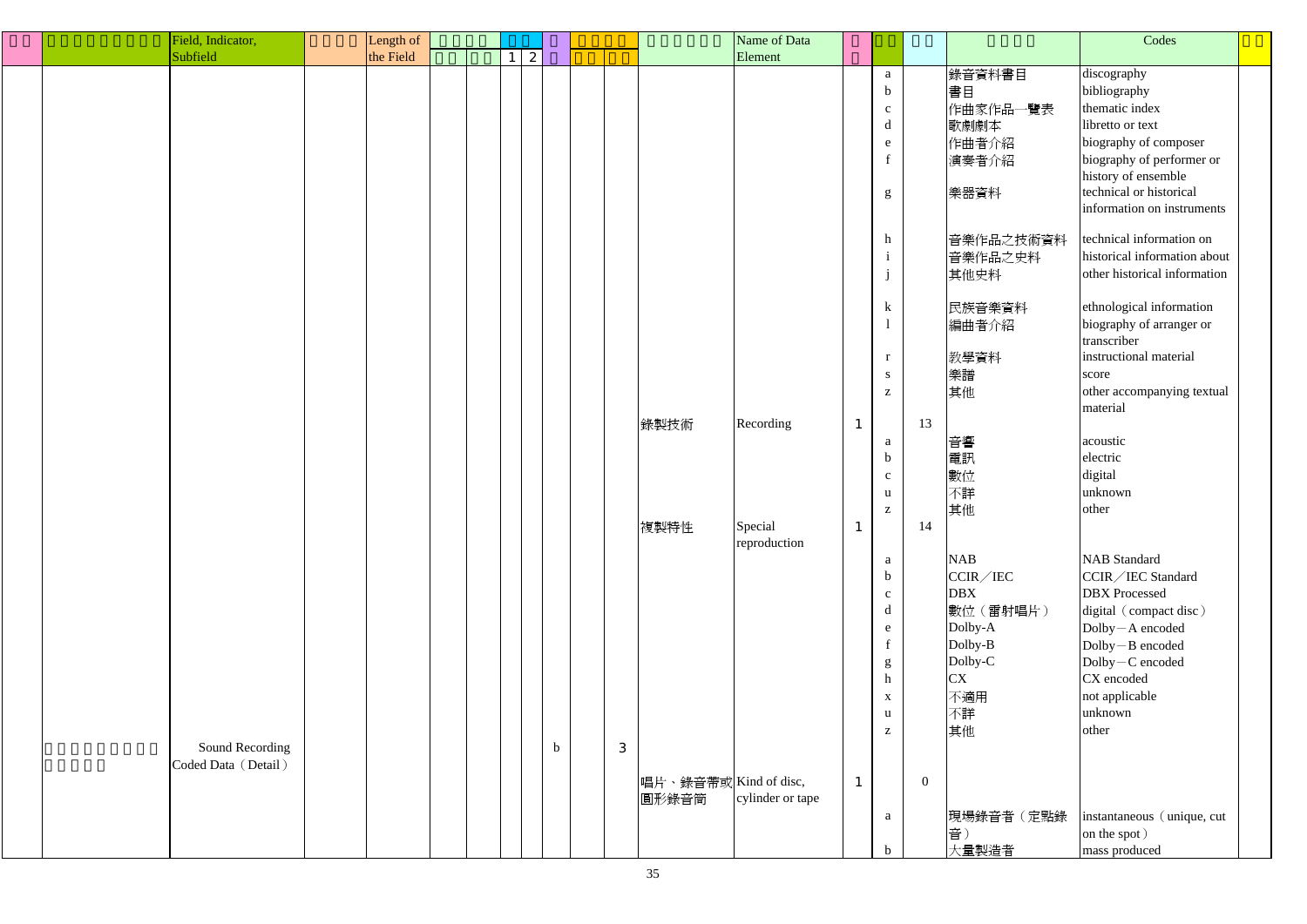|     | Field, Indicator,                                                                           | Length of |   |   |              |             |                  |                         | Name of Data              |              |                                               |                |                               | Codes                                                                                 |  |
|-----|---------------------------------------------------------------------------------------------|-----------|---|---|--------------|-------------|------------------|-------------------------|---------------------------|--------------|-----------------------------------------------|----------------|-------------------------------|---------------------------------------------------------------------------------------|--|
|     | Subfield                                                                                    | the Field |   | 2 |              |             |                  |                         | Element                   |              |                                               |                |                               |                                                                                       |  |
|     |                                                                                             |           |   |   |              |             |                  |                         |                           |              | $\mathbf{C}^-$<br>$\mathbf d$<br>e<br>f       |                | 母帶<br>複製母帶<br>唱片母模版<br>母模版    | master tape<br>tape duplication master<br>disc master (negative)<br>mother (positive) |  |
|     |                                                                                             |           |   |   |              |             |                  |                         |                           |              | $\frac{g}{h}$<br>$\mathbf{u}$<br>$\mathbf{X}$ |                | 壓模版<br>試壓片<br>不詳<br>不適用       | stamper (negative)<br>test pressing<br>unknown<br>not applicable                      |  |
|     |                                                                                             |           |   |   |              |             |                  | 質料種類<br>唱片              | Kind of material<br>Discs | $\mathbf{1}$ | $\mathbf{Z}$                                  |                | 其他                            | other                                                                                 |  |
|     |                                                                                             |           |   |   |              |             |                  |                         |                           |              | a<br>$\mathbf b$<br>$\mathbf{C}$              |                | 醋酸鹽<br>鋁<br>假漆版唱片(大量製<br>造者)  | lacquered<br>metal<br>shellac pressing (mass<br>produced)                             |  |
|     |                                                                                             |           |   |   |              |             |                  |                         |                           |              | $\mathbf d$<br>e                              |                | 塑膠版唱片(大量製<br>造者)<br>金屬或塑膠(雷射唱 | plastic pressing (mass<br>produced)<br>metal and plastic (compact                     |  |
|     |                                                                                             |           |   |   |              |             |                  | 圓形錄音筒                   | Cylinders                 |              | e                                             |                | 片)<br>臘製圓形錄音筒(現<br>場錄製者)      | discs)<br>wax (instantaneous)                                                         |  |
|     |                                                                                             |           |   |   |              |             |                  | 錄音帶                     | Tapes                     |              | $f_{\parallel}$                               |                | 模製錄音筒(大量製<br>造者)              | plastic (mass produced)                                                               |  |
|     |                                                                                             |           |   |   |              |             |                  |                         |                           |              | -1<br>$\bf k$                                 |                | 紙背<br>醋酸鹽<br>塑膠<br>多元脂        | paper backed<br>acetate<br><b>PVC</b><br>polyester                                    |  |
|     |                                                                                             |           |   |   |              |             |                  | 錄音槽切割形式 Kind of cutting |                           | $\mathbf{1}$ | a<br>$\mathbf b$<br>$\mathbf{u}$              | $\overline{2}$ | 側面切割式<br>高低式起伏<br>不詳          | lateral or combined cutting<br>vertical (hill and dale)<br>unknown                    |  |
| 127 | Coded Data Field<br>Duration of Sound<br><b>Recordings and Printed</b><br>Music<br>Duration | Variable  |   |   | $\mathbf{a}$ | $\mathbf V$ | $6\phantom{1}6$  |                         |                           |              | $\mathbf{X}$                                  |                | 不適用                           | not applicable                                                                        |  |
| 128 | Coded Data Field<br>Music Performances and<br>Form of<br>Composition                        | Variable  | V |   | $\rm{a}$     | $\mathbf V$ | $\boldsymbol{2}$ |                         |                           |              | $a\dot{i}$<br>an                              |                | 歌調<br>頌歌                      | airs<br>anthems                                                                       |  |
|     |                                                                                             |           |   |   |              |             |                  |                         |                           |              | ar                                            |                | 抒情歌                           | arias                                                                                 |  |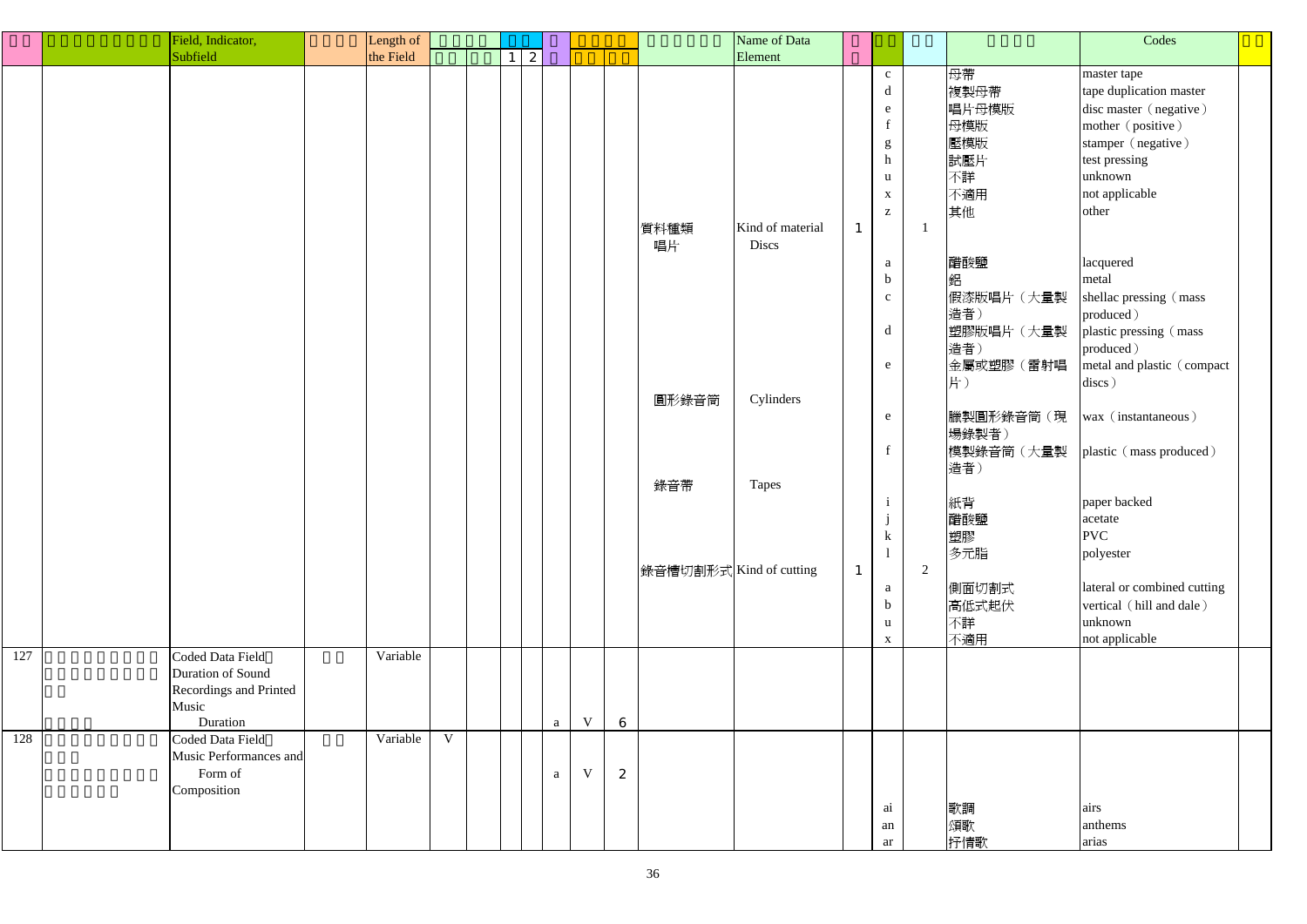|  | Field, Indicator, | Length of |  |              |  | Name of Data |                         |           | Codes                       |  |
|--|-------------------|-----------|--|--------------|--|--------------|-------------------------|-----------|-----------------------------|--|
|  | Subfield          | the Field |  | $\mathbf{2}$ |  | Element      |                         |           |                             |  |
|  |                   |           |  |              |  |              | bd                      | 敘事歌,不同於民謠 | ballads                     |  |
|  |                   |           |  |              |  |              | bg                      | bluegrass | bluegrass                   |  |
|  |                   |           |  |              |  |              | bl                      | 布魯士曲      | blues                       |  |
|  |                   |           |  |              |  |              | bt                      | 芭蕾舞曲      | ballets                     |  |
|  |                   |           |  |              |  |              | cb                      | 聖歌,非基督教   | chant, non-Christian        |  |
|  |                   |           |  |              |  |              | $\rm{cc}$               | 聖歌,基督教    | chant, Christian            |  |
|  |                   |           |  |              |  |              | cg                      | 大協奏曲      | concerti grossi             |  |
|  |                   |           |  |              |  |              | ${\rm ch}$              | 合唱曲       | chorales                    |  |
|  |                   |           |  |              |  |              | cl                      | 合唱前奏曲     | chorale preludes            |  |
|  |                   |           |  |              |  |              | cn                      | 卡農曲       | canons                      |  |
|  |                   |           |  |              |  |              |                         |           |                             |  |
|  |                   |           |  |              |  |              | $_{\rm CO}$             | 協奏曲       | concertos                   |  |
|  |                   |           |  |              |  |              | cp                      | 複音歌曲      | chansons, polyphonic        |  |
|  |                   |           |  |              |  |              | cr                      | 節慶頌歌      | carols                      |  |
|  |                   |           |  |              |  |              | cs                      | 機會作曲      | chance compositions,        |  |
|  |                   |           |  |              |  |              |                         |           | aleatoric music             |  |
|  |                   |           |  |              |  |              | ct                      | 清唱劇       | cantatas                    |  |
|  |                   |           |  |              |  |              | cy                      | 鄉村歌曲      | country music               |  |
|  |                   |           |  |              |  |              | cz                      | 器樂曲       | canzonas                    |  |
|  |                   |           |  |              |  |              | $\mathrm{d}\mathrm{f}$  | 舞曲        | dance forms                 |  |
|  |                   |           |  |              |  |              | di                      | 嬉遊曲或輕組曲   | divertimentos               |  |
|  |                   |           |  |              |  |              | fg                      | 賦格曲       | fugues                      |  |
|  |                   |           |  |              |  |              | fm                      | 民間音樂      | folk music                  |  |
|  |                   |           |  |              |  |              | ft                      | 幻想曲       | fantasias                   |  |
|  |                   |           |  |              |  |              | gm                      | 福音頌歌      | gospel music                |  |
|  |                   |           |  |              |  |              | hm                      | 讚美詩歌      | hymns                       |  |
|  |                   |           |  |              |  |              | in                      | 間奏曲       | intermezzos                 |  |
|  |                   |           |  |              |  |              | ja                      | 爵士樂       | jazz                        |  |
|  |                   |           |  |              |  |              | $\overline{\mathbf{h}}$ | 歌曲        | lieder                      |  |
|  |                   |           |  |              |  |              | mc                      | 音樂諷刺喜劇    | musical revues and comedies |  |
|  |                   |           |  |              |  |              | md                      | 牧歌        | madrigals                   |  |
|  |                   |           |  |              |  |              | mi                      | 小步舞曲      | minuets                     |  |
|  |                   |           |  |              |  |              | mk                      | 馬厝卡舞曲     | mazurkas                    |  |
|  |                   |           |  |              |  |              | mo                      | 經文歌       | motets                      |  |
|  |                   |           |  |              |  |              |                         | 電影音樂      | moving picture music        |  |
|  |                   |           |  |              |  |              | mp                      |           | marches                     |  |
|  |                   |           |  |              |  |              | mr                      | 進行曲       |                             |  |
|  |                   |           |  |              |  |              | ms                      | 彌撒曲       | masses                      |  |
|  |                   |           |  |              |  |              | mu                      | 含一種以上之形式  | multiple forms              |  |
|  |                   |           |  |              |  |              | nc                      | 夜曲        | nocturnes                   |  |
|  |                   |           |  |              |  |              | op                      | 歌劇        | operas, operettas           |  |
|  |                   |           |  |              |  |              | <b>or</b>               | 神劇        | oratorios                   |  |
|  |                   |           |  |              |  |              | ot                      | 序曲        | overtures                   |  |
|  |                   |           |  |              |  |              | pa                      | 巴望舞曲,又名孔雀 | pavans                      |  |
|  |                   |           |  |              |  |              | pg                      | 標題音樂      | programme music             |  |
|  |                   |           |  |              |  |              | pm                      | 受難曲       | passion music               |  |
|  |                   |           |  |              |  |              | $\mathbf{p}\mathbf{o}$  | 波羅奈斯舞曲    | polonaises                  |  |
|  |                   |           |  |              |  |              | pp                      | 流行音樂      | popular music               |  |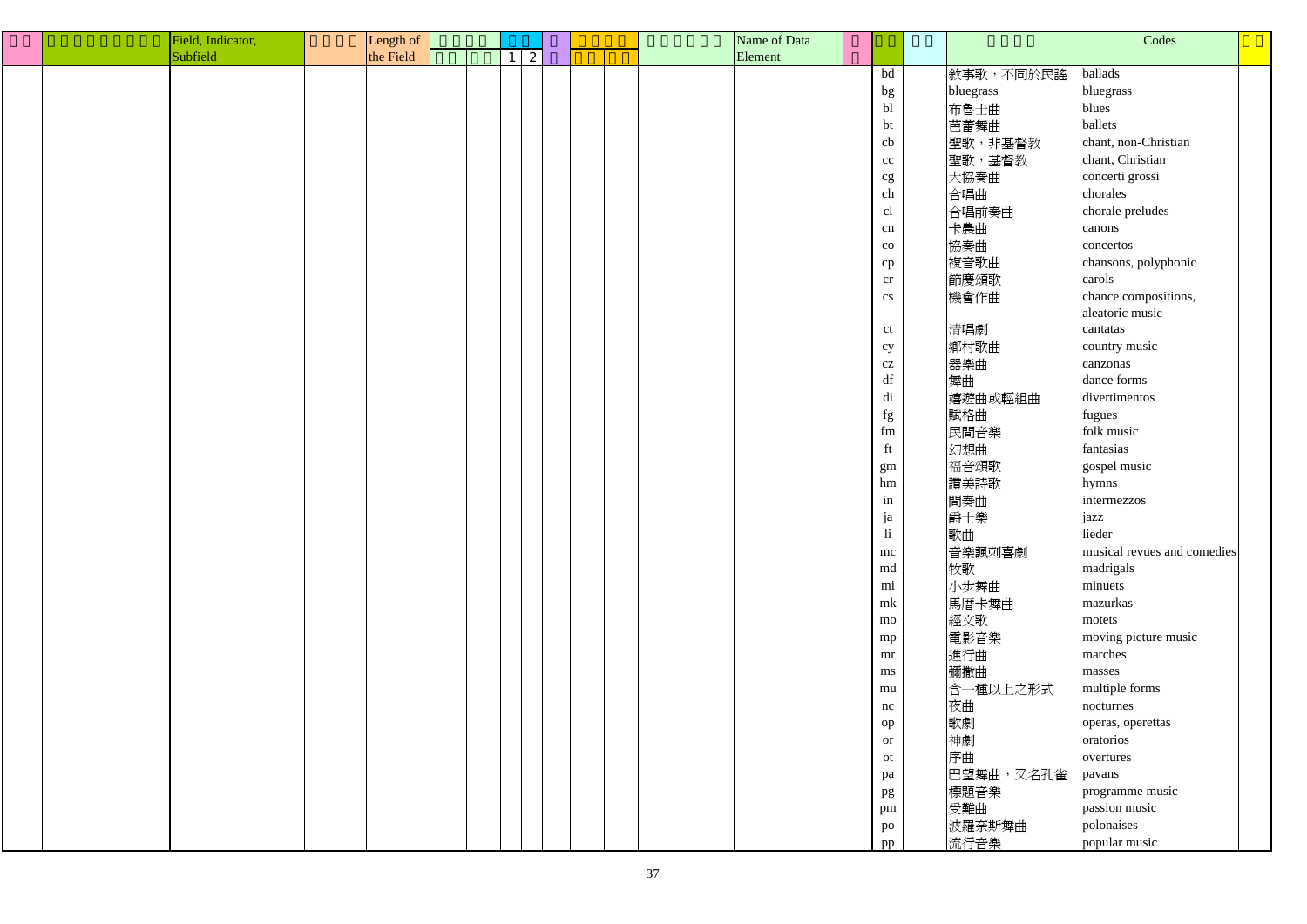| Field, Indicator,   | Length of |              |             |     | Name of Data         |                         |          | Codes                 |  |
|---------------------|-----------|--------------|-------------|-----|----------------------|-------------------------|----------|-----------------------|--|
| Subfield            | the Field | $\mathbf{2}$ |             |     | Element              |                         |          |                       |  |
|                     |           |              |             |     |                      | pr                      | 前奏曲      | preludes              |  |
|                     |           |              |             |     |                      | ps                      | 和聲歌曲     | part-songs            |  |
|                     |           |              |             |     |                      | pt                      | 巴沙加牙舞曲   | passacaglias          |  |
|                     |           |              |             |     |                      | rc                      | 搖滾樂      | rock music            |  |
|                     |           |              |             |     |                      | rd                      | 輪旋曲      | rondos                |  |
|                     |           |              |             |     |                      | rg                      | 繁音拍子     | ragtime               |  |
|                     |           |              |             |     |                      | $\overline{\textbf{n}}$ | 主題模仿     | ricecars              |  |
|                     |           |              |             |     |                      | rp                      | 狂想曲      | rhapsodies            |  |
|                     |           |              |             |     |                      | rq                      | 安魂曲      | requiems              |  |
|                     |           |              |             |     |                      | sa                      | 交響曲、歌劇序曲 | sinfonias             |  |
|                     |           |              |             |     |                      |                         | 歌曲       | songs                 |  |
|                     |           |              |             |     |                      | $\mathrm{sg}$<br>si     | 組曲       | suites                |  |
|                     |           |              |             |     |                      |                         | 交響曲      | symphonies            |  |
|                     |           |              |             |     |                      | sm                      |          | sonatas               |  |
|                     |           |              |             |     |                      | ${\rm sn}$              | 奏鳴曲      |                       |  |
|                     |           |              |             |     |                      | sp                      | 交響詩      | symphonic poems       |  |
|                     |           |              |             |     |                      | sq                      | 方塊舞      | square dance          |  |
|                     |           |              |             |     |                      | st                      | 教學與練習    | studies and exercises |  |
|                     |           |              |             |     |                      | tc                      | 觸技曲      | toccatas              |  |
|                     |           |              |             |     |                      | ts                      | 三重奏鳴曲    | trio-sonatas          |  |
|                     |           |              |             |     |                      | vr                      | 變奏曲      | variations            |  |
|                     |           |              |             |     |                      | wa                      | 華爾滋舞曲    | waltzes               |  |
|                     |           |              |             |     |                      | ya                      | 宋朝雜劇     | Sung ch'au tsa chii   |  |
|                     |           |              |             |     |                      | yb                      | 元朝南曲     | Yuan chao nan ch'u    |  |
|                     |           |              |             |     |                      | yc                      | 元朝北曲     | Yuan chao pei ch'u    |  |
|                     |           |              |             |     |                      | yd                      | 明朝傳奇     | Ming chao ch'uan ch'i |  |
|                     |           |              |             |     |                      | ye                      | 平劇       | P'ing chu             |  |
|                     |           |              |             |     |                      | $\mathbf{y}\mathbf{f}$  | 崑曲       | K'un ch'u             |  |
|                     |           |              |             |     |                      | yg                      | 秦腔       | Chi'n ch'iang         |  |
|                     |           |              |             |     |                      | yh                      | 廣東戲 (粵劇) | Kuang tung hsi        |  |
|                     |           |              |             |     |                      | yi                      | 梆子       | Pang tzu              |  |
|                     |           |              |             |     |                      | yj                      | 紹興戲      | Shao hsing hsi        |  |
|                     |           |              |             |     |                      | yk                      | 滬劇       | Hu chu                |  |
|                     |           |              |             |     |                      | yl                      | 大鼓       | Ta ku                 |  |
|                     |           |              |             |     |                      | ym                      | 平談       | Ping t'an             |  |
|                     |           |              |             |     |                      | yn                      | 潮州戲      | Ch'ao chao hsi        |  |
|                     |           |              |             |     |                      | yo                      | 歌仔戲      | Ko tsai hsi           |  |
|                     |           |              |             |     |                      | yp                      | 南管       | Nan Kuan              |  |
|                     |           |              |             |     |                      | yq                      | 北管       | Pei Kuan              |  |
|                     |           |              |             |     |                      | yz                      | 其他中國戲曲   | other Chinese forms   |  |
|                     |           |              |             |     |                      | $\mathbf{Z}\mathbf{Z}$  | 其他       | other forms           |  |
| Instruments or      |           | $\mathbf b$  | $\mathbf V$ | 2 4 |                      |                         |          |                       |  |
| Voices for Ensemble |           |              |             |     |                      |                         |          |                       |  |
|                     |           |              |             |     | 銅管樂器<br><b>Brass</b> | ba                      | 號角       | horn                  |  |
|                     |           |              |             |     |                      | bb                      | 小號       | trumpet               |  |
|                     |           |              |             |     |                      | bc                      | 短號       | cornet                |  |
|                     |           |              |             |     |                      | bd                      | 長號       | trombone              |  |
|                     |           |              |             |     |                      |                         |          |                       |  |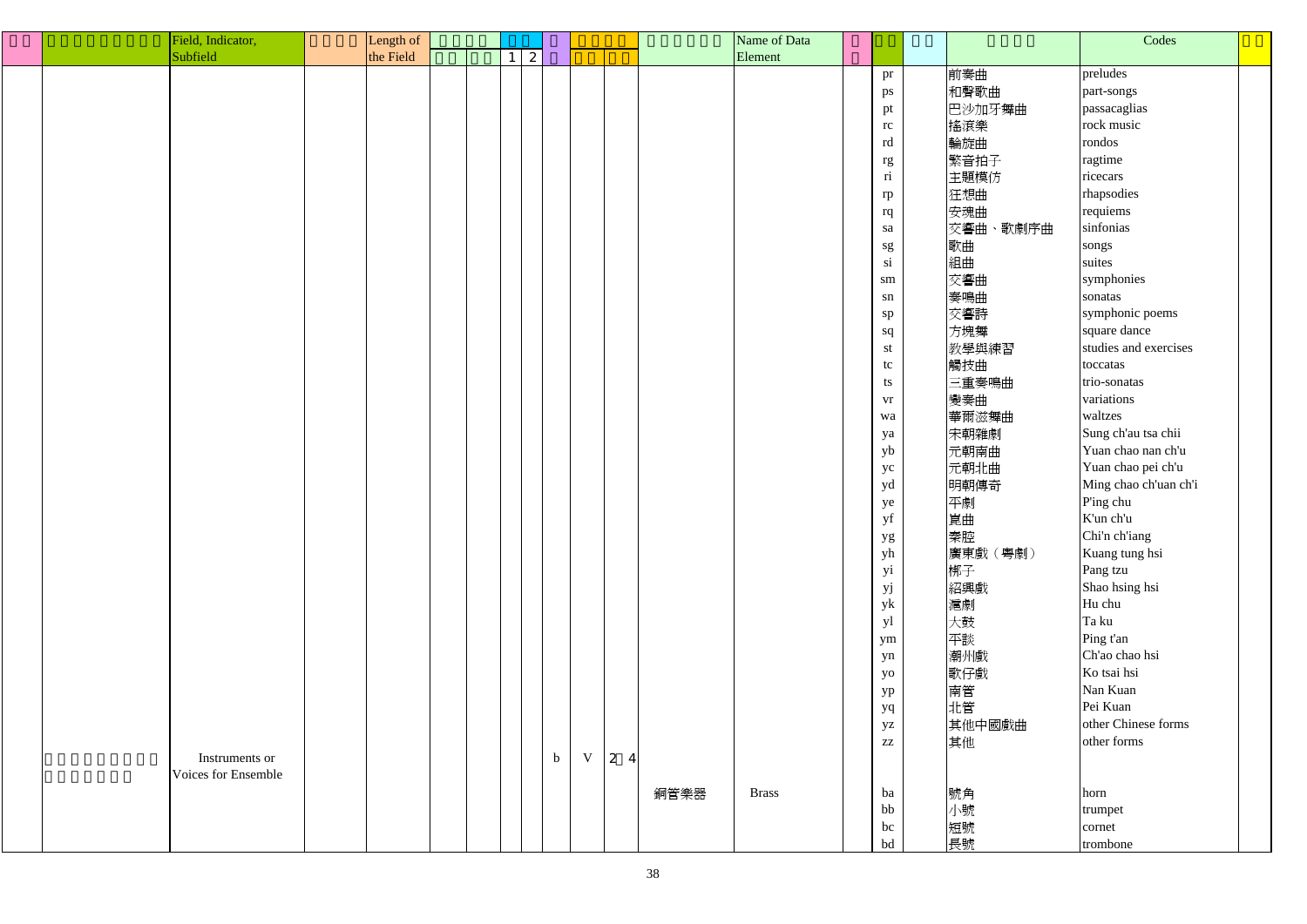|  | Field, Indicator, | Length of |  |                 |  |      | Name of Data |                        |                       | Codes                      |  |
|--|-------------------|-----------|--|-----------------|--|------|--------------|------------------------|-----------------------|----------------------------|--|
|  | Subfield          | the Field |  | $1 \mid 2 \mid$ |  |      | Element      |                        |                       |                            |  |
|  |                   |           |  |                 |  |      |              | be                     | 低音號                   | tuba                       |  |
|  |                   |           |  |                 |  |      |              | bf                     | 上低音號                  | baritone                   |  |
|  |                   |           |  |                 |  |      |              | bt                     | 民族音樂銅管樂器              | ethnic                     |  |
|  |                   |           |  |                 |  |      |              | bu                     | 未載明者                  | unspecified                |  |
|  |                   |           |  |                 |  |      |              | bz                     | 其他                    | other                      |  |
|  |                   |           |  |                 |  | 合唱團  | Choruses     |                        |                       |                            |  |
|  |                   |           |  |                 |  |      |              | ca                     | 混聲                    | mixed                      |  |
|  |                   |           |  |                 |  |      |              | cb                     | 女聲                    | women's                    |  |
|  |                   |           |  |                 |  |      |              | $\rm cc$               | 男聲                    | men's                      |  |
|  |                   |           |  |                 |  |      |              | cd                     | 兒童                    | children's                 |  |
|  |                   |           |  |                 |  |      |              | ct                     | 民族音樂合唱團               | ethnic                     |  |
|  |                   |           |  |                 |  |      |              | cu                     | 未載明者                  | unspecified                |  |
|  |                   |           |  |                 |  | 管弦樂  | Orchestra    |                        |                       |                            |  |
|  |                   |           |  |                 |  |      |              | oa                     | 管弦樂團                  | full orchestra             |  |
|  |                   |           |  |                 |  |      |              | ob                     |                       | chamber orchestra          |  |
|  |                   |           |  |                 |  |      |              |                        | 室內樂團                  |                            |  |
|  |                   |           |  |                 |  |      |              | oc                     | 弦樂交響樂團                | string orchestra           |  |
|  |                   |           |  |                 |  |      |              | od                     | 樂隊                    | band                       |  |
|  |                   |           |  |                 |  |      |              | ${\rm oe}$             | 舞蹈交響樂團                | dance orchestra            |  |
|  |                   |           |  |                 |  |      |              | of                     | 銅管樂隊                  | larger ensemble-brass band |  |
|  |                   |           |  |                 |  |      |              | ot                     | 民族音樂樂團                | ethnic                     |  |
|  |                   |           |  |                 |  |      |              | ou                     | 未載明者                  | unspecified                |  |
|  |                   |           |  |                 |  |      |              | OZ                     | 其他                    | other                      |  |
|  |                   |           |  |                 |  | 電子樂器 | Electronic   |                        |                       |                            |  |
|  |                   |           |  |                 |  |      |              | ea                     | 合成器                   | synthesizer                |  |
|  |                   |           |  |                 |  |      |              | eb                     | 錄音帶                   | tape                       |  |
|  |                   |           |  |                 |  |      |              | ec                     | 電腦                    | computer                   |  |
|  |                   |           |  |                 |  |      |              | ed                     | <b>Ondes Martenot</b> | <b>Ondes Martenot</b>      |  |
|  |                   |           |  |                 |  |      |              | eu                     | 未載明者                  | unspecified                |  |
|  |                   |           |  |                 |  |      |              | ez                     | 其他                    | other                      |  |
|  |                   |           |  |                 |  | 鍵盤樂器 | Keyboard     |                        |                       |                            |  |
|  |                   |           |  |                 |  |      |              | ka                     | 鋼琴                    | piano                      |  |
|  |                   |           |  |                 |  |      |              | kb                     | 風琴                    | organ                      |  |
|  |                   |           |  |                 |  |      |              | kc                     | 大鍵琴                   | harpsichord                |  |
|  |                   |           |  |                 |  |      |              | kd                     | 古鋼琴                   | clavichord                 |  |
|  |                   |           |  |                 |  |      |              | ke                     | 彈數字低音樂器               | continuo                   |  |
|  |                   |           |  |                 |  |      |              | $\mathbf{k}\mathbf{f}$ | 鋼片琴                   | celesta                    |  |
|  |                   |           |  |                 |  |      |              | kt                     | 民族音樂鍵盤樂器              | ethnic                     |  |
|  |                   |           |  |                 |  |      |              | ku                     | 未載明者                  | unspecified                |  |
|  |                   |           |  |                 |  |      |              | kz                     | 其他                    | other                      |  |
|  |                   |           |  |                 |  | 聲部   | Voices       |                        |                       |                            |  |
|  |                   |           |  |                 |  |      |              | va                     | 女高音                   | soprano                    |  |
|  |                   |           |  |                 |  |      |              | vb                     | 女中音                   | mezzo-soprano              |  |
|  |                   |           |  |                 |  |      |              | ${\rm VC}$             |                       | alto                       |  |
|  |                   |           |  |                 |  |      |              | vd                     |                       | tenor                      |  |
|  |                   |           |  |                 |  |      |              |                        |                       | baritone                   |  |
|  |                   |           |  |                 |  |      |              | ve                     |                       |                            |  |
|  |                   |           |  |                 |  |      |              | vf                     |                       | bass                       |  |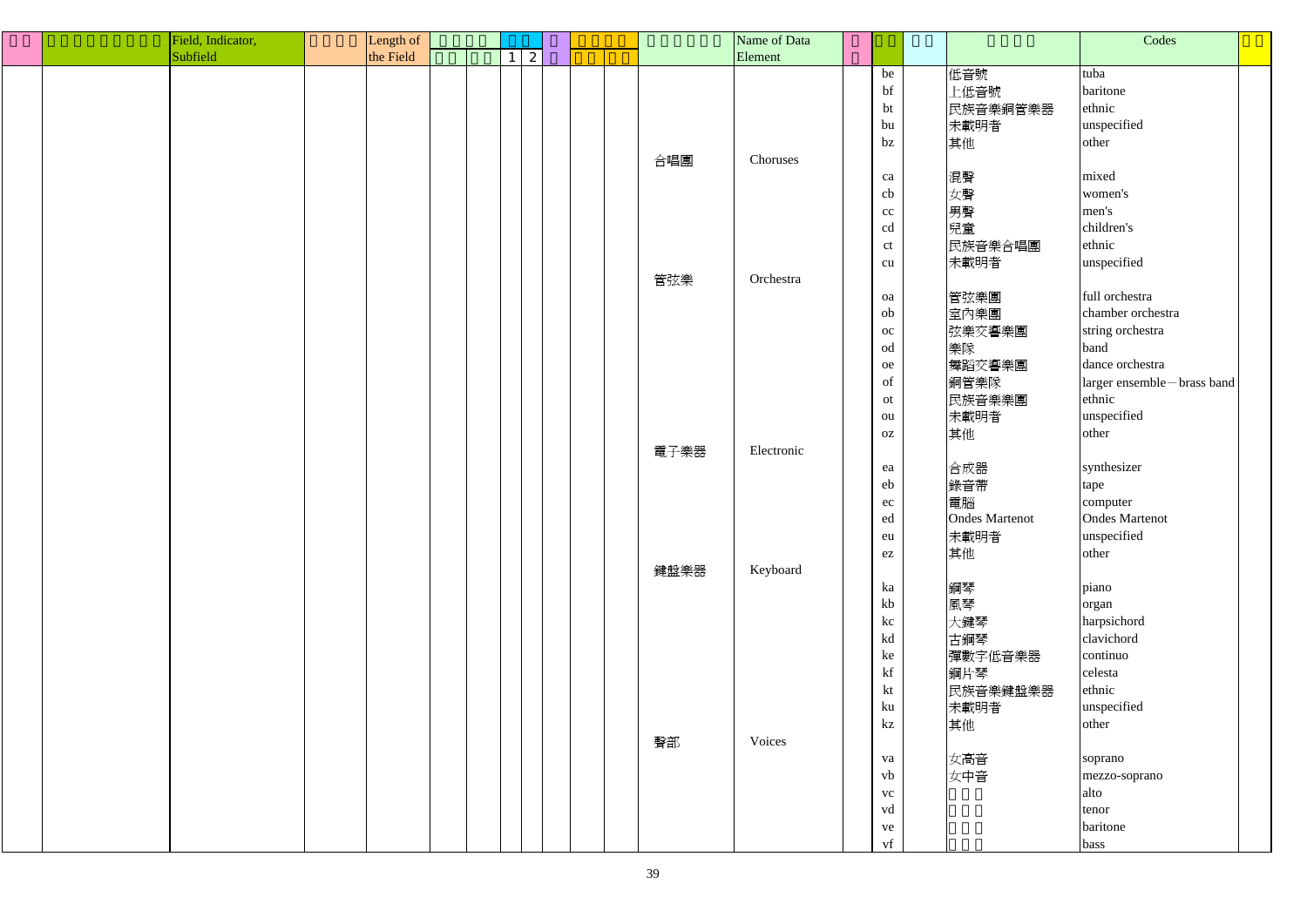|  | Field, Indicator, | Length of |                 |  |      | Name of Data   |                        |          | Codes               |
|--|-------------------|-----------|-----------------|--|------|----------------|------------------------|----------|---------------------|
|  | Subfield          | the Field | $1 \mid 2 \mid$ |  |      | Element        |                        |          |                     |
|  |                   |           |                 |  |      |                | vg                     |          | counter tenor       |
|  |                   |           |                 |  |      |                | vh                     |          | voices high voice   |
|  |                   |           |                 |  |      |                | vi                     |          | voices medium voice |
|  |                   |           |                 |  |      |                | vj                     | --       | voices<br>low voice |
|  |                   |           |                 |  |      |                | vt                     |          | ethnic              |
|  |                   |           |                 |  |      |                | vu                     |          | unspecified         |
|  |                   |           |                 |  |      |                | ${\bf V}{\bf Z}$       |          | other               |
|  |                   |           |                 |  | 敲擊樂器 | Percussion     |                        |          |                     |
|  |                   |           |                 |  |      |                | pa                     |          | timpani             |
|  |                   |           |                 |  |      |                | pb                     |          | xylophone           |
|  |                   |           |                 |  |      |                | pc                     |          | marimba             |
|  |                   |           |                 |  |      |                | pd                     |          | drum                |
|  |                   |           |                 |  |      |                |                        | 中國鼓      | Chung-kuo ku        |
|  |                   |           |                 |  |      |                | pe<br>pf               | 大鼓       | Ta ku               |
|  |                   |           |                 |  |      |                |                        | 建鼓       | Chien ku            |
|  |                   |           |                 |  |      |                | pg<br>ph               | 鐘        | Chung               |
|  |                   |           |                 |  |      |                |                        | 鈴鐘       | Ling chung          |
|  |                   |           |                 |  |      |                | pi                     | 磬        | Ch'ing              |
|  |                   |           |                 |  |      |                | pj                     |          |                     |
|  |                   |           |                 |  |      |                | pk                     | 銅鈸       | Tung pa<br>Yun lo   |
|  |                   |           |                 |  |      |                | pl                     | 雲鑼       |                     |
|  |                   |           |                 |  |      |                | pm                     | 木魚       | Mu yu               |
|  |                   |           |                 |  |      |                | pn                     | 拍板       | P'ai pan            |
|  |                   |           |                 |  |      |                | po                     | 揚琴       | Yang ch'in          |
|  |                   |           |                 |  |      |                | pt                     |          | ethnic              |
|  |                   |           |                 |  |      |                | pu                     | 未載明者     | unspecified         |
|  |                   |           |                 |  |      |                | pz                     | 其他       | other               |
|  |                   |           |                 |  | 擦弦樂器 | Strings, Bowed |                        |          |                     |
|  |                   |           |                 |  |      |                | sa                     |          | violin              |
|  |                   |           |                 |  |      |                | sb                     |          | viola               |
|  |                   |           |                 |  |      |                | SC                     |          | cello               |
|  |                   |           |                 |  |      |                | sd                     |          | double bass         |
|  |                   |           |                 |  |      |                | se                     |          | viol                |
|  |                   |           |                 |  |      |                | sf                     |          | viola d'amore       |
|  |                   |           |                 |  |      |                | sg                     |          | viola de gamba      |
|  |                   |           |                 |  |      |                | sh                     |          | Hu ch'in            |
|  |                   |           |                 |  |      |                | $\overline{\text{si}}$ |          | Erh hu              |
|  |                   |           |                 |  |      |                | sj                     | 大胡       | Ta hu               |
|  |                   |           |                 |  |      |                | sk                     | 低胡       | Ti hu               |
|  |                   |           |                 |  |      |                | sl                     | 粵胡       | Yueh hu             |
|  |                   |           |                 |  |      |                | sm                     | 椰胡       | Yai hu              |
|  |                   |           |                 |  |      |                | sn                     | 京胡       | Ching hu            |
|  |                   |           |                 |  |      |                | <b>SO</b>              | 四胡       | Ssu hu              |
|  |                   |           |                 |  |      |                | sp                     | 板胡       | Pan hu              |
|  |                   |           |                 |  |      |                | sq                     | 高胡       | Kao hu              |
|  |                   |           |                 |  |      |                | st                     | 民族音樂擦弦樂器 | ethnic              |
|  |                   |           |                 |  |      |                | su                     | 未載明者     | unspecified         |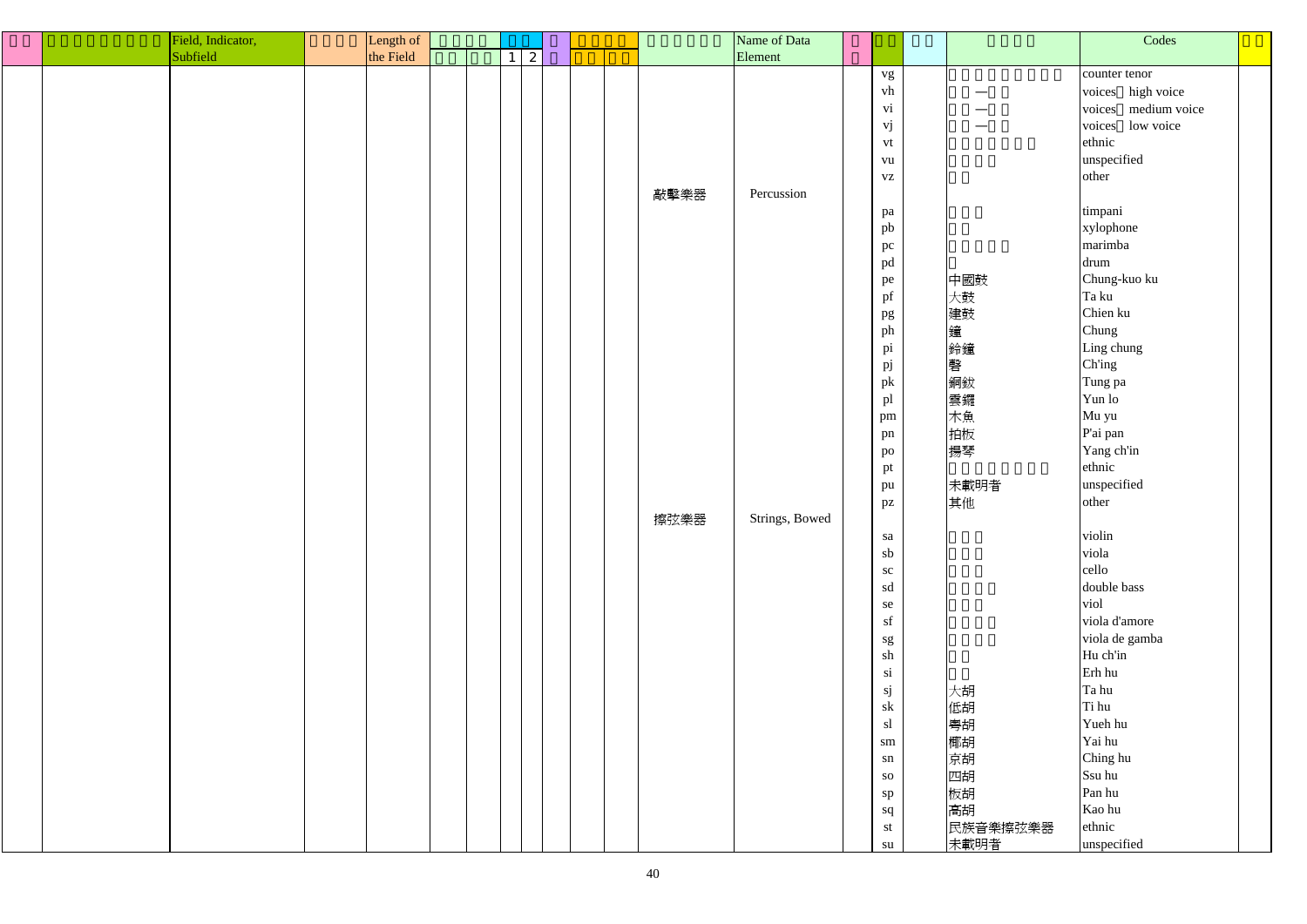| Field, Indicator,   | Length of |              |           |              |   |    |      | Name of Data     |                                                                         |          | Codes                 |  |
|---------------------|-----------|--------------|-----------|--------------|---|----|------|------------------|-------------------------------------------------------------------------|----------|-----------------------|--|
| Subfield            | the Field | $\mathbf{1}$ | $\vert$ 2 |              |   |    |      | Element          |                                                                         |          |                       |  |
|                     |           |              |           |              |   |    |      |                  | $\mathbf{S}\mathbf{Z}$                                                  | 其他       | other                 |  |
|                     |           |              |           |              |   |    | 撥弦樂器 | Strings, Plucked |                                                                         |          |                       |  |
|                     |           |              |           |              |   |    |      |                  | ta                                                                      |          |                       |  |
|                     |           |              |           |              |   |    |      |                  | tb                                                                      |          | harp<br>guitar family |  |
|                     |           |              |           |              |   |    |      |                  |                                                                         |          |                       |  |
|                     |           |              |           |              |   |    |      |                  | tc                                                                      |          | lute family           |  |
|                     |           |              |           |              |   |    |      |                  | td                                                                      |          | mandolin              |  |
|                     |           |              |           |              |   |    |      |                  | te                                                                      |          | ch'in                 |  |
|                     |           |              |           |              |   |    |      |                  | $\operatorname{tf}$                                                     |          | Se                    |  |
|                     |           |              |           |              |   |    |      |                  | $\begin{array}{c}\n \mathfrak{t}\mathfrak{g} \\ \text{th}\n\end{array}$ |          | Cheng                 |  |
|                     |           |              |           |              |   |    |      |                  |                                                                         |          | P'i pa                |  |
|                     |           |              |           |              |   |    |      |                  | ti                                                                      |          | San hsuan             |  |
|                     |           |              |           |              |   |    |      |                  | $\begin{array}{c} \mbox{tj}\\ \mbox{tk} \end{array}$                    |          | Yueh ch'in            |  |
|                     |           |              |           |              |   |    |      |                  |                                                                         |          | Juan hsuan            |  |
|                     |           |              |           |              |   |    |      |                  | tt                                                                      |          | ethnic                |  |
|                     |           |              |           |              |   |    |      |                  | tu                                                                      |          | unspecified           |  |
|                     |           |              |           |              |   |    |      |                  |                                                                         |          | other                 |  |
|                     |           |              |           |              |   |    |      |                  | tz                                                                      |          |                       |  |
|                     |           |              |           |              |   |    | 木管樂器 | Woodwinds        |                                                                         |          |                       |  |
|                     |           |              |           |              |   |    |      |                  | wa                                                                      | 長笛       | flute                 |  |
|                     |           |              |           |              |   |    |      |                  | wb                                                                      |          | oboe                  |  |
|                     |           |              |           |              |   |    |      |                  | wc                                                                      |          | clarinet              |  |
|                     |           |              |           |              |   |    |      |                  | wd                                                                      |          | bassoon               |  |
|                     |           |              |           |              |   |    |      |                  | we                                                                      |          | piccolo               |  |
|                     |           |              |           |              |   |    |      |                  | wf                                                                      |          | cor anglais           |  |
|                     |           |              |           |              |   |    |      |                  |                                                                         |          | bass clarinet         |  |
|                     |           |              |           |              |   |    |      |                  | $_{\rm wh}^{\rm wg}$                                                    |          | recorded              |  |
|                     |           |              |           |              |   |    |      |                  | Wi                                                                      |          | saxophone             |  |
|                     |           |              |           |              |   |    |      |                  | $\ensuremath{\text{w}}\xspace\ensuremath{\text{j}}\xspace$              |          | Chung kuo ti          |  |
|                     |           |              |           |              |   |    |      |                  | $\operatorname{wk}$                                                     |          | Chung kuo hsiao       |  |
|                     |           |              |           |              |   |    |      |                  |                                                                         |          | P'ai hsia             |  |
|                     |           |              |           |              |   |    |      |                  | wl                                                                      |          |                       |  |
|                     |           |              |           |              |   |    |      |                  | wm                                                                      |          | Sheng                 |  |
|                     |           |              |           |              |   |    |      |                  | wn                                                                      |          | Shauo na              |  |
|                     |           |              |           |              |   |    |      |                  | <b>WO</b>                                                               |          | Hsuan                 |  |
|                     |           |              |           |              |   |    |      |                  | wq                                                                      |          | Ch'ih                 |  |
|                     |           |              |           |              |   |    |      |                  | wr                                                                      |          | Yueh                  |  |
|                     |           |              |           |              |   |    |      |                  | wt                                                                      |          | ethnic                |  |
|                     |           |              |           |              |   |    |      |                  | wu                                                                      |          | unspecified           |  |
|                     |           |              |           |              |   |    |      |                  | $\mathbf{W}\mathbf{Z}$                                                  |          | other                 |  |
| Instruments or      |           |              |           | $\mathbf{c}$ | V | 24 |      |                  |                                                                         |          |                       |  |
| Voices for Soloists |           |              |           |              |   |    |      |                  |                                                                         |          |                       |  |
|                     |           |              |           |              |   |    | 銅管樂器 | <b>Brass</b>     | ba                                                                      | 號角       | horn                  |  |
|                     |           |              |           |              |   |    |      |                  | bb                                                                      | 小號       |                       |  |
|                     |           |              |           |              |   |    |      |                  |                                                                         |          | trumpet               |  |
|                     |           |              |           |              |   |    |      |                  | bc                                                                      | 短號       | cornet                |  |
|                     |           |              |           |              |   |    |      |                  | bd                                                                      | 長號       | trombone              |  |
|                     |           |              |           |              |   |    |      |                  | be                                                                      | 低音號      | tuba                  |  |
|                     |           |              |           |              |   |    |      |                  | bf                                                                      | 上低音號     | baritone              |  |
|                     |           |              |           |              |   |    |      |                  | bt                                                                      | 民族音樂銅管樂器 | ethnic                |  |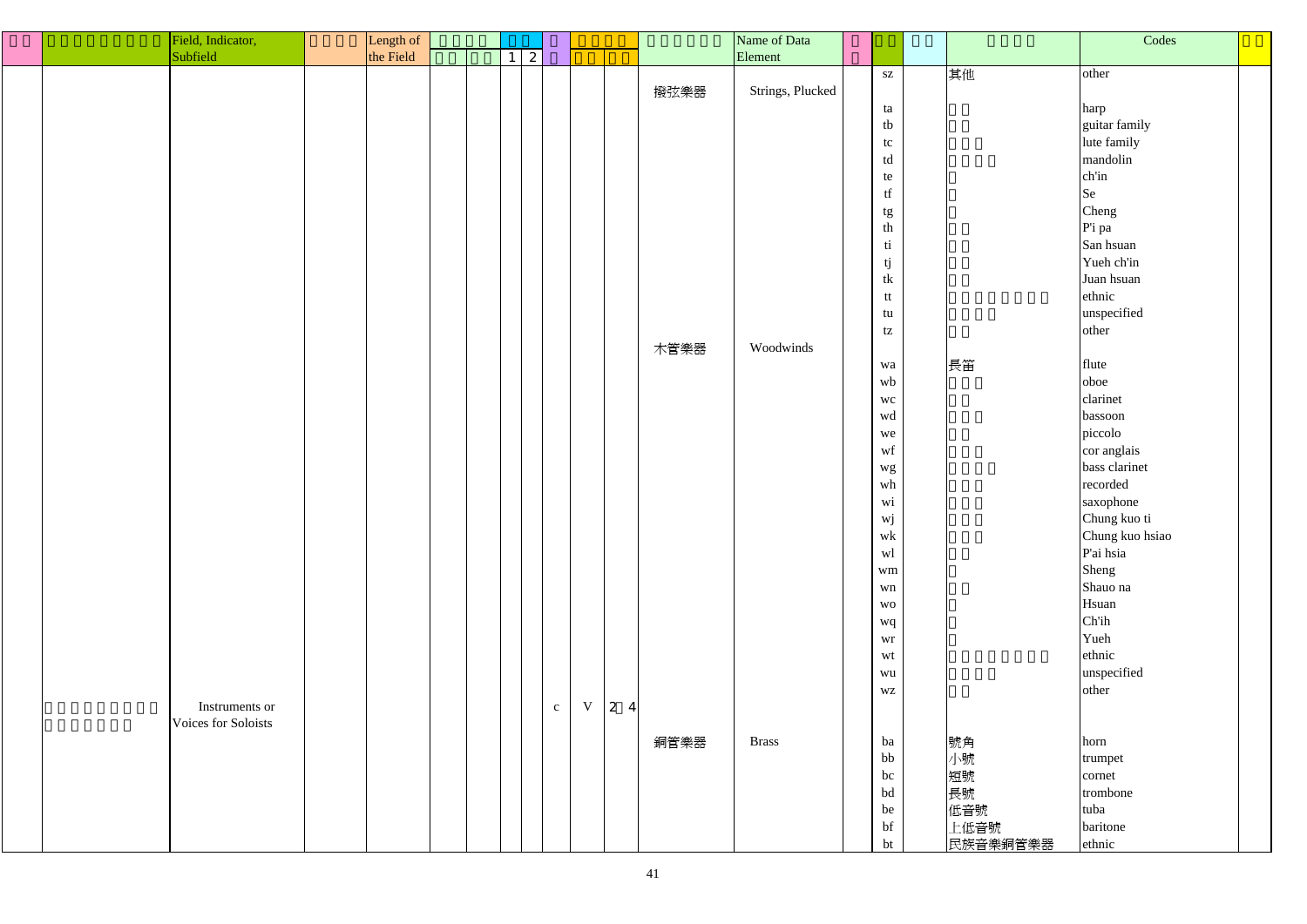|  | Field, Indicator, | Length of |                              |  |      | Name of Data |                           |                       | Codes                      |  |
|--|-------------------|-----------|------------------------------|--|------|--------------|---------------------------|-----------------------|----------------------------|--|
|  | Subfield          | the Field | $\mathbf{2}$<br>$\mathbf{1}$ |  |      | Element      |                           |                       |                            |  |
|  |                   |           |                              |  |      |              | bu                        | 未載明者                  | unspecified                |  |
|  |                   |           |                              |  |      |              | $bz$                      | 其他                    | other                      |  |
|  |                   |           |                              |  | 合唱團  | Choruses     |                           |                       |                            |  |
|  |                   |           |                              |  |      |              | ca                        | 混聲                    | mixed                      |  |
|  |                   |           |                              |  |      |              | cb                        | 女聲                    | women's                    |  |
|  |                   |           |                              |  |      |              | cc                        | 男聲                    | men's                      |  |
|  |                   |           |                              |  |      |              | cd                        | 兒童                    | children's                 |  |
|  |                   |           |                              |  |      |              | ct                        | 民族音樂合唱團               | ethnic                     |  |
|  |                   |           |                              |  |      |              | cu                        | 未載明者                  | unspecified                |  |
|  |                   |           |                              |  |      | Orchestra    |                           |                       |                            |  |
|  |                   |           |                              |  | 管弦樂  |              |                           |                       | full orchestra             |  |
|  |                   |           |                              |  |      |              | oa                        | 管弦樂團                  |                            |  |
|  |                   |           |                              |  |      |              | ob                        | 室內樂團                  | chamber orchestra          |  |
|  |                   |           |                              |  |      |              | oc                        | 弦樂交響樂團                | string orchestra           |  |
|  |                   |           |                              |  |      |              | od                        | 樂隊                    | band                       |  |
|  |                   |           |                              |  |      |              | oe                        | 舞蹈交響樂團                | dance orchestra            |  |
|  |                   |           |                              |  |      |              | of                        | 銅管樂隊                  | larger ensemble-brass band |  |
|  |                   |           |                              |  |      |              | ot                        | 民族音樂樂團                | ethnic                     |  |
|  |                   |           |                              |  |      |              | ou                        | 未載明者                  | unspecified                |  |
|  |                   |           |                              |  |      |              | OZ                        | 其他                    | other                      |  |
|  |                   |           |                              |  | 電子樂器 | Electronic   |                           |                       |                            |  |
|  |                   |           |                              |  |      |              | ea                        | 合成器                   | synthesizer                |  |
|  |                   |           |                              |  |      |              | eb                        | 錄音帶                   | tape                       |  |
|  |                   |           |                              |  |      |              | ec                        | 電腦                    | computer                   |  |
|  |                   |           |                              |  |      |              | ed                        | <b>Ondes Martenot</b> | <b>Ondes Martenot</b>      |  |
|  |                   |           |                              |  |      |              | eu                        | 未載明者                  | unspecified                |  |
|  |                   |           |                              |  |      |              | $\mathop{\rm e}\nolimits$ | 其他                    | other                      |  |
|  |                   |           |                              |  | 鍵盤樂器 | Keyboard     |                           |                       |                            |  |
|  |                   |           |                              |  |      |              | ka                        | 鋼琴                    | piano                      |  |
|  |                   |           |                              |  |      |              | kb                        | 風琴                    | organ                      |  |
|  |                   |           |                              |  |      |              | kc                        | 大鍵琴                   | harpsichord                |  |
|  |                   |           |                              |  |      |              | kd                        | 古鋼琴                   | clavichord                 |  |
|  |                   |           |                              |  |      |              | ke                        | 彈數字低音樂器               | continuo                   |  |
|  |                   |           |                              |  |      |              | kf                        | 鋼片琴                   | celesta                    |  |
|  |                   |           |                              |  |      |              | kt                        |                       | ethnic                     |  |
|  |                   |           |                              |  |      |              |                           | 民族音樂鍵盤樂器              | unspecified                |  |
|  |                   |           |                              |  |      |              | ku                        | 未載明者                  |                            |  |
|  |                   |           |                              |  |      |              | kz                        | 其他                    | other                      |  |
|  |                   |           |                              |  | 聲部   | Voices       |                           |                       |                            |  |
|  |                   |           |                              |  |      |              | va                        | 女高音                   | soprano                    |  |
|  |                   |           |                              |  |      |              | vb                        | 女中音                   | mezzo-soprano              |  |
|  |                   |           |                              |  |      |              | <b>VC</b>                 |                       | alto                       |  |
|  |                   |           |                              |  |      |              | vd                        |                       | tenor                      |  |
|  |                   |           |                              |  |      |              | ve                        |                       | baritone                   |  |
|  |                   |           |                              |  |      |              | vf                        |                       | bass                       |  |
|  |                   |           |                              |  |      |              | vg                        |                       | counter tenor              |  |
|  |                   |           |                              |  |      |              | vh                        |                       | voices high voice          |  |
|  |                   |           |                              |  |      |              | $\overline{\mathbf{vi}}$  |                       | voices medium voice        |  |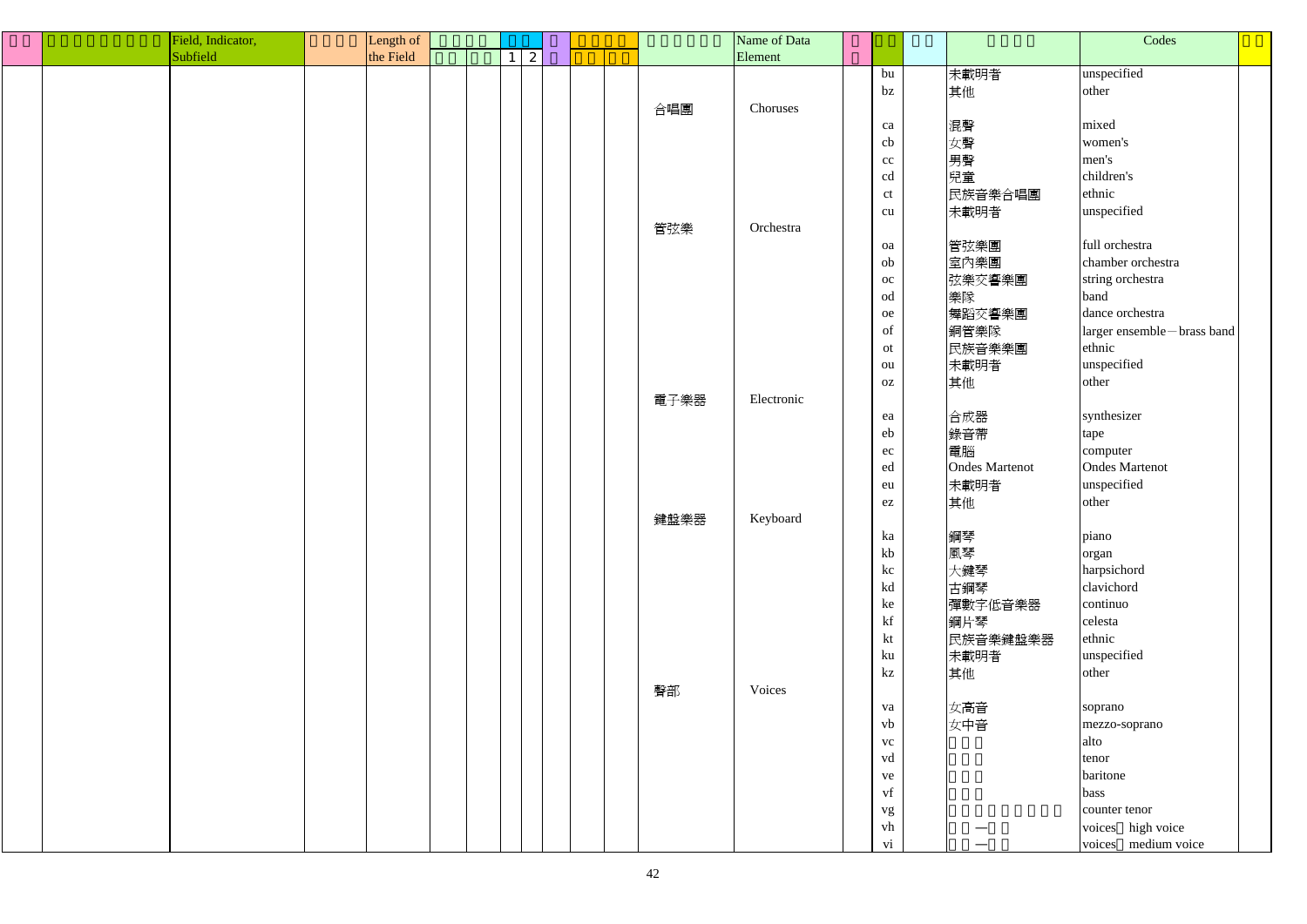|  | Field, Indicator, | Length of |  |   |  |      | Name of Data     |                        |                   | Codes            |
|--|-------------------|-----------|--|---|--|------|------------------|------------------------|-------------------|------------------|
|  | Subfield          | the Field |  | 2 |  |      | Element          |                        |                   |                  |
|  |                   |           |  |   |  |      |                  | vj                     | $\hspace{0.05cm}$ | voices low voice |
|  |                   |           |  |   |  |      |                  | vt                     |                   | ethnic           |
|  |                   |           |  |   |  |      |                  | vu                     |                   | unspecified      |
|  |                   |           |  |   |  |      |                  |                        |                   |                  |
|  |                   |           |  |   |  |      |                  | <b>VZ</b>              |                   | other            |
|  |                   |           |  |   |  | 敲擊樂器 | Percussion       |                        |                   |                  |
|  |                   |           |  |   |  |      |                  | pa                     |                   | timpani          |
|  |                   |           |  |   |  |      |                  | pb                     |                   | xylophone        |
|  |                   |           |  |   |  |      |                  | pc                     |                   | marimba          |
|  |                   |           |  |   |  |      |                  | pd                     |                   | drum             |
|  |                   |           |  |   |  |      |                  | pe                     | 中國鼓               | Chung-kuo ku     |
|  |                   |           |  |   |  |      |                  | pf                     | 大鼓                | Ta ku            |
|  |                   |           |  |   |  |      |                  | pg                     | 建鼓                | Chien ku         |
|  |                   |           |  |   |  |      |                  | ph                     | 鐘                 | Chung            |
|  |                   |           |  |   |  |      |                  | pi                     | 鈴鐘                | Ling chung       |
|  |                   |           |  |   |  |      |                  | pj                     | 磬                 | Ch'ing           |
|  |                   |           |  |   |  |      |                  | pk                     |                   | Tung pa          |
|  |                   |           |  |   |  |      |                  | pl                     | 「銅雲木拍」            | Yun lo           |
|  |                   |           |  |   |  |      |                  |                        |                   |                  |
|  |                   |           |  |   |  |      |                  | pm                     |                   | Mu yu            |
|  |                   |           |  |   |  |      |                  | pn                     |                   | P'ai pan         |
|  |                   |           |  |   |  |      |                  | po                     | 揚琴                | Yang ch'in       |
|  |                   |           |  |   |  |      |                  | pt                     |                   | ethnic           |
|  |                   |           |  |   |  |      |                  | pu                     | 未載明者              | unspecified      |
|  |                   |           |  |   |  |      |                  | pz                     | 其他                | other            |
|  |                   |           |  |   |  | 擦弦樂器 | Strings, Bowed   |                        |                   |                  |
|  |                   |           |  |   |  |      |                  | sa                     |                   | violin           |
|  |                   |           |  |   |  |      |                  | sb                     |                   | viola            |
|  |                   |           |  |   |  |      |                  | sc                     |                   | cello            |
|  |                   |           |  |   |  |      |                  | sd                     |                   | double bass      |
|  |                   |           |  |   |  |      |                  | se                     |                   | viol             |
|  |                   |           |  |   |  |      |                  | sf                     |                   | viola d'amore    |
|  |                   |           |  |   |  |      |                  | sg                     |                   | viola de gamba   |
|  |                   |           |  |   |  |      |                  | sh                     |                   | Hu ch'in         |
|  |                   |           |  |   |  |      |                  | si                     |                   | Erh hu           |
|  |                   |           |  |   |  |      |                  |                        |                   | Ta hu            |
|  |                   |           |  |   |  |      |                  | sj                     | 大胡                | Ti hu            |
|  |                   |           |  |   |  |      |                  | sk                     | 低胡                |                  |
|  |                   |           |  |   |  |      |                  | sl                     | 粵胡<br>椰胡          | Yueh hu          |
|  |                   |           |  |   |  |      |                  | $\rm sm$               |                   | Yai hu           |
|  |                   |           |  |   |  |      |                  | sn                     | 京胡                | Ching hu         |
|  |                   |           |  |   |  |      |                  | <b>SO</b>              | 四胡胡椒              | Ssu hu           |
|  |                   |           |  |   |  |      |                  | sp                     |                   | Pan hu           |
|  |                   |           |  |   |  |      |                  | sq                     | 高胡                | Kao hu           |
|  |                   |           |  |   |  |      |                  | st                     | 民族音樂擦弦樂器          | ethnic           |
|  |                   |           |  |   |  |      |                  | su                     | 未載明者              | unspecified      |
|  |                   |           |  |   |  |      |                  | $\mathbf{S}\mathbf{Z}$ | 其他                | other            |
|  |                   |           |  |   |  | 撥弦樂器 | Strings, Plucked |                        |                   |                  |
|  |                   |           |  |   |  |      |                  | ta                     |                   | harp             |
|  |                   |           |  |   |  |      |                  |                        |                   |                  |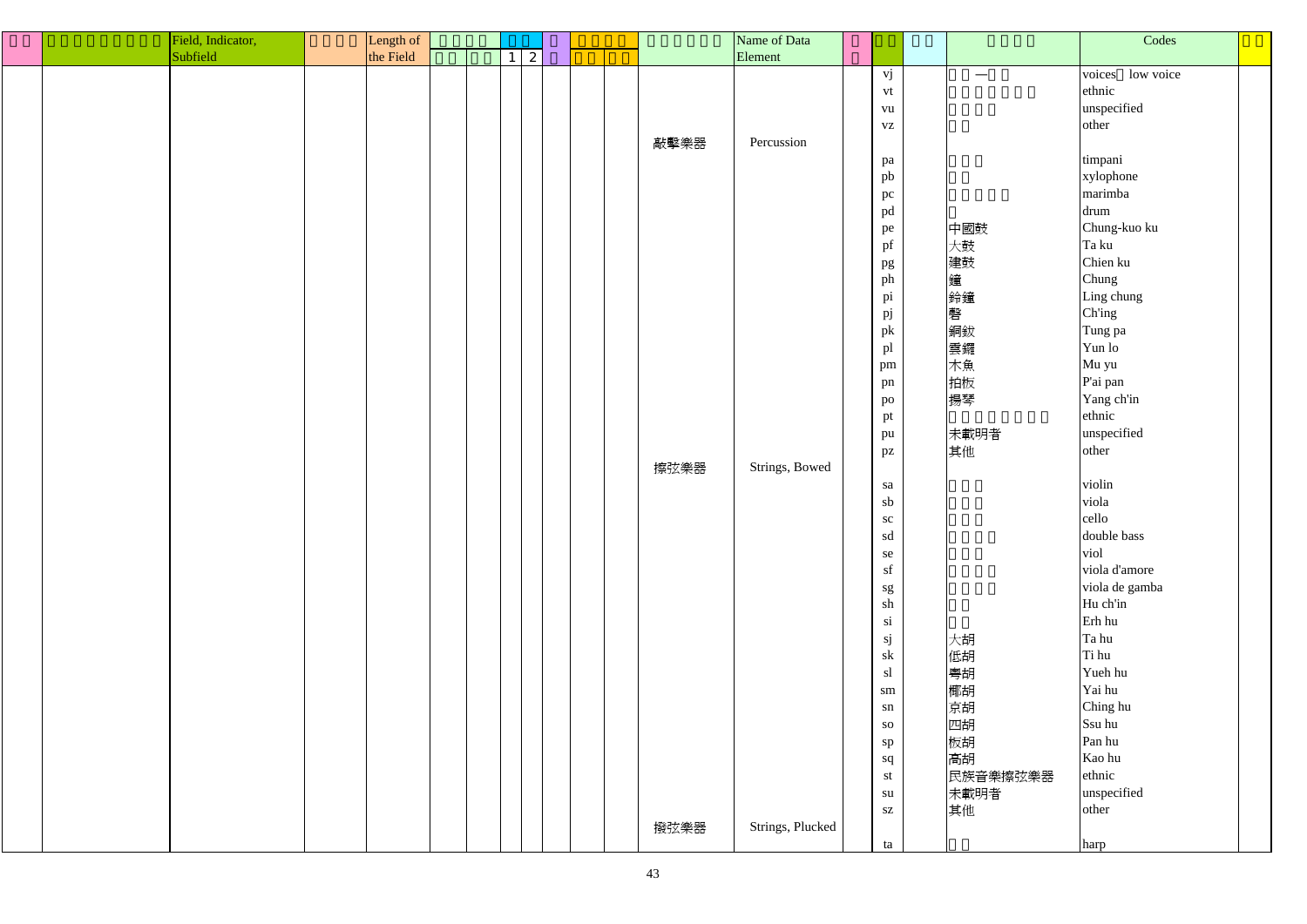|     | Field, Indicator,              | Length of |  |   |   |              |      | Name of Data     |              |                                                                                                                                                                                                                                                                  |                |                      | Codes                                                                                                                                                                                                                                                                                                                                                                                     |  |
|-----|--------------------------------|-----------|--|---|---|--------------|------|------------------|--------------|------------------------------------------------------------------------------------------------------------------------------------------------------------------------------------------------------------------------------------------------------------------|----------------|----------------------|-------------------------------------------------------------------------------------------------------------------------------------------------------------------------------------------------------------------------------------------------------------------------------------------------------------------------------------------------------------------------------------------|--|
|     | Subfield                       | the Field |  |   |   |              |      | Element          |              |                                                                                                                                                                                                                                                                  |                |                      |                                                                                                                                                                                                                                                                                                                                                                                           |  |
|     |                                |           |  | 2 |   |              | 木管樂器 | Woodwinds        |              | tb<br>tc<br>td<br>te<br>$\operatorname{tf}$<br>tg<br>th<br>ti<br>tj<br>tk<br>tt<br>tu<br>tz<br>wa<br>wb<br><b>WC</b><br>wd<br>we<br>wf<br>wg<br>wh<br>wi<br>$\mathbf{w}\mathbf{j}$<br>$\operatorname{wk}$<br>wl<br>wm<br>wn<br><b>WO</b><br>wq<br>wr<br>wt<br>wu |                | 長笛                   | guitar family<br>lute family<br>mandolin<br>ch'in<br>Se<br>Cheng<br>P'i pa<br>San hsuan<br>Yueh ch'in<br>Juan hsuan<br>ethnic<br>unspecified<br>other<br>flute<br>oboe<br>clarinet<br>bassoon<br>piccolo<br>cor anglais<br>bass clarinet<br>recorded<br>saxophone<br>Chung kuo ti<br>Chung kuo hsiao<br>P'ai hsia<br>Sheng<br>Shauo na<br>Hsuan<br>Ch'ih<br>Yueh<br>ethnic<br>unspecified |  |
| 129 | Coded Data Field<br>Rubbings   | Fixed     |  |   |   |              |      |                  |              | WZ                                                                                                                                                                                                                                                               |                |                      | other                                                                                                                                                                                                                                                                                                                                                                                     |  |
|     | Rubbing material<br>coded data |           |  |   | a | $\mathcal I$ | 拓片形式 | Type of Rubbings |              | a<br>$\mathbf b$<br>$\mathbf{c}$<br>$\mathbf{Z}$                                                                                                                                                                                                                 | $\overline{0}$ | 單幅<br>冊頁<br>捲軸<br>其他 | single page<br>volume<br>roll<br>other                                                                                                                                                                                                                                                                                                                                                    |  |
|     |                                |           |  |   |   |              | 拓製方法 | Method of        | $\mathbf{1}$ | a<br>$\mathbf b$                                                                                                                                                                                                                                                 |                | 石拓<br>影印             | stone rubbings<br>photocopy                                                                                                                                                                                                                                                                                                                                                               |  |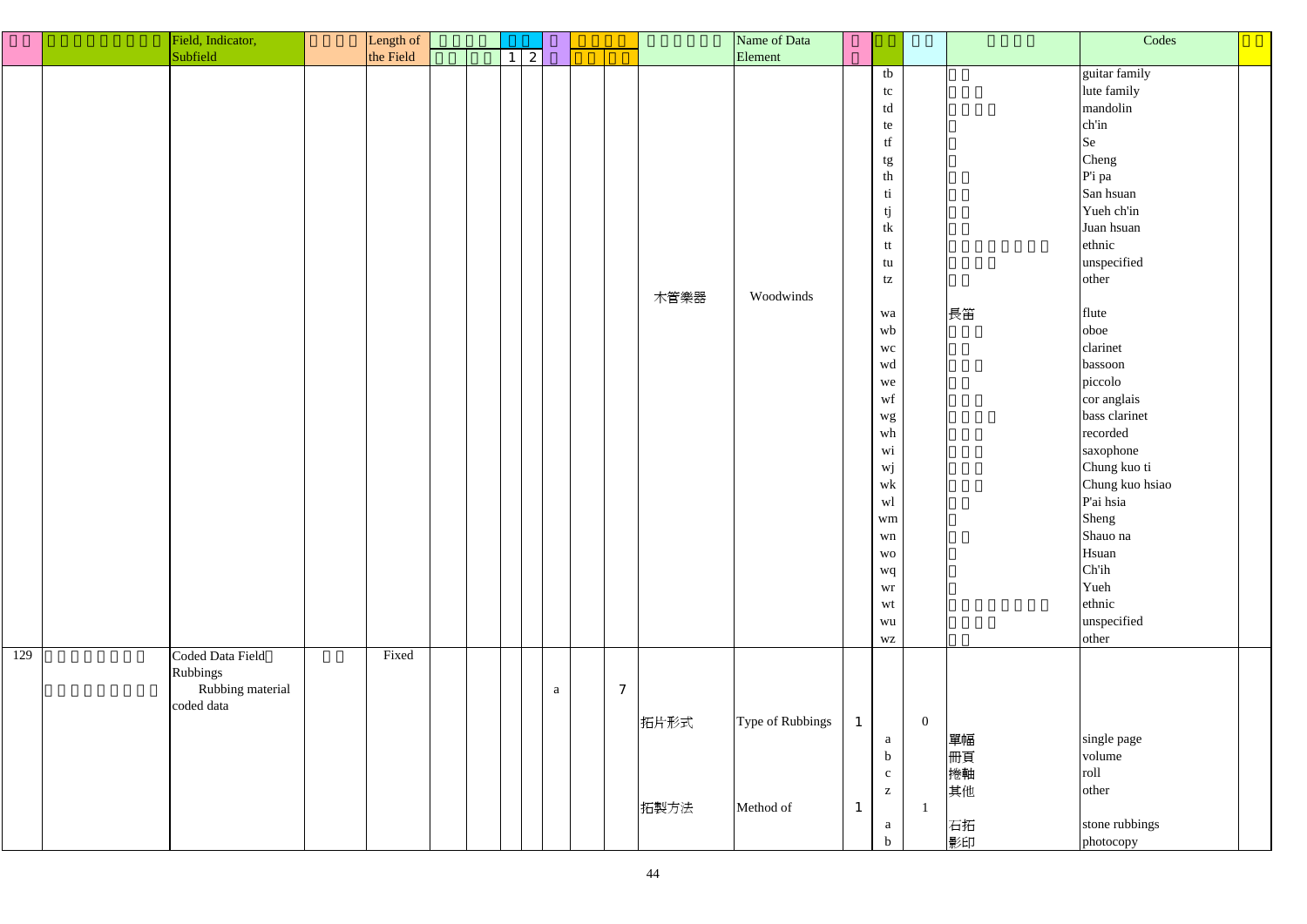| Field, Indicator, | Length of |  |              |  |      | Name of Data       |   |                        |         |            | Codes                       |  |
|-------------------|-----------|--|--------------|--|------|--------------------|---|------------------------|---------|------------|-----------------------------|--|
| Subfield          | the Field |  | $\mathbf{2}$ |  |      | Element            |   |                        |         |            |                             |  |
|                   |           |  |              |  |      |                    |   | $\mathbf{Z}$           |         | 其他         | other                       |  |
|                   |           |  |              |  | 資料類型 | Forms of Materials | 2 |                        | $2 - 3$ |            |                             |  |
|                   |           |  |              |  |      | Oracle bones       |   |                        |         |            |                             |  |
|                   |           |  |              |  | 甲骨   |                    |   |                        |         |            |                             |  |
|                   |           |  |              |  |      |                    |   | aa                     |         | 龜骨         | bones of turtle             |  |
|                   |           |  |              |  |      |                    |   | ab                     |         | 人骨         | bones of human beings       |  |
|                   |           |  |              |  |      |                    |   | ac                     |         | 獸骨         | bones of beast              |  |
|                   |           |  |              |  |      |                    |   | ad                     |         | 獸角         | horns of beast              |  |
|                   |           |  |              |  |      |                    |   | ae                     |         | 象牙         | ivory                       |  |
|                   |           |  |              |  |      |                    |   | au                     |         | 不詳         | unknown                     |  |
|                   |           |  |              |  |      |                    |   | $\rm az$               |         | 其他         | other                       |  |
|                   |           |  |              |  | 金    | <b>Bronzes</b>     |   |                        |         |            |                             |  |
|                   |           |  |              |  |      |                    |   |                        |         |            |                             |  |
|                   |           |  |              |  |      |                    |   | ba                     |         |            | ceremonial vessels          |  |
|                   |           |  |              |  |      |                    |   |                        |         |            | including ceremonial wares  |  |
|                   |           |  |              |  |      |                    |   |                        |         |            | and musical instruments     |  |
|                   |           |  |              |  |      |                    |   | bb                     |         | 食器(含烹飪器、食  | catering wares (including   |  |
|                   |           |  |              |  |      |                    |   |                        |         | 器)         | cooking and catering        |  |
|                   |           |  |              |  |      |                    |   | bc                     |         |            | drinking vessels            |  |
|                   |           |  |              |  |      |                    |   | bd                     |         |            | appliance including tray,   |  |
|                   |           |  |              |  |      |                    |   |                        |         |            | mirror, looking glass, etc. |  |
|                   |           |  |              |  |      |                    |   | be                     |         | 農具         | farm implements             |  |
|                   |           |  |              |  |      |                    |   | bf                     |         |            | measurements of distance,   |  |
|                   |           |  |              |  |      |                    |   |                        |         | 度量衡        |                             |  |
|                   |           |  |              |  |      |                    |   |                        |         |            | area, and weight            |  |
|                   |           |  |              |  |      |                    |   | bg                     |         | 錢幣(含化、布、制  | coins                       |  |
|                   |           |  |              |  |      |                    |   |                        |         | 錢)         |                             |  |
|                   |           |  |              |  |      |                    |   | bh                     |         | 鉢印         | ancient seal                |  |
|                   |           |  |              |  |      |                    |   | bi                     |         | 兵器         | weapons                     |  |
|                   |           |  |              |  |      |                    |   | $\mathit{bj}$          |         | 錢範         | mould for coins             |  |
|                   |           |  |              |  |      |                    |   | bk                     |         | 造像         | bronze statues              |  |
|                   |           |  |              |  |      |                    |   | bm                     |         | 雜器         | miscellaneous bronze wares  |  |
|                   |           |  |              |  |      |                    |   | bu                     |         | 不詳         | unknown                     |  |
|                   |           |  |              |  |      |                    |   | bz                     |         | 其他         | other                       |  |
|                   |           |  |              |  |      |                    |   |                        |         |            |                             |  |
|                   |           |  |              |  | 玉    | Jades              |   |                        |         |            |                             |  |
|                   |           |  |              |  |      |                    |   | ca                     |         |            | ceremonial wares            |  |
|                   |           |  |              |  |      |                    |   | cb                     |         |            | normal utensils             |  |
|                   |           |  |              |  |      |                    |   | cc                     |         |            | jade ornaments              |  |
|                   |           |  |              |  |      |                    |   |                        |         |            |                             |  |
|                   |           |  |              |  |      |                    |   | cd                     |         | 玉像         | jade statues                |  |
|                   |           |  |              |  |      |                    |   | ce                     |         | 珍玩         | valuable curios             |  |
|                   |           |  |              |  |      |                    |   | cu                     |         | 不詳         | unknown                     |  |
|                   |           |  |              |  |      |                    |   | $\mathbf{C}\mathbf{Z}$ |         | 其他         | other                       |  |
|                   |           |  |              |  |      | <b>Stones</b>      |   |                        |         |            |                             |  |
|                   |           |  |              |  | 石    |                    |   |                        |         |            |                             |  |
|                   |           |  |              |  |      |                    |   | da                     |         | 經籍 (群經小學、道 | classics and sacred books   |  |
|                   |           |  |              |  |      |                    |   |                        |         | 經、釋典、詩文、奏  |                             |  |
|                   |           |  |              |  |      |                    |   |                        |         | 勅、函牘、家訓、格  |                             |  |
|                   |           |  |              |  |      |                    |   |                        |         | 言、碑帖法書)    |                             |  |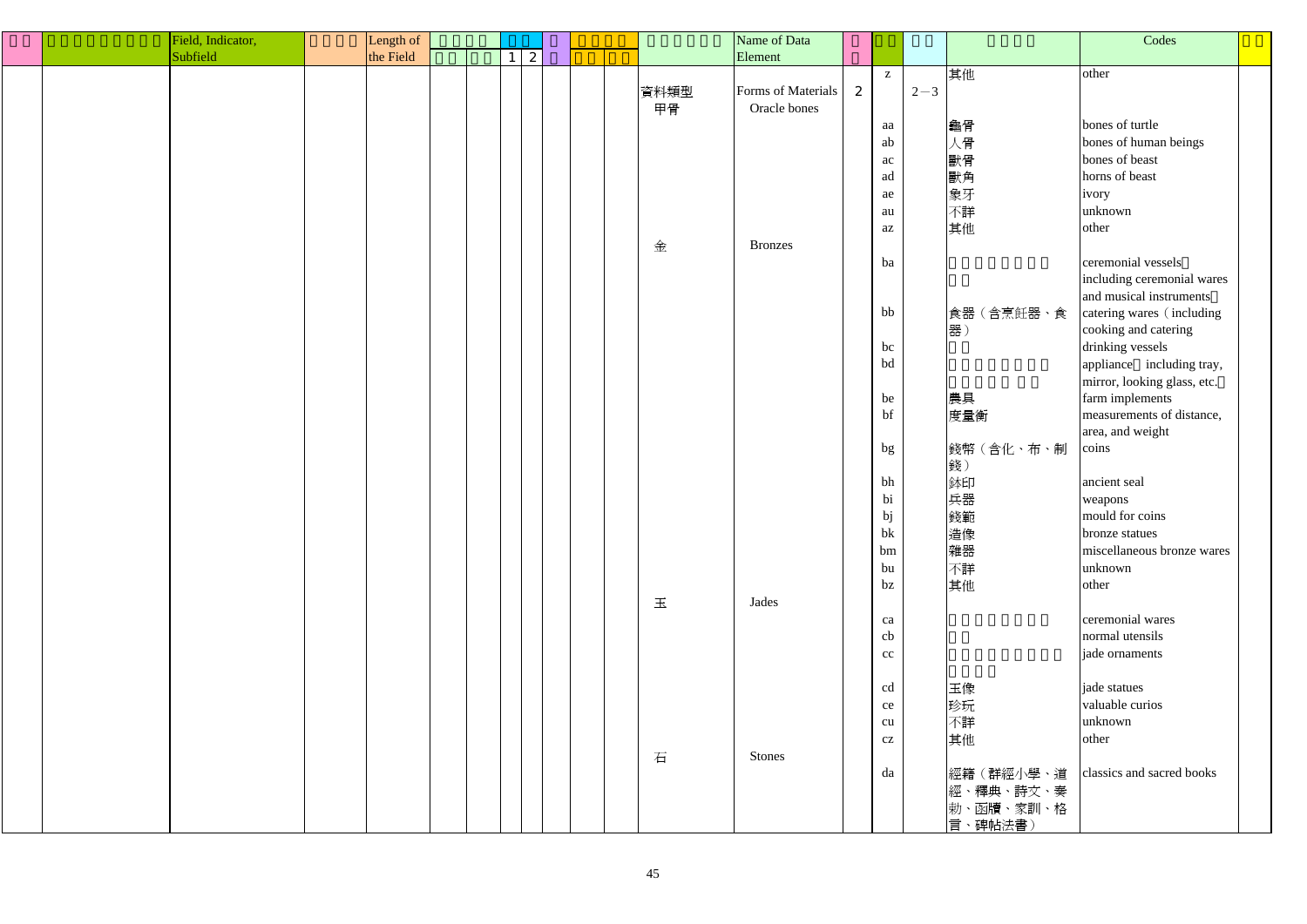| Field, Indicator, | Length of |                              |  |    | Name of Data  |                           |            | Codes                        |  |
|-------------------|-----------|------------------------------|--|----|---------------|---------------------------|------------|------------------------------|--|
| Subfield          | the Field | $\mathbf{z}$<br>$\mathbf{1}$ |  |    | Element       |                           |            |                              |  |
|                   |           |                              |  |    |               | db                        |            | biographies                  |  |
|                   |           |                              |  |    |               |                           |            |                              |  |
|                   |           |                              |  |    |               |                           |            |                              |  |
|                   |           |                              |  |    |               | dc                        |            | biographical sketch engraved |  |
|                   |           |                              |  |    |               |                           |            | on memorial tablet           |  |
|                   |           |                              |  |    |               |                           |            |                              |  |
|                   |           |                              |  |    |               | dd                        | $\cdots$   | eulogy engraved on stone     |  |
|                   |           |                              |  |    |               | de                        |            | geography including          |  |
|                   |           |                              |  |    |               |                           | $\cdots$   | mountain, river, bridge,     |  |
|                   |           |                              |  |    |               | df                        |            | shrine including Confucian   |  |
|                   |           |                              |  |    |               |                           |            | temple, Taoist & Buddhist    |  |
|                   |           |                              |  |    |               |                           |            | temples, Buddhist tower,     |  |
|                   |           |                              |  |    |               | dg                        | $\cdots$   | custom (pray to rian, God,   |  |
|                   |           |                              |  |    |               |                           |            | $etc.$ )                     |  |
|                   |           |                              |  |    |               | dh                        |            | stone sculpture including    |  |
|                   |           |                              |  |    |               |                           |            | the history of building      |  |
|                   |           |                              |  |    |               |                           |            |                              |  |
|                   |           |                              |  |    |               | di                        | 圖繪         | drawings                     |  |
|                   |           |                              |  |    |               | dj                        | 雜石刻        | miscellaneous stone carvings |  |
|                   |           |                              |  |    |               | du                        | 不詳         | unknown                      |  |
|                   |           |                              |  |    |               | dz                        | 其他         | other                        |  |
|                   |           |                              |  | 匋  | Pottery (     |                           |            |                              |  |
|                   |           |                              |  |    | Earthenwares) |                           |            |                              |  |
|                   |           |                              |  |    |               | ea                        | 匋器         | pottery wares                |  |
|                   |           |                              |  |    |               | eb                        |            | bricks including bricks for  |  |
|                   |           |                              |  |    |               |                           |            | epigraph                     |  |
|                   |           |                              |  |    |               | ec                        | 瓦          | tiles (earthenwares)         |  |
|                   |           |                              |  |    |               | ed                        | 瓷器         | porcelain wares (            |  |
|                   |           |                              |  |    |               |                           |            |                              |  |
|                   |           |                              |  |    |               | $\rm ee$                  | 玻璃         | glass                        |  |
|                   |           |                              |  |    |               | ef                        | 明器         | funeral objects              |  |
|                   |           |                              |  |    |               | $\rm eg$                  | 封泥         | clay impressions of seal     |  |
|                   |           |                              |  |    |               | eh                        | 錢範         | mould for coins              |  |
|                   |           |                              |  |    |               | ei                        | 塑像         | statues                      |  |
|                   |           |                              |  |    |               | ej                        | 浮雕(善業埿附)   | relief                       |  |
|                   |           |                              |  |    |               | eu                        | 不詳         | unknown                      |  |
|                   |           |                              |  |    |               | $\mathop{\rm e}\nolimits$ | 其他         | other                        |  |
|                   |           |                              |  | 竹木 | Bamboo and    |                           |            |                              |  |
|                   |           |                              |  |    | Wood          |                           |            |                              |  |
|                   |           |                              |  |    |               | fa                        | 竹器         | bamboo wares                 |  |
|                   |           |                              |  |    |               | fb                        | 木器         | wooden vessels (furniture)   |  |
|                   |           |                              |  |    |               | fc                        | 版片 (有刻紋之簡牘 | plates                       |  |
|                   |           |                              |  |    |               |                           | 附)         |                              |  |
|                   |           |                              |  |    |               | fd                        |            |                              |  |
|                   |           |                              |  |    |               |                           | 版畫         | graphic arts                 |  |
|                   |           |                              |  |    |               | fe                        | 雕像         | sculpture                    |  |
|                   |           |                              |  |    |               | $\operatorname{ff}$       | 木碑         | wooden tablet                |  |
|                   |           |                              |  |    |               | fu                        | 不詳         | unknown                      |  |
|                   |           |                              |  |    |               | $f_Z$                     | 其他         | other                        |  |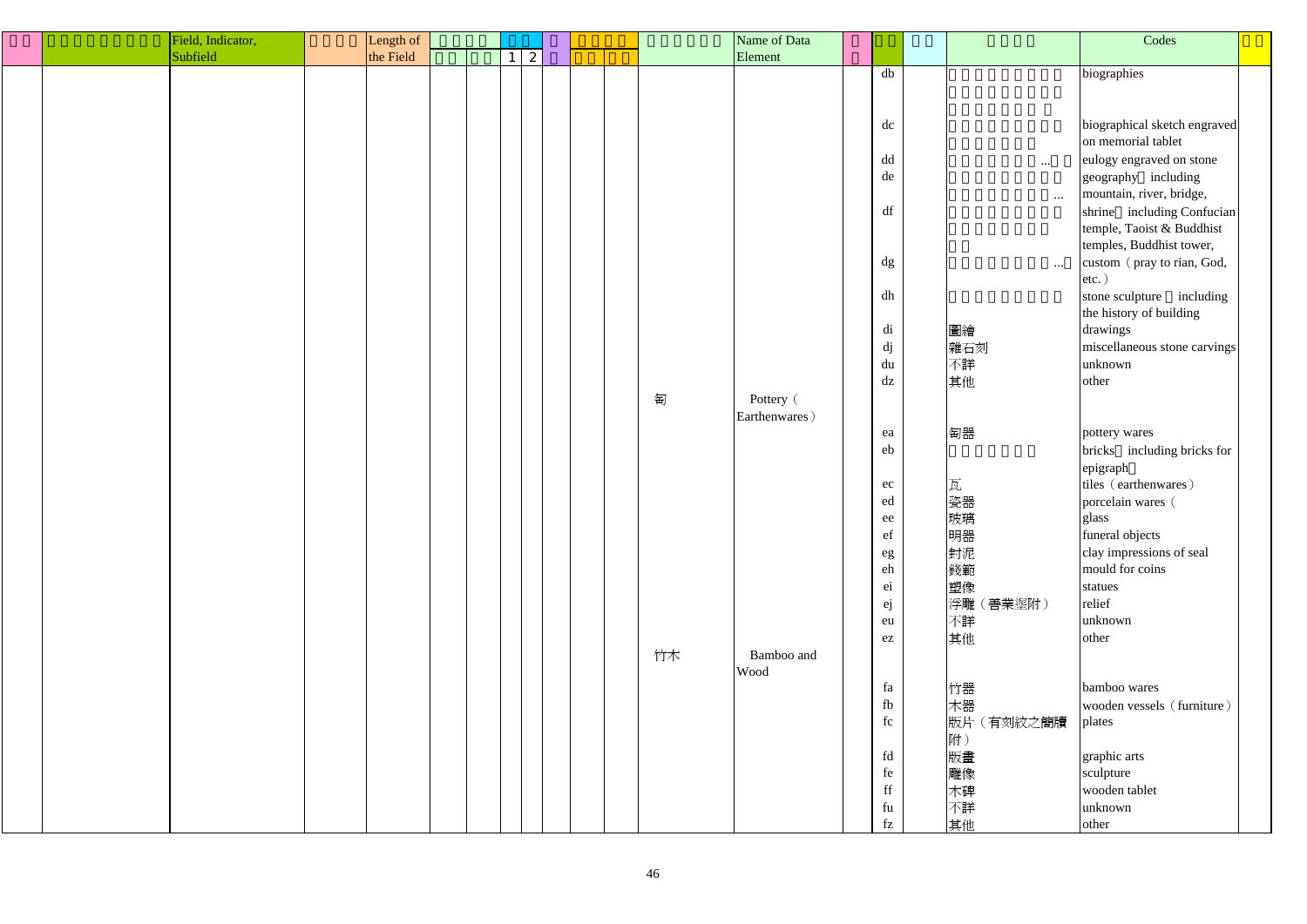|     | Field, Indicator,   | Length of |   |                 |              |             |    |              | Name of Data              |                                |                 |          | Codes                  |  |
|-----|---------------------|-----------|---|-----------------|--------------|-------------|----|--------------|---------------------------|--------------------------------|-----------------|----------|------------------------|--|
|     | Subfield            | the Field |   | $1 \mid 2 \mid$ |              |             |    |              | Element                   |                                |                 |          |                        |  |
|     |                     |           |   |                 |              |             |    |              | Unspecified               |                                |                 |          |                        |  |
|     |                     |           |   |                 |              |             |    | 其他未載明之<br>拓片 |                           | uu                             |                 | 未載明者     | unspecified            |  |
|     |                     |           |   |                 |              |             |    | 書體           | Style of                  |                                | $\overline{4}$  |          | seal script            |  |
|     |                     |           |   |                 |              |             |    |              |                           | a                              |                 | 篆書       |                        |  |
|     |                     |           |   |                 |              |             |    |              |                           | $\mathbf b$                    |                 | 隸書       | clerical script        |  |
|     |                     |           |   |                 |              |             |    |              |                           | $\mathbf{C}$                   |                 | 楷書       | script in formal style |  |
|     |                     |           |   |                 |              |             |    |              |                           | $\mathbf d$                    |                 | 草書       | cursive rapid script   |  |
|     |                     |           |   |                 |              |             |    |              |                           | e                              |                 | 行書       | cursive script         |  |
|     |                     |           |   |                 |              |             |    |              |                           | $\mathbf u$                    |                 | 不詳       | unknown                |  |
|     |                     |           |   |                 |              |             |    |              |                           | $\mathbf{Z}$                   |                 | 其他       | other                  |  |
|     |                     |           |   |                 |              |             |    | 文體           | <b>Style of Character</b> |                                | $5\overline{)}$ |          |                        |  |
|     |                     |           |   |                 |              |             |    |              |                           | a                              |                 | 陽文       | Yang wen               |  |
|     |                     |           |   |                 |              |             |    |              |                           | $\mathbf b$                    |                 | 反文(反書字)  | Fan wen (Fan shu tzu)  |  |
|     |                     |           |   |                 |              |             |    |              |                           | $\mathbf{c}$                   |                 | 回文       | Hui wen                |  |
|     |                     |           |   |                 |              |             |    |              |                           | $\mathbf d$                    |                 | 倒文       | Tao wen                |  |
|     |                     |           |   |                 |              |             |    |              |                           | e                              |                 | 左行       | Tso hsing              |  |
|     |                     |           |   |                 |              |             |    |              |                           | $\mathbf f$                    |                 | 環列       | Huan lieh              |  |
|     |                     |           |   |                 |              |             |    |              |                           | g                              |                 | 棋子方格     | Ch'i tzu fang ke       |  |
|     |                     |           |   |                 |              |             |    |              |                           | $\mathbf u$                    |                 | 不詳       | unknown                |  |
|     |                     |           |   |                 |              |             |    |              |                           | $\mathbf{Z}$                   |                 | 其他       | other                  |  |
|     |                     |           |   |                 |              |             |    | 墨色           | Colour of Ink and         |                                | 6               |          |                        |  |
|     |                     |           |   |                 |              |             |    |              | Water                     |                                |                 |          | black ink              |  |
|     |                     |           |   |                 |              |             |    |              |                           | $\mathbf{a}$<br>$\mathbf b$    |                 | 墨拓       | red ink                |  |
|     |                     |           |   |                 |              |             |    |              |                           |                                |                 | 朱拓<br>藍拓 | blue ink               |  |
|     |                     |           |   |                 |              |             |    |              |                           | $\mathbf{C}$<br>$\blacksquare$ |                 |          | red and black ink      |  |
|     |                     |           |   |                 |              |             |    |              |                           | $\alpha$                       |                 | 朱墨合拓     |                        |  |
|     |                     |           |   |                 |              |             |    |              |                           | $\mathbf u$                    |                 | 不詳       | unknown                |  |
| 130 | Coded Data Field    | Variable  | V |                 |              |             |    |              |                           | $\mathbf{Z}$                   |                 | 其他       | other                  |  |
|     | Microforms Physical |           |   |                 |              |             |    |              |                           |                                |                 |          |                        |  |
|     | Attributes          |           |   |                 |              |             |    |              |                           |                                |                 |          |                        |  |
|     | Microform Coded     |           |   |                 | $\mathbf{a}$ | $\mathbf V$ | 11 |              |                           |                                |                 |          |                        |  |
|     | Data Physical       |           |   |                 |              |             |    |              |                           |                                |                 |          |                        |  |
|     |                     |           |   |                 |              |             |    | 資料特殊類型       | Specific Material         |                                | $\overline{0}$  |          |                        |  |
|     |                     |           |   |                 |              |             |    |              | Designation               |                                |                 |          |                        |  |
|     |                     |           |   |                 |              |             |    |              |                           | a                              |                 |          | aperture card          |  |
|     |                     |           |   |                 |              |             |    |              |                           | $\mathbf b$                    |                 |          | microfilm cartridge    |  |
|     |                     |           |   |                 |              |             |    |              |                           | $\mathbf{C}$                   |                 |          | microfilm cassette     |  |
|     |                     |           |   |                 |              |             |    |              |                           | d                              |                 |          | microfilm reel         |  |
|     |                     |           |   |                 |              |             |    |              |                           | e                              |                 |          | microfiche             |  |
|     |                     |           |   |                 |              |             |    |              |                           | $\mathbf f$                    |                 | 卡式微縮單片   | microfiche cassette    |  |
|     |                     |           |   |                 |              |             |    |              |                           | g                              |                 |          | micro opaque           |  |
|     |                     |           |   |                 |              |             |    |              |                           | $\boldsymbol{h}$               |                 |          | microfilm slip         |  |
|     |                     |           |   |                 |              |             |    |              |                           | $\mathbf{Z}$                   |                 | 其他       | other                  |  |
|     |                     |           |   |                 |              |             |    | 極性           | Polarity                  |                                |                 |          |                        |  |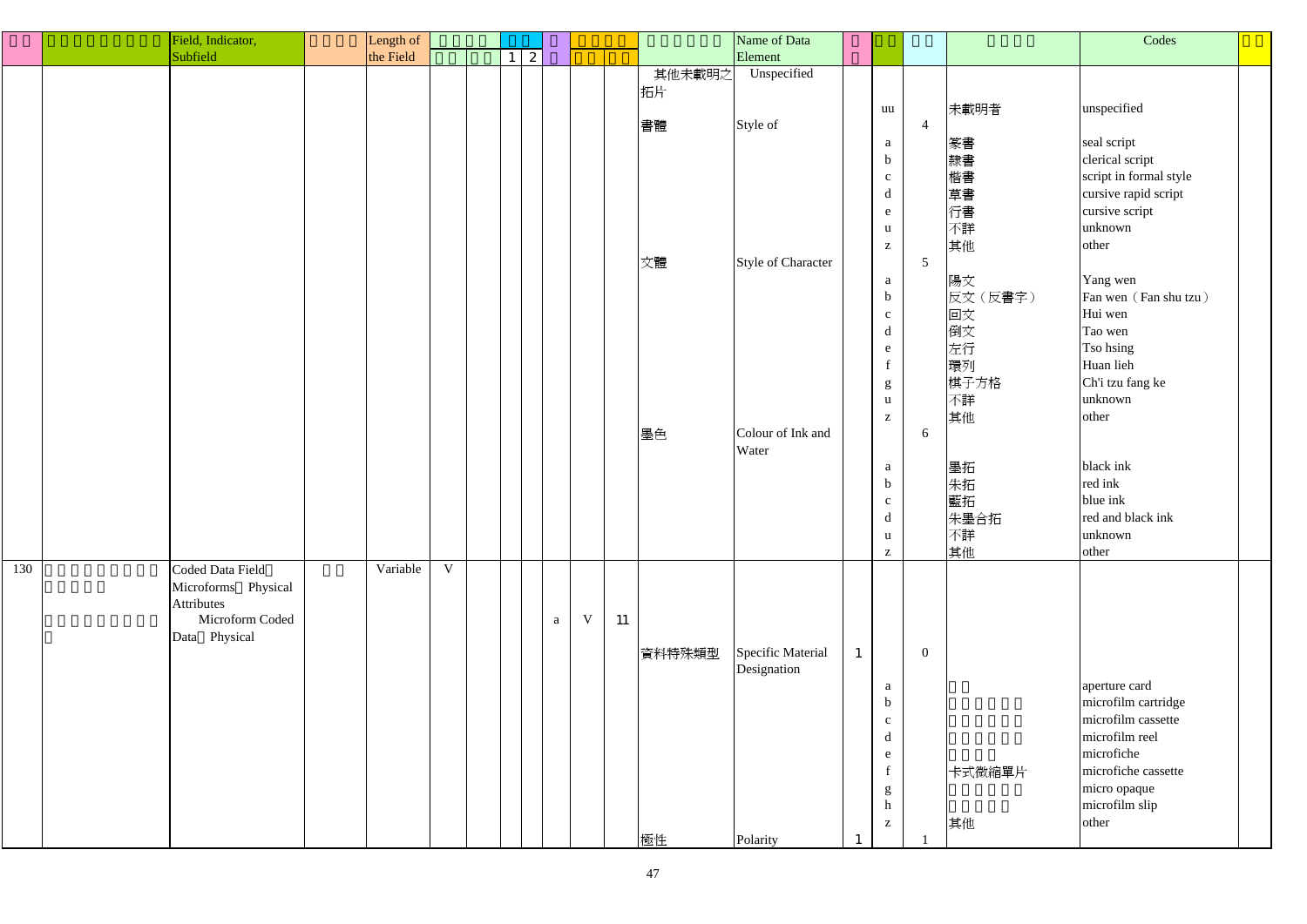| Field, Indicator, | Length of |                 |  |        | Name of Data             |              |                           |                |                             | Codes                                  |  |
|-------------------|-----------|-----------------|--|--------|--------------------------|--------------|---------------------------|----------------|-----------------------------|----------------------------------------|--|
| Subfield          | the Field | $\vert 2 \vert$ |  |        | Element                  |              |                           |                |                             |                                        |  |
|                   |           |                 |  |        |                          |              | a                         |                | 正片                          | positive                               |  |
|                   |           |                 |  |        |                          |              | $\mathbf b$               |                | 負片                          | negative                               |  |
|                   |           |                 |  |        |                          |              | $\mathbf{c}$              |                | 不詳                          | mixed polarity                         |  |
|                   |           |                 |  |        |                          |              | d                         |                | 含正負兩極                       | unknown                                |  |
|                   |           |                 |  |        |                          |              |                           |                |                             |                                        |  |
|                   |           |                 |  | 大小尺寸   | Dimensions               | $\mathbf{1}$ |                           | 2              |                             |                                        |  |
|                   |           |                 |  | 縮影捲片   | Microfilm                |              |                           |                |                             |                                        |  |
|                   |           |                 |  |        |                          |              | a                         |                | 8糎米                         | $8 \text{ mm}$                         |  |
|                   |           |                 |  |        |                          |              | $\mathbf{C}$              |                | 16糎米                        | $16 \text{ mm}$                        |  |
|                   |           |                 |  |        |                          |              | $\mathbf f$               |                | 35糎米                        | 35 mm                                  |  |
|                   |           |                 |  |        |                          |              | g                         |                | 70糎米                        | 70 mm                                  |  |
|                   |           |                 |  |        |                          |              | $\boldsymbol{\textbf{h}}$ |                | 105糎米                       | 105 mm                                 |  |
|                   |           |                 |  | 縮影單片或不 | Microfiche or            |              |                           |                |                             |                                        |  |
|                   |           |                 |  | 透明縮影片  | micro opaque             |              |                           |                |                             |                                        |  |
|                   |           |                 |  |        |                          |              |                           |                | $3\times5$<br>$8\times13$   | $3 \times 5$ in. $(8 \times 13$ cm)    |  |
|                   |           |                 |  |        |                          |              | m                         |                | $4\times 6$<br>$11\times15$ | $4 \times 6$ in. $(11 \times 15$ cm)   |  |
|                   |           |                 |  |        |                          |              | $\mathbf{O}$              |                | 6x9<br>$16\times23$         | $6 \times 9$ in. $(16 \times 23$ cm)   |  |
|                   |           |                 |  |        |                          |              | $\mathbf{p}$              |                | $31/4 \times 73/8$ 9×19     | $31/4 \times 73/8$ in. $(9 \times 19)$ |  |
|                   |           |                 |  |        |                          |              |                           |                |                             | cm) (aperture card)                    |  |
|                   |           |                 |  |        |                          |              | $\mathbf u$               |                | 不詳                          | unknown                                |  |
|                   |           |                 |  |        |                          |              |                           |                |                             |                                        |  |
|                   |           |                 |  |        |                          |              | $\mathbf{Z}$              |                | 其他                          | other                                  |  |
|                   |           |                 |  | 縮率     | Reduction ratio          | $\mathbf{1}$ |                           | $\mathfrak{Z}$ |                             |                                        |  |
|                   |           |                 |  |        |                          |              | a                         |                | 低縮率                         | low reduction                          |  |
|                   |           |                 |  |        |                          |              | $\mathbf b$               |                | 正常縮率 (16-30倍)               | normal $(16x-30x)$                     |  |
|                   |           |                 |  |        |                          |              | $\mathbf{C}$              |                | 高縮率 (31-60倍)                | high $(31x-60x)$                       |  |
|                   |           |                 |  |        |                          |              | $\mathbf d$               |                | 極高縮率 (61-90倍)               | very high $(61x-90x)$                  |  |
|                   |           |                 |  |        |                          |              | $\mathbf{e}$              |                | 超高縮率 (91倍以                  | ultra-high (9lx-)                      |  |
|                   |           |                 |  |        |                          |              | $\mathbf{u}$              |                | 不詳                          | unknown                                |  |
|                   |           |                 |  |        |                          |              | $\mathbf{V}$              |                | 多種縮率                        | varies                                 |  |
|                   |           |                 |  | 閱讀放大倍率 | Specific reduction       | 3            |                           | $4 - 6$        |                             |                                        |  |
|                   |           |                 |  |        | ratio                    |              |                           |                |                             |                                        |  |
|                   |           |                 |  | 色彩     | Colour                   | $\mathbf{1}$ |                           | $\overline{7}$ |                             |                                        |  |
|                   |           |                 |  |        |                          |              | a                         |                | 單色                          | monochrome                             |  |
|                   |           |                 |  |        |                          |              | $\boldsymbol{b}$          |                | 彩色                          | colour                                 |  |
|                   |           |                 |  |        |                          |              | $\mathbf u$               |                | 不詳                          | unknown                                |  |
|                   |           |                 |  |        |                          |              | $\mathbf{V}$              |                | 多種情況                        | varies                                 |  |
|                   |           |                 |  |        | 軟片感光乳劑性 Emulsion on film | $\mathbf{1}$ |                           | 8              |                             |                                        |  |
|                   |           |                 |  |        |                          |              |                           |                |                             |                                        |  |
|                   |           |                 |  | 質      |                          |              |                           |                |                             |                                        |  |
|                   |           |                 |  |        |                          |              | a                         |                |                             | silver halide                          |  |
|                   |           |                 |  |        |                          |              | $\mathbf b$               |                |                             | diazo                                  |  |
|                   |           |                 |  |        |                          |              | $\mathbf{C}$              |                |                             | vesicular                              |  |
|                   |           |                 |  |        |                          |              | $\mathbf u$               |                | 不詳                          | unknown                                |  |
|                   |           |                 |  |        |                          |              | $\mathbf{V}$              |                | 混合感光乳劑                      | mixed emulsion                         |  |
|                   |           |                 |  |        |                          |              | $\mathbf X$               |                | 不適用                         | not applicable                         |  |
|                   |           |                 |  |        |                          |              | $\mathbf{Z}$              |                | 其他                          | other                                  |  |
|                   |           |                 |  | 軟片版類別  | Generation               | $\mathbf{1}$ |                           | 9              |                             |                                        |  |
|                   |           |                 |  |        |                          |              | $\mathbf{a}$              |                | 母片                          | first generation (Master)              |  |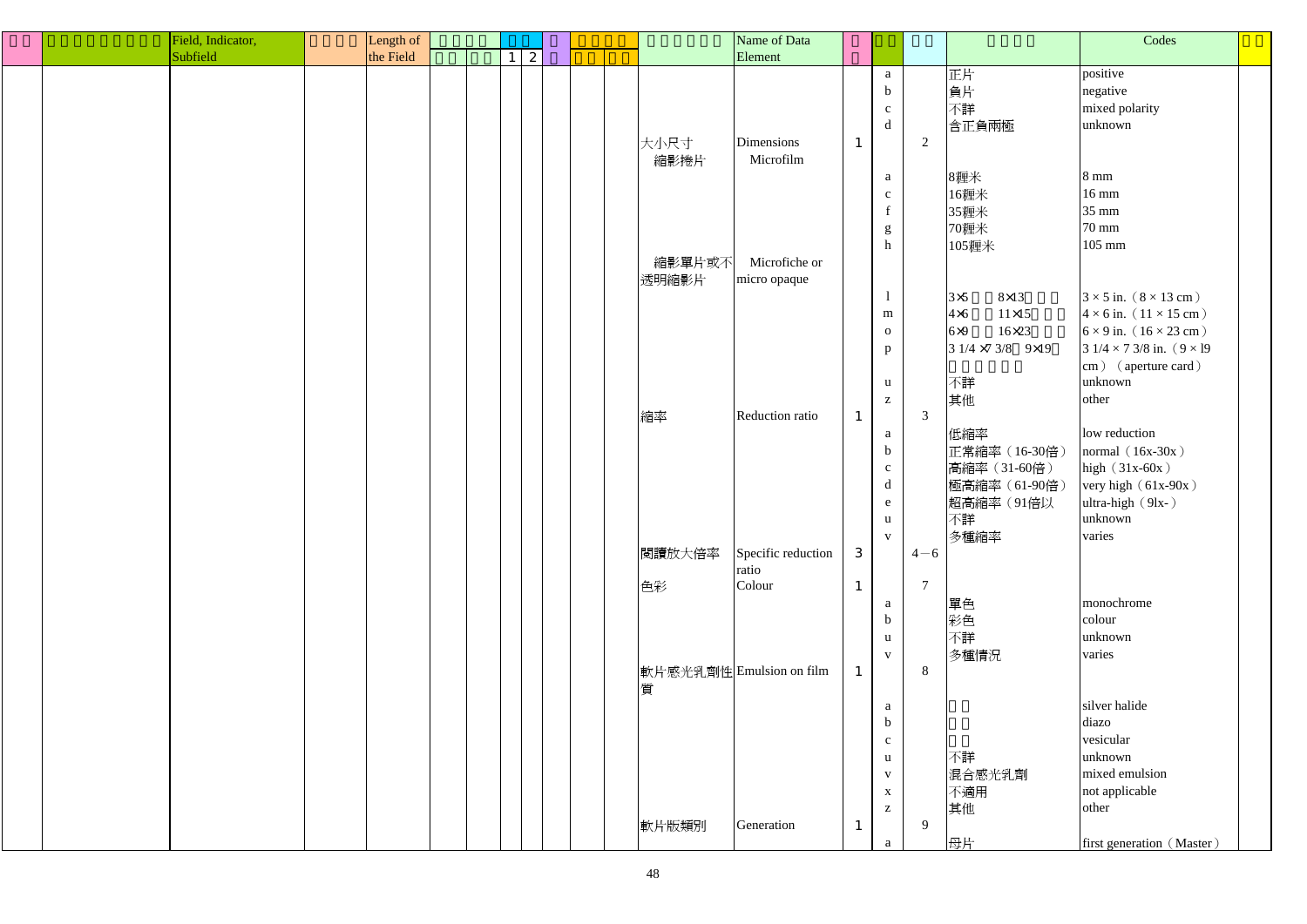|     |                                   | Field, Indicator,                                                                                                                                                                                                                                                                                                                                                                                                                                                        | Length of |             |    |                                                                                                                                 |                                                                                                                                                               |                                                                                                                                                                              |      | Name of Data                           |              |                                                                                                     |                |                                            | Codes                                                                                                                            |  |
|-----|-----------------------------------|--------------------------------------------------------------------------------------------------------------------------------------------------------------------------------------------------------------------------------------------------------------------------------------------------------------------------------------------------------------------------------------------------------------------------------------------------------------------------|-----------|-------------|----|---------------------------------------------------------------------------------------------------------------------------------|---------------------------------------------------------------------------------------------------------------------------------------------------------------|------------------------------------------------------------------------------------------------------------------------------------------------------------------------------|------|----------------------------------------|--------------|-----------------------------------------------------------------------------------------------------|----------------|--------------------------------------------|----------------------------------------------------------------------------------------------------------------------------------|--|
|     | Subfield                          |                                                                                                                                                                                                                                                                                                                                                                                                                                                                          | the Field |             | -1 | 2                                                                                                                               |                                                                                                                                                               |                                                                                                                                                                              |      | Element                                |              |                                                                                                     |                |                                            |                                                                                                                                  |  |
|     |                                   |                                                                                                                                                                                                                                                                                                                                                                                                                                                                          |           |             |    |                                                                                                                                 |                                                                                                                                                               |                                                                                                                                                                              | 軟片基底 | Base of film                           |              | $\mathbf b$<br>$\mathbf{c}$<br>$\mathbf{u}$<br>$\mathbf V$<br>a<br>$\mathbf b$<br>u<br>$\mathbf{X}$ | 10             | 不詳<br>混合<br>安全軟片基底<br>非安全軟片基底<br>不詳<br>不適用 | printing master<br>service copy<br>unknown<br>mixed generations<br>safety base<br>not a safety base<br>unknown<br>not applicable |  |
| 131 | $\ddot{\cdot}$<br>—<br>Bathymetry | Coded Data Field<br>Cartographic Materials<br>Geodetic, Grid and<br><b>Vertical Measurement</b><br>Spheroid<br>Horizontal Datum<br>Grid and<br>Referencing System<br>Overlapping and<br><b>Referencing System</b><br>Secondary Grid and<br>Referencing System<br><b>Vertical Datum</b><br>Unit of<br>Measurement of<br>Contour Interval<br>Supplementary<br>Contour Interval<br>Unit of<br>Measurement of<br>Bathymetric<br>Supplementary<br><b>Bathymetric Interval</b> | Variable  |             |    | $\mathbf{a}$<br>$\mathbf b$<br>$\mathbf{c}$<br>$\rm d$<br>$\mathbf{e}$<br>$\mathbf f$<br>g<br>h<br>$\mathbf{i}$<br>j<br>$\bf k$ | $\mathbf V$<br>$\mathbf V$<br>V<br>$\mathbf V$<br>V<br>$\mathbf V$<br>$\mathbf V$<br>$\mathbf V$<br>$\mathbf{V}$<br>$\mathbf V$<br>$\mathbf V$<br>$\mathbf V$ | $\boldsymbol{2}$<br>$\boldsymbol{2}$<br>$\boldsymbol{z}$<br>2<br>2<br>$\boldsymbol{2}$<br>2<br>$\overline{4}$<br>2<br>$\overline{4}$<br>$\boldsymbol{4}$<br>$\boldsymbol{4}$ |      |                                        |              |                                                                                                     |                |                                            |                                                                                                                                  |  |
| 135 |                                   | Coded Data Field<br><b>Electronic Resources</b><br>Coded Data for<br><b>Electronic Resources</b>                                                                                                                                                                                                                                                                                                                                                                         |           | $\mathbf V$ |    | $\mathbf{a}$                                                                                                                    |                                                                                                                                                               |                                                                                                                                                                              |      | 電腦檔資料類型 Type of electronic<br>resource | $\mathbf{1}$ | a<br>$\mathbf b$<br>$\mathbf{c}$<br>d<br>u<br>$\mathbf{V}$<br>$\mathbf{Z}$                          | $\overline{0}$ | 數字<br>電腦程式<br>圖像<br>文字<br>不詳<br>多種類型<br>其他 | numeric<br>computer program(s)<br>representational<br>text<br>unknown<br>combination<br>other                                    |  |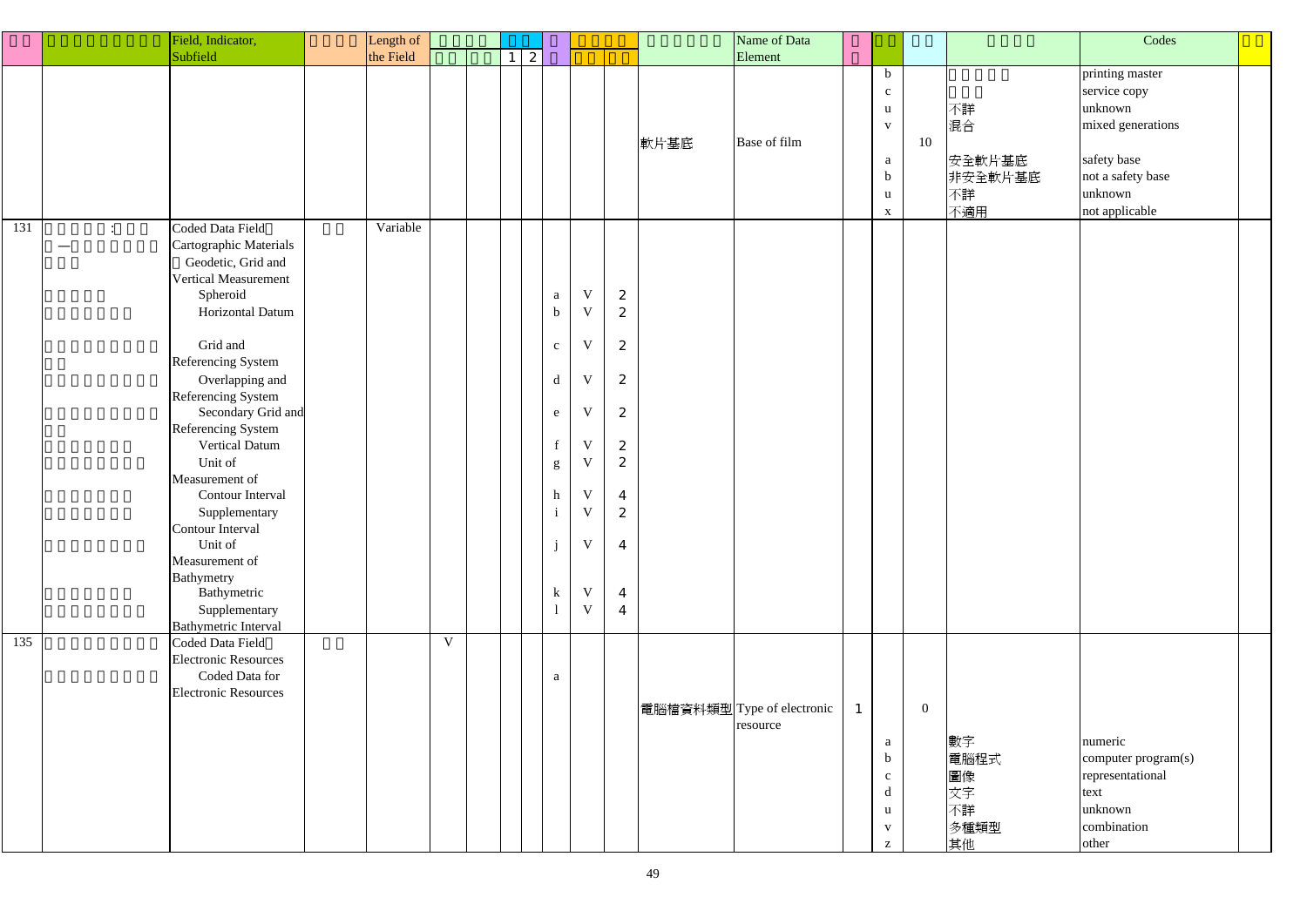|     | Field, Indicator,              | Length of |             |              |                  |                           |                         |   |  | Name of Data |  |  | Codes |  |
|-----|--------------------------------|-----------|-------------|--------------|------------------|---------------------------|-------------------------|---|--|--------------|--|--|-------|--|
|     | Subfield                       | the Field |             |              | $1 \mid 2$       |                           |                         |   |  | Element      |  |  |       |  |
| 200 | Title and Statement of         | Variable  |             | $\mathbf{V}$ |                  |                           |                         |   |  |              |  |  |       |  |
|     | Responsibility                 |           |             |              |                  |                           |                         |   |  |              |  |  |       |  |
|     | Title is not significant       |           |             |              | $\mathbf{O}$     |                           |                         |   |  |              |  |  |       |  |
|     |                                |           |             |              |                  |                           |                         |   |  |              |  |  |       |  |
|     | Title is significant           |           |             |              |                  |                           |                         |   |  |              |  |  |       |  |
|     | Title Proper                   |           |             |              |                  | a                         | $\ensuremath{\text{V}}$ |   |  |              |  |  |       |  |
|     | Title Proper by                |           |             |              |                  | $\mathbf{c}$              | V                       |   |  |              |  |  |       |  |
|     | <b>Another Author</b>          |           |             |              |                  |                           |                         |   |  |              |  |  |       |  |
|     | Parallel Title                 |           |             |              |                  | $\mathbf d$               | V                       |   |  |              |  |  |       |  |
|     | Other Title                    |           |             |              |                  |                           | $\mathbf{V}$            |   |  |              |  |  |       |  |
|     | Information                    |           |             |              |                  | e                         |                         |   |  |              |  |  |       |  |
|     |                                |           |             |              |                  |                           | V                       |   |  |              |  |  |       |  |
|     | First Statement of             |           |             |              |                  | $\mathbf f$               |                         |   |  |              |  |  |       |  |
|     | Responsibility                 |           |             |              |                  |                           |                         |   |  |              |  |  |       |  |
|     | Subsequent                     |           |             |              |                  | ${\bf g}$                 | $\mathbf V$             |   |  |              |  |  |       |  |
|     | Statement of                   |           |             |              |                  |                           |                         |   |  |              |  |  |       |  |
|     | Number of a Part               |           |             |              |                  | $\boldsymbol{\textbf{h}}$ | V                       |   |  |              |  |  |       |  |
|     | Name of a Part                 |           |             |              |                  | $\mathbf{i}$              | V                       |   |  |              |  |  |       |  |
|     | Number of Chuan                |           |             |              |                  | p                         |                         |   |  |              |  |  |       |  |
|     | Volume                         |           |             |              |                  | $\mathbf{V}$              |                         |   |  |              |  |  |       |  |
|     | Language of                    |           |             |              |                  | $\mathbf{Z}$              | V                       | 3 |  |              |  |  |       |  |
|     | Parallel Title Proper          |           |             |              |                  |                           |                         |   |  |              |  |  |       |  |
|     | Romanization of                |           |             |              |                  | $\bf r$                   | V                       |   |  |              |  |  |       |  |
|     | Title Proper                   |           |             |              |                  |                           |                         |   |  |              |  |  |       |  |
| 204 | <b>General Material</b>        | Variable  | $\mathbf V$ | $\mathbf V$  |                  |                           |                         |   |  |              |  |  |       |  |
|     | Designation                    |           |             |              |                  |                           |                         |   |  |              |  |  |       |  |
|     | Described in Chinese           |           |             |              | $\boldsymbol{0}$ |                           |                         |   |  |              |  |  |       |  |
|     | Described in another           |           |             |              |                  |                           |                         |   |  |              |  |  |       |  |
|     | than Chinese                   |           |             |              |                  |                           |                         |   |  |              |  |  |       |  |
|     | <b>General Material</b>        |           |             |              |                  | $\mathbf{a}$              |                         |   |  |              |  |  |       |  |
|     | Designation                    |           |             |              |                  |                           |                         |   |  |              |  |  |       |  |
| 205 | <b>Edition Statement</b>       | Variable  | V           |              |                  |                           |                         |   |  |              |  |  |       |  |
|     | <b>Edition Statement</b>       |           |             |              |                  | $\mathbf{a}$              |                         |   |  |              |  |  |       |  |
|     | <b>Issue Statement</b>         |           |             |              |                  | $\mathbf b$               | $\mathbf V$             |   |  |              |  |  |       |  |
|     | Parallel Edition               |           |             |              |                  | $\mathbf d$               | V                       |   |  |              |  |  |       |  |
|     | Statement                      |           |             |              |                  |                           |                         |   |  |              |  |  |       |  |
|     | Statement of                   |           |             |              |                  | $\mathbf f$               | V                       |   |  |              |  |  |       |  |
|     | <b>Responsibility Relating</b> |           |             |              |                  |                           |                         |   |  |              |  |  |       |  |
|     | to Edition                     |           |             |              |                  |                           |                         |   |  |              |  |  |       |  |
|     | Subsequent                     |           |             |              |                  | $g_{\rm}$                 | $\ensuremath{\text{V}}$ |   |  |              |  |  |       |  |
|     | Statement of                   |           |             |              |                  |                           |                         |   |  |              |  |  |       |  |
| 206 | Material Specific              | Variable  | V           | $\mathbf V$  |                  |                           |                         |   |  |              |  |  |       |  |
|     | Area Cartographic              |           |             |              |                  |                           |                         |   |  |              |  |  |       |  |
|     | Materials                      |           |             |              |                  |                           |                         |   |  |              |  |  |       |  |
|     | Described in Chinese           |           |             |              | $\overline{0}$   |                           |                         |   |  |              |  |  |       |  |
|     | Described in another           |           |             |              |                  |                           |                         |   |  |              |  |  |       |  |
|     | than Chinese                   |           |             |              |                  |                           |                         |   |  |              |  |  |       |  |
|     |                                |           |             |              |                  |                           |                         |   |  |              |  |  |       |  |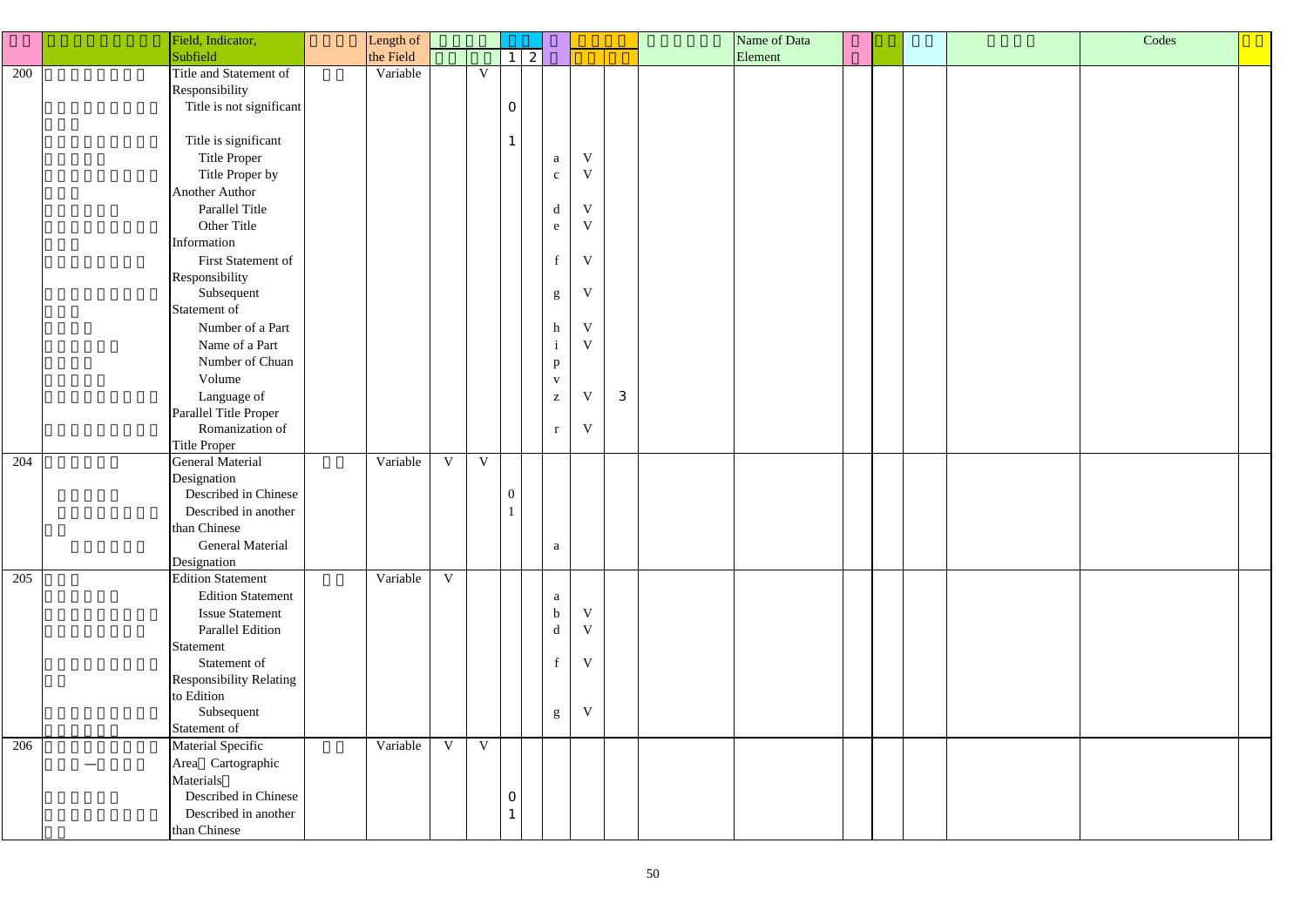|     | Field, Indicator,        | Length of |             |                |              |                                                       |             |  | Name of Data |  |  | Codes |
|-----|--------------------------|-----------|-------------|----------------|--------------|-------------------------------------------------------|-------------|--|--------------|--|--|-------|
|     | Subfield                 | the Field |             | 1 <sup>1</sup> | 2            |                                                       |             |  | Element      |  |  |       |
|     | Mathematical Data        |           |             |                |              | $\mathbf{a}$                                          |             |  |              |  |  |       |
|     | Statement                |           |             |                |              |                                                       |             |  |              |  |  |       |
| 207 | Material Specific        | Variable  |             |                |              |                                                       |             |  |              |  |  |       |
|     | Area Serials             |           |             |                |              |                                                       |             |  |              |  |  |       |
|     | Formatted                |           |             |                | $\mathbf{O}$ |                                                       |             |  |              |  |  |       |
|     | Not formatted            |           |             |                |              |                                                       |             |  |              |  |  |       |
|     | Numbering Dates          |           |             |                |              | V                                                     |             |  |              |  |  |       |
|     | and Volume               |           |             |                |              | a                                                     |             |  |              |  |  |       |
|     | Source of                |           |             |                |              |                                                       |             |  |              |  |  |       |
|     | Numbering Information    |           |             |                |              | $\mathbf{Z}% ^{T}=\mathbf{Z}^{T}\times\mathbf{Z}^{T}$ |             |  |              |  |  |       |
| 208 | Material Specific        | Variable  |             |                |              |                                                       |             |  |              |  |  |       |
|     | Area Printed Music       |           |             |                |              |                                                       |             |  |              |  |  |       |
|     | Specific Statement       |           |             |                |              |                                                       |             |  |              |  |  |       |
|     | Printed Music            |           |             |                |              | a                                                     |             |  |              |  |  |       |
|     | Specific Statement       |           |             |                |              |                                                       |             |  |              |  |  |       |
|     | Parallel Printed         |           |             |                |              | $\mathbf d$                                           | $\mathbf V$ |  |              |  |  |       |
|     | Music Specific           |           |             |                |              |                                                       |             |  |              |  |  |       |
| 209 | Material Specific        | Variable  |             |                |              |                                                       |             |  |              |  |  |       |
|     | Area Electronic          |           |             |                |              |                                                       |             |  |              |  |  |       |
|     | Type of Electronic       |           |             |                |              | a                                                     |             |  |              |  |  |       |
|     | Resource                 |           |             |                |              |                                                       |             |  |              |  |  |       |
| 210 | Publication,             | Variable  |             |                |              |                                                       |             |  |              |  |  |       |
|     | Distribution, etc.       |           |             |                |              |                                                       |             |  |              |  |  |       |
|     | Place of                 |           |             |                |              | $\mathbf V$<br>$\mathbf{a}$                           |             |  |              |  |  |       |
|     | Publication,             |           |             |                |              |                                                       |             |  |              |  |  |       |
|     | Address of               |           |             |                |              | $\mathbf V$<br>$\mathbf b$                            |             |  |              |  |  |       |
|     | Publisher, Distributor,  |           |             |                |              |                                                       |             |  |              |  |  |       |
|     | Name of Publisher,       |           |             |                |              | <sup>V</sup><br>$\mathbf{C}$                          |             |  |              |  |  |       |
|     | Distributor, etc.        |           |             |                |              |                                                       |             |  |              |  |  |       |
|     | Date of                  |           |             |                |              | $\mathbf V$<br>$\mathbf d$                            |             |  |              |  |  |       |
|     | Publication,             |           |             |                |              |                                                       |             |  |              |  |  |       |
|     | Place of                 |           |             |                |              | $\mathbf V$<br>e                                      |             |  |              |  |  |       |
|     | Address of               |           |             |                |              | f                                                     | $\mathbf V$ |  |              |  |  |       |
|     | Manufacturer             |           |             |                |              |                                                       |             |  |              |  |  |       |
|     | Name of                  |           |             |                |              | $\mathbf V$<br>${\bf g}$                              |             |  |              |  |  |       |
|     | Manufacturer             |           |             |                |              |                                                       |             |  |              |  |  |       |
|     | Date of                  |           |             |                |              | $\mathbf h$                                           | $\mathbf V$ |  |              |  |  |       |
| 211 | Projected Publication    | Fixed     |             |                |              |                                                       |             |  |              |  |  |       |
|     | Date                     |           |             |                |              | a                                                     |             |  |              |  |  |       |
| 215 | Physical Description     | Variable  | $\mathbf V$ |                |              |                                                       |             |  |              |  |  |       |
|     | Described in Chinese     |           |             | $\overline{O}$ |              |                                                       |             |  |              |  |  |       |
|     | Described in another     |           |             |                |              |                                                       |             |  |              |  |  |       |
|     | than Chinese             |           |             |                |              |                                                       |             |  |              |  |  |       |
|     | <b>Specific Material</b> |           |             |                |              | a                                                     | $\mathbf V$ |  |              |  |  |       |
|     | Designation and Extent   |           |             |                |              |                                                       |             |  |              |  |  |       |
|     | of Item                  |           |             |                |              |                                                       |             |  |              |  |  |       |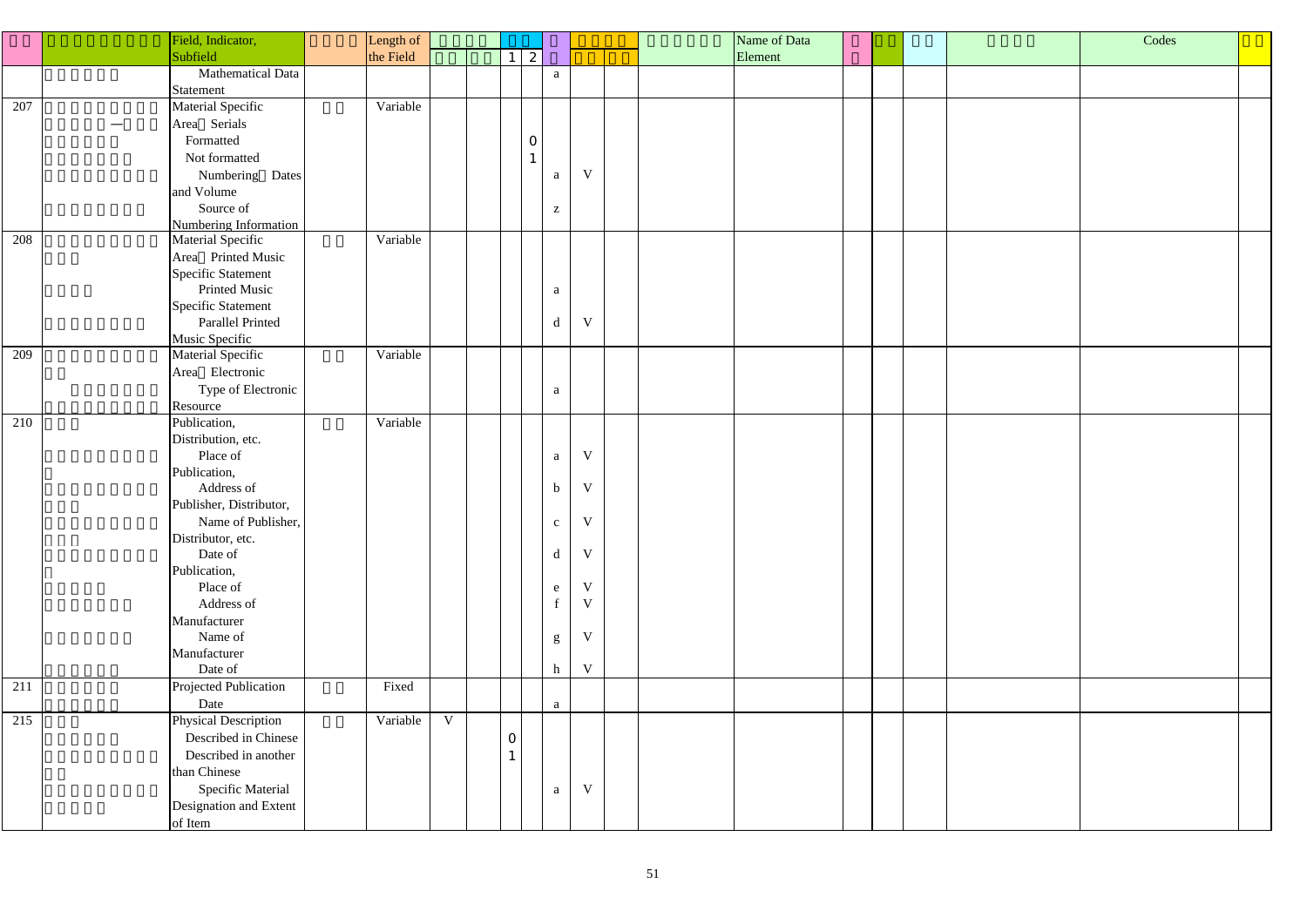|     |                                                             | Field, Indicator,                                                                                                                                                                                                                                                                                                                                              | Length of |                |                                  |                                                                                                                    |                                                                                                              |  | Name of Data |  |  | Codes |  |
|-----|-------------------------------------------------------------|----------------------------------------------------------------------------------------------------------------------------------------------------------------------------------------------------------------------------------------------------------------------------------------------------------------------------------------------------------------|-----------|----------------|----------------------------------|--------------------------------------------------------------------------------------------------------------------|--------------------------------------------------------------------------------------------------------------|--|--------------|--|--|-------|--|
|     |                                                             | Subfield                                                                                                                                                                                                                                                                                                                                                       | the Field |                | $1 \mid 2 \mid$                  |                                                                                                                    |                                                                                                              |  | Element      |  |  |       |  |
|     |                                                             | Other Physical<br>Details<br>Dimensions<br>Accompanying<br>Material                                                                                                                                                                                                                                                                                            |           |                |                                  | $\mathbf{C}^-$<br>$\mathbf d$<br>e                                                                                 | $\mathbf V$<br>$\mathbf{V}$                                                                                  |  |              |  |  |       |  |
| 225 | 410<br>461,462<br>410 461<br>462<br>與欄號410或461、<br>462所訂者相同 | Series<br>Not the same as the<br>established form<br>No established form<br>Same as the<br>established form<br>Series Title<br>Parallel Series Title<br>Other Title<br>Information<br>Statement of<br>Responsibility<br>Number of a Part<br>Name of a Part<br>Volume<br>ISSN of Series<br>Language of<br>Parallel Title<br>Romanization of<br>Series Statement | Variable  | $\mathbf V$    | $\overline{0}$<br>$\overline{2}$ | a<br>$\mathbf d$<br>e<br>f<br>$\boldsymbol{h}$<br>$\mathbf{i}$<br>$\mathbf{V}$<br>$\mathbf X$<br>$\mathbf{Z}$<br>r | V<br>$\mathbf V$<br>$\mathbf V$<br>$\mathbf V$<br>$\mathbf{V}$<br>$\mathbf{V}$<br>$\mathbf V$<br>$\mathbf V$ |  |              |  |  |       |  |
| 300 |                                                             | <b>General Notes</b><br>Text of Note<br>United languages                                                                                                                                                                                                                                                                                                       | Variable  | $\mathbf V$    |                                  | a<br>u                                                                                                             |                                                                                                              |  |              |  |  |       |  |
| 301 |                                                             | Notes Pertaining to<br><b>Identification Numbers</b><br>Text of Note<br>United languages                                                                                                                                                                                                                                                                       | Variable  | $\mathbf V$    |                                  | a<br>u                                                                                                             |                                                                                                              |  |              |  |  |       |  |
| 302 | 代碼資料註<br>附註<br>國際書目交換用<br>之附註                               | Notes Pertaining to<br>Coded Information<br>Text of Note<br>United languages                                                                                                                                                                                                                                                                                   | Variable  | $\mathbf V$    |                                  | a<br>u                                                                                                             |                                                                                                              |  |              |  |  |       |  |
| 303 | 著錄依據註<br>附註                                                 | <b>General Notes</b><br>Pertaining to<br>Descriptive Information<br>Text of Note                                                                                                                                                                                                                                                                               | Variable  | $\overline{V}$ |                                  | a                                                                                                                  |                                                                                                              |  |              |  |  |       |  |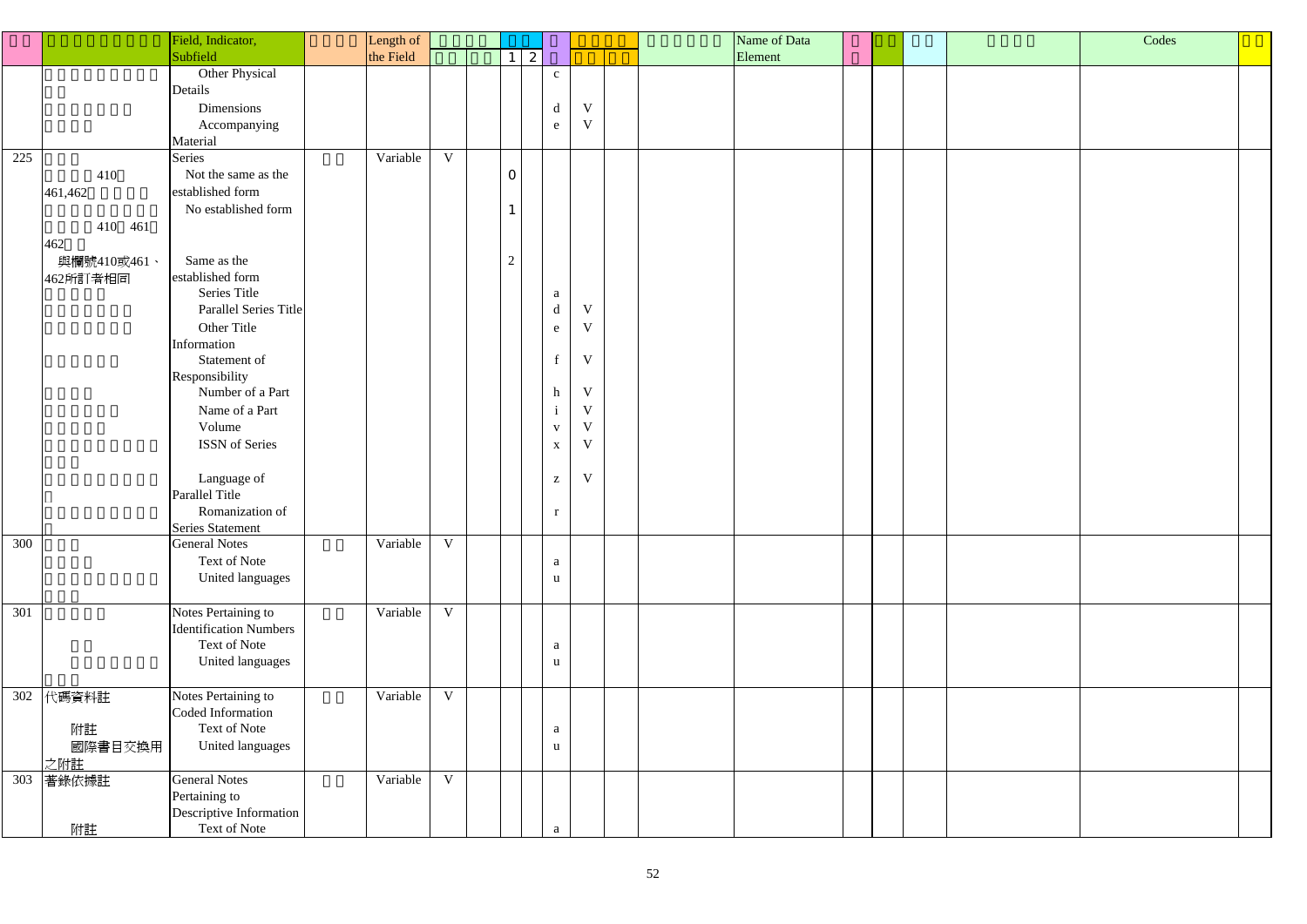|     |                                  | Field, Indicator,                                                                                          | Length of |              |                 |        |  | Name of Data |  |  | Codes |  |
|-----|----------------------------------|------------------------------------------------------------------------------------------------------------|-----------|--------------|-----------------|--------|--|--------------|--|--|-------|--|
|     |                                  | Subfield                                                                                                   | the Field |              | $1 \mid 2 \mid$ |        |  | Element      |  |  |       |  |
|     | 國際書目交換用<br>之附註                   | <b>United Languages</b>                                                                                    |           |              |                 | u      |  |              |  |  |       |  |
| 304 | 題名及著者敘述項註<br>附註<br>國際書目交換用       | Notes Pertaining to Title<br>and Statement of<br>Responsibility<br>Text of Note<br><b>United Languages</b> | Variable  | $\mathbf{V}$ |                 | a<br>u |  |              |  |  |       |  |
| 305 | 之附註<br>版本項及書目歷史註                 | Notes Pertaining to                                                                                        | Variable  | $\mathbf{V}$ |                 |        |  |              |  |  |       |  |
|     | 附註<br>國際書目交換用<br>之附註             | Edition and<br>Text of Note<br><b>United Languages</b>                                                     |           |              |                 | a<br>u |  |              |  |  |       |  |
| 306 | 出版項註<br>附註<br>國際書目交換用<br>之附註     | Notes Pertaining to<br>Publication,<br>Distribution, etc.<br>Text of Note<br><b>United Languages</b>       | Variable  | $\mathbf{V}$ |                 | a<br>u |  |              |  |  |       |  |
| 307 | 稽核項註<br>附註<br>國際書目交換用<br>之附註     | Notes Pertaining to<br>Physical Description<br>Text of Note<br><b>United Languages</b>                     | Variable  | $\mathbf{V}$ |                 | a<br>u |  |              |  |  |       |  |
| 308 | 集叢項註<br>附註<br>國際書目交換用<br>之附註     | Notes Pertaining to<br>Text of Note<br><b>United Languages</b>                                             | Variable  | $\mathbf{V}$ |                 | a<br>u |  |              |  |  |       |  |
| 310 | 裝訂及發行性質註<br>附註<br>國際書目交換用<br>之附註 | Notes Pertaining to<br><b>Binding and Availability</b><br>Text of Note<br><b>United Languages</b>          | Variable  | $\mathbf{V}$ |                 | a<br>u |  |              |  |  |       |  |
| 311 | 連接欄註<br>附註<br>國際書目交換用<br>之附註     | Notes Pertaining to<br><b>Linking Fields</b><br>Text of Note<br><b>United Languages</b>                    | Variable  | $\mathbf V$  |                 | a<br>u |  |              |  |  |       |  |
| 312 | 相關題名註<br>附註<br>國際書目交換用<br>之附註    | Notes Pertaining to<br><b>Related Titles</b><br>Text of Note<br><b>United Languages</b>                    | Variable  | $\mathbf V$  |                 | a<br>u |  |              |  |  |       |  |
| 314 | 著者註<br>附註                        | Notes Pertaining to<br>Intellectual<br>Text of Note                                                        | Variable  | $\mathbf{V}$ |                 | a      |  |              |  |  |       |  |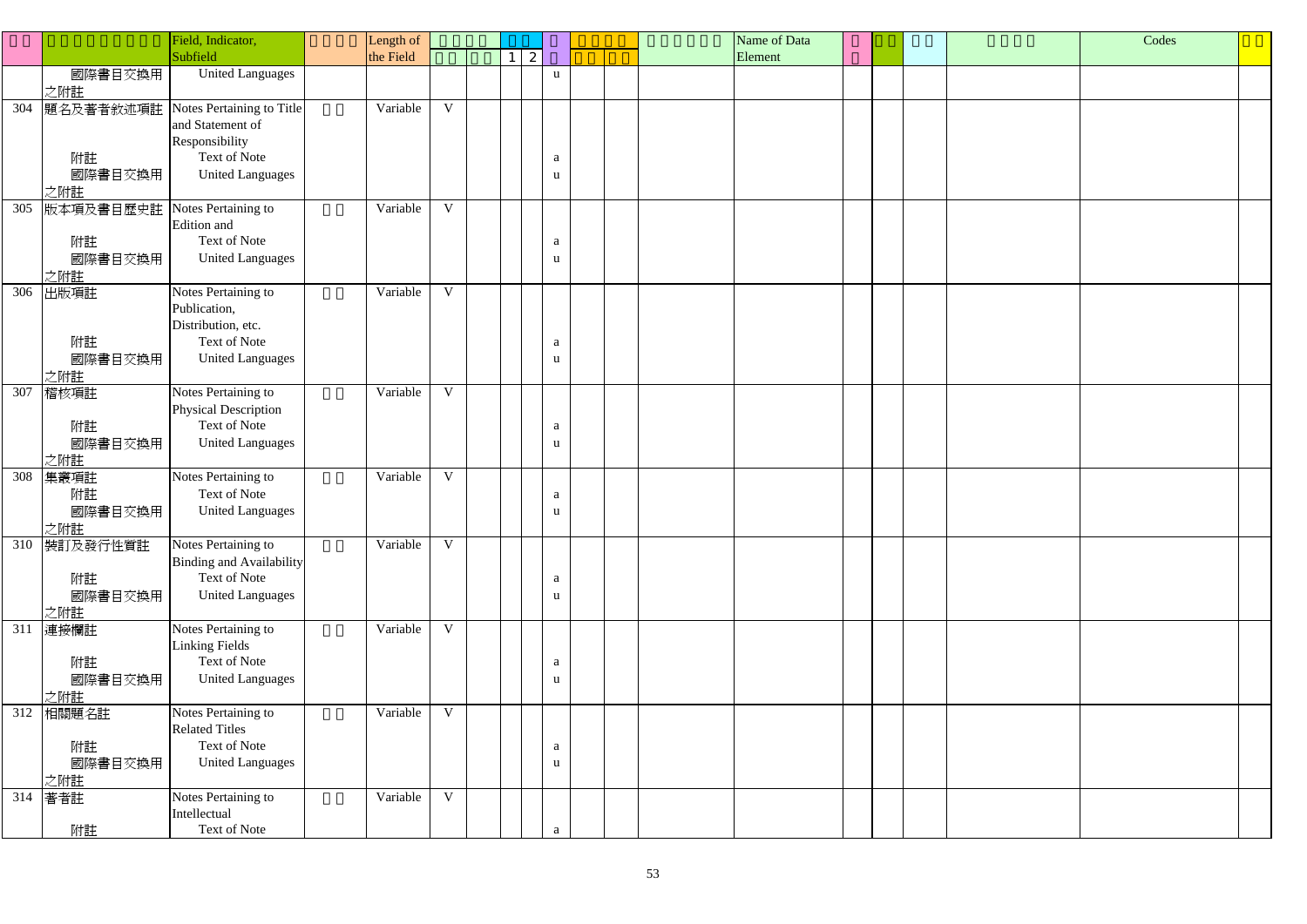|     |                                | Field, Indicator,             | Length of |              |              |                           |  | Name of Data |  |  | Codes |  |
|-----|--------------------------------|-------------------------------|-----------|--------------|--------------|---------------------------|--|--------------|--|--|-------|--|
|     |                                | Subfield                      | the Field |              | $1 \vert 2$  |                           |  | Element      |  |  |       |  |
|     | 國際書目交換用                        | <b>United Languages</b>       |           |              |              | u                         |  |              |  |  |       |  |
|     | 之附註                            |                               |           |              |              |                           |  |              |  |  |       |  |
| 315 | 特殊細節註                          | Notes Pertaining to           | Variable  | $\mathbf{V}$ |              |                           |  |              |  |  |       |  |
|     |                                | Material (or Type of          |           |              |              |                           |  |              |  |  |       |  |
|     |                                | Publication ) Specific        |           |              |              |                           |  |              |  |  |       |  |
|     |                                | Information                   |           |              |              |                           |  |              |  |  |       |  |
|     | 附註                             | Text of Note                  |           |              |              | a                         |  |              |  |  |       |  |
|     | 國際書目交換用                        | <b>United Languages</b>       |           |              |              | u                         |  |              |  |  |       |  |
|     | 之附註                            |                               |           |              |              |                           |  |              |  |  |       |  |
| 316 | 卷數註                            | Notes Pertaining to           | Variable  | $\mathbf{V}$ |              |                           |  |              |  |  |       |  |
|     |                                | Number of Chuan               |           |              |              |                           |  |              |  |  |       |  |
|     | 附註                             | Text of Note                  |           |              |              | a                         |  |              |  |  |       |  |
|     | 國際書目交換用                        | <b>United Languages</b>       |           |              |              | u                         |  |              |  |  |       |  |
|     | 之附註                            |                               |           |              |              |                           |  |              |  |  |       |  |
| 320 | 書目、索引、附錄等                      | Internal Bibliographies       | Variable  | V            |              |                           |  |              |  |  |       |  |
|     | 註                              | /Indexes Note                 |           |              |              |                           |  |              |  |  |       |  |
|     | 附註                             | <b>Text of Note</b>           |           |              |              | a                         |  |              |  |  |       |  |
|     | 國際書目交換用                        | <b>United Languages</b>       |           |              |              | u                         |  |              |  |  |       |  |
|     | 之附註                            |                               |           |              |              |                           |  |              |  |  |       |  |
| 321 | 被索引、摘要及引用                      | External Indexes              | Variable  | $\mathbf V$  |              |                           |  |              |  |  |       |  |
|     | 註                              | Abstracts / References        |           |              |              |                           |  |              |  |  |       |  |
|     |                                | <b>Note</b>                   |           |              |              |                           |  |              |  |  |       |  |
|     | 無法確定                           | No information given          |           |              |              |                           |  |              |  |  |       |  |
|     | 收錄本作品之索                        | Indexing, abstracting         |           |              | $\mathbf{0}$ |                           |  |              |  |  |       |  |
|     | 引、摘要                           | coverage                      |           |              |              |                           |  |              |  |  |       |  |
|     | 引用本作品資料之                       | Bibliography,                 |           |              |              |                           |  |              |  |  |       |  |
|     | 書目                             | catalogue citation            |           |              |              |                           |  |              |  |  |       |  |
|     | 被索引、摘要及                        | Indexes, Abstracts,           |           |              |              | $\mathbf{a}$              |  |              |  |  |       |  |
|     | 引用之書目註                         | References Note               |           |              |              |                           |  |              |  |  |       |  |
|     | 日期                             | Dates of Coverage             |           |              |              | D                         |  |              |  |  |       |  |
|     | <b>ISSN</b>                    | International                 |           |              |              | $\boldsymbol{\mathrm{X}}$ |  |              |  |  |       |  |
|     |                                | <b>Standard Serial Number</b> |           |              |              |                           |  |              |  |  |       |  |
|     | 國際書目交換用                        | <b>United Languages</b>       |           |              |              | u                         |  |              |  |  |       |  |
|     | 之附註                            |                               |           |              |              |                           |  |              |  |  |       |  |
| 322 | 製作群註(適用於放                      | Credits Note (Projected       | Variable  |              |              |                           |  |              |  |  |       |  |
|     | 映、錄影及錄音資                       | and Video Material and        |           |              |              |                           |  |              |  |  |       |  |
|     | 料                              | Sound Recordings)             |           |              |              |                           |  |              |  |  |       |  |
|     | 附註                             | Text of Note                  |           |              |              | a                         |  |              |  |  |       |  |
|     | 國際書目交換用                        | <b>United Languages</b>       |           |              |              | u                         |  |              |  |  |       |  |
|     | 之附註                            |                               |           |              |              |                           |  |              |  |  |       |  |
| 323 | 演出者註(適用於放 Cast Note (Projected |                               | Variable  | $\mathbf{V}$ |              |                           |  |              |  |  |       |  |
|     | 映、錄影、錄音資                       | and Video Material and        |           |              |              |                           |  |              |  |  |       |  |
|     | 料                              | Sound Recordings)             |           |              |              |                           |  |              |  |  |       |  |
|     | 附註                             | Text of Note                  |           |              |              | a                         |  |              |  |  |       |  |
|     | 國際書目交換用                        | <b>United Languages</b>       |           |              |              | u                         |  |              |  |  |       |  |
|     | 之附註                            |                               |           |              |              |                           |  |              |  |  |       |  |
|     | 324 影鈔註                        | Facsimile Note                | Variable  |              |              |                           |  |              |  |  |       |  |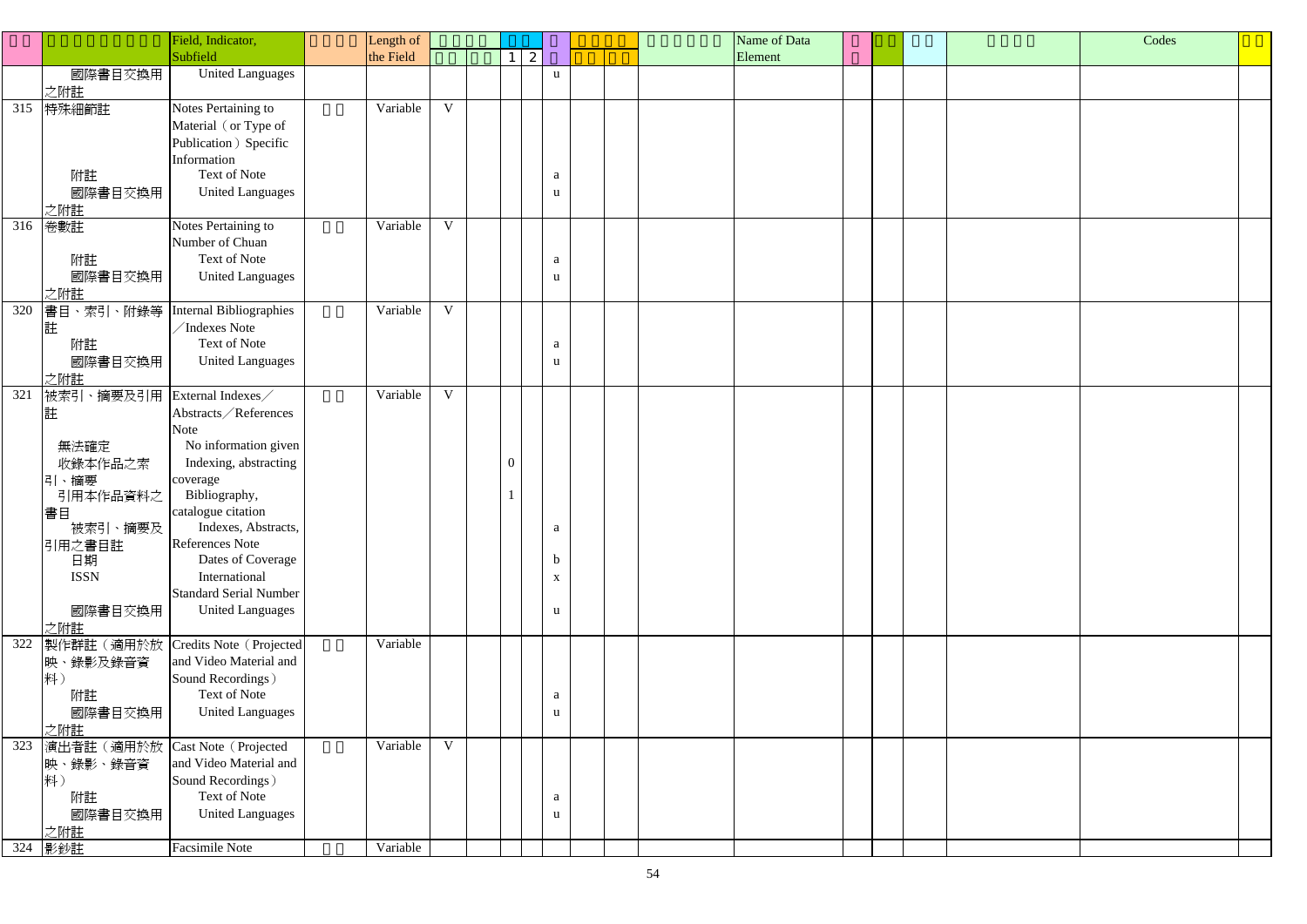|        |                                   | Field, Indicator,                                                                                                            | Length of |             |                |   |                                  |   | Name of Data |  | Codes |  |
|--------|-----------------------------------|------------------------------------------------------------------------------------------------------------------------------|-----------|-------------|----------------|---|----------------------------------|---|--------------|--|-------|--|
|        |                                   | Subfield                                                                                                                     | the Field |             |                | 2 |                                  |   | Element      |  |       |  |
|        | 附註<br>國際書目交換用<br>之附註              | Text of Note<br><b>United Languages</b>                                                                                      |           |             |                |   | $\mathbf{a}$<br>$\mathbf u$      |   |              |  |       |  |
| 326    | 刊期註<br>刊期<br>日期<br>國際書目交換用<br>之附註 | <b>Frequency Statement</b><br>Note (Serials)<br>Frequency<br>Dates of Frequency<br><b>United Languages</b>                   | Variable  | V           |                |   | a<br>$\mathbf b$<br>$\mathbf{u}$ |   |              |  |       |  |
| 327    |                                   | <b>Contents Note</b><br>Contents note is not<br>complete<br>Contents note is<br>complete<br><b>Entry in Contents</b><br>Note | Variable  |             | $\overline{O}$ |   | $\mathbf{a}$                     | V |              |  |       |  |
| 328    |                                   | Dissertation Thesis<br>Note<br>Text of Note<br><b>United Languages</b>                                                       | Variable  | V           |                |   | a<br>$\mathbf{u}$                |   |              |  |       |  |
| 330    |                                   | <b>Summary or Abstract</b><br>Text of Note<br><b>United Languages</b>                                                        | Variable  | V           |                |   | $\mathbf{a}$<br>$\mathbf{u}$     |   |              |  |       |  |
| 333    |                                   | Users Intended<br>Audience Note<br>Text of Note<br><b>United Languages</b>                                                   | Variable  | $\mathbf V$ |                |   | a<br>$\mathbf{u}$                |   |              |  |       |  |
| 336    |                                   | Type of Electronic<br><b>Resource Note</b><br>Text of Note<br><b>United Languages</b>                                        | Variable  | $\mathbf V$ |                |   | a<br>$\mathbf{u}$                |   |              |  |       |  |
| 337    |                                   | <b>Technical Details Note</b><br>Electronic<br>Text of Note<br><b>United Languages</b>                                       | Variable  | V           |                |   | a<br>$\mathbf{u}$                |   |              |  |       |  |
| $(339$ |                                   | <b>Holdings Note</b><br>Text of Note<br><b>United Languages</b>                                                              | Variable  | V           |                |   | a<br>$\mathbf{u}$                |   |              |  |       |  |
| 345    |                                   | Acquisition Information<br>Note                                                                                              | Variable  |             |                |   |                                  |   |              |  |       |  |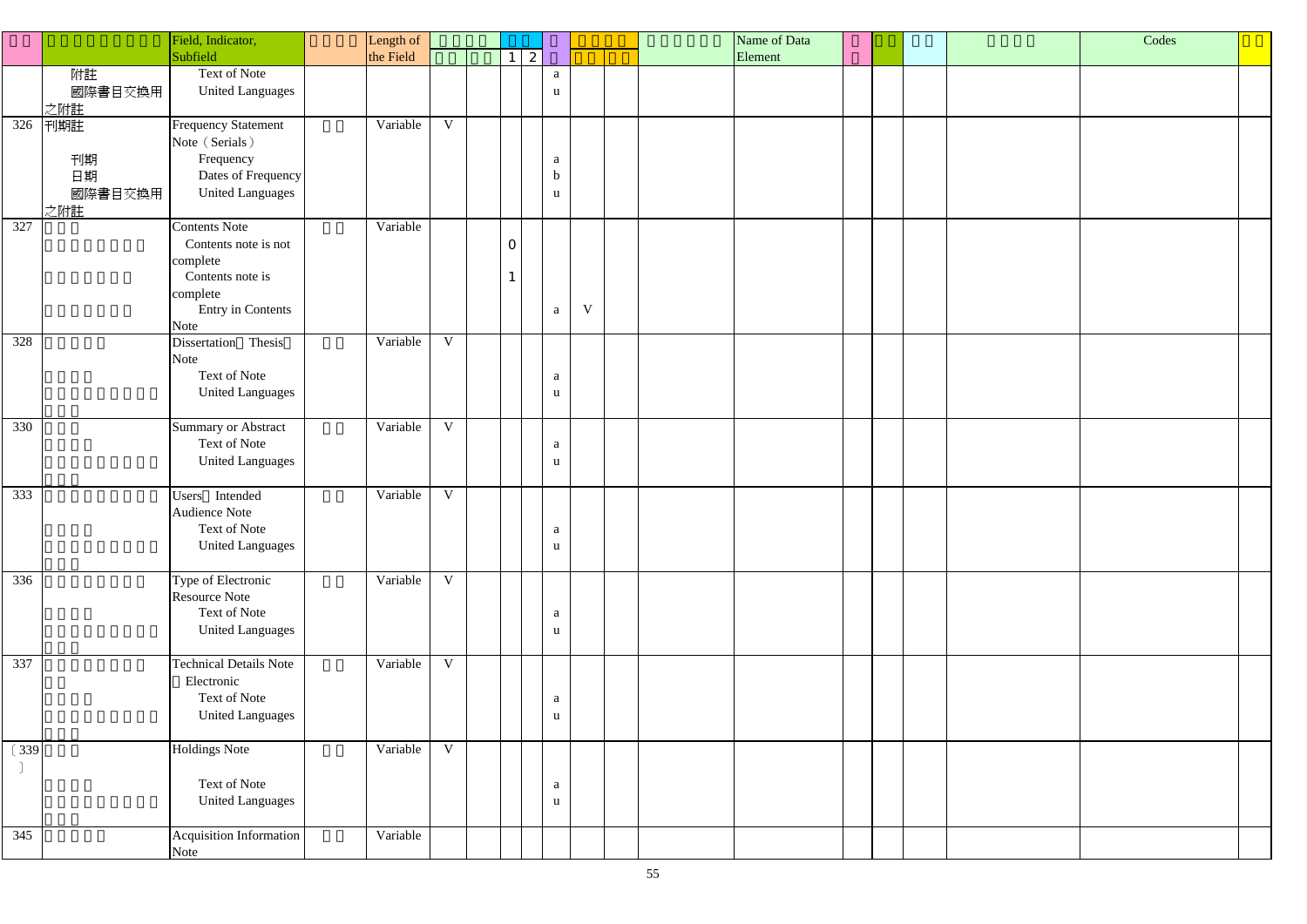|     | Field, Indicator,        | Length of  |                |                  |                                                   |             | Name of Data |  | Codes |
|-----|--------------------------|------------|----------------|------------------|---------------------------------------------------|-------------|--------------|--|-------|
|     | Subfield                 | the Field  |                | $1 \mid 2 \mid$  |                                                   |             | Element      |  |       |
|     | Source for               |            |                |                  | $\mathbf{a}$                                      | V           |              |  |       |
|     | Acquisition/             |            |                |                  |                                                   |             |              |  |       |
|     | <b>Stock Number</b>      |            |                |                  | $\mathbf b$                                       | $\mathbf V$ |              |  |       |
|     | Medium                   |            |                |                  | $\mathbf{C}$                                      | $\mathbf V$ |              |  |       |
|     | Terms of                 |            |                |                  | $\mathrm{d}% \left\  \mathbf{r}_{i}\right\  ^{2}$ | $\mathbf V$ |              |  |       |
|     | <b>Postal Remittance</b> |            |                |                  |                                                   | $\mathbf V$ |              |  |       |
|     | Account                  |            |                |                  | $\mathbf{p}$                                      |             |              |  |       |
|     | Telephone Number         |            |                |                  |                                                   | $\mathbf V$ |              |  |       |
|     | <b>United Languages</b>  |            |                |                  | u                                                 | $\mathbf V$ |              |  |       |
|     |                          |            |                |                  |                                                   |             |              |  |       |
| 410 | Series                   | Variable   | $\mathbf V$    |                  |                                                   |             |              |  |       |
|     | Do not print a note      |            |                | $\boldsymbol{0}$ |                                                   |             |              |  |       |
|     | Print a note             |            |                |                  |                                                   |             |              |  |       |
|     | Any Data Field           |            |                |                  |                                                   | $\mathbf V$ |              |  |       |
| 411 | Subseries                | Variable   | V              |                  |                                                   |             |              |  |       |
|     | Do not print a note      |            |                | $\boldsymbol{0}$ |                                                   |             |              |  |       |
|     | Print a note             |            |                |                  |                                                   |             |              |  |       |
|     | Any Data Field           |            |                |                  |                                                   | $\mathbf V$ |              |  |       |
| 421 |                          | Variable   | $\mathbf V$    |                  |                                                   |             |              |  |       |
|     | Supplement               |            |                | $\boldsymbol{0}$ |                                                   |             |              |  |       |
|     | Do not print a note      |            |                |                  |                                                   |             |              |  |       |
|     | Print a note             |            |                |                  |                                                   |             |              |  |       |
|     | Any Data Field           |            |                |                  |                                                   | $\mathbf V$ |              |  |       |
| 422 | Parent of Supplement     | Variable   | $\mathbf{V}$   |                  |                                                   |             |              |  |       |
|     | Do not print a note      |            |                | $\boldsymbol{0}$ |                                                   |             |              |  |       |
|     | Print a note             |            |                |                  |                                                   |             |              |  |       |
|     | Any Data Field           |            |                |                  |                                                   | $\mathbf V$ |              |  |       |
| 423 | Issued with              | Variable V |                |                  |                                                   |             |              |  |       |
|     | Do not print a note      |            |                | $\boldsymbol{0}$ |                                                   |             |              |  |       |
|     | Print a note             |            |                |                  |                                                   |             |              |  |       |
|     | Any Data Field           |            |                |                  |                                                   | $\mathbf V$ |              |  |       |
| 430 | Continues                | Variable   | $\mathbf{V}$   |                  |                                                   |             |              |  |       |
|     | Do not print a note      |            |                | $\boldsymbol{0}$ |                                                   |             |              |  |       |
|     | Print a note             |            |                |                  |                                                   |             |              |  |       |
|     | Any Data Field           |            |                |                  |                                                   | $\mathbf V$ |              |  |       |
| 431 | Continues in Part        | Variable   | $\overline{V}$ |                  |                                                   |             |              |  |       |
|     | Do not print a note      |            |                | $\boldsymbol{0}$ |                                                   |             |              |  |       |
|     | Print a note             |            |                |                  |                                                   |             |              |  |       |
|     | Any Data Field           |            |                |                  |                                                   | $\mathbf V$ |              |  |       |
| 434 | Absorbed                 | Variable   | $\mathbf{V}$   |                  |                                                   |             |              |  |       |
|     | Do not print a note      |            |                | $\boldsymbol{0}$ |                                                   |             |              |  |       |
|     | Print a note             |            |                |                  |                                                   |             |              |  |       |
|     | Any Data Field           |            |                |                  |                                                   | $\mathbf V$ |              |  |       |
| 435 | Absorbed in Part         | Variable   | $\mathbf{V}$   |                  |                                                   |             |              |  |       |
|     | Do not print a note      |            |                | $\boldsymbol{0}$ |                                                   |             |              |  |       |
|     | Print a note             |            |                |                  |                                                   |             |              |  |       |
|     | Any Data Field           |            |                |                  |                                                   | V           |              |  |       |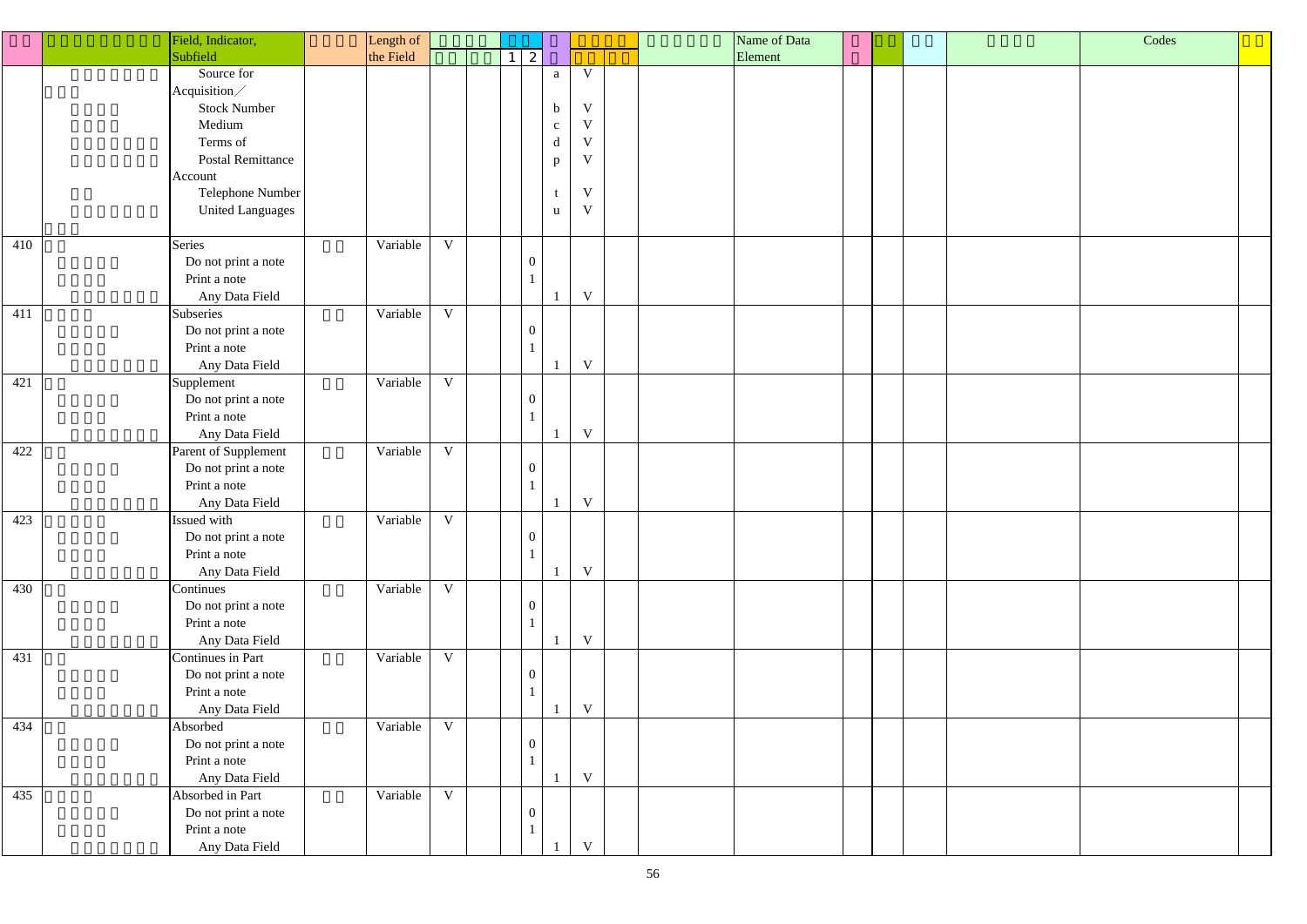|     | Field, Indicator,                  | Length of |              |  |                  |                         |  | Name of Data |  | Codes |  |
|-----|------------------------------------|-----------|--------------|--|------------------|-------------------------|--|--------------|--|-------|--|
|     | Subfield                           | the Field |              |  |                  |                         |  | Element      |  |       |  |
| 436 | Formed by Merger of ,              | Variable  | $\mathbf V$  |  |                  |                         |  |              |  |       |  |
|     | , and                              |           |              |  |                  |                         |  |              |  |       |  |
|     | Do not print a note                |           |              |  | $\mathbf{0}$     |                         |  |              |  |       |  |
|     | Print a note                       |           |              |  |                  |                         |  |              |  |       |  |
|     | Any Data Field                     |           |              |  |                  | $\mathbf V$             |  |              |  |       |  |
| 440 | Continued by                       | Variable  | $\mathbf{V}$ |  |                  |                         |  |              |  |       |  |
|     | Do not print a note                |           |              |  | $\overline{0}$   |                         |  |              |  |       |  |
|     | Print a note                       |           |              |  |                  |                         |  |              |  |       |  |
|     | Any Data Field                     |           |              |  |                  | $\ensuremath{\text{V}}$ |  |              |  |       |  |
| 441 | Continued in Part by               | Variable  | V            |  |                  |                         |  |              |  |       |  |
|     | Do not print a note                |           |              |  | $\overline{0}$   |                         |  |              |  |       |  |
|     | Print a note                       |           |              |  |                  |                         |  |              |  |       |  |
|     | Any Data Field                     |           |              |  |                  | $\ensuremath{\text{V}}$ |  |              |  |       |  |
|     |                                    |           | V            |  |                  |                         |  |              |  |       |  |
| 444 | Absorbed by                        | Variable  |              |  |                  |                         |  |              |  |       |  |
|     | Do not print a note                |           |              |  | $\overline{0}$   |                         |  |              |  |       |  |
|     | Print a note                       |           |              |  |                  |                         |  |              |  |       |  |
|     | Any Data Field                     |           |              |  |                  | $\mathbf V$             |  |              |  |       |  |
| 445 | Absorbed in Part by                | Variable  | $\mathbf V$  |  |                  |                         |  |              |  |       |  |
|     | Do not print a note                |           |              |  | $\overline{0}$   |                         |  |              |  |       |  |
|     | Print a note                       |           |              |  |                  |                         |  |              |  |       |  |
|     | Any Data Field                     |           |              |  |                  | $\ensuremath{\text{V}}$ |  |              |  |       |  |
| 446 | Split into, , and                  | Variable  | $\mathbf V$  |  |                  |                         |  |              |  |       |  |
|     | Do not print a note                |           |              |  | $\overline{0}$   |                         |  |              |  |       |  |
|     | Print a note                       |           |              |  |                  |                         |  |              |  |       |  |
|     | Any Data Field                     |           |              |  |                  | $\ensuremath{\text{V}}$ |  |              |  |       |  |
| 447 | Merged with  and                   | Variable  | $\mathbf V$  |  |                  |                         |  |              |  |       |  |
|     | to Form                            |           |              |  |                  |                         |  |              |  |       |  |
|     | Do not print a note                |           |              |  | $\overline{0}$   |                         |  |              |  |       |  |
|     | Print a note                       |           |              |  |                  |                         |  |              |  |       |  |
|     | 產生附註(用於記<br>Print a note (used for |           |              |  | 9                |                         |  |              |  |       |  |
|     | 載合併後之刊名)<br>product of the merger) |           |              |  |                  |                         |  |              |  |       |  |
|     |                                    |           |              |  |                  |                         |  |              |  |       |  |
|     | Any Data Field                     |           |              |  |                  | $\ensuremath{\text{V}}$ |  |              |  |       |  |
| 448 | Changed Back to                    | Variable  | $\mathbf V$  |  |                  |                         |  |              |  |       |  |
|     | Do not print a note                |           |              |  | $\overline{0}$   |                         |  |              |  |       |  |
|     | Print a note                       |           |              |  |                  |                         |  |              |  |       |  |
|     | Any Data Field                     |           |              |  |                  | $\mathbf V$             |  |              |  |       |  |
| 451 | Other Edition in The               | Variable  | $\mathbf V$  |  |                  |                         |  |              |  |       |  |
|     | Same Medium                        |           |              |  |                  |                         |  |              |  |       |  |
|     | Do not print a note                |           |              |  | $\overline{0}$   |                         |  |              |  |       |  |
|     | Print a note                       |           |              |  |                  |                         |  |              |  |       |  |
|     | Any Data Field                     |           |              |  |                  | $\ensuremath{\text{V}}$ |  |              |  |       |  |
| 452 | Other Edition in                   | Variable  | V            |  |                  |                         |  |              |  |       |  |
|     | <b>Another Medium</b>              |           |              |  |                  |                         |  |              |  |       |  |
|     | Do not print a note                |           |              |  | $\boldsymbol{0}$ |                         |  |              |  |       |  |
|     |                                    |           |              |  |                  |                         |  |              |  |       |  |
|     | Print a note                       |           |              |  |                  |                         |  |              |  |       |  |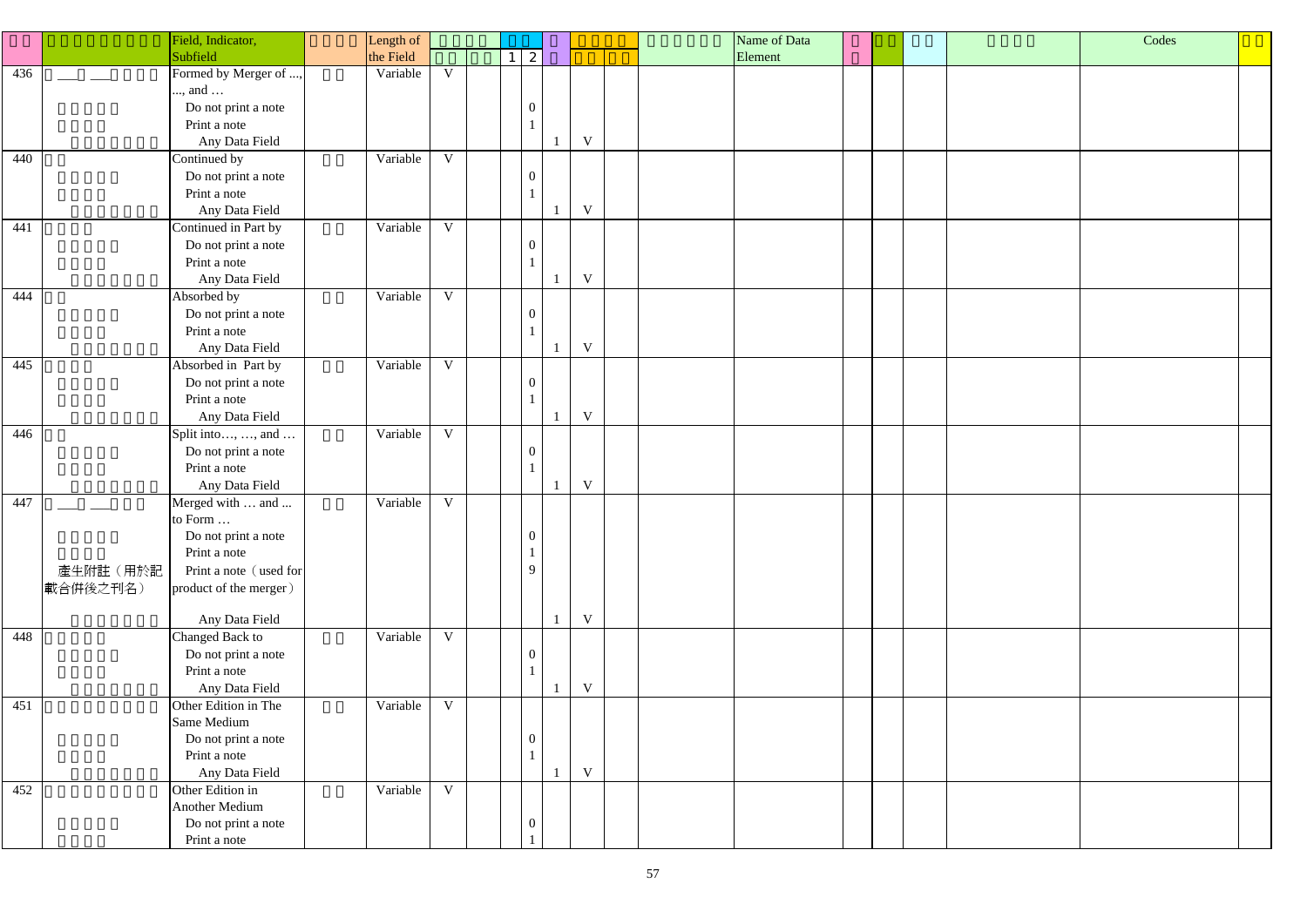|     | Field, Indicator,      | Length of |              |                 |                |              |                         |  | Name of Data |  | Codes |  |
|-----|------------------------|-----------|--------------|-----------------|----------------|--------------|-------------------------|--|--------------|--|-------|--|
|     | Subfield               | the Field |              | $1 \mid 2 \mid$ |                |              |                         |  | Element      |  |       |  |
|     | Any Data Field         |           |              |                 |                |              | $\mathbf V$             |  |              |  |       |  |
| 453 | Translated as          | Variable  | $\mathbf V$  |                 |                |              |                         |  |              |  |       |  |
|     | Do not print a note    |           |              |                 | $\overline{0}$ |              |                         |  |              |  |       |  |
|     | Print a note           |           |              |                 |                |              |                         |  |              |  |       |  |
|     | Any Data Field         |           |              |                 |                |              | $\ensuremath{\text{V}}$ |  |              |  |       |  |
| 454 | Translation of         | Variable  | $\mathbf{V}$ |                 |                |              |                         |  |              |  |       |  |
|     | Do not print a note    |           |              |                 | $\overline{0}$ |              |                         |  |              |  |       |  |
|     | Print a note           |           |              |                 |                |              |                         |  |              |  |       |  |
|     | Any Data Field         |           |              |                 |                |              | $\ensuremath{\text{V}}$ |  |              |  |       |  |
|     |                        |           | V            |                 |                |              |                         |  |              |  |       |  |
| 461 | Set                    | Variable  |              |                 |                |              |                         |  |              |  |       |  |
|     | Do not print a note    |           |              |                 | $\overline{0}$ |              |                         |  |              |  |       |  |
|     | Print a note           |           |              |                 |                |              |                         |  |              |  |       |  |
|     | Any Data Field         |           |              |                 |                |              | $\ensuremath{\text{V}}$ |  |              |  |       |  |
| 462 | Subset                 | Variable  | V            |                 |                |              |                         |  |              |  |       |  |
|     | Do not print a note    |           |              |                 | $\overline{0}$ |              |                         |  |              |  |       |  |
|     | Print a note           |           |              |                 |                |              |                         |  |              |  |       |  |
|     | Any Data Field         |           |              |                 |                |              | $\mathbf V$             |  |              |  |       |  |
| 463 | Piece                  | Variable  | V            |                 |                |              |                         |  |              |  |       |  |
|     | Do not print a note    |           |              |                 | $\overline{0}$ |              |                         |  |              |  |       |  |
|     | Print a note           |           |              |                 |                |              |                         |  |              |  |       |  |
|     | Any Data Field         |           |              |                 |                |              | $\mathbf V$             |  |              |  |       |  |
| 464 | Piece Analytic         | Variable  | $\mathbf V$  |                 |                |              |                         |  |              |  |       |  |
|     | Do not print a note    |           |              |                 | $\overline{0}$ |              |                         |  |              |  |       |  |
|     | Print a note           |           |              |                 |                |              |                         |  |              |  |       |  |
|     | Any Data Field         |           |              |                 |                |              | $\ensuremath{\text{V}}$ |  |              |  |       |  |
| 488 | Other Related Work     | Variable  | $\mathbf V$  |                 |                |              |                         |  |              |  |       |  |
|     | Do not print a note    |           |              |                 | $\mathbf{U}$   |              |                         |  |              |  |       |  |
|     | Print a note           |           |              |                 |                |              |                         |  |              |  |       |  |
|     | Any Data Field         |           |              |                 |                |              | $\mathbf V$             |  |              |  |       |  |
| 500 | Uniform Title          | Variable  | V            |                 |                |              |                         |  |              |  |       |  |
|     | Uniform title is not   |           |              | $\overline{O}$  |                |              |                         |  |              |  |       |  |
|     | significant            |           |              |                 |                |              |                         |  |              |  |       |  |
|     |                        |           |              |                 |                |              |                         |  |              |  |       |  |
|     | Uniform title is       |           |              | $\mathbf{1}$    |                |              |                         |  |              |  |       |  |
|     | significant            |           |              |                 |                |              |                         |  |              |  |       |  |
|     | Title is not used as a |           |              |                 | $\overline{O}$ |              |                         |  |              |  |       |  |
|     | heading                |           |              |                 |                |              |                         |  |              |  |       |  |
|     | Title is primary entry |           |              |                 | $\mathbf{1}$   |              |                         |  |              |  |       |  |
|     | Uniform Title          |           |              |                 |                | $\mathbf{a}$ |                         |  |              |  |       |  |
|     | Numder of Section      |           |              |                 |                | $\mathbf h$  | $\mathbf V$             |  |              |  |       |  |
|     | or Part                |           |              |                 |                |              |                         |  |              |  |       |  |
|     | Name of Section or     |           |              |                 |                | $\mathbf{i}$ | $\ensuremath{\text{V}}$ |  |              |  |       |  |
|     | Part                   |           |              |                 |                |              |                         |  |              |  |       |  |
|     | Date of Publication    |           |              |                 |                | $\bf k$      |                         |  |              |  |       |  |
|     | Form Subheading        |           |              |                 |                |              |                         |  |              |  |       |  |
|     | Language when          |           |              |                 |                | ${\bf m}$    |                         |  |              |  |       |  |
|     | part of a heading      |           |              |                 |                |              |                         |  |              |  |       |  |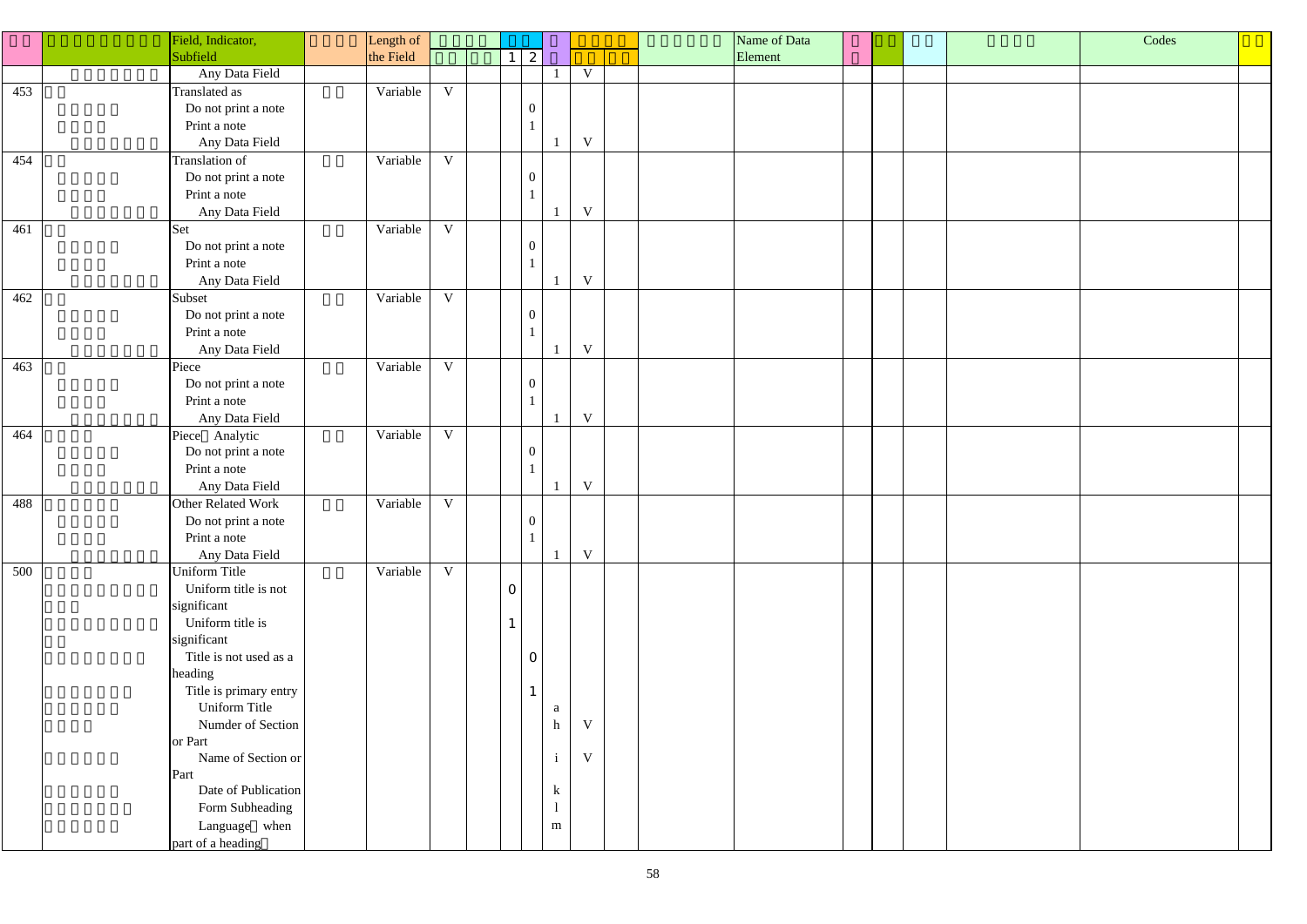|     | Field, Indicator,        | Length of |             |                |             |                         |                         |  | Name of Data |  | Codes |  |
|-----|--------------------------|-----------|-------------|----------------|-------------|-------------------------|-------------------------|--|--------------|--|-------|--|
|     | Subfield                 | the Field |             |                | $1 \quad 2$ |                         |                         |  | Element      |  |       |  |
|     | Miscellaneous            |           |             |                |             | $\mathbf n$             | V                       |  |              |  |       |  |
|     | Information              |           |             |                |             |                         |                         |  |              |  |       |  |
|     | Chuan                    |           |             |                |             | $\, {\bf p}$            |                         |  |              |  |       |  |
|     | Version or Date          |           |             |                |             | q                       |                         |  |              |  |       |  |
|     | of Version               |           |             |                |             |                         |                         |  |              |  |       |  |
|     | Numeric                  |           |             |                |             | ${\bf S}$               | V                       |  |              |  |       |  |
|     | Designation (for         |           |             |                |             |                         |                         |  |              |  |       |  |
|     | Medium of                |           |             |                |             | t                       | $\mathbf V$             |  |              |  |       |  |
|     | Performance (for         |           |             |                |             |                         |                         |  |              |  |       |  |
|     | Key for Music            |           |             |                |             | $\mathbf{u}$            |                         |  |              |  |       |  |
|     |                          |           |             |                |             |                         |                         |  |              |  |       |  |
|     | Volume                   |           |             |                |             | $\mathbf V$             |                         |  |              |  |       |  |
|     | Arranged                 |           |             |                |             | $\ensuremath{\text{W}}$ |                         |  |              |  |       |  |
|     | Statement for Music      |           |             |                |             |                         |                         |  |              |  |       |  |
|     | Topical                  |           |             |                |             | $\mathbf X$             | $\mathbf V$             |  |              |  |       |  |
|     | Geographical             |           |             |                |             | $\mathbf{y}$            | V                       |  |              |  |       |  |
|     | Subdivision              |           |             |                |             |                         |                         |  |              |  |       |  |
|     | Chronological            |           |             |                |             | $\mathbf{Z}$            | V                       |  |              |  |       |  |
|     | Subdivision              |           |             |                |             |                         |                         |  |              |  |       |  |
|     | System Code              |           |             |                |             | $\overline{c}$          |                         |  |              |  |       |  |
|     | <b>Authority Record</b>  |           |             |                |             | $\sqrt{3}$              |                         |  |              |  |       |  |
|     | Number                   |           |             |                |             |                         |                         |  |              |  |       |  |
|     | Romanization of          |           |             |                |             | $\mathbf r$             |                         |  |              |  |       |  |
|     | Uniform Title            |           |             |                |             |                         |                         |  |              |  |       |  |
| 501 | Collective Uniform Title | Variable  | $\mathbf V$ |                |             |                         |                         |  |              |  |       |  |
|     | Complete collected       |           |             | $\overline{0}$ |             |                         |                         |  |              |  |       |  |
|     | works                    |           |             |                |             |                         |                         |  |              |  |       |  |
|     | Selected works           |           |             |                |             |                         |                         |  |              |  |       |  |
|     | Selections               |           |             | $\overline{2}$ |             |                         |                         |  |              |  |       |  |
|     | Collective Uniform       |           |             |                |             | $\mathbf{a}$            |                         |  |              |  |       |  |
|     | Title                    |           |             |                |             |                         |                         |  |              |  |       |  |
|     | Collective Uniform       |           |             |                |             | e                       |                         |  |              |  |       |  |
|     | Subtitle                 |           |             |                |             |                         |                         |  |              |  |       |  |
|     | Date of                  |           |             |                |             | ${\bf k}$               |                         |  |              |  |       |  |
|     | Publication, etc.        |           |             |                |             |                         |                         |  |              |  |       |  |
|     | Language when            |           |             |                |             | ${\bf m}$               |                         |  |              |  |       |  |
|     | part of heading          |           |             |                |             |                         |                         |  |              |  |       |  |
|     | Numeric                  |           |             |                |             | ${\bf S}$               | V                       |  |              |  |       |  |
|     | Designation (for         |           |             |                |             |                         |                         |  |              |  |       |  |
|     | Medium of                |           |             |                |             | t                       | $\ensuremath{\text{V}}$ |  |              |  |       |  |
|     | Performance (for         |           |             |                |             |                         |                         |  |              |  |       |  |
|     | Key for Music            |           |             |                |             | $\mathbf u$             |                         |  |              |  |       |  |
|     |                          |           |             |                |             |                         |                         |  |              |  |       |  |
|     | Arranged                 |           |             |                |             | $\ensuremath{\text{W}}$ |                         |  |              |  |       |  |
|     | Statement for Music      |           |             |                |             |                         |                         |  |              |  |       |  |
|     |                          |           |             |                |             |                         |                         |  |              |  |       |  |
|     | Topical                  |           |             |                |             | $\mathbf X$             | V                       |  |              |  |       |  |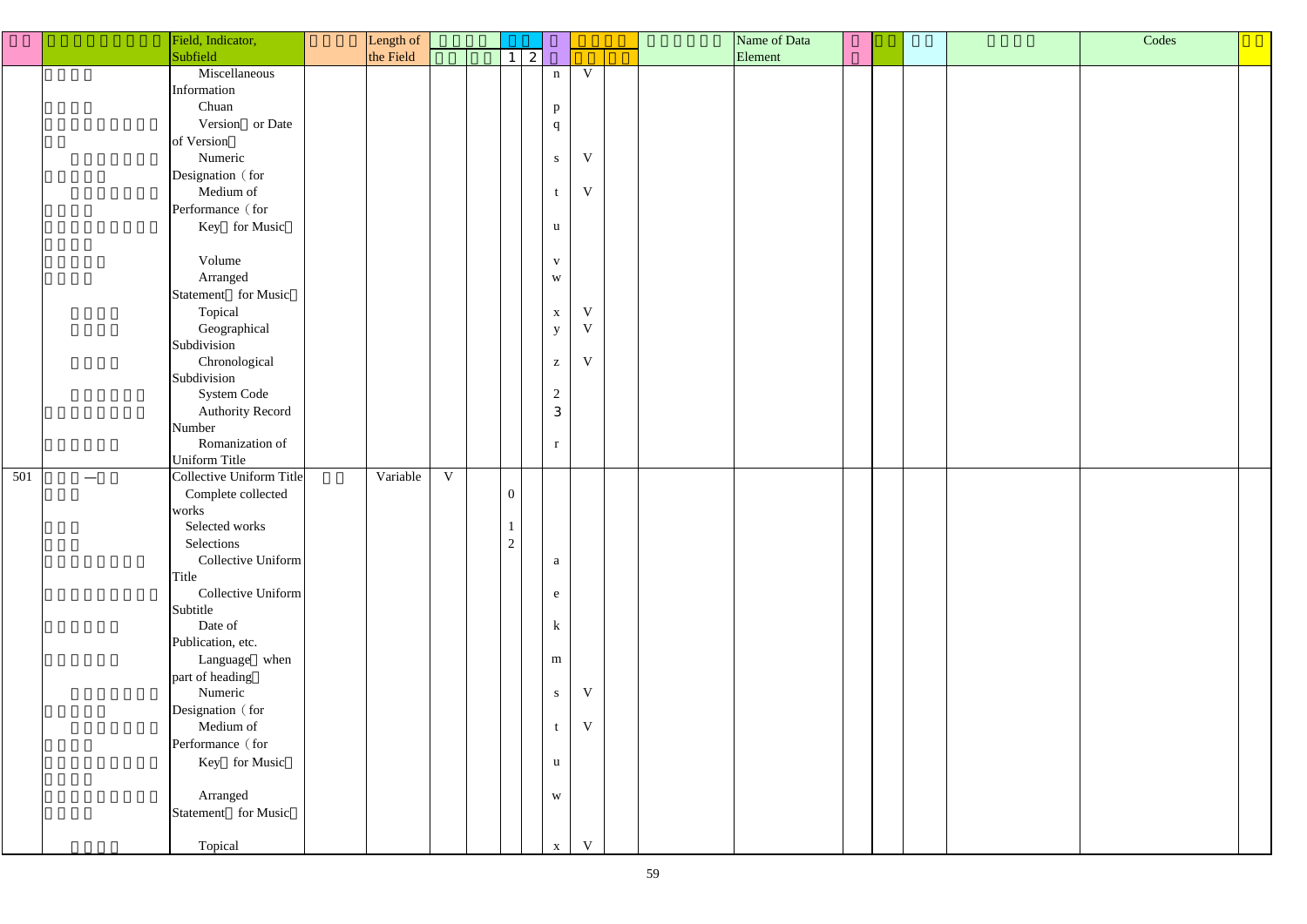| Codes |  |
|-------|--|
|       |  |
|       |  |
|       |  |
|       |  |
|       |  |
|       |  |
|       |  |
|       |  |
|       |  |
|       |  |
|       |  |
|       |  |
|       |  |
|       |  |
|       |  |
|       |  |
|       |  |
|       |  |
|       |  |
|       |  |
|       |  |
|       |  |

|     | Field, Indicator,           | Length of |             |                  |              |                                                       |              |  | Name of Data |  |  |
|-----|-----------------------------|-----------|-------------|------------------|--------------|-------------------------------------------------------|--------------|--|--------------|--|--|
|     | Subfield                    | the Field |             | $1\vert$         | $\mathbf{2}$ |                                                       |              |  | Element      |  |  |
|     | Geographical                |           |             |                  |              | $\mathbf{y}$                                          | $\mathbf V$  |  |              |  |  |
|     | Subdivision                 |           |             |                  |              |                                                       |              |  |              |  |  |
|     | Chronological               |           |             |                  |              | $\mathbf{Z}% ^{T}=\mathbf{Z}^{T}\times\mathbf{Z}^{T}$ | $\mathbf V$  |  |              |  |  |
|     | Subdivision                 |           |             |                  |              |                                                       |              |  |              |  |  |
|     | System Code                 |           |             |                  |              | $\overline{2}$                                        |              |  |              |  |  |
|     | <b>Authority Record</b>     |           |             |                  |              | $\mathfrak{Z}$                                        |              |  |              |  |  |
|     | Number                      |           |             |                  |              |                                                       |              |  |              |  |  |
|     | Romanization of             |           |             |                  |              | r                                                     |              |  |              |  |  |
|     | Uniform Title               |           |             |                  |              |                                                       |              |  |              |  |  |
| 503 | <b>Uniform Conventional</b> | Variable  | $\mathbf V$ |                  |              |                                                       |              |  |              |  |  |
|     | Heading                     |           |             |                  |              |                                                       |              |  |              |  |  |
|     | Uniform conventional        |           |             | $\boldsymbol{0}$ |              |                                                       |              |  |              |  |  |
|     | heading is not              |           |             |                  |              |                                                       |              |  |              |  |  |
|     | Uniform conventional        |           |             |                  |              |                                                       |              |  |              |  |  |
|     | heading is significant      |           |             |                  |              |                                                       |              |  |              |  |  |
|     | Form Heading                |           |             |                  |              | a                                                     |              |  |              |  |  |
|     | Form Subheading             |           |             |                  |              | $\mathbf b$                                           |              |  |              |  |  |
|     | Month and Day               |           |             |                  |              | d                                                     |              |  |              |  |  |
|     | Surname of person           |           |             |                  |              | e                                                     |              |  |              |  |  |
|     | Forename                    |           |             |                  |              | $\mathbf f$                                           |              |  |              |  |  |
|     | Personal Name               |           |             |                  |              | $\mathbf n$                                           |              |  |              |  |  |
|     | Qualifier                   |           |             |                  |              |                                                       |              |  |              |  |  |
|     | Title of Part               |           |             |                  |              | $\mathbf{1}$                                          |              |  |              |  |  |
|     | Year                        |           |             |                  |              | $\mathbf{J}$                                          |              |  |              |  |  |
|     | Numeration                  |           |             |                  |              | k                                                     |              |  |              |  |  |
|     | Arabic                      |           |             |                  |              |                                                       |              |  |              |  |  |
|     | Numeration                  |           |             |                  |              | $\mathbf{I}$                                          |              |  |              |  |  |
|     | Roman                       |           |             |                  |              |                                                       |              |  |              |  |  |
|     | Locality                    |           |             |                  |              | ${\bf m}$                                             |              |  |              |  |  |
|     | Institution in              |           |             |                  |              | $\mathbf n$                                           |              |  |              |  |  |
|     | Chuan                       |           |             |                  |              | $\mathbf{p}$                                          |              |  |              |  |  |
|     | Volume                      |           |             |                  |              | $\mathbf{V}$                                          |              |  |              |  |  |
|     | Romanization of             |           |             |                  |              | $\mathbf{r}$                                          |              |  |              |  |  |
|     | Uniform Title               |           |             |                  |              |                                                       |              |  |              |  |  |
| 510 | Parallel Title Proper       | Variable  | V           |                  |              |                                                       |              |  |              |  |  |
|     | Parallel title is not       |           |             | $\overline{0}$   |              |                                                       |              |  |              |  |  |
|     | significant                 |           |             |                  |              |                                                       |              |  |              |  |  |
|     | Parallel title is           |           |             |                  |              |                                                       |              |  |              |  |  |
|     | significant                 |           |             |                  |              |                                                       |              |  |              |  |  |
|     | Parallel Title              |           |             |                  |              | a                                                     |              |  |              |  |  |
|     | Other Title                 |           |             |                  |              | e                                                     | $\mathbf V$  |  |              |  |  |
|     | Information                 |           |             |                  |              |                                                       |              |  |              |  |  |
|     | Number of Part              |           |             |                  |              | $\mathbf{h}$                                          | $\mathbf V$  |  |              |  |  |
|     | Name of Part                |           |             |                  |              | $\mathbf{i}$                                          | $\mathbf{V}$ |  |              |  |  |
|     | Volume or Dates             |           |             |                  |              |                                                       |              |  |              |  |  |
|     | Associated with Title       |           |             |                  |              |                                                       |              |  |              |  |  |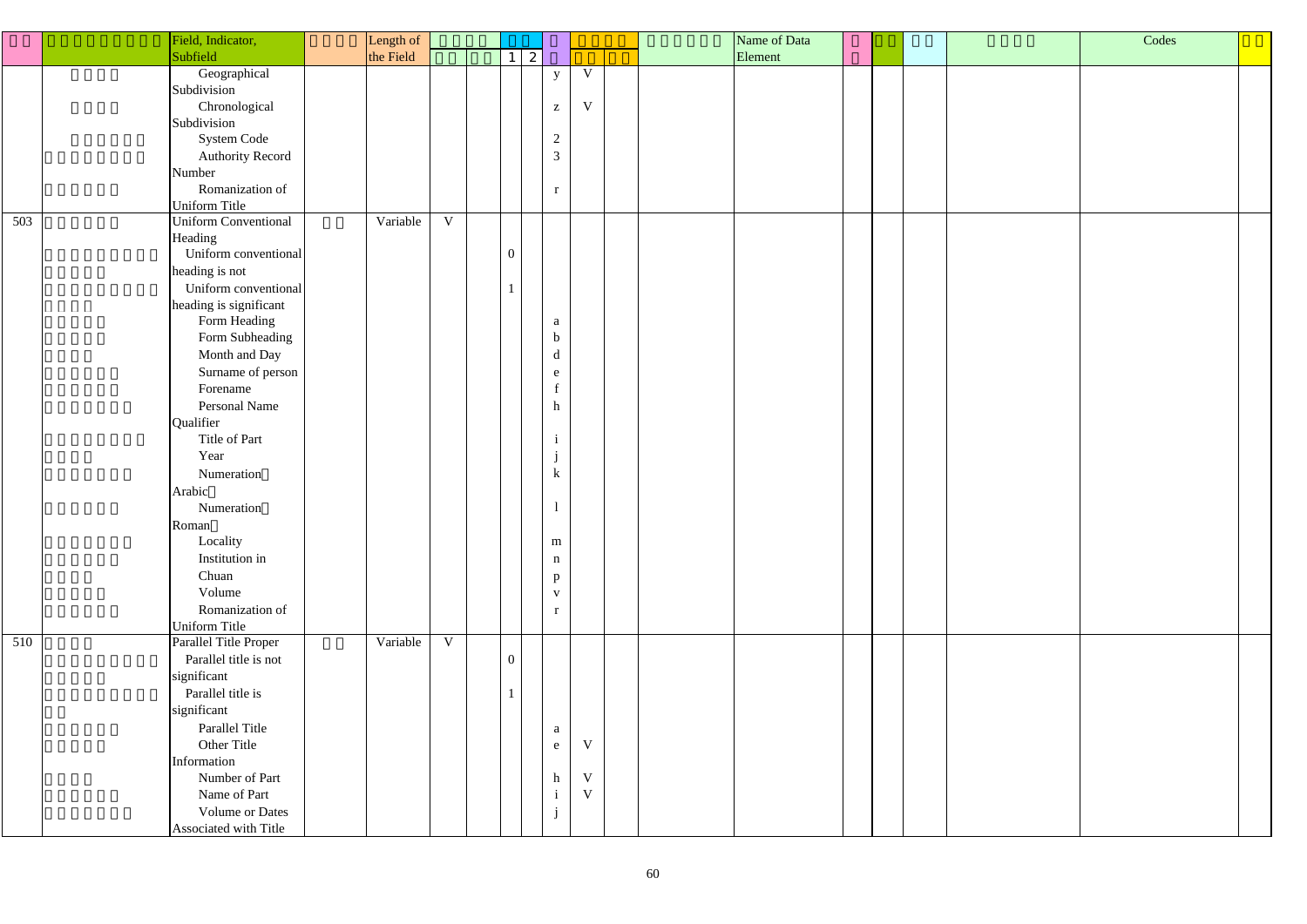|     | Field, Indicator,      | Length of |             |                  |                              |             |   | Name of Data |  | Codes |
|-----|------------------------|-----------|-------------|------------------|------------------------------|-------------|---|--------------|--|-------|
|     | Subfield               | the Field |             | 2 <br>$1\vert$   |                              |             |   | Element      |  |       |
|     | Miscellaneous          |           |             |                  | $\mathbf n$                  |             |   |              |  |       |
|     | Information            |           |             |                  |                              |             |   |              |  |       |
|     | Chuan                  |           |             |                  |                              |             |   |              |  |       |
|     | Language of Title      |           |             |                  | $\mathbf{p}$<br>$\mathbf{Z}$ |             | 3 |              |  |       |
|     | Romanization of        |           |             |                  |                              |             |   |              |  |       |
|     |                        |           |             |                  | r                            |             |   |              |  |       |
| 512 | Parallel Title         |           | $\mathbf V$ |                  |                              |             |   |              |  |       |
|     | Cover Title            | Variable  |             |                  |                              |             |   |              |  |       |
|     | Cover title is not     |           |             | $\overline{0}$   |                              |             |   |              |  |       |
|     | significant            |           |             |                  |                              |             |   |              |  |       |
|     | Cover title is         |           |             |                  |                              |             |   |              |  |       |
|     | significant            |           |             |                  |                              |             |   |              |  |       |
|     | Do not print a note    |           |             | $\boldsymbol{0}$ |                              |             |   |              |  |       |
|     | Print a note           |           |             | $\mathbf{1}$     |                              |             |   |              |  |       |
|     | <b>Cover Title</b>     |           |             |                  | a                            |             |   |              |  |       |
|     | Other Title            |           |             |                  | ${\bf e}$                    | $\mathbf V$ |   |              |  |       |
|     | Information            |           |             |                  |                              |             |   |              |  |       |
|     | Number of part         |           |             |                  | $\boldsymbol{\textbf{h}}$    | $\mathbf V$ |   |              |  |       |
|     | Name of part           |           |             |                  | $\mathbf{i}$                 | $\mathbf V$ |   |              |  |       |
|     | <b>Volume or Dates</b> |           |             |                  | j                            |             |   |              |  |       |
|     | Associated with Title  |           |             |                  |                              |             |   |              |  |       |
|     | Miscellaneous          |           |             |                  | $\mathbf n$                  |             |   |              |  |       |
|     | Information            |           |             |                  |                              |             |   |              |  |       |
|     | Chuan                  |           |             |                  | $\mathbf{p}$                 |             |   |              |  |       |
|     | Language or Title      |           |             |                  | $\mathbf{Z}$                 |             | 3 |              |  |       |
|     | Romanization of        |           |             |                  | r                            |             |   |              |  |       |
|     | Cover Title            |           |             |                  |                              |             |   |              |  |       |
| 513 | Added Title-page Title | Variable  | $\mathbf V$ |                  |                              |             |   |              |  |       |
|     | Added title-page title |           |             | $\overline{0}$   |                              |             |   |              |  |       |
|     | is not significant     |           |             |                  |                              |             |   |              |  |       |
|     | Added title-page title |           |             |                  |                              |             |   |              |  |       |
|     |                        |           |             |                  |                              |             |   |              |  |       |
|     | is significant         |           |             |                  |                              |             |   |              |  |       |
|     | Do not print a note    |           |             | $\boldsymbol{0}$ |                              |             |   |              |  |       |
|     | Print a note           |           |             | $\mathbf{1}$     |                              |             |   |              |  |       |
|     | Added Title-page       |           |             |                  | a                            |             |   |              |  |       |
|     | Other Title            |           |             |                  | e                            | $\mathbf V$ |   |              |  |       |
|     | Information            |           |             |                  |                              |             |   |              |  |       |
|     | Number of Part         |           |             |                  | $\boldsymbol{\textbf{h}}$    | $\mathbf V$ |   |              |  |       |
|     | Name of Part           |           |             |                  | $\,$ i                       | $\mathbf V$ |   |              |  |       |
|     | <b>Volume or Dates</b> |           |             |                  | j                            |             |   |              |  |       |
|     | Associated with Title  |           |             |                  |                              |             |   |              |  |       |
|     | Miscellaneous          |           |             |                  | $\mathbf n$                  |             |   |              |  |       |
|     | Information            |           |             |                  |                              |             |   |              |  |       |
|     | Chuan                  |           |             |                  | $\mathbf{p}$                 |             |   |              |  |       |
|     | Language of Title      |           |             |                  | $\mathbf{Z}$                 |             | 3 |              |  |       |
|     | Romanization of        |           |             |                  | $\mathbf{r}$                 |             |   |              |  |       |
|     | Added Title-page Title |           |             |                  |                              |             |   |              |  |       |
| 514 | Caption Title          | Variable  | $\mathbf V$ |                  |                              |             |   |              |  |       |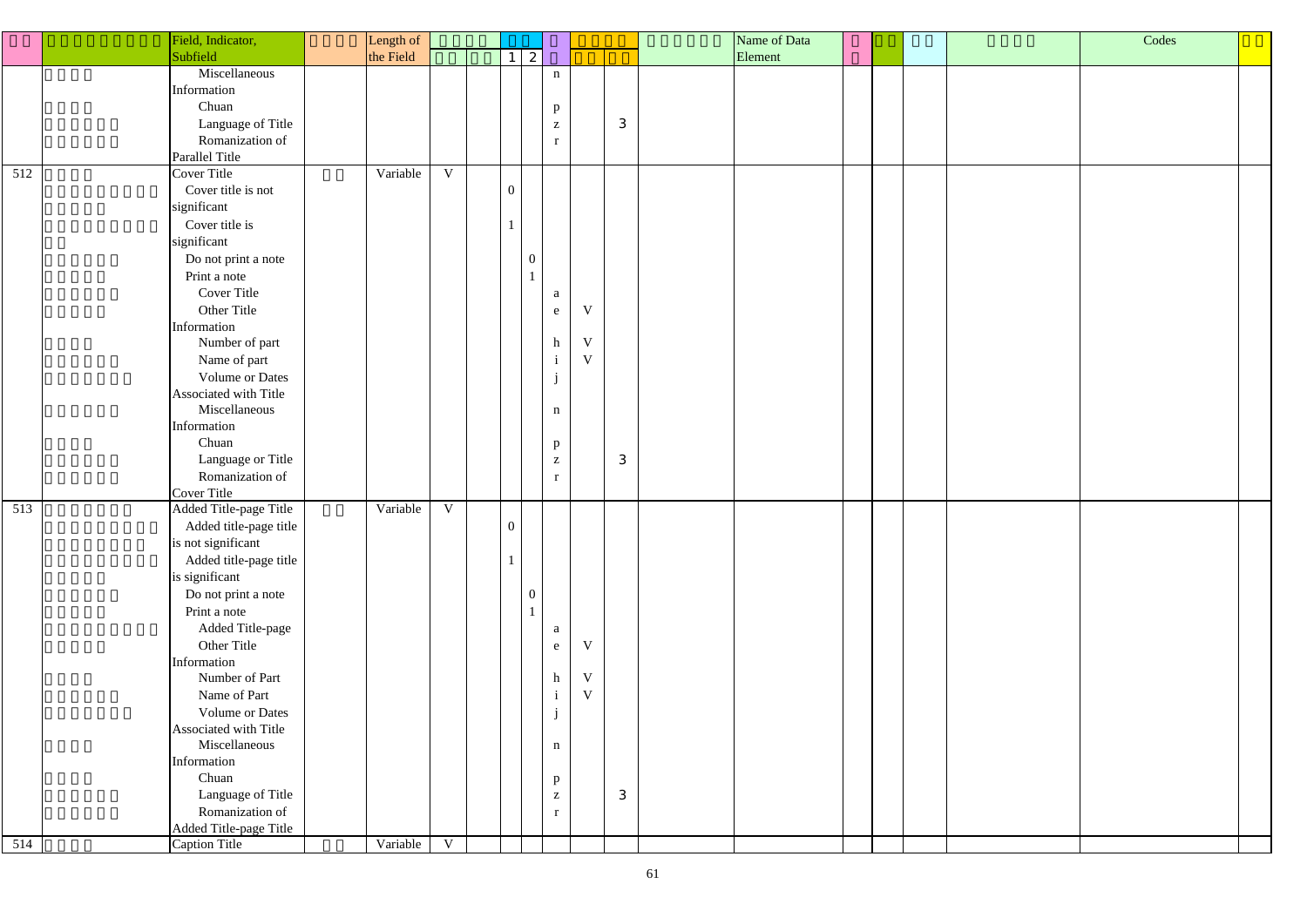| Codes |  |
|-------|--|
|       |  |
|       |  |
|       |  |
|       |  |
|       |  |
|       |  |
|       |  |
|       |  |
|       |  |
|       |  |
|       |  |
|       |  |
|       |  |
|       |  |
|       |  |
|       |  |
|       |  |
|       |  |
|       |  |
|       |  |
|       |  |
|       |  |
|       |  |
|       |  |

|     | Field, Indicator,                    | Length of |             |                  |                  |              |             |   | Name of Data |  |  |
|-----|--------------------------------------|-----------|-------------|------------------|------------------|--------------|-------------|---|--------------|--|--|
|     | Subfield                             | the Field |             | $\mathbf{1}$     | $\mathbf{2}$     |              |             |   | Element      |  |  |
|     | Caption title is not                 |           |             | $\overline{0}$   |                  |              |             |   |              |  |  |
|     | significant                          |           |             |                  |                  |              |             |   |              |  |  |
|     | Caption title is                     |           |             |                  |                  |              |             |   |              |  |  |
|     | significant                          |           |             |                  |                  |              |             |   |              |  |  |
|     | Do not print a note                  |           |             |                  | $\boldsymbol{0}$ |              |             |   |              |  |  |
|     | Print a note                         |           |             |                  |                  |              |             |   |              |  |  |
|     | <b>Caption Title</b>                 |           |             |                  |                  | a            |             |   |              |  |  |
|     | Other Title                          |           |             |                  |                  | e            | V           |   |              |  |  |
|     | Information                          |           |             |                  |                  |              |             |   |              |  |  |
|     | Number or Part                       |           |             |                  |                  | h            | V           |   |              |  |  |
|     | Name of Part                         |           |             |                  |                  | $\mathbf{i}$ | $\mathbf V$ |   |              |  |  |
|     | Volume or Dates                      |           |             |                  |                  |              |             |   |              |  |  |
|     | Associated with Title                |           |             |                  |                  |              |             |   |              |  |  |
|     | Miscellaneous                        |           |             |                  |                  | $\mathbf n$  |             |   |              |  |  |
|     | Information                          |           |             |                  |                  |              |             |   |              |  |  |
|     | Chuan                                |           |             |                  |                  | $\mathbf{p}$ |             |   |              |  |  |
|     | Language of Title                    |           |             |                  |                  | $\mathbf{Z}$ |             | 3 |              |  |  |
|     | Romanization of                      |           |             |                  |                  | $\mathbf r$  |             |   |              |  |  |
|     | <b>Caption Title</b>                 |           |             |                  |                  |              |             |   |              |  |  |
| 515 | Running Title                        | Variable  | $\mathbf V$ |                  |                  |              |             |   |              |  |  |
|     | Running title is not                 |           |             | $\boldsymbol{0}$ |                  |              |             |   |              |  |  |
|     | significant                          |           |             |                  |                  |              |             |   |              |  |  |
|     | Running title is                     |           |             |                  |                  |              |             |   |              |  |  |
|     | significant                          |           |             |                  |                  |              |             |   |              |  |  |
|     | Do not print a note                  |           |             |                  | $\boldsymbol{0}$ |              |             |   |              |  |  |
|     | Print a note                         |           |             |                  |                  |              |             |   |              |  |  |
|     | <b>Running Title</b>                 |           |             |                  |                  | a            |             |   |              |  |  |
|     | Other Title                          |           |             |                  |                  | ${\bf e}$    | V           |   |              |  |  |
|     | Information                          |           |             |                  |                  |              |             |   |              |  |  |
|     | Number of Part                       |           |             |                  |                  | h            | V           |   |              |  |  |
|     | Name of Part                         |           |             |                  |                  | $\mathbf{1}$ | $\mathbf V$ |   |              |  |  |
|     | <b>Volume or Dates</b>               |           |             |                  |                  | $\mathbf{J}$ |             |   |              |  |  |
|     | Associated with Title                |           |             |                  |                  |              |             |   |              |  |  |
|     | Miscellaneous                        |           |             |                  |                  | $\mathbf n$  |             |   |              |  |  |
|     | Information<br>Chuan                 |           |             |                  |                  |              |             |   |              |  |  |
|     |                                      |           |             |                  |                  | $\mathbf{p}$ |             |   |              |  |  |
|     | Language of Title<br>Romanization of |           |             |                  |                  | Z            |             | 3 |              |  |  |
|     |                                      |           |             |                  |                  | r            |             |   |              |  |  |
| 516 | <b>Running Title</b><br>Spine Title  | Variable  | $\mathbf V$ |                  |                  |              |             |   |              |  |  |
|     | Spine title is not                   |           |             | $\overline{0}$   |                  |              |             |   |              |  |  |
|     | significant                          |           |             |                  |                  |              |             |   |              |  |  |
|     | Spine title is                       |           |             |                  |                  |              |             |   |              |  |  |
|     | significant                          |           |             |                  |                  |              |             |   |              |  |  |
|     | Do not print a note                  |           |             |                  | $\boldsymbol{0}$ |              |             |   |              |  |  |
|     | Print a note                         |           |             |                  |                  |              |             |   |              |  |  |
|     | Spine Title                          |           |             |                  |                  |              |             |   |              |  |  |
|     |                                      |           |             |                  |                  |              |             |   |              |  |  |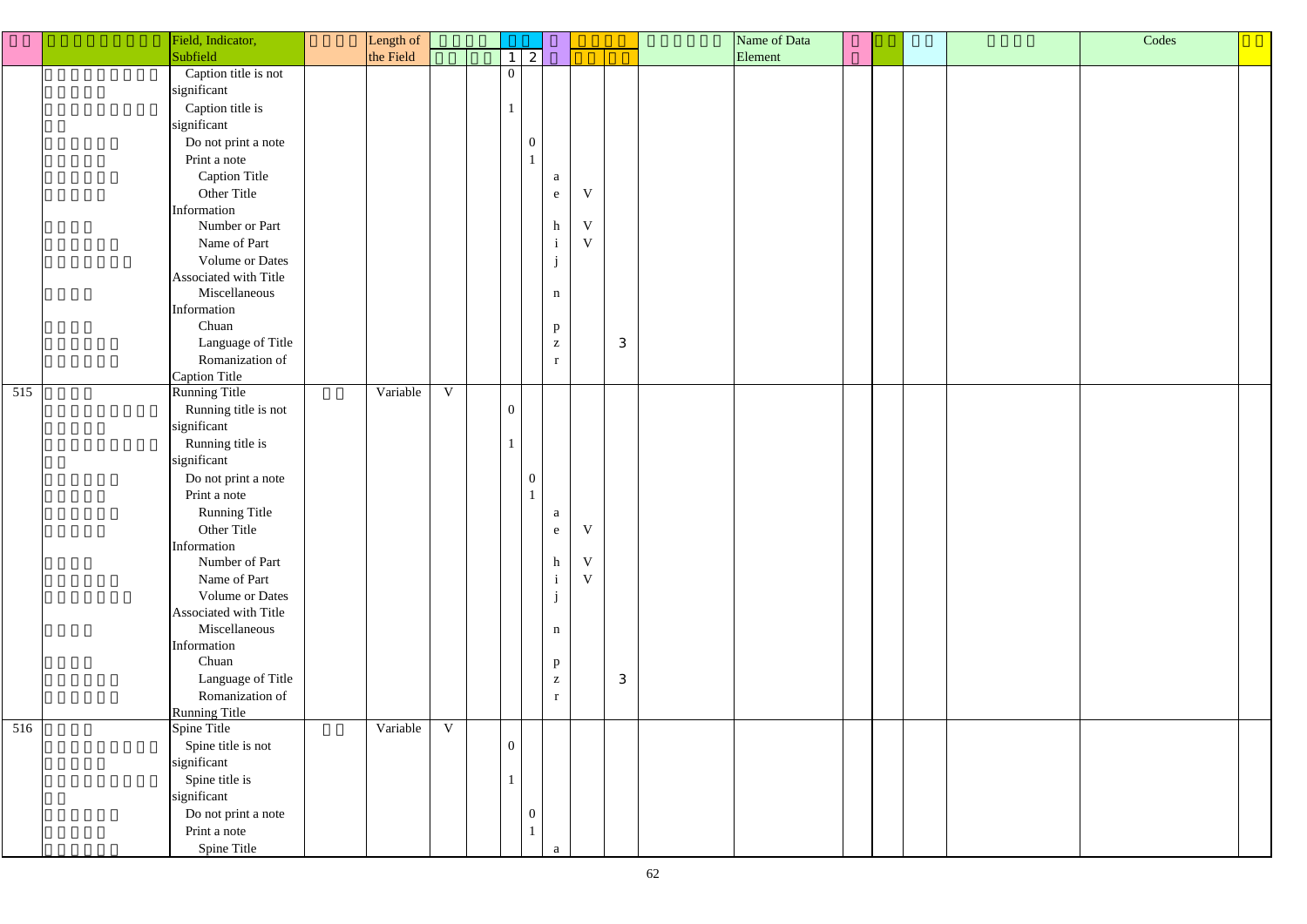|     | Field, Indicator,       | Length of |             |                 |                |                                                       |              |   | Name of Data |  | Codes |  |
|-----|-------------------------|-----------|-------------|-----------------|----------------|-------------------------------------------------------|--------------|---|--------------|--|-------|--|
|     | Subfield                | the Field |             | $1 \mid 2 \mid$ |                |                                                       |              |   | Element      |  |       |  |
|     | Other Title             |           |             |                 |                | ${\bf e}$                                             | V            |   |              |  |       |  |
|     | Information             |           |             |                 |                |                                                       |              |   |              |  |       |  |
|     | Number of Part          |           |             |                 |                | $\,h$                                                 | $\mathbf V$  |   |              |  |       |  |
|     | Name of Part            |           |             |                 |                | $\mathbf{i}$                                          | $\mathbf V$  |   |              |  |       |  |
|     |                         |           |             |                 |                |                                                       |              |   |              |  |       |  |
|     | Volume or Dates         |           |             |                 |                | j                                                     |              |   |              |  |       |  |
|     | Associated with Title   |           |             |                 |                |                                                       |              |   |              |  |       |  |
|     | Miscellaneous           |           |             |                 |                | $\mathbf n$                                           |              |   |              |  |       |  |
|     | Information             |           |             |                 |                |                                                       |              |   |              |  |       |  |
|     | Chuan                   |           |             |                 |                | $\mathbf{p}$                                          |              |   |              |  |       |  |
|     | Language of Title       |           |             |                 |                | $\mathbf{Z}$                                          |              | 3 |              |  |       |  |
|     | Romanization of         |           |             |                 |                | $\mathbf{r}$                                          |              |   |              |  |       |  |
|     | Spine Title             |           |             |                 |                |                                                       |              |   |              |  |       |  |
| 517 | Other Variant Titles    | Variable  | $\mathbf V$ |                 |                |                                                       |              |   |              |  |       |  |
|     | Variant title is not    |           |             | $\overline{0}$  |                |                                                       |              |   |              |  |       |  |
|     | significant             |           |             |                 |                |                                                       |              |   |              |  |       |  |
|     | Variant title is        |           |             |                 |                |                                                       |              |   |              |  |       |  |
|     | significant             |           |             |                 |                |                                                       |              |   |              |  |       |  |
|     | Variant Title           |           |             |                 |                | a                                                     |              |   |              |  |       |  |
|     | Other Title             |           |             |                 |                | e                                                     | $\mathbf{V}$ |   |              |  |       |  |
|     | Information             |           |             |                 |                |                                                       |              |   |              |  |       |  |
|     | Number of Part          |           |             |                 |                | $\mathbf h$                                           | $\mathbf V$  |   |              |  |       |  |
|     | Name of Part            |           |             |                 |                | $\mathbf{i}$                                          | $\mathbf V$  |   |              |  |       |  |
|     | Volume or Dates         |           |             |                 |                | $\mathbf{i}$                                          |              |   |              |  |       |  |
|     | Associated with Title   |           |             |                 |                |                                                       |              |   |              |  |       |  |
|     | Miscellaneous           |           |             |                 |                |                                                       |              |   |              |  |       |  |
|     | Information             |           |             |                 |                | $\mathbf n$                                           |              |   |              |  |       |  |
|     | Chuan                   |           |             |                 |                |                                                       |              |   |              |  |       |  |
|     |                         |           |             |                 |                | p                                                     |              |   |              |  |       |  |
|     | Language of Title       |           |             |                 |                | $\mathbf{Z}% ^{T}=\mathbf{Z}^{T}\times\mathbf{Z}^{T}$ |              | 3 |              |  |       |  |
|     | Romanization of         |           |             |                 |                | $\mathbf{r}$                                          |              |   |              |  |       |  |
|     | Other Variant Titles    |           |             |                 |                |                                                       |              |   |              |  |       |  |
| 520 | Former Title Serials    | Variable  | $\mathbf V$ |                 |                |                                                       |              |   |              |  |       |  |
|     |                         |           |             |                 |                |                                                       |              |   |              |  |       |  |
|     | Former title is not     |           |             | $\overline{0}$  |                |                                                       |              |   |              |  |       |  |
|     | significant             |           |             |                 |                |                                                       |              |   |              |  |       |  |
|     | Former title is         |           |             |                 |                |                                                       |              |   |              |  |       |  |
|     | Do not print a note     |           |             |                 | $\overline{0}$ |                                                       |              |   |              |  |       |  |
|     | Print a note            |           |             |                 | $\mathbf{1}$   |                                                       |              |   |              |  |       |  |
|     | Former Title            |           |             |                 |                | a                                                     |              |   |              |  |       |  |
|     | Other Title             |           |             |                 |                | e                                                     | $\mathbf V$  |   |              |  |       |  |
|     | Information             |           |             |                 |                |                                                       |              |   |              |  |       |  |
|     | Number of Part          |           |             |                 |                | $\,h$                                                 | $\mathbf V$  |   |              |  |       |  |
|     | Name of Part            |           |             |                 |                | $\mathbf{i}$                                          | $\mathbf V$  |   |              |  |       |  |
|     | <b>Volumes or Dates</b> |           |             |                 |                | j                                                     |              |   |              |  |       |  |
|     | of Former Title         |           |             |                 |                |                                                       |              |   |              |  |       |  |
|     | Miscellaneous           |           |             |                 |                | $\mathbf n$                                           |              |   |              |  |       |  |
|     | Information             |           |             |                 |                |                                                       |              |   |              |  |       |  |
|     | ISSN of Former<br>ISSN  |           |             |                 |                | $\mathbf X$                                           |              |   |              |  |       |  |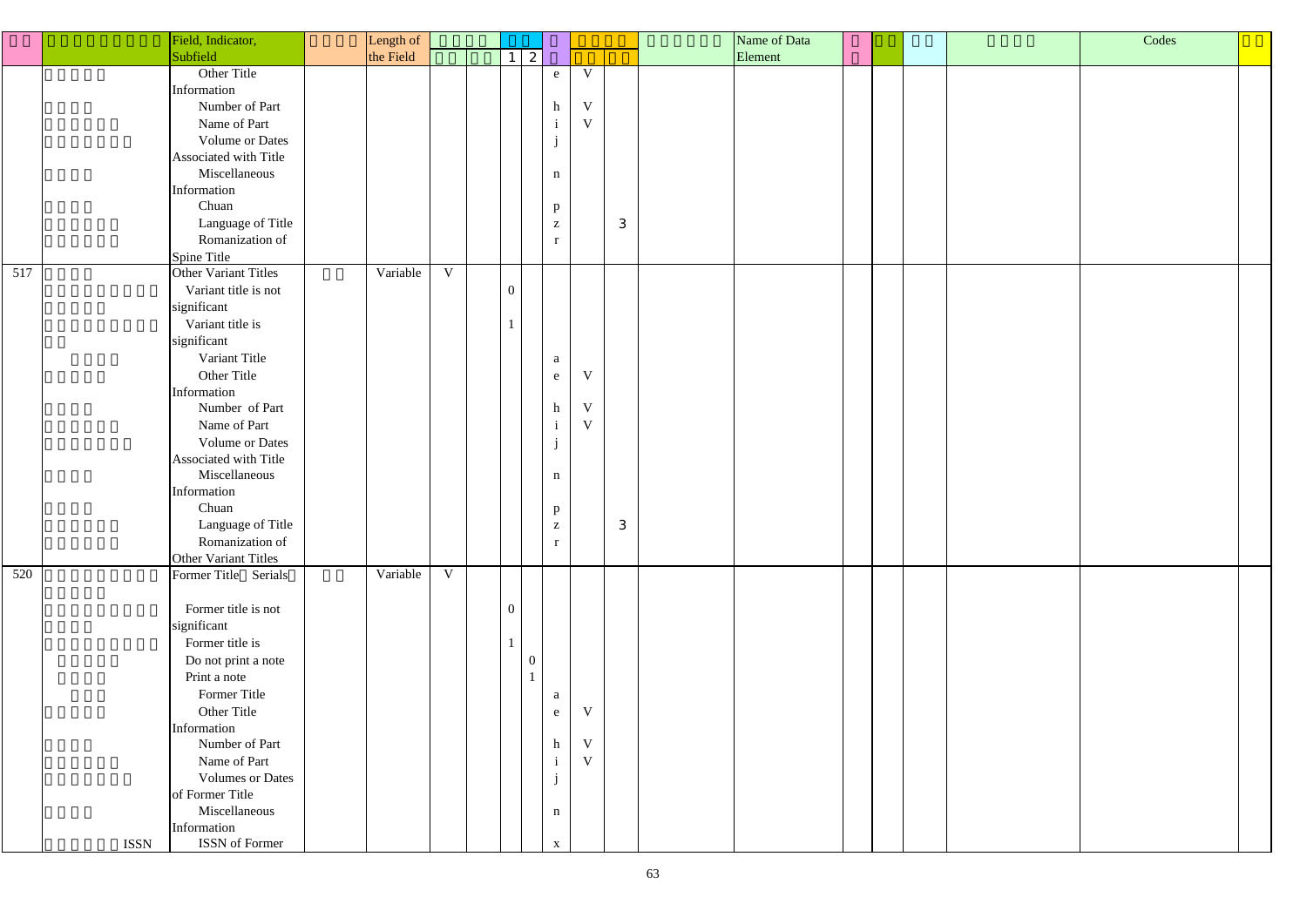|     | Field, Indicator,                    | Length of |              |                |                                  |                                                       |              | Name of Data |  | Codes |  |
|-----|--------------------------------------|-----------|--------------|----------------|----------------------------------|-------------------------------------------------------|--------------|--------------|--|-------|--|
|     | Subfield                             | the Field |              | 1 <sup>1</sup> | 2                                |                                                       |              | Element      |  |       |  |
|     | Language of Title                    |           |              |                |                                  | $\mathbf{Z}$                                          | 3            |              |  |       |  |
|     | Romanization of                      |           |              |                |                                  | r                                                     |              |              |  |       |  |
|     | <b>Former Titles</b>                 |           |              |                |                                  |                                                       |              |              |  |       |  |
| 530 | Key Title Serials                    | Variable  | $\mathbf{V}$ |                |                                  |                                                       |              |              |  |       |  |
|     |                                      |           |              |                |                                  |                                                       |              |              |  |       |  |
|     | Key title is the same                |           |              | $\overline{0}$ |                                  |                                                       |              |              |  |       |  |
|     | as the title proper                  |           |              |                |                                  |                                                       |              |              |  |       |  |
|     | Key title differs from               |           |              |                |                                  |                                                       |              |              |  |       |  |
|     | the title proper                     |           |              |                |                                  |                                                       |              |              |  |       |  |
|     | Key Title                            |           |              |                |                                  | a                                                     |              |              |  |       |  |
|     | Qualifier                            |           |              |                |                                  | $\mathbf b$                                           |              |              |  |       |  |
|     | <b>Volume or Dates</b>               |           |              |                |                                  | $\mathbf{j}$                                          |              |              |  |       |  |
|     | Associated with Key                  |           |              |                |                                  |                                                       |              |              |  |       |  |
| 531 | Abbreviated Title                    | Variable  | $\mathbf V$  |                |                                  |                                                       |              |              |  |       |  |
|     | Serials                              |           |              |                |                                  |                                                       |              |              |  |       |  |
|     | Abbreviated title is                 |           |              | $\overline{0}$ |                                  |                                                       |              |              |  |       |  |
|     | not significant                      |           |              |                |                                  |                                                       |              |              |  |       |  |
|     | Abbreviated title is                 |           |              |                |                                  |                                                       |              |              |  |       |  |
|     | significant                          |           |              |                |                                  |                                                       |              |              |  |       |  |
|     | Abbreviated Title                    |           |              |                |                                  | $\mathbf{a}$                                          |              |              |  |       |  |
|     | Qualifier                            |           |              |                |                                  | $\mathbf b$                                           |              |              |  |       |  |
| 532 | <b>Expanded Title</b>                | Variable  | $\mathbf{V}$ |                |                                  |                                                       |              |              |  |       |  |
|     | Expanded title is not                |           |              | $\overline{0}$ |                                  |                                                       |              |              |  |       |  |
|     | significant                          |           |              |                |                                  |                                                       |              |              |  |       |  |
|     | Expanded title is                    |           |              |                |                                  |                                                       |              |              |  |       |  |
|     | significant                          |           |              |                |                                  |                                                       |              |              |  |       |  |
|     | Type of expansion                    |           |              |                |                                  |                                                       |              |              |  |       |  |
|     | indicator                            |           |              |                |                                  |                                                       |              |              |  |       |  |
|     | Initialism                           |           |              |                | $\overline{0}$                   |                                                       |              |              |  |       |  |
|     | Numeral                              |           |              |                |                                  |                                                       |              |              |  |       |  |
|     | Abbreviation                         |           |              |                | $\overline{2}$<br>$\overline{3}$ |                                                       |              |              |  |       |  |
|     | Other, non-roman                     |           |              |                |                                  |                                                       |              |              |  |       |  |
|     | symbol, etc.                         |           |              |                |                                  |                                                       |              |              |  |       |  |
|     | <b>Expanded Title</b>                |           |              |                |                                  | a                                                     |              |              |  |       |  |
|     | Language of Title<br>Romanization of |           |              |                |                                  | $\mathbf{Z}$                                          | $\mathbf{3}$ |              |  |       |  |
|     | <b>Expanded Titles</b>               |           |              |                |                                  | $\mathbf{r}$                                          |              |              |  |       |  |
| 540 | <b>Additional Title</b>              | Variable  | $\mathbf V$  |                |                                  |                                                       |              |              |  |       |  |
|     | Supplied by Cataloguer               |           |              |                |                                  |                                                       |              |              |  |       |  |
|     | Additional title is not              |           |              | $\overline{0}$ |                                  |                                                       |              |              |  |       |  |
|     | significant                          |           |              |                |                                  |                                                       |              |              |  |       |  |
|     | Additional title is                  |           |              |                |                                  |                                                       |              |              |  |       |  |
|     | significant                          |           |              |                |                                  |                                                       |              |              |  |       |  |
|     | <b>Additional Title</b>              |           |              |                |                                  | a                                                     |              |              |  |       |  |
|     | Language of Title                    |           |              |                |                                  | $\mathbf{Z}% ^{T}=\mathbf{Z}^{T}\times\mathbf{Z}^{T}$ | 3            |              |  |       |  |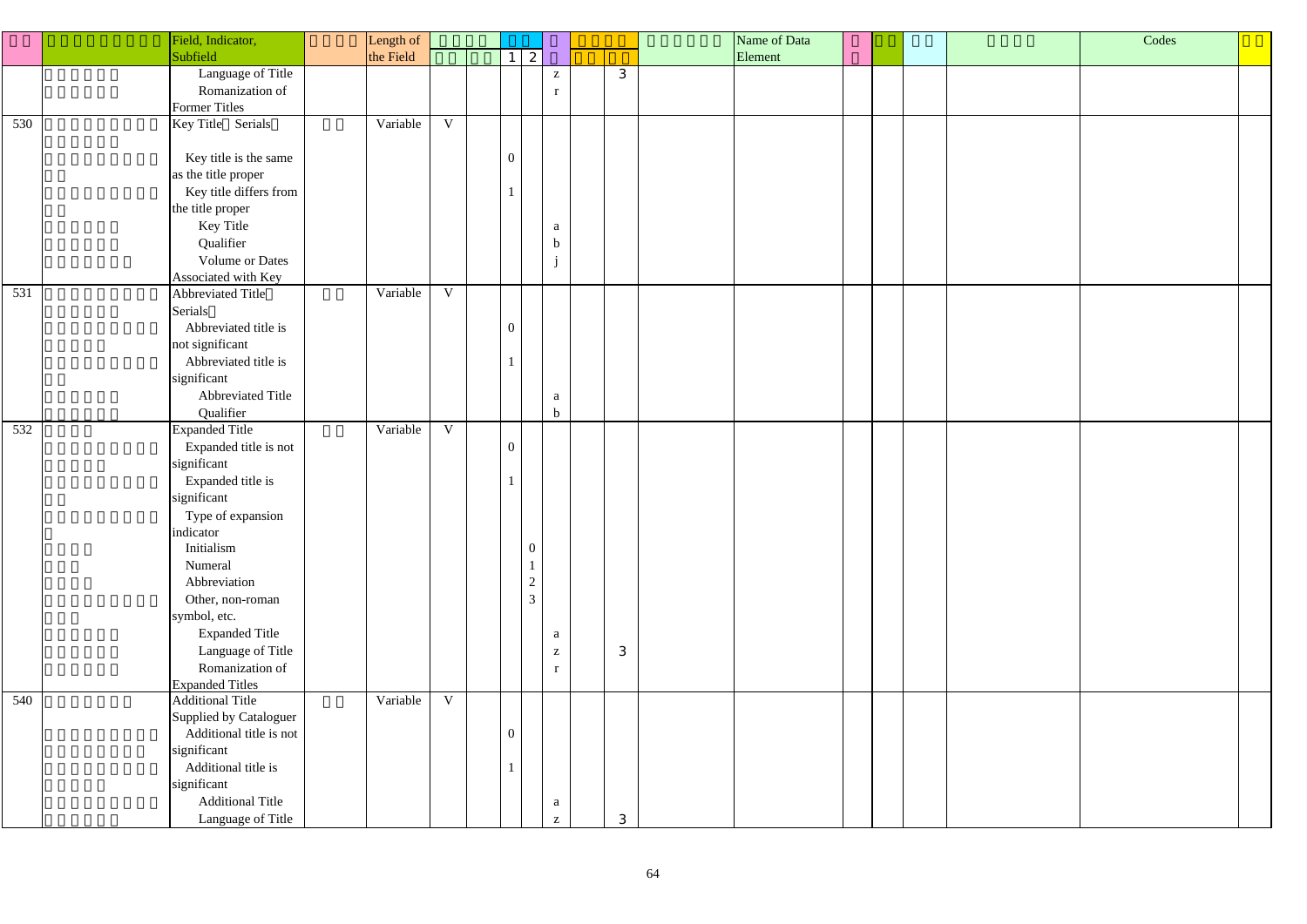|                  |    | Field, Indicator,                        | Length of |              |              |                |                                                       |                         |                | Name of Data |  |  | Codes |  |
|------------------|----|------------------------------------------|-----------|--------------|--------------|----------------|-------------------------------------------------------|-------------------------|----------------|--------------|--|--|-------|--|
|                  |    | Subfield                                 | the Field |              |              | $\mathbf{2}$   |                                                       |                         |                | Element      |  |  |       |  |
|                  |    | Romanization of                          |           |              |              |                | $\mathbf{r}$                                          |                         |                |              |  |  |       |  |
|                  |    | <b>Additional Title</b>                  |           |              |              |                |                                                       |                         |                |              |  |  |       |  |
|                  |    | <b>Supplied by Cataloguer</b>            |           |              |              |                |                                                       |                         |                |              |  |  |       |  |
| $\overline{541}$ |    | <b>Translated Title</b>                  | Variable  | $\mathbf V$  |              |                |                                                       |                         |                |              |  |  |       |  |
|                  |    | Supplied by Cataloguer                   |           |              |              |                |                                                       |                         |                |              |  |  |       |  |
|                  |    | Translated title is not                  |           |              |              | $\theta$       |                                                       |                         |                |              |  |  |       |  |
|                  |    | significant                              |           |              |              |                |                                                       |                         |                |              |  |  |       |  |
|                  |    | Translated title is                      |           |              |              |                |                                                       |                         |                |              |  |  |       |  |
|                  |    | significant                              |           |              |              |                |                                                       |                         |                |              |  |  |       |  |
|                  |    | <b>Translated Title</b>                  |           |              |              |                | $\mathbf{a}$                                          |                         |                |              |  |  |       |  |
|                  |    | Other Title                              |           |              |              |                | $\mathbf{e}$                                          | $\ensuremath{\text{V}}$ |                |              |  |  |       |  |
|                  |    | Information                              |           |              |              |                |                                                       |                         |                |              |  |  |       |  |
|                  |    | Number of a Part                         |           |              |              |                | h                                                     | $\mathbf V$             |                |              |  |  |       |  |
|                  |    | Name of Part                             |           |              |              |                | $\mathbf{i}$                                          | $\ensuremath{\text{V}}$ |                |              |  |  |       |  |
|                  |    | <b>Volumes or Dates</b>                  |           |              |              |                |                                                       |                         |                |              |  |  |       |  |
|                  |    | of Translated Title                      |           |              |              |                |                                                       |                         |                |              |  |  |       |  |
|                  |    | Miscellaneous                            |           |              |              |                | $\,$ n                                                |                         |                |              |  |  |       |  |
|                  |    | Information                              |           |              |              |                |                                                       |                         |                |              |  |  |       |  |
|                  | 卷數 | Chuan                                    |           |              |              |                | $\mathbf{p}$                                          |                         |                |              |  |  |       |  |
|                  |    | Language of Title                        |           |              |              |                | $\mathbf{Z}$                                          |                         | $\mathfrak{S}$ |              |  |  |       |  |
|                  |    | Romanization of                          |           |              |              |                | r                                                     |                         |                |              |  |  |       |  |
|                  |    | <b>Translated Title</b>                  |           |              |              |                |                                                       |                         |                |              |  |  |       |  |
| 600              |    | Personal Name Used as                    | Variable  | $\mathbf{V}$ |              |                |                                                       |                         |                |              |  |  |       |  |
|                  |    | Subject                                  |           |              |              |                |                                                       |                         |                |              |  |  |       |  |
|                  |    | Name entered under                       |           |              |              | $\overline{0}$ |                                                       |                         |                |              |  |  |       |  |
|                  |    | forename or in direct                    |           |              |              |                |                                                       |                         |                |              |  |  |       |  |
|                  |    | Name entered under                       |           |              |              |                |                                                       |                         |                |              |  |  |       |  |
|                  |    | surname (family name,                    |           |              |              |                |                                                       |                         |                |              |  |  |       |  |
|                  |    | patronymic etc.)<br><b>Entry Element</b> |           |              |              |                |                                                       |                         |                |              |  |  |       |  |
|                  |    | Part of Name Other                       |           |              |              |                | $\mathbf{a}$<br>$\mathbf b$                           |                         |                |              |  |  |       |  |
|                  |    | than Entry Element                       |           |              |              |                |                                                       |                         |                |              |  |  |       |  |
|                  |    | Additions to Name                        |           |              |              |                | $\mathbf{c}$                                          | $\ensuremath{\text{V}}$ |                |              |  |  |       |  |
|                  |    | Other than Dates                         |           |              |              |                |                                                       |                         |                |              |  |  |       |  |
|                  |    | <b>Roman Numerals</b>                    |           |              |              |                | $\mathbf d$                                           |                         |                |              |  |  |       |  |
|                  |    | Dates                                    |           |              |              |                |                                                       |                         |                |              |  |  |       |  |
|                  |    | Expansion of                             |           |              |              |                | g                                                     |                         |                |              |  |  |       |  |
|                  |    | Initials of Forename                     |           |              |              |                |                                                       |                         |                |              |  |  |       |  |
|                  |    | Dynasty                                  |           |              |              |                | ${\bf S}$                                             |                         |                |              |  |  |       |  |
|                  |    | Topical                                  |           |              |              |                | $\mathbf X$                                           | $\ensuremath{\text{V}}$ |                |              |  |  |       |  |
|                  |    | Geographical                             |           |              |              |                | $\mathbf y$                                           | $\mathbf V$             |                |              |  |  |       |  |
|                  |    | Subdivision                              |           |              |              |                |                                                       |                         |                |              |  |  |       |  |
|                  |    | Chronological                            |           |              |              |                | $\mathbf{Z}% ^{T}=\mathbf{Z}^{T}\times\mathbf{Z}^{T}$ | $\ensuremath{\text{V}}$ |                |              |  |  |       |  |
|                  |    | Subdivision                              |           |              |              |                |                                                       |                         |                |              |  |  |       |  |
|                  |    | System Code                              |           |              | $\mathbf{V}$ |                | $\overline{2}$                                        |                         |                |              |  |  |       |  |
|                  |    | <b>Authority Record</b>                  |           |              |              |                | $\mathfrak{Z}$                                        |                         |                |              |  |  |       |  |
|                  |    | Number                                   |           |              |              |                |                                                       |                         |                |              |  |  |       |  |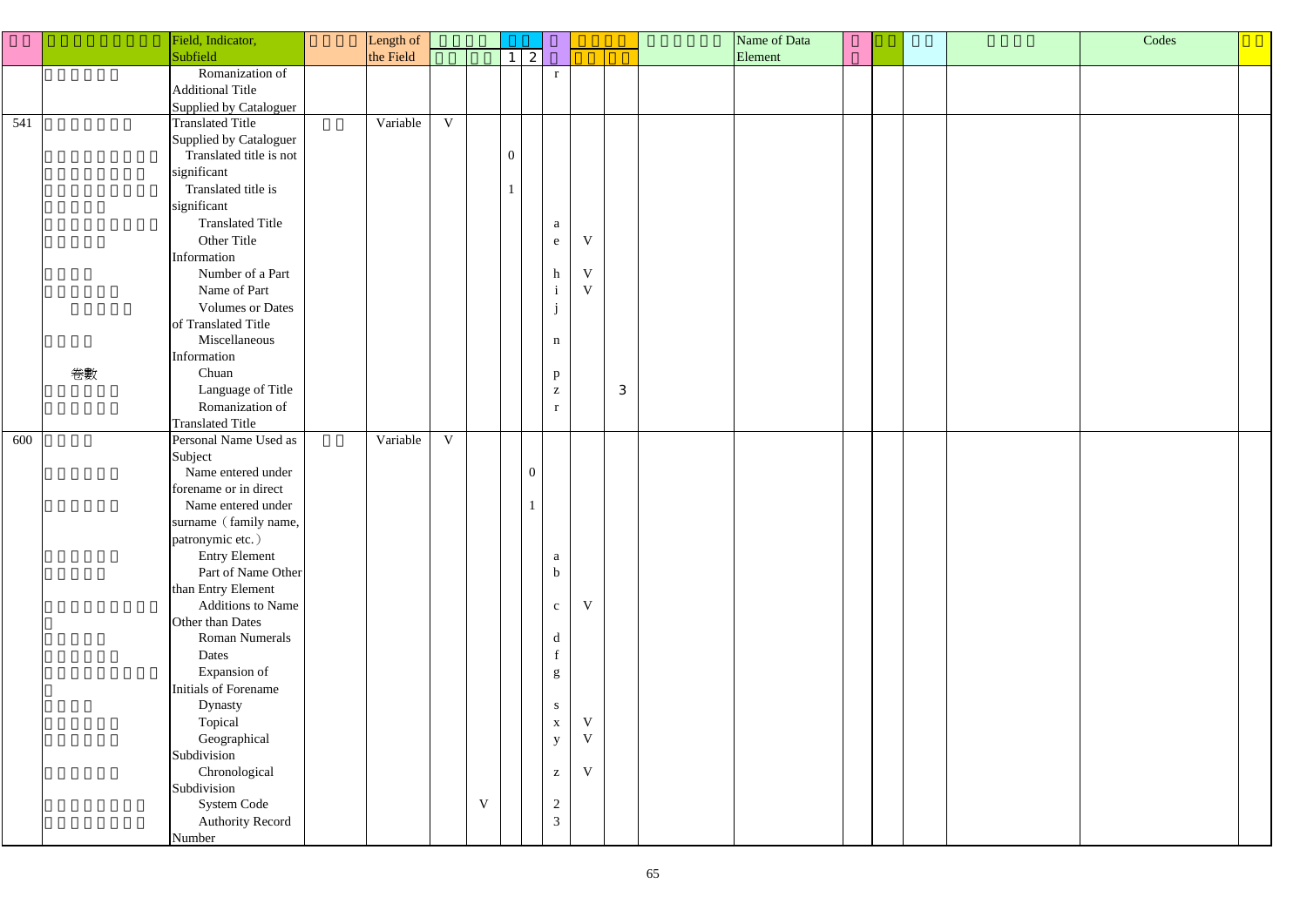|     | Field, Indicator,                 | Length of |             |   |                  |                                                       |              | Name of Data |  | Codes |  |
|-----|-----------------------------------|-----------|-------------|---|------------------|-------------------------------------------------------|--------------|--------------|--|-------|--|
|     | Subfield                          | the Field |             |   | $1 \mid 2 \mid$  |                                                       |              | Element      |  |       |  |
| 601 | Corporate Body Name               | Variable  | $\mathbf V$ |   |                  |                                                       |              |              |  |       |  |
|     | Used as Subject                   |           |             |   |                  |                                                       |              |              |  |       |  |
|     | Corporate name                    |           |             |   | $\boldsymbol{0}$ |                                                       |              |              |  |       |  |
|     | Meeting                           |           |             |   |                  |                                                       |              |              |  |       |  |
|     | Name in inverted                  |           |             |   | $\boldsymbol{0}$ |                                                       |              |              |  |       |  |
|     | Name entered under                |           |             |   |                  |                                                       |              |              |  |       |  |
|     |                                   |           |             |   |                  |                                                       |              |              |  |       |  |
|     | place or jurisdiction             |           |             |   |                  |                                                       |              |              |  |       |  |
|     | Name entered under                |           |             |   | $\overline{2}$   |                                                       |              |              |  |       |  |
|     | name in direct order              |           |             |   |                  |                                                       |              |              |  |       |  |
|     | <b>Entry Element</b>              |           |             |   |                  | a                                                     |              |              |  |       |  |
|     | Subdivision or                    |           |             |   |                  | $\mathbf b$                                           | V            |              |  |       |  |
|     | name if entered under             |           |             |   |                  |                                                       |              |              |  |       |  |
|     | <b>Addition to Name</b>           |           |             |   |                  | $\mathbf{C}$                                          | V            |              |  |       |  |
|     | or Qualifier                      |           |             |   |                  |                                                       |              |              |  |       |  |
|     | Number of Meeting                 |           |             |   |                  | $\mathbf d$                                           |              |              |  |       |  |
|     | and or Number of Part             |           |             |   |                  |                                                       |              |              |  |       |  |
|     | of a Meeting                      |           |             |   |                  |                                                       |              |              |  |       |  |
|     | Location of                       |           |             |   |                  | e                                                     |              |              |  |       |  |
|     | Date of Meeting                   |           |             |   |                  | $\mathbf{f}$                                          |              |              |  |       |  |
|     | <b>Inverted Element</b>           |           |             |   |                  | $\mathbf{g}% _{0}\left( \mathbf{r},\mathbf{r}\right)$ |              |              |  |       |  |
|     | Part of Name Other                |           |             |   |                  | $\mathbf h$                                           | V            |              |  |       |  |
|     | than Entry Element and            |           |             |   |                  |                                                       |              |              |  |       |  |
|     | <b>Inverted Element</b>           |           |             |   |                  |                                                       |              |              |  |       |  |
|     | Dynasty                           |           |             |   |                  | ${\bf S}$                                             |              |              |  |       |  |
|     | Topical                           |           |             |   |                  | $\mathbf X$                                           | V            |              |  |       |  |
|     | Geographical                      |           |             |   |                  | $\mathbf{y}$                                          | $\mathbf{V}$ |              |  |       |  |
|     | Subdivision                       |           |             |   |                  |                                                       |              |              |  |       |  |
|     | Chronological                     |           |             |   |                  | $\mathbf{Z}% ^{t}\left( \mathbf{Z}_{1}\right)$        | V            |              |  |       |  |
|     | Subdivision                       |           |             |   |                  |                                                       |              |              |  |       |  |
|     | System Code                       |           |             | V |                  | $\overline{2}$                                        |              |              |  |       |  |
|     | <b>Authority Record</b>           |           |             |   |                  | $\mathfrak{Z}$                                        |              |              |  |       |  |
|     | Number                            |           |             |   |                  |                                                       |              |              |  |       |  |
| 602 | Family Name Used as               | Variable  | $\mathbf V$ |   |                  |                                                       |              |              |  |       |  |
|     | Subject                           |           |             |   |                  |                                                       |              |              |  |       |  |
|     | <b>Entry Element</b>              |           |             |   |                  | a                                                     |              |              |  |       |  |
|     | Dates                             |           |             |   |                  | $\mathbf f$                                           |              |              |  |       |  |
|     | Topical                           |           |             |   |                  | $\mathbf X$                                           | V            |              |  |       |  |
|     | Geographical                      |           |             |   |                  | $\mathbf{y}$                                          | $\mathbf V$  |              |  |       |  |
|     | Subdivision                       |           |             |   |                  |                                                       |              |              |  |       |  |
|     | Chronological                     |           |             |   |                  | $\mathbf{Z}% ^{t}\left( \mathbf{Z}_{1}\right)$        | V            |              |  |       |  |
|     | Subdivision                       |           |             |   |                  |                                                       |              |              |  |       |  |
|     | System Code                       |           |             | V |                  | $\overline{2}$                                        |              |              |  |       |  |
|     | <b>Authority Record</b>           |           |             |   |                  | $\mathfrak{Z}$                                        |              |              |  |       |  |
|     | Number                            |           |             |   |                  |                                                       |              |              |  |       |  |
| 604 | Name and Title Used as<br>著者/題名標題 | Variable  | $\mathbf V$ |   |                  |                                                       |              |              |  |       |  |
|     | Subject                           |           |             |   |                  |                                                       |              |              |  |       |  |
|     | Linking Data<br>相關之資料欄位           |           |             |   |                  |                                                       | V            |              |  |       |  |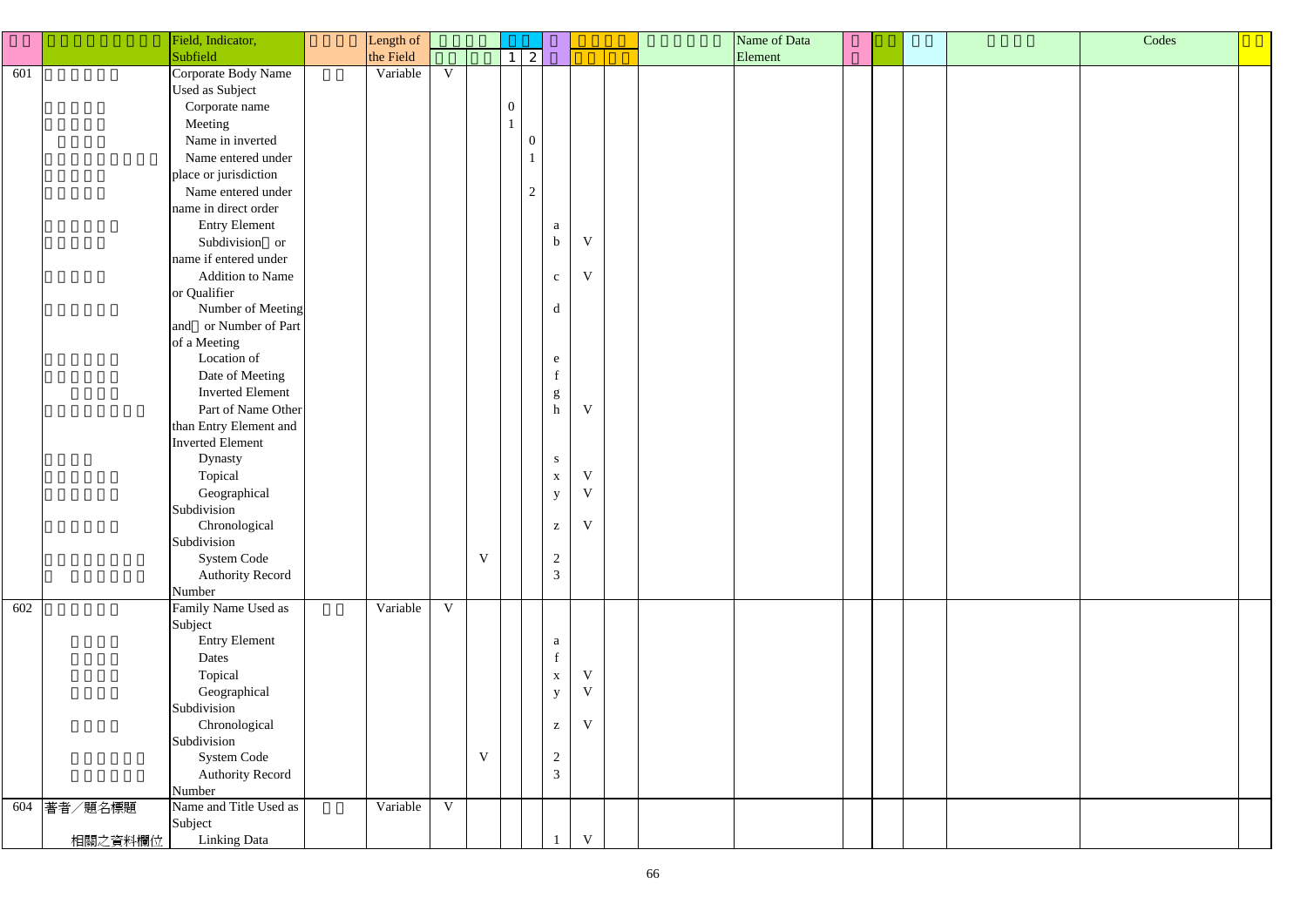|     | Field, Indicator,                 | Length of |             |             |                 |                                  |                         |  | Name of Data |  |  | Codes |  |
|-----|-----------------------------------|-----------|-------------|-------------|-----------------|----------------------------------|-------------------------|--|--------------|--|--|-------|--|
|     | Subfield                          | the Field |             |             | $1 \mid 2 \mid$ |                                  |                         |  | Element      |  |  |       |  |
| 605 | Title Used as Subject             | Variable  | V           |             |                 |                                  |                         |  |              |  |  |       |  |
|     | <b>Entry Element</b>              |           |             |             |                 | a                                |                         |  |              |  |  |       |  |
|     | Number of Section                 |           |             |             |                 | h                                | $\mathbf V$             |  |              |  |  |       |  |
|     | or Part                           |           |             |             |                 |                                  |                         |  |              |  |  |       |  |
|     | Name of Section or                |           |             |             |                 | $\,$ i                           | V                       |  |              |  |  |       |  |
|     | Part                              |           |             |             |                 |                                  |                         |  |              |  |  |       |  |
|     | Date of Publication               |           |             |             |                 | $\bf k$                          |                         |  |              |  |  |       |  |
|     | Form Subheading                   |           |             |             |                 |                                  |                         |  |              |  |  |       |  |
|     | Language when                     |           |             |             |                 | ${\bf m}$                        |                         |  |              |  |  |       |  |
|     |                                   |           |             |             |                 |                                  |                         |  |              |  |  |       |  |
|     | part of heading                   |           |             |             |                 |                                  |                         |  |              |  |  |       |  |
|     | Version (or date                  |           |             |             |                 | $\mathbf{q}$                     |                         |  |              |  |  |       |  |
|     | of version)                       |           |             |             |                 |                                  |                         |  |              |  |  |       |  |
|     | Miscellaneous                     |           |             |             |                 | $\mathbf n$                      | V                       |  |              |  |  |       |  |
|     | Information                       |           |             |             |                 |                                  |                         |  |              |  |  |       |  |
|     | Topical                           |           |             |             |                 | $\mathbf X$                      | V<br>$\mathbf V$        |  |              |  |  |       |  |
|     | Geographical                      |           |             |             |                 | $\mathbf{y}$                     |                         |  |              |  |  |       |  |
|     | Subdivision                       |           |             |             |                 |                                  | $\mathbf V$             |  |              |  |  |       |  |
|     | Chronological                     |           |             |             |                 | $\mathbf{Z}$                     |                         |  |              |  |  |       |  |
|     | Subdivision                       |           |             | $\mathbf V$ |                 |                                  |                         |  |              |  |  |       |  |
|     | System Code                       |           |             |             |                 | $\overline{2}$<br>$\mathfrak{Z}$ |                         |  |              |  |  |       |  |
|     | <b>Authority Record</b>           |           |             |             |                 |                                  |                         |  |              |  |  |       |  |
| 606 | Number<br>Topical Name Used as    | Variable  | V           |             |                 |                                  |                         |  |              |  |  |       |  |
|     |                                   |           |             |             |                 |                                  |                         |  |              |  |  |       |  |
|     | Subject<br><b>Entry Element</b>   |           |             |             |                 |                                  |                         |  |              |  |  |       |  |
|     |                                   |           |             |             |                 | $\rm{a}$                         | $\ensuremath{\text{V}}$ |  |              |  |  |       |  |
|     | Topical                           |           |             |             |                 | $\mathbf X$                      | V                       |  |              |  |  |       |  |
|     | Geographical<br>Subdivision       |           |             |             |                 | $\mathbf{y}$                     |                         |  |              |  |  |       |  |
|     |                                   |           |             |             |                 |                                  | V                       |  |              |  |  |       |  |
|     | Chronological<br>Subdivision      |           |             |             |                 | $\mathbf{Z}$                     |                         |  |              |  |  |       |  |
|     | System Code                       |           |             | V           |                 | $\overline{2}$                   |                         |  |              |  |  |       |  |
|     |                                   |           |             |             |                 | $\mathfrak{Z}$                   |                         |  |              |  |  |       |  |
|     | <b>Authority Record</b><br>Number |           |             |             |                 |                                  |                         |  |              |  |  |       |  |
| 607 | Geographical Name                 | Variable  | $\mathbf V$ |             |                 |                                  |                         |  |              |  |  |       |  |
|     | <b>Used as Subject</b>            |           |             |             |                 |                                  |                         |  |              |  |  |       |  |
|     | <b>Entry Element</b>              |           |             |             |                 | $\mathbf{a}$                     |                         |  |              |  |  |       |  |
|     | Topical                           |           |             |             |                 | $\mathbf X$                      | $\mathbf V$             |  |              |  |  |       |  |
|     | Geographical                      |           |             |             |                 | $\mathbf{y}$                     | $\mathbf V$             |  |              |  |  |       |  |
|     | Subdivision                       |           |             |             |                 |                                  |                         |  |              |  |  |       |  |
|     | Chronological                     |           |             |             |                 | $\mathbf{Z}$                     | V                       |  |              |  |  |       |  |
|     | Subdivision                       |           |             |             |                 |                                  |                         |  |              |  |  |       |  |
|     | System Code                       |           |             | $\mathbf V$ |                 | $\overline{2}$                   |                         |  |              |  |  |       |  |
|     | <b>Authority Record</b>           |           |             |             |                 | $\overline{3}$                   |                         |  |              |  |  |       |  |
|     | Number                            |           |             |             |                 |                                  |                         |  |              |  |  |       |  |
| 608 | <b>Auxiliary Access Field</b>     | Variable  | V           |             |                 |                                  |                         |  |              |  |  |       |  |
|     | (for Chinese Rare                 |           |             |             |                 |                                  |                         |  |              |  |  |       |  |
|     | <b>Books Only</b> )               |           |             |             |                 |                                  |                         |  |              |  |  |       |  |
|     |                                   |           |             |             |                 |                                  |                         |  |              |  |  |       |  |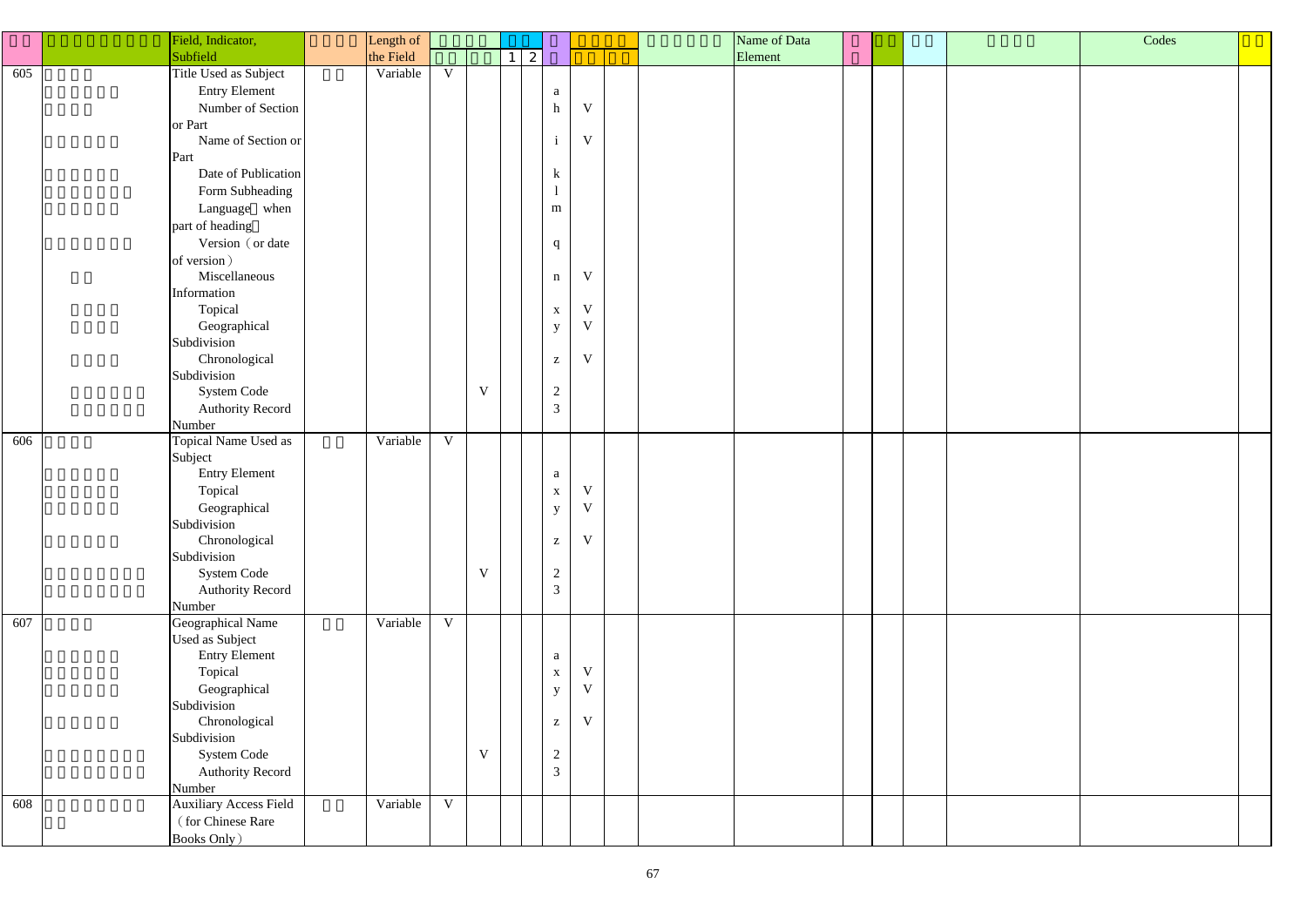|     |           | Field, Indicator,           | Length of |              |                  |                  |             | Name of Data |  | Codes |  |
|-----|-----------|-----------------------------|-----------|--------------|------------------|------------------|-------------|--------------|--|-------|--|
|     |           | Subfield                    | the Field |              |                  | $\boldsymbol{z}$ |             | Element      |  |       |  |
|     |           | Edition                     |           |              | $\overline{0}$   |                  |             |              |  |       |  |
|     |           | Place of Engraving          |           |              |                  |                  |             |              |  |       |  |
|     |           | Printing                    |           |              |                  |                  |             |              |  |       |  |
|     |           |                             |           |              | $\overline{2}$   |                  |             |              |  |       |  |
|     |           | Engraver / Printer          |           |              | 3 <sup>7</sup>   |                  |             |              |  |       |  |
|     |           | <b>Engraving Worker</b>     |           |              |                  |                  |             |              |  |       |  |
|     |           | Date of Engraving $\diagup$ |           |              | $\overline{4}$   |                  |             |              |  |       |  |
|     |           | Printing                    |           |              |                  |                  |             |              |  |       |  |
|     |           | Binding                     |           |              | $5\overline{)}$  |                  |             |              |  |       |  |
|     |           | Collector                   |           |              | 6                |                  |             |              |  |       |  |
|     |           | Described in Chinese        |           |              | $\overline{0}$   |                  |             |              |  |       |  |
|     | 以中文以外語文著  | Described in other          |           |              |                  |                  |             |              |  |       |  |
|     |           | than Chinese                |           |              |                  |                  |             |              |  |       |  |
|     | 檢索名稱      | <b>Access Terms</b>         |           |              |                  | a                |             |              |  |       |  |
|     | 檢索名稱複分    | General                     |           |              |                  | $\mathbf X$      | $\mathbf V$ |              |  |       |  |
|     |           | <b>Authority Record</b>     |           |              |                  | $\mathfrak{Z}$   |             |              |  |       |  |
|     |           | Number                      |           |              |                  |                  |             |              |  |       |  |
| 610 |           | Uncontrolled Subject        |           | $\mathbf{V}$ |                  |                  |             |              |  |       |  |
|     |           | Terms                       |           |              |                  |                  |             |              |  |       |  |
|     |           | Described in Chinese        |           |              | $\boldsymbol{0}$ |                  |             |              |  |       |  |
|     |           | Described in other          |           |              | $\mathbf{1}$     |                  |             |              |  |       |  |
|     |           | than Chinese                |           |              |                  |                  |             |              |  |       |  |
|     |           | Subject Term                |           |              |                  | a                | $\mathbf V$ |              |  |       |  |
| 620 |           | Place Access                |           | $\mathbf{V}$ |                  |                  |             |              |  |       |  |
|     |           |                             |           |              |                  |                  |             |              |  |       |  |
|     |           | Described in Chinese        |           |              | $\boldsymbol{0}$ |                  |             |              |  |       |  |
|     |           | Described in other          |           |              | $\mathbf{1}$     |                  |             |              |  |       |  |
|     |           | than Chinese                |           |              |                  |                  |             |              |  |       |  |
|     |           | Country                     |           |              |                  | $\mathbf{a}$     |             |              |  |       |  |
|     |           | <b>State or Province</b>    |           |              |                  | $\mathbf b$      |             |              |  |       |  |
|     |           | County                      |           |              |                  | $\mathbf{C}$     |             |              |  |       |  |
|     | 市名        | City                        |           |              |                  | d                |             |              |  |       |  |
| 626 | 技術細節檢索項(電 | <b>Technical Details</b>    |           | $\mathbf V$  |                  |                  |             |              |  |       |  |
|     | 腦檔)       | Access (Electronic          |           |              |                  |                  |             |              |  |       |  |
|     | 電腦機型      | Make and Model of           |           |              |                  | a                |             |              |  |       |  |
|     |           | Machines                    |           |              |                  |                  |             |              |  |       |  |
|     | 程式語言      | Programming                 |           |              |                  | $\mathbf b$      |             |              |  |       |  |
|     |           | Languages                   |           |              |                  |                  |             |              |  |       |  |
|     |           | <b>Operating System</b>     |           |              |                  | $\mathbf{c}$     |             |              |  |       |  |
| 660 |           | Geographic Area Code        | Variable  | $\mathbf V$  |                  |                  |             |              |  |       |  |
|     |           | GAC                         |           |              |                  |                  |             |              |  |       |  |
|     |           | Code                        |           |              |                  | a                |             |              |  |       |  |
| 661 |           | Time Period Code            | Variable  | $\mathbf{V}$ |                  |                  |             |              |  |       |  |
|     |           | Time Period Code            |           |              |                  | a                |             |              |  |       |  |
| 670 |           | Precis                      | Variable  | $\mathbf V$  |                  |                  |             |              |  |       |  |
|     |           | Subject Indicator           |           |              |                  | a                |             |              |  |       |  |
|     |           | Number                      |           |              |                  |                  |             |              |  |       |  |
|     |           |                             |           |              |                  |                  |             |              |  |       |  |
|     |           | String                      |           |              |                  | $\mathbf{C}$     |             |              |  |       |  |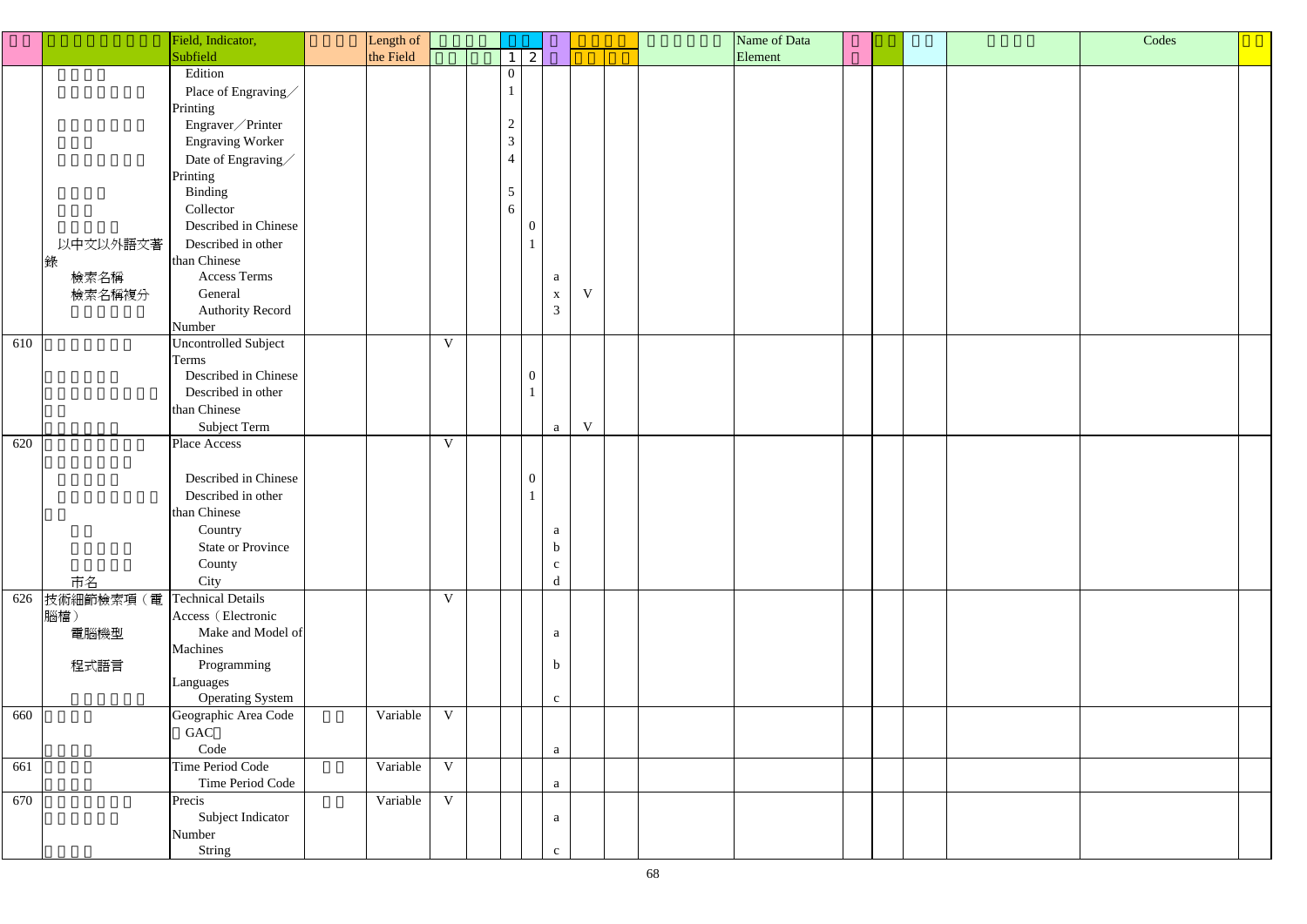|     | Field, Indicator,                   | Length of |              |                 |                |                           |             |   | Name of Data |  |  | Codes |  |
|-----|-------------------------------------|-----------|--------------|-----------------|----------------|---------------------------|-------------|---|--------------|--|--|-------|--|
|     | Subfield                            | the Field |              | $1 \mid 2 \mid$ |                |                           |             |   | Element      |  |  |       |  |
|     | Reference Indicator                 |           |              |                 |                | ${\bf e}$                 | V           |   |              |  |  |       |  |
|     | Number                              |           |              |                 |                |                           |             |   |              |  |  |       |  |
|     | Language of Terms                   |           |              |                 |                | $\mathbf{Z}$              |             |   |              |  |  |       |  |
| 675 | Universal Decimal                   | Variable  | $\mathbf{V}$ |                 |                |                           |             |   |              |  |  |       |  |
|     | Classification (UDC)                |           |              |                 |                |                           |             |   |              |  |  |       |  |
|     | Number                              |           |              |                 |                | a                         |             |   |              |  |  |       |  |
|     | Edition                             |           |              |                 |                | $\mathbf{V}$              |             |   |              |  |  |       |  |
|     | Language of                         |           |              |                 |                | $\mathbf{Z}$              |             | 3 |              |  |  |       |  |
|     | Edition                             |           |              |                 |                |                           |             |   |              |  |  |       |  |
| 676 | Dewey Decimal                       | Variable  | $\mathbf{V}$ |                 |                |                           |             |   |              |  |  |       |  |
|     | Classification (DDC)                |           |              |                 |                |                           |             |   |              |  |  |       |  |
|     | <b>Class Number</b>                 |           |              |                 |                | a                         |             |   |              |  |  |       |  |
|     | Edition                             |           |              |                 |                | $\mathbf{V}$              |             |   |              |  |  |       |  |
| 680 | <b>Library of Congress</b>          | Variable  | V            |                 |                |                           |             |   |              |  |  |       |  |
|     | Classification                      |           |              |                 |                |                           |             |   |              |  |  |       |  |
|     | Class Number                        |           |              |                 |                | a                         |             |   |              |  |  |       |  |
|     | <b>Book Number</b>                  |           |              |                 |                | $\mathbf b$               |             |   |              |  |  |       |  |
| 681 | <b>Chinese Classification</b>       | Variable  | $\mathbf{V}$ |                 |                |                           |             |   |              |  |  |       |  |
|     | Scheme CCS                          |           |              |                 |                |                           |             |   |              |  |  |       |  |
|     | <b>Class Number</b>                 |           |              |                 |                | a                         |             |   |              |  |  |       |  |
|     | <b>Book Number</b>                  |           |              |                 |                | $\mathbf b$               |             |   |              |  |  |       |  |
|     | Edition                             |           |              |                 |                | $\mathbf{V}$              |             |   |              |  |  |       |  |
| 682 | <b>Agricultural Science</b>         | Variable  | $\mathbf V$  |                 |                |                           |             |   |              |  |  |       |  |
|     | <b>Information Center</b>           |           |              |                 |                |                           |             |   |              |  |  |       |  |
|     | ASIC Classification                 |           |              |                 |                |                           |             |   |              |  |  |       |  |
|     | Scheme                              |           |              |                 |                |                           |             |   |              |  |  |       |  |
|     | <b>Class Number</b>                 |           |              |                 |                | a                         |             |   |              |  |  |       |  |
|     | <b>Book Number</b>                  |           |              |                 |                | $\mathbf b$               |             |   |              |  |  |       |  |
| 686 | National Library of                 | Variable  | $\mathbf{V}$ |                 |                |                           |             |   |              |  |  |       |  |
|     | Medicine Classification             |           |              |                 |                |                           |             |   |              |  |  |       |  |
|     | Class Number                        |           |              |                 |                | a                         |             |   |              |  |  |       |  |
|     | <b>Book Number</b>                  |           |              |                 |                | $\mathbf b$               |             |   |              |  |  |       |  |
| 687 | Other Class Numbers                 | Variable  | $\mathbf{V}$ |                 |                |                           |             |   |              |  |  |       |  |
|     | Class Number                        |           |              |                 |                | $\mathbf{a}$              | $\mathbf V$ |   |              |  |  |       |  |
|     | <b>Book Number</b>                  |           |              |                 |                | $\boldsymbol{\mathrm{b}}$ | $\mathbf V$ |   |              |  |  |       |  |
|     | Classification                      |           |              |                 |                | $\mathbf{C}$              | $\mathbf V$ |   |              |  |  |       |  |
|     | Subdivision                         |           |              |                 |                |                           |             |   |              |  |  |       |  |
|     | System Code                         |           |              |                 |                | d                         |             |   |              |  |  |       |  |
| 700 | Personal Name-<br>$\hspace{0.05cm}$ | Variable  |              |                 |                |                           |             |   |              |  |  |       |  |
|     | Primary Intellectual                |           |              |                 |                |                           |             |   |              |  |  |       |  |
|     | Name entered under                  |           |              |                 | $\overline{0}$ |                           |             |   |              |  |  |       |  |
|     | forename or direct order            |           |              |                 |                |                           |             |   |              |  |  |       |  |
|     | Name entered under                  |           |              |                 | $\mathbf{1}$   |                           |             |   |              |  |  |       |  |
|     | surname (family name,               |           |              |                 |                |                           |             |   |              |  |  |       |  |
|     | patronymic, etc.)                   |           |              |                 |                |                           |             |   |              |  |  |       |  |
|     | <b>Entry Element</b>                |           |              |                 |                | a                         |             |   |              |  |  |       |  |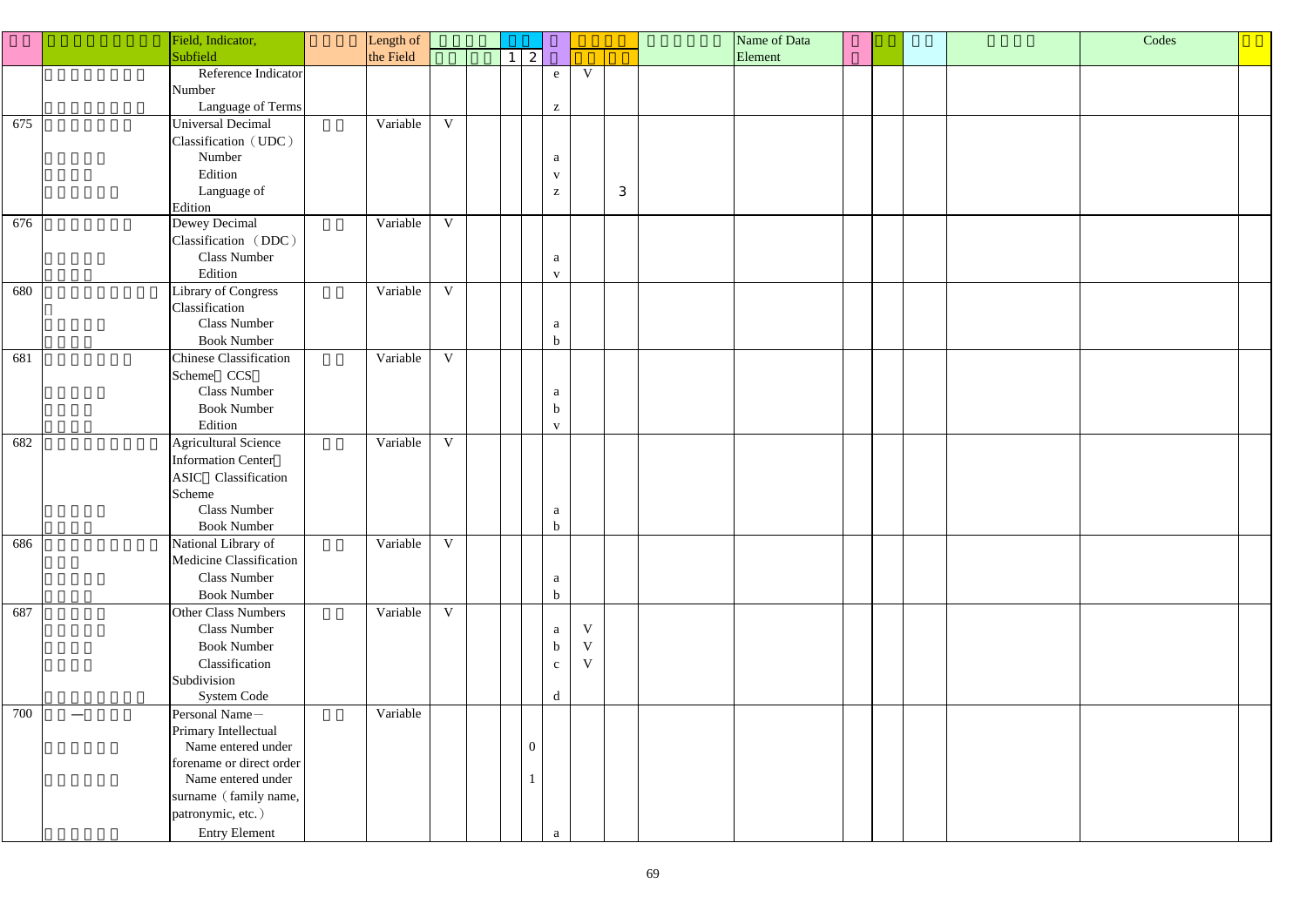|     |         | Field, Indicator,        | Length of |              |                |                |             | Name of Data |  | Codes |  |
|-----|---------|--------------------------|-----------|--------------|----------------|----------------|-------------|--------------|--|-------|--|
|     |         | Subfield                 | the Field |              | 2              |                |             | Element      |  |       |  |
|     |         | Part of Name Other       |           |              |                | $\mathbf b$    |             |              |  |       |  |
|     |         | than Element             |           |              |                |                |             |              |  |       |  |
|     |         | Additions to             |           |              |                | $\mathbf{C}$   | $\mathbf V$ |              |  |       |  |
|     |         | Names Other than Dates   |           |              |                |                |             |              |  |       |  |
|     |         | Roman Numerals           |           |              |                |                |             |              |  |       |  |
|     |         |                          |           |              |                | d              |             |              |  |       |  |
|     |         | Dates                    |           |              |                | f              |             |              |  |       |  |
|     |         | Expansion of             |           |              |                | g              |             |              |  |       |  |
|     |         | Initials of Forename     |           |              |                |                |             |              |  |       |  |
|     |         | Dynasty                  |           |              |                | S              |             |              |  |       |  |
|     |         | <b>Authority Record</b>  |           |              |                | $\mathfrak{Z}$ |             |              |  |       |  |
|     |         | Number                   |           |              |                |                |             |              |  |       |  |
|     |         | Designation of           |           |              |                | $\overline{4}$ | $\mathbf V$ |              |  |       |  |
|     |         | Function                 |           |              |                |                |             |              |  |       |  |
| 701 |         | Personal Name            | Variable  | $\mathbf{V}$ |                |                |             |              |  |       |  |
|     |         | Alternative Intellectual |           |              |                |                |             |              |  |       |  |
|     |         | Responsibility           |           |              |                |                |             |              |  |       |  |
|     |         | Name entered under       |           |              | $\overline{0}$ |                |             |              |  |       |  |
|     |         | forename                 |           |              |                |                |             |              |  |       |  |
|     |         | Name entered under       |           |              |                |                |             |              |  |       |  |
|     |         | surname                  |           |              |                |                |             |              |  |       |  |
|     |         | <b>Entry Element</b>     |           |              |                | a              |             |              |  |       |  |
|     |         | Part of Name Other       |           |              |                | $\mathbf b$    |             |              |  |       |  |
|     |         | than Element             |           |              |                |                |             |              |  |       |  |
|     |         | Additions to             |           |              |                | $\mathbf{C}$   | $\mathbf V$ |              |  |       |  |
|     |         | Names Other than Dates   |           |              |                |                |             |              |  |       |  |
|     | 世代數     | <b>Roman Numerals</b>    |           |              |                | d              |             |              |  |       |  |
|     | 生卒年代    | Dates                    |           |              |                |                |             |              |  |       |  |
|     | 副標目頭字語全 | Expansion of             |           |              |                |                |             |              |  |       |  |
|     | 名       | Initials of Forename     |           |              |                | g              |             |              |  |       |  |
|     | 朝代      | Dynasty                  |           |              |                | S              |             |              |  |       |  |
|     |         |                          |           |              |                | $\mathfrak{Z}$ |             |              |  |       |  |
|     |         | <b>Authority Record</b>  |           |              |                |                |             |              |  |       |  |
|     |         | Number                   |           |              |                | $\overline{4}$ | $\mathbf V$ |              |  |       |  |
|     |         | Designation of           |           |              |                |                |             |              |  |       |  |
| 702 |         | Function                 | Variable  | $\mathbf V$  |                |                |             |              |  |       |  |
|     |         | Personal Name            |           |              |                |                |             |              |  |       |  |
|     |         | Secondary Intellectual   |           |              |                |                |             |              |  |       |  |
|     |         | Responsibility           |           |              |                |                |             |              |  |       |  |
|     |         | Name entered under       |           |              | $\overline{0}$ |                |             |              |  |       |  |
|     |         | forename                 |           |              |                |                |             |              |  |       |  |
|     |         | Name entered under       |           |              |                |                |             |              |  |       |  |
|     |         | surname                  |           |              |                |                |             |              |  |       |  |
|     |         | <b>Entry Element</b>     |           |              |                | a              |             |              |  |       |  |
|     |         | Part of Name Other       |           |              |                | $\mathbf b$    |             |              |  |       |  |
|     |         | than Element             |           |              |                |                |             |              |  |       |  |
|     |         | Additions to             |           |              |                | $\mathbf{c}$   | $\mathbf V$ |              |  |       |  |
|     |         | Names Other than Dates   |           |              |                |                |             |              |  |       |  |
|     |         | <b>Roman Numerals</b>    |           |              |                | d              |             |              |  |       |  |
|     |         | Dates                    |           |              |                |                |             |              |  |       |  |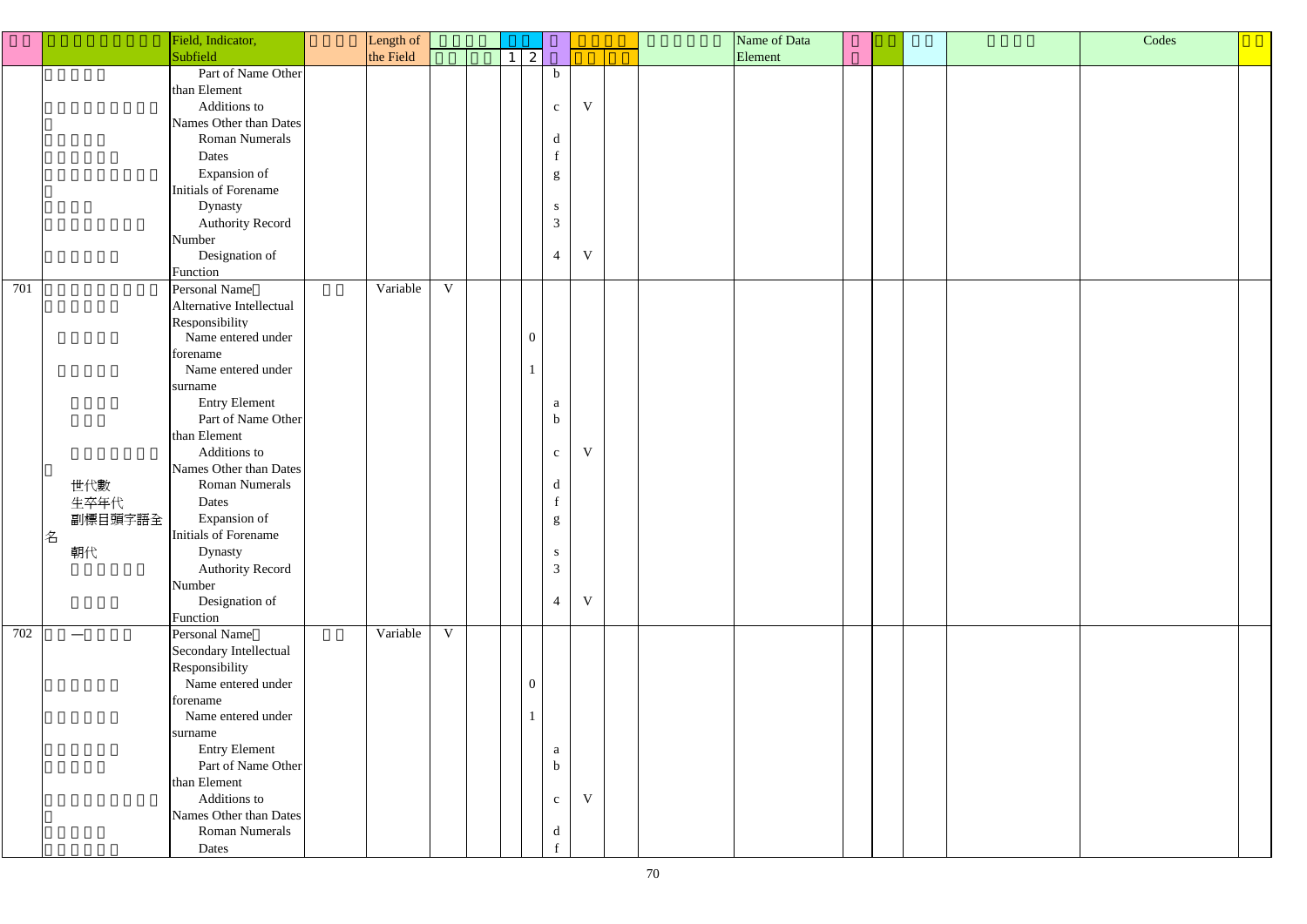|     |                 | Field, Indicator,       | Length of |             |                       |                           |              | Name of Data |         |  | Codes |  |  |
|-----|-----------------|-------------------------|-----------|-------------|-----------------------|---------------------------|--------------|--------------|---------|--|-------|--|--|
|     |                 | Subfield                | the Field |             | $\mathbf{2}^{\prime}$ |                           |              |              | Element |  |       |  |  |
|     |                 | Expansion of            |           |             |                       | $\mathbf{g}% _{0}$        |              |              |         |  |       |  |  |
|     |                 | Initials of Forename    |           |             |                       |                           |              |              |         |  |       |  |  |
|     |                 | Dynasty                 |           |             |                       | S                         |              |              |         |  |       |  |  |
|     |                 | Title                   |           |             |                       | t                         |              |              |         |  |       |  |  |
|     |                 | <b>Authority Record</b> |           |             |                       | $\mathfrak{Z}$            |              |              |         |  |       |  |  |
|     |                 | Number                  |           |             |                       |                           |              |              |         |  |       |  |  |
|     |                 | Designation of          |           |             |                       | $\overline{4}$            | $\mathbf V$  |              |         |  |       |  |  |
|     |                 | Function                |           |             |                       |                           |              |              |         |  |       |  |  |
| 710 | $\qquad \qquad$ | Corporate Body Name     | Variable  |             |                       |                           |              |              |         |  |       |  |  |
|     |                 | - Primary Intellectual  |           |             |                       |                           |              |              |         |  |       |  |  |
|     |                 | Responsibility          |           |             |                       |                           |              |              |         |  |       |  |  |
|     |                 | Corporate name          |           |             | $\overline{0}$        |                           |              |              |         |  |       |  |  |
|     |                 | Meeting                 |           |             |                       |                           |              |              |         |  |       |  |  |
|     |                 | Name in inverted        |           |             | $\boldsymbol{0}$      |                           |              |              |         |  |       |  |  |
|     |                 | Name entered under      |           |             |                       |                           |              |              |         |  |       |  |  |
|     |                 | place or jurisdiction   |           |             |                       |                           |              |              |         |  |       |  |  |
|     |                 | Name entered under      |           |             | $\overline{2}$        |                           |              |              |         |  |       |  |  |
|     |                 | name in direct order    |           |             |                       |                           |              |              |         |  |       |  |  |
|     |                 | <b>Entry Element</b>    |           |             |                       | a                         |              |              |         |  |       |  |  |
|     |                 | Subdivision             |           |             |                       | $\mathbf b$               | $\mathbf V$  |              |         |  |       |  |  |
|     |                 | <b>Addition to Name</b> |           |             |                       | $\mathbf{C}$              | $\mathbf{V}$ |              |         |  |       |  |  |
|     |                 | or Qualifier            |           |             |                       |                           |              |              |         |  |       |  |  |
|     |                 | Number of Meeting       |           |             |                       | d                         |              |              |         |  |       |  |  |
|     |                 | and or Number of Part   |           |             |                       |                           |              |              |         |  |       |  |  |
|     |                 | of Meeting              |           |             |                       |                           |              |              |         |  |       |  |  |
|     |                 | Location of             |           |             |                       | $\mathbf e$               |              |              |         |  |       |  |  |
|     |                 | Date of Meeting         |           |             |                       | $\mathbf f$               |              |              |         |  |       |  |  |
|     |                 | <b>Inverted Element</b> |           |             |                       | g                         |              |              |         |  |       |  |  |
|     |                 | Part of Name Other      |           |             |                       | $\boldsymbol{\textbf{h}}$ | $\mathbf V$  |              |         |  |       |  |  |
|     |                 | than Entry Element and  |           |             |                       |                           |              |              |         |  |       |  |  |
|     |                 | <b>Inverted Element</b> |           |             |                       |                           |              |              |         |  |       |  |  |
|     |                 | Dynasty                 |           |             |                       | ${\bf S}$                 |              |              |         |  |       |  |  |
|     |                 | <b>Authority Record</b> |           |             |                       | $\mathfrak{Z}$            |              |              |         |  |       |  |  |
|     |                 | Number                  |           |             |                       |                           |              |              |         |  |       |  |  |
|     |                 | Designation of          |           |             |                       | $\overline{4}$            | $\mathbf V$  |              |         |  |       |  |  |
|     |                 | Function                |           |             |                       |                           |              |              |         |  |       |  |  |
| 711 |                 | Corporate Body Name     | Variable  | $\mathbf V$ |                       |                           |              |              |         |  |       |  |  |
|     |                 | Alternative             |           |             |                       |                           |              |              |         |  |       |  |  |
|     |                 | Intellectual            |           |             |                       |                           |              |              |         |  |       |  |  |
|     |                 | Corporate name          |           |             | $\overline{0}$        |                           |              |              |         |  |       |  |  |
|     |                 | Meeting                 |           |             |                       |                           |              |              |         |  |       |  |  |
|     |                 | Name in inverted        |           |             | $\boldsymbol{0}$      |                           |              |              |         |  |       |  |  |
|     |                 | Name entered under      |           |             |                       |                           |              |              |         |  |       |  |  |
|     |                 | place or jurisdiction   |           |             |                       |                           |              |              |         |  |       |  |  |
|     |                 | Name entered under      |           |             | $\overline{c}$        |                           |              |              |         |  |       |  |  |
|     |                 | name in direct order    |           |             |                       |                           |              |              |         |  |       |  |  |
|     |                 | <b>Entry Element</b>    |           |             |                       | a                         |              |              |         |  |       |  |  |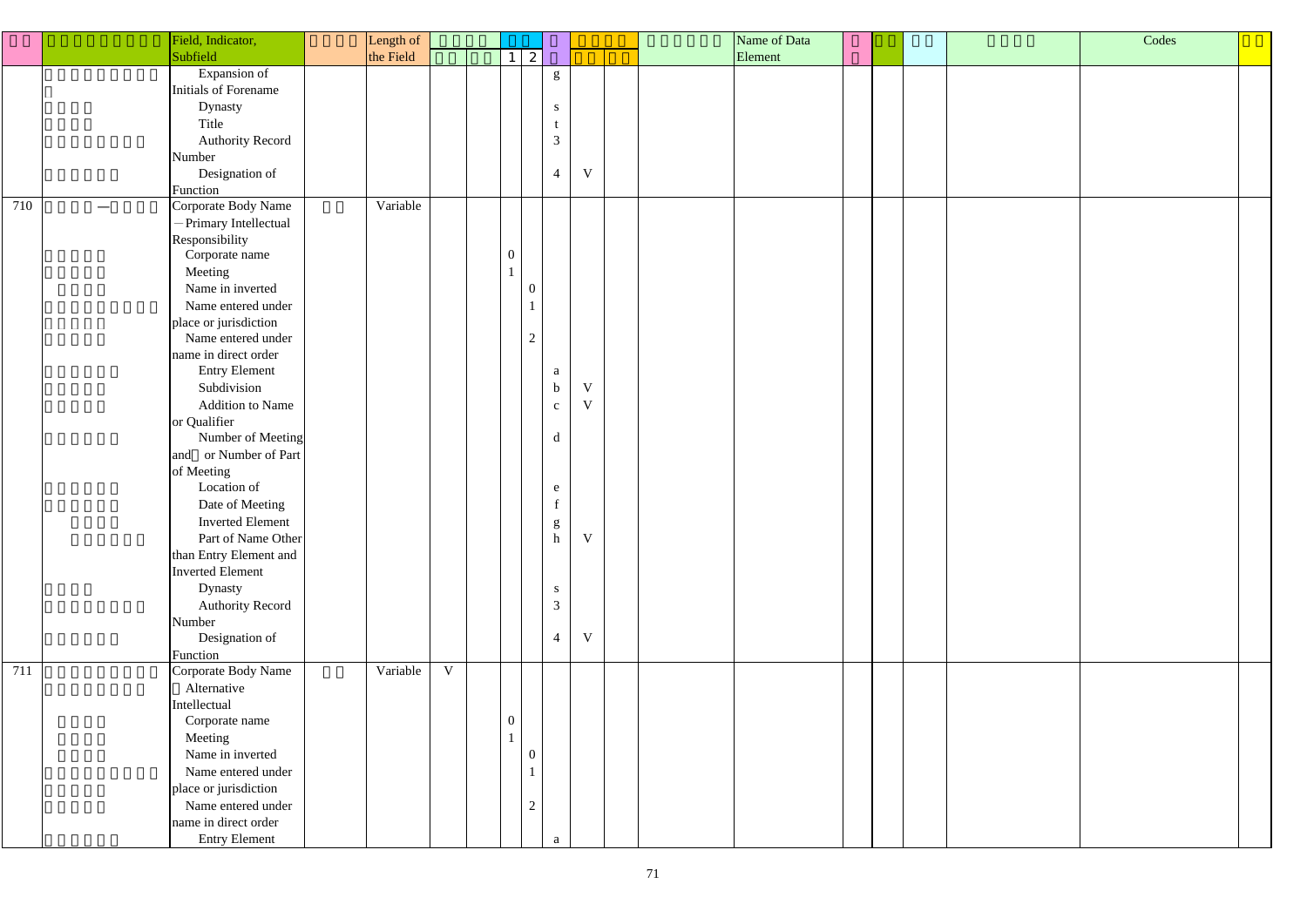|     | Field, Indicator,                        | Length of |   |                  |                |                                                                                                              |             |  | Name of Data |  |  | Codes |
|-----|------------------------------------------|-----------|---|------------------|----------------|--------------------------------------------------------------------------------------------------------------|-------------|--|--------------|--|--|-------|
|     | Subfield                                 | the Field |   | $\mathbf{1}$     | $\vert$ 2      |                                                                                                              |             |  | Element      |  |  |       |
|     | Subdivision                              |           |   |                  |                | $\mathbf b$                                                                                                  | $\mathbf V$ |  |              |  |  |       |
|     | <b>Addition to Name</b>                  |           |   |                  |                |                                                                                                              | $\mathbf V$ |  |              |  |  |       |
|     |                                          |           |   |                  |                | $\mathbf c$                                                                                                  |             |  |              |  |  |       |
|     | or Qualifier                             |           |   |                  |                |                                                                                                              |             |  |              |  |  |       |
|     | Number of Meeting                        |           |   |                  |                | $\mathrm{d}% \left\  \mathbf{r}^{\prime}\right\  _{A}\leq\mathrm{d}\left\  \mathbf{r}^{\prime}\right\  _{A}$ |             |  |              |  |  |       |
|     | and or Number of Part                    |           |   |                  |                |                                                                                                              |             |  |              |  |  |       |
|     | of Meeting                               |           |   |                  |                |                                                                                                              |             |  |              |  |  |       |
|     | Location of                              |           |   |                  |                | $\mathbf e$                                                                                                  |             |  |              |  |  |       |
|     | Date of Meeting                          |           |   |                  |                | $\mathbf f$                                                                                                  |             |  |              |  |  |       |
|     | <b>Inverted Element</b>                  |           |   |                  |                | $\mathbf{g}% _{0}\left( \mathbf{r},\mathbf{r}\right)$                                                        |             |  |              |  |  |       |
|     | Part of Name Other                       |           |   |                  |                | $\boldsymbol{\text{h}}$                                                                                      | $\mathbf V$ |  |              |  |  |       |
|     | than Entry Element and                   |           |   |                  |                |                                                                                                              |             |  |              |  |  |       |
|     | <b>Inverted Element</b>                  |           |   |                  |                |                                                                                                              |             |  |              |  |  |       |
|     | Dynasty                                  |           |   |                  |                | ${\bf S}$                                                                                                    |             |  |              |  |  |       |
|     | <b>Authority Record</b>                  |           |   |                  |                | $\mathfrak{Z}$                                                                                               |             |  |              |  |  |       |
|     | Number                                   |           |   |                  |                |                                                                                                              |             |  |              |  |  |       |
|     | Designation of                           |           |   |                  |                | $\overline{4}$                                                                                               | $\mathbf V$ |  |              |  |  |       |
|     | Function                                 |           |   |                  |                |                                                                                                              |             |  |              |  |  |       |
| 712 | Corporate Body Name<br>$\hspace{0.05cm}$ | Variable  | V |                  |                |                                                                                                              |             |  |              |  |  |       |
|     | Secondary Intellectual                   |           |   |                  |                |                                                                                                              |             |  |              |  |  |       |
|     | Responsibility                           |           |   |                  |                |                                                                                                              |             |  |              |  |  |       |
|     | Corporate name                           |           |   | $\boldsymbol{0}$ |                |                                                                                                              |             |  |              |  |  |       |
|     | Meeting                                  |           |   |                  |                |                                                                                                              |             |  |              |  |  |       |
|     | Name in inverted                         |           |   |                  | $\Omega$       |                                                                                                              |             |  |              |  |  |       |
|     | Name entered under                       |           |   |                  |                |                                                                                                              |             |  |              |  |  |       |
|     | place or jurisdiction                    |           |   |                  |                |                                                                                                              |             |  |              |  |  |       |
|     | Name entered under                       |           |   |                  | $\overline{2}$ |                                                                                                              |             |  |              |  |  |       |
|     | name in direct order                     |           |   |                  |                |                                                                                                              |             |  |              |  |  |       |
|     | <b>Entry Element</b>                     |           |   |                  |                | a                                                                                                            |             |  |              |  |  |       |
|     | Subdivision                              |           |   |                  |                | $\mathbf b$                                                                                                  | $\mathbf V$ |  |              |  |  |       |
|     | <b>Addition to Name</b>                  |           |   |                  |                | $\mathbf{c}$                                                                                                 | $\mathbf V$ |  |              |  |  |       |
|     | or Qualifier                             |           |   |                  |                |                                                                                                              |             |  |              |  |  |       |
|     | Number of Meeting                        |           |   |                  |                | $\mathbf d$                                                                                                  |             |  |              |  |  |       |
|     | and or Number of Part                    |           |   |                  |                |                                                                                                              |             |  |              |  |  |       |
|     | of Meeting                               |           |   |                  |                |                                                                                                              |             |  |              |  |  |       |
|     | Location of                              |           |   |                  |                | e                                                                                                            |             |  |              |  |  |       |
|     | Date of Meeting                          |           |   |                  |                | $\mathbf f$                                                                                                  |             |  |              |  |  |       |
|     | <b>Inverted Element</b>                  |           |   |                  |                |                                                                                                              |             |  |              |  |  |       |
|     | Part of Name Other                       |           |   |                  |                | $\mathop{\mathrm{g}}\nolimits$ h                                                                             | $\mathbf V$ |  |              |  |  |       |
|     | than Entry Element and                   |           |   |                  |                |                                                                                                              |             |  |              |  |  |       |
|     | <b>Inverted Element</b>                  |           |   |                  |                |                                                                                                              |             |  |              |  |  |       |
|     | Dynasty                                  |           |   |                  |                | ${\bf S}$                                                                                                    |             |  |              |  |  |       |
|     | Title                                    |           |   |                  |                | t                                                                                                            |             |  |              |  |  |       |
|     | <b>Authority Record</b>                  |           |   |                  |                | $\mathfrak{Z}$                                                                                               |             |  |              |  |  |       |
|     | Number                                   |           |   |                  |                |                                                                                                              |             |  |              |  |  |       |
|     | Designation of                           |           |   |                  |                | $\overline{4}$                                                                                               | $\mathbf V$ |  |              |  |  |       |
|     |                                          |           |   |                  |                |                                                                                                              |             |  |              |  |  |       |
|     | Function                                 |           |   |                  |                |                                                                                                              |             |  |              |  |  |       |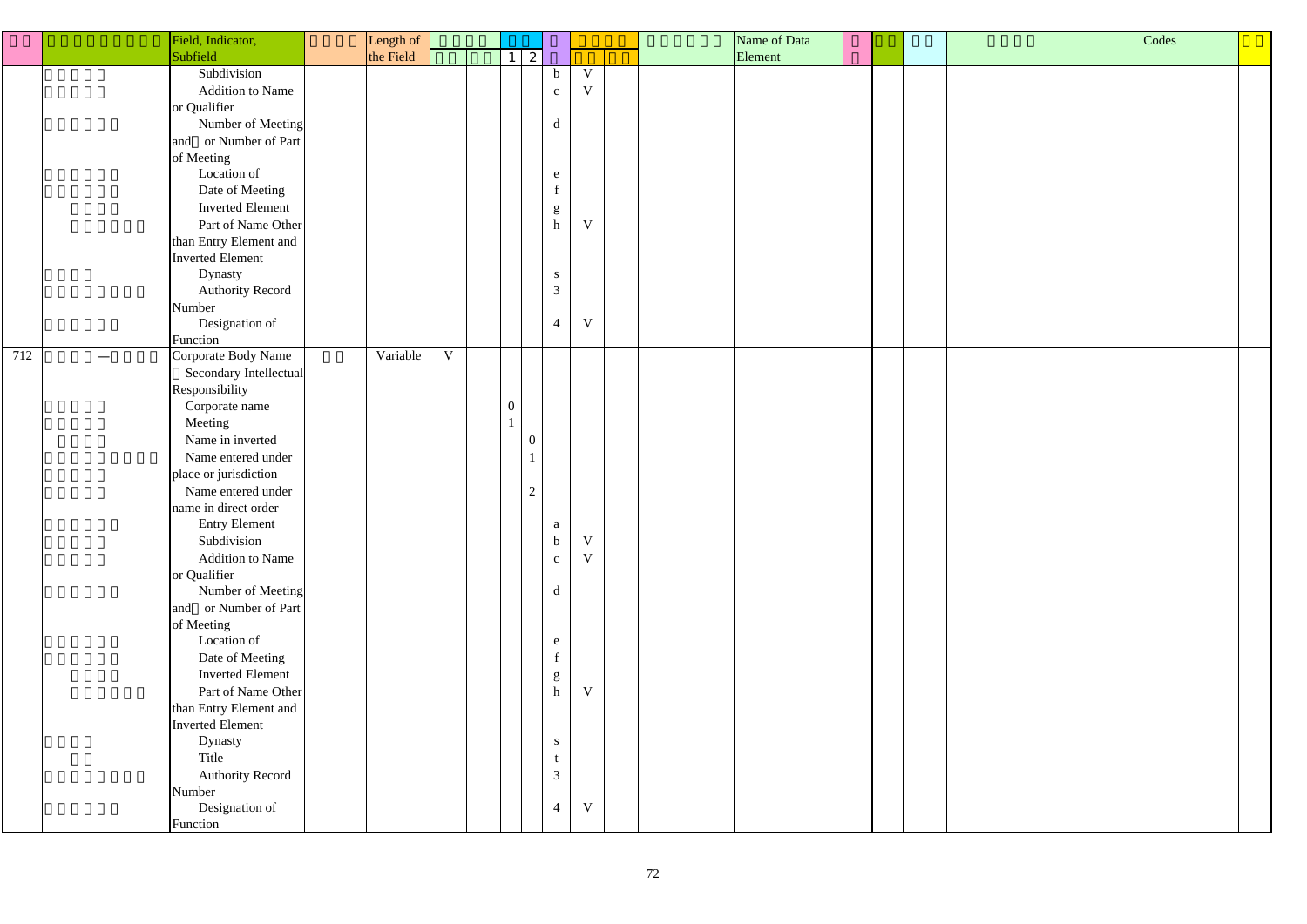|     |                            | Field, Indicator,        | Length of |              |  |                 |                |              |  | Name of Data |  |  |  | Codes |  |  |
|-----|----------------------------|--------------------------|-----------|--------------|--|-----------------|----------------|--------------|--|--------------|--|--|--|-------|--|--|
|     |                            | Subfield                 | the Field |              |  | $1 \mid 2 \mid$ |                |              |  | Element      |  |  |  |       |  |  |
| 720 |                            | Family Name Primary      | Variable  |              |  |                 |                |              |  |              |  |  |  |       |  |  |
|     |                            | Intellectual             |           |              |  |                 |                |              |  |              |  |  |  |       |  |  |
|     |                            | <b>Entry Element</b>     |           |              |  |                 |                |              |  |              |  |  |  |       |  |  |
|     |                            | Dates                    |           |              |  |                 | a              |              |  |              |  |  |  |       |  |  |
|     |                            |                          |           |              |  |                 |                |              |  |              |  |  |  |       |  |  |
|     |                            | <b>Authority Record</b>  |           |              |  |                 | $\overline{3}$ |              |  |              |  |  |  |       |  |  |
|     |                            | Number                   |           |              |  |                 |                |              |  |              |  |  |  |       |  |  |
|     |                            | Designation of           |           |              |  |                 | $\overline{4}$ | $\mathbf{V}$ |  |              |  |  |  |       |  |  |
|     |                            | Function                 |           |              |  |                 |                |              |  |              |  |  |  |       |  |  |
| 721 | 家族名稱一合著者或                  | Family Name-             | Variable  | $\mathbf V$  |  |                 |                |              |  |              |  |  |  |       |  |  |
|     | 其他相當主要著者                   | Alternative Intellectual |           |              |  |                 |                |              |  |              |  |  |  |       |  |  |
|     |                            | <b>Entry Element</b>     |           |              |  |                 | a              |              |  |              |  |  |  |       |  |  |
|     |                            | Dates                    |           |              |  |                 |                |              |  |              |  |  |  |       |  |  |
|     |                            | <b>Authority Record</b>  |           |              |  |                 | $\mathfrak{Z}$ |              |  |              |  |  |  |       |  |  |
|     |                            | Number                   |           |              |  |                 |                |              |  |              |  |  |  |       |  |  |
|     |                            | Designation of           |           |              |  |                 | $\overline{4}$ | V            |  |              |  |  |  |       |  |  |
|     |                            | Function                 |           |              |  |                 |                |              |  |              |  |  |  |       |  |  |
| 722 | 家族名稱–輔助著者 Family Name–     |                          | Variable  | $\mathbf{V}$ |  |                 |                |              |  |              |  |  |  |       |  |  |
|     |                            | Secondary Intellectual   |           |              |  |                 |                |              |  |              |  |  |  |       |  |  |
|     |                            | <b>Entry Element</b>     |           |              |  |                 | a              |              |  |              |  |  |  |       |  |  |
|     |                            | Dates                    |           |              |  |                 |                |              |  |              |  |  |  |       |  |  |
|     |                            | <b>Authority Record</b>  |           |              |  |                 | $\mathfrak{Z}$ |              |  |              |  |  |  |       |  |  |
|     |                            | Number                   |           |              |  |                 |                |              |  |              |  |  |  |       |  |  |
|     |                            | Designation of           |           |              |  |                 | $\overline{4}$ | V            |  |              |  |  |  |       |  |  |
|     |                            | Function                 |           |              |  |                 |                |              |  |              |  |  |  |       |  |  |
| 770 | 人名 (羅馬拼音/中 Personal Name ( |                          | Variable  |              |  |                 |                |              |  |              |  |  |  |       |  |  |
|     | 譯作品之著者原名)                  | Romanization / Original  |           |              |  |                 |                |              |  |              |  |  |  |       |  |  |
|     | 一主要著者                      | Name of Translated       |           |              |  |                 |                |              |  |              |  |  |  |       |  |  |
|     |                            | $Works$ ) $-Primary$     |           |              |  |                 |                |              |  |              |  |  |  |       |  |  |
|     |                            | Intellectual             |           |              |  |                 |                |              |  |              |  |  |  |       |  |  |
|     | 以名字著錄                      | Name entered under       |           |              |  | $\overline{0}$  |                |              |  |              |  |  |  |       |  |  |
|     |                            | forename                 |           |              |  |                 |                |              |  |              |  |  |  |       |  |  |
|     | 以姓氏著錄                      | Name entered under       |           |              |  |                 |                |              |  |              |  |  |  |       |  |  |
|     |                            | surname                  |           |              |  |                 |                |              |  |              |  |  |  |       |  |  |
|     | 標目主體                       | <b>Entry Element</b>     |           |              |  |                 | a              |              |  |              |  |  |  |       |  |  |
|     | 副標目                        | Part of Name Other       |           |              |  |                 | $\mathbf b$    |              |  |              |  |  |  |       |  |  |
|     |                            | than Entry               |           |              |  |                 |                |              |  |              |  |  |  |       |  |  |
|     | 年代以外之修飾                    | Additions to Name        |           |              |  |                 | $\mathbf{C}^-$ | V            |  |              |  |  |  |       |  |  |
|     | 語                          | Other than Dates         |           |              |  |                 |                |              |  |              |  |  |  |       |  |  |
|     | 世代數                        | <b>Roman Numerals</b>    |           |              |  |                 | d              |              |  |              |  |  |  |       |  |  |
|     | 生卒年代                       | Dates                    |           |              |  |                 |                |              |  |              |  |  |  |       |  |  |
|     | 副標目頭字語全                    | Expansion of             |           |              |  |                 |                |              |  |              |  |  |  |       |  |  |
|     | 名                          | Initials of Forename     |           |              |  |                 | g              |              |  |              |  |  |  |       |  |  |
|     | 權威記錄號碼                     | <b>Authority Record</b>  |           |              |  |                 | $\mathfrak{Z}$ |              |  |              |  |  |  |       |  |  |
|     |                            | Number                   |           |              |  |                 |                |              |  |              |  |  |  |       |  |  |
|     | 著作方式                       | Designation of           |           |              |  |                 | $\overline{4}$ | V            |  |              |  |  |  |       |  |  |
|     |                            | Function                 |           |              |  |                 |                |              |  |              |  |  |  |       |  |  |
|     |                            |                          |           |              |  |                 |                |              |  |              |  |  |  |       |  |  |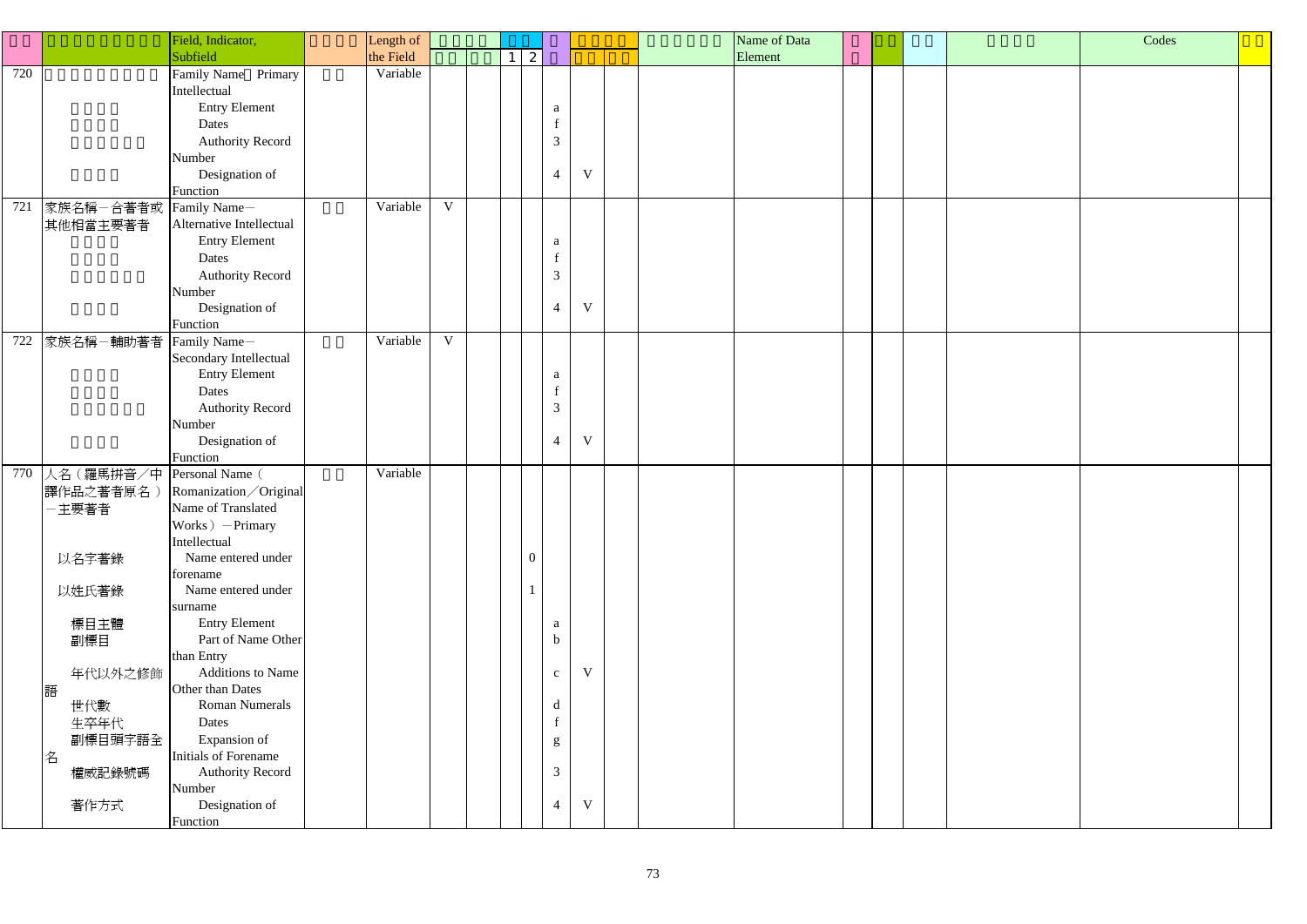|                                | Field, Indicator,                             | Length of |             |                |                |              |  | Name of Data |         |  | Codes |  |  |
|--------------------------------|-----------------------------------------------|-----------|-------------|----------------|----------------|--------------|--|--------------|---------|--|-------|--|--|
|                                | Subfield                                      | the Field |             | 2              |                |              |  |              | Element |  |       |  |  |
| 771 人名 (羅馬拼音/中 Personal Name ( |                                               | Variable  | $\mathbf V$ |                |                |              |  |              |         |  |       |  |  |
| 譯作品之著者原名)                      | Romanization / Original                       |           |             |                |                |              |  |              |         |  |       |  |  |
| 合著者或其他相當                       | Name of Translated                            |           |             |                |                |              |  |              |         |  |       |  |  |
| 主要著者                           | $Works$ $-$ Alternative                       |           |             |                |                |              |  |              |         |  |       |  |  |
|                                | Intellectual                                  |           |             |                |                |              |  |              |         |  |       |  |  |
| 以名字著錄                          | Name entered under                            |           |             | $\overline{0}$ |                |              |  |              |         |  |       |  |  |
|                                | forename                                      |           |             |                |                |              |  |              |         |  |       |  |  |
| 以姓氏著錄                          | Name entered under                            |           |             |                |                |              |  |              |         |  |       |  |  |
|                                | surname                                       |           |             |                |                |              |  |              |         |  |       |  |  |
| 標目主體                           | <b>Entry Element</b>                          |           |             |                | a              |              |  |              |         |  |       |  |  |
| 副標目                            | Part of Name Other                            |           |             |                | $\mathbf b$    |              |  |              |         |  |       |  |  |
|                                | than Entry                                    |           |             |                |                |              |  |              |         |  |       |  |  |
| 年代以外之修飾                        | <b>Additions to Name</b>                      |           |             |                | $\mathbf{C}$   | $\mathbf{V}$ |  |              |         |  |       |  |  |
| 語                              | Other than Dates                              |           |             |                |                |              |  |              |         |  |       |  |  |
| 世代數                            | <b>Roman Numerals</b>                         |           |             |                | d              |              |  |              |         |  |       |  |  |
| 生卒年代                           | Dates                                         |           |             |                | $\mathbf f$    |              |  |              |         |  |       |  |  |
| 副標目頭字語全                        | Expansion of                                  |           |             |                | g              |              |  |              |         |  |       |  |  |
| 名                              | Initials of Forename                          |           |             |                |                |              |  |              |         |  |       |  |  |
| 權威記錄號碼                         | <b>Authority Record</b>                       |           |             |                | 3              |              |  |              |         |  |       |  |  |
|                                | Number                                        |           |             |                |                |              |  |              |         |  |       |  |  |
| 著作方式                           | Designation of                                |           |             |                | $\overline{4}$ | $\mathbf V$  |  |              |         |  |       |  |  |
|                                | Function                                      | Variable  | $\mathbf V$ |                |                |              |  |              |         |  |       |  |  |
| 772 人名 (羅馬拼音/中                 | Personal Name (                               |           |             |                |                |              |  |              |         |  |       |  |  |
| 譯作品之著者原名)                      | Romanization / Original<br>Name of Translated |           |             |                |                |              |  |              |         |  |       |  |  |
| -輔助著者                          |                                               |           |             |                |                |              |  |              |         |  |       |  |  |
|                                | Works $)$ -Secondary<br>Intellectual          |           |             |                |                |              |  |              |         |  |       |  |  |
| 以名字著錄                          | Name entered under                            |           |             | $\mathbf{U}$   |                |              |  |              |         |  |       |  |  |
|                                | forename                                      |           |             |                |                |              |  |              |         |  |       |  |  |
| 以姓氏著錄                          | Name entered under                            |           |             |                |                |              |  |              |         |  |       |  |  |
|                                | surname                                       |           |             |                |                |              |  |              |         |  |       |  |  |
| 標目主體                           | <b>Entry Element</b>                          |           |             |                | $\mathbf{a}$   |              |  |              |         |  |       |  |  |
| 副標目                            | Part of Name Other                            |           |             |                | $\mathbf b$    |              |  |              |         |  |       |  |  |
|                                | than Entry                                    |           |             |                |                |              |  |              |         |  |       |  |  |
| 年代以外之修飾                        | Additions to Name                             |           |             |                | $\mathbf{C}$   | $\mathbf{V}$ |  |              |         |  |       |  |  |
| 語                              | Other than Dates                              |           |             |                |                |              |  |              |         |  |       |  |  |
| 世代數                            | <b>Roman Numerals</b>                         |           |             |                | d              |              |  |              |         |  |       |  |  |
| 生卒年代                           | Dates                                         |           |             |                | $\mathbf f$    |              |  |              |         |  |       |  |  |
| 副標目頭字語全                        | Expansion of                                  |           |             |                | g              |              |  |              |         |  |       |  |  |
| 名                              | Initials of Forename                          |           |             |                |                |              |  |              |         |  |       |  |  |
| 權威記錄號碼                         | <b>Authority Record</b>                       |           |             |                | $\mathfrak{Z}$ |              |  |              |         |  |       |  |  |
|                                | Number                                        |           |             |                |                |              |  |              |         |  |       |  |  |
| 著作方式                           | Designation of                                |           |             |                | $\overline{4}$ | $\mathbf V$  |  |              |         |  |       |  |  |
|                                | Function                                      |           |             |                |                |              |  |              |         |  |       |  |  |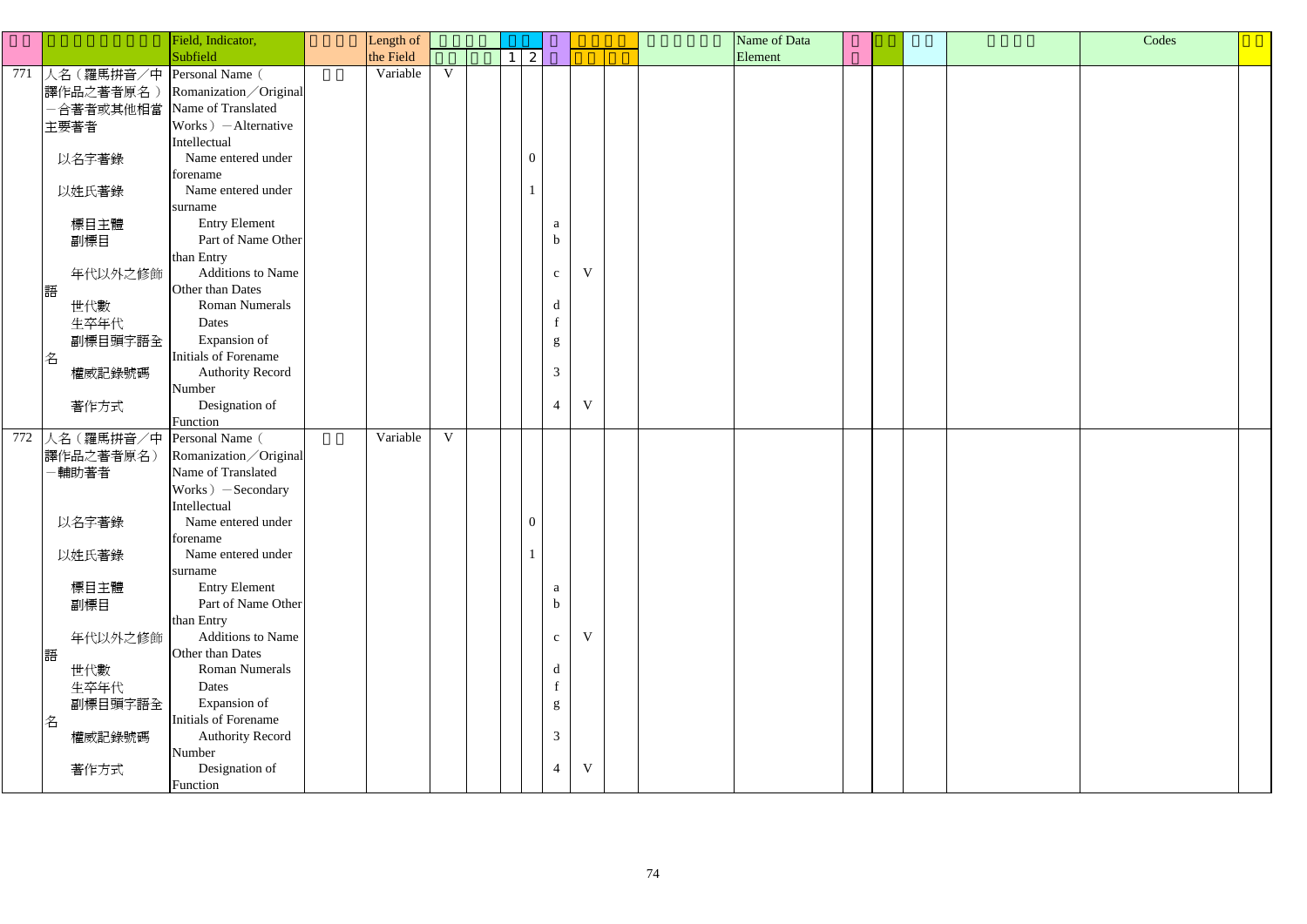|     | Field, Indicator,                 | Length of |             |  |                  |                                                                                  |             |  | Name of Data |         |  |  | Codes |  |
|-----|-----------------------------------|-----------|-------------|--|------------------|----------------------------------------------------------------------------------|-------------|--|--------------|---------|--|--|-------|--|
|     | Subfield                          | the Field |             |  | $\mathbf{2}$     |                                                                                  |             |  |              | Element |  |  |       |  |
| 780 | Corporate Body Name               | Variable  |             |  |                  |                                                                                  |             |  |              |         |  |  |       |  |
|     | (Romanization/                    |           |             |  |                  |                                                                                  |             |  |              |         |  |  |       |  |
|     | Original Name of                  |           |             |  |                  |                                                                                  |             |  |              |         |  |  |       |  |
|     | Translated Works) –               |           |             |  |                  |                                                                                  |             |  |              |         |  |  |       |  |
|     | Primary Intellectual              |           |             |  |                  |                                                                                  |             |  |              |         |  |  |       |  |
|     | Corporate name                    |           |             |  | $\boldsymbol{0}$ |                                                                                  |             |  |              |         |  |  |       |  |
|     | Meeting                           |           |             |  |                  |                                                                                  |             |  |              |         |  |  |       |  |
|     | Name in inverted                  |           |             |  | $\Omega$         |                                                                                  |             |  |              |         |  |  |       |  |
|     | Name entered under                |           |             |  |                  |                                                                                  |             |  |              |         |  |  |       |  |
|     | place or jurisdiction             |           |             |  |                  |                                                                                  |             |  |              |         |  |  |       |  |
|     | Name entered under                |           |             |  | $\overline{2}$   |                                                                                  |             |  |              |         |  |  |       |  |
|     | name in direct order              |           |             |  |                  |                                                                                  |             |  |              |         |  |  |       |  |
|     | <b>Entry Element</b>              |           |             |  |                  | $\mathbf{a}$                                                                     |             |  |              |         |  |  |       |  |
|     | Subdivision or                    |           |             |  |                  | $\mathbf b$                                                                      | $\mathbf V$ |  |              |         |  |  |       |  |
|     | name if entered under             |           |             |  |                  |                                                                                  |             |  |              |         |  |  |       |  |
|     | <b>Addition to Name</b>           |           |             |  |                  | $\mathbf c$                                                                      | $\mathbf V$ |  |              |         |  |  |       |  |
|     | or Qualifier                      |           |             |  |                  |                                                                                  |             |  |              |         |  |  |       |  |
|     | Numder of Meeting                 |           |             |  |                  | $\mathbf d$                                                                      |             |  |              |         |  |  |       |  |
|     | Location of                       |           |             |  |                  | e                                                                                |             |  |              |         |  |  |       |  |
|     | Date of Meeting                   |           |             |  |                  | $\mathbf f$                                                                      |             |  |              |         |  |  |       |  |
|     | <b>Inverted Element</b>           |           |             |  |                  |                                                                                  |             |  |              |         |  |  |       |  |
|     | Part of Name Other                |           |             |  |                  | $\mathbf{g}% _{0}\left( \mathbf{r},\mathbf{r}\right)$<br>$\boldsymbol{\text{h}}$ | $\mathbf V$ |  |              |         |  |  |       |  |
|     | than Entry Element and            |           |             |  |                  |                                                                                  |             |  |              |         |  |  |       |  |
|     | <b>Inverted Element</b>           |           |             |  |                  |                                                                                  |             |  |              |         |  |  |       |  |
|     | <b>Authority Record</b>           |           |             |  |                  | $\mathfrak{Z}$                                                                   |             |  |              |         |  |  |       |  |
|     | Number                            |           |             |  |                  |                                                                                  |             |  |              |         |  |  |       |  |
|     | Designation of                    |           |             |  |                  | $\overline{4}$                                                                   | $\mathbf V$ |  |              |         |  |  |       |  |
|     | Function                          |           |             |  |                  |                                                                                  |             |  |              |         |  |  |       |  |
| 781 | 團體名稱(羅馬拼音<br>Corporate Body Name  |           | $\mathbf V$ |  |                  |                                                                                  |             |  |              |         |  |  |       |  |
|     | /中譯作品之著者原<br>(Romanization/       |           |             |  |                  |                                                                                  |             |  |              |         |  |  |       |  |
|     | Original Name of<br>名)合著者或其他相     |           |             |  |                  |                                                                                  |             |  |              |         |  |  |       |  |
|     | Translated Work ) –<br>當主要著者      |           |             |  |                  |                                                                                  |             |  |              |         |  |  |       |  |
|     | Alternative Intellectual          |           |             |  |                  |                                                                                  |             |  |              |         |  |  |       |  |
|     | Corporate name                    |           |             |  | $\boldsymbol{0}$ |                                                                                  |             |  |              |         |  |  |       |  |
|     | Meeting                           |           |             |  |                  |                                                                                  |             |  |              |         |  |  |       |  |
|     | Name in inverted                  |           |             |  | -0               |                                                                                  |             |  |              |         |  |  |       |  |
|     | Name entered under                |           |             |  |                  |                                                                                  |             |  |              |         |  |  |       |  |
|     | place or jurisdiction             |           |             |  |                  |                                                                                  |             |  |              |         |  |  |       |  |
|     | Name entered under                |           |             |  | $\overline{2}$   |                                                                                  |             |  |              |         |  |  |       |  |
|     | name in direct order              |           |             |  |                  |                                                                                  |             |  |              |         |  |  |       |  |
|     | <b>Entry Element</b>              |           |             |  |                  | a                                                                                |             |  |              |         |  |  |       |  |
|     | Subdivision or                    |           |             |  |                  | $\mathbf b$                                                                      | V           |  |              |         |  |  |       |  |
|     | name if entered under             |           |             |  |                  |                                                                                  |             |  |              |         |  |  |       |  |
|     | <b>Addition to Name</b>           |           |             |  |                  |                                                                                  | $\mathbf V$ |  |              |         |  |  |       |  |
|     |                                   |           |             |  |                  | $\mathbf{C}$                                                                     |             |  |              |         |  |  |       |  |
|     | or Qualifier<br>Numder of Meeting |           |             |  |                  | $\rm d$                                                                          |             |  |              |         |  |  |       |  |
|     |                                   |           |             |  |                  |                                                                                  |             |  |              |         |  |  |       |  |
|     | Location of                       |           |             |  |                  | e                                                                                |             |  |              |         |  |  |       |  |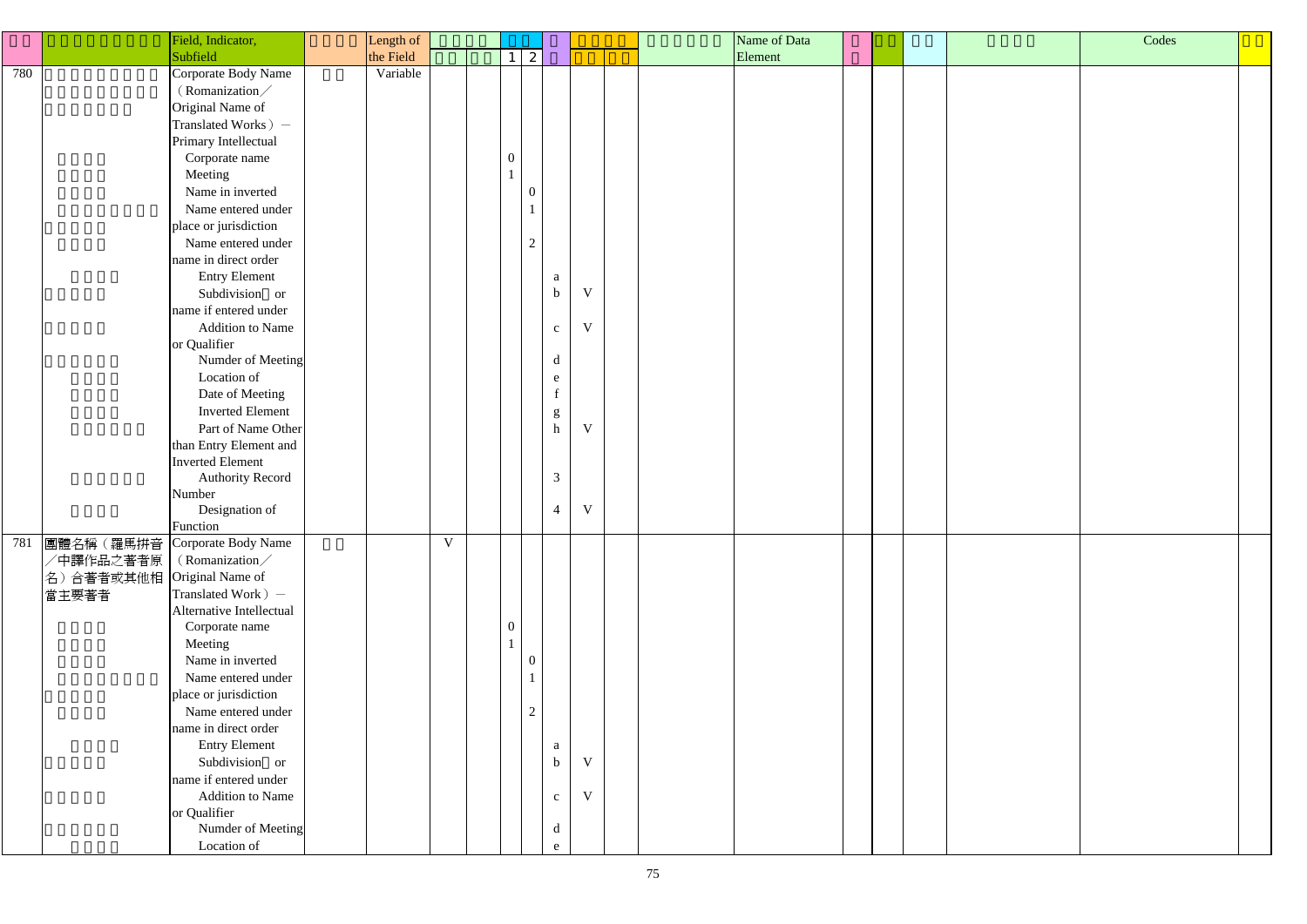| Codes |  |
|-------|--|
|       |  |
|       |  |
|       |  |
|       |  |
|       |  |
|       |  |
|       |  |
|       |  |
|       |  |
|       |  |
|       |  |
|       |  |
|       |  |
|       |  |
|       |  |
|       |  |
|       |  |
|       |  |
|       |  |
|       |  |
|       |  |
|       |  |
|       |  |

|     |           | Field, Indicator,       | Length of |           |              |                  |              |                |              |  | Name of Data |  |  |
|-----|-----------|-------------------------|-----------|-----------|--------------|------------------|--------------|----------------|--------------|--|--------------|--|--|
|     |           | Subfield                |           | the Field |              | $\mathbf{1}$     | $\mathbf{2}$ |                |              |  | Element      |  |  |
|     |           | Date of Meeting         |           |           |              |                  |              | f              |              |  |              |  |  |
|     |           | <b>Inverted Element</b> |           |           |              |                  |              | g              |              |  |              |  |  |
|     |           | Part of Name Other      |           |           |              |                  |              | $\mathbf h$    | $\mathbf{V}$ |  |              |  |  |
|     |           | than Entry Element and  |           |           |              |                  |              |                |              |  |              |  |  |
|     |           | <b>Inverted Element</b> |           |           |              |                  |              |                |              |  |              |  |  |
|     |           | <b>Authority Record</b> |           |           |              |                  |              | 3              |              |  |              |  |  |
|     |           | Number                  |           |           |              |                  |              |                |              |  |              |  |  |
|     |           | Designation of          |           |           |              |                  |              | $\overline{4}$ | V            |  |              |  |  |
|     |           | Function                |           |           |              |                  |              |                |              |  |              |  |  |
| 782 | 團體名稱(羅馬拼音 | Corporate Body Name     |           | Variable  | $\mathbf{V}$ |                  |              |                |              |  |              |  |  |
|     | /中譯作品之著者原 | (Romanization/          |           |           |              |                  |              |                |              |  |              |  |  |
|     | 名) 一輔助著者  | Original Name of        |           |           |              |                  |              |                |              |  |              |  |  |
|     |           | Translated Works) -     |           |           |              |                  |              |                |              |  |              |  |  |
|     |           | Secondary Intellectual  |           |           |              |                  |              |                |              |  |              |  |  |
|     |           | Corporate name          |           |           |              | $\boldsymbol{0}$ |              |                |              |  |              |  |  |
|     |           | Meeting                 |           |           |              | $\mathbf{1}$     |              |                |              |  |              |  |  |
|     |           | Name in inverted        |           |           |              |                  | 0            |                |              |  |              |  |  |
|     |           | Name entered under      |           |           |              |                  |              |                |              |  |              |  |  |
|     |           | place or jurisdiction   |           |           |              |                  |              |                |              |  |              |  |  |
|     |           | Name entered under      |           |           |              |                  | $\mathbf{2}$ |                |              |  |              |  |  |
|     |           | name in direct order    |           |           |              |                  |              |                |              |  |              |  |  |
|     |           | <b>Entry Element</b>    |           |           |              |                  |              | a              |              |  |              |  |  |
|     |           | Subdivision or          |           |           |              |                  |              | $\mathbf b$    | V            |  |              |  |  |
|     |           | name if entered under   |           |           |              |                  |              |                |              |  |              |  |  |
|     |           | <b>Addition to Name</b> |           |           |              |                  |              | $\mathbf{C}$   | V            |  |              |  |  |
|     |           | or Qualifier            |           |           |              |                  |              |                |              |  |              |  |  |
|     |           | Numder of Meeting       |           |           |              |                  |              | d              |              |  |              |  |  |
|     |           | Location of             |           |           |              |                  |              | e              |              |  |              |  |  |
|     |           | Date of Meeting         |           |           |              |                  |              |                |              |  |              |  |  |
|     |           | <b>Inverted Element</b> |           |           |              |                  |              | g              |              |  |              |  |  |
|     |           | Part of Name Other      |           |           |              |                  |              | $\mathbf h$    | $\mathbf{V}$ |  |              |  |  |
|     |           | than Entry Element and  |           |           |              |                  |              |                |              |  |              |  |  |
|     |           | <b>Inverted Element</b> |           |           |              |                  |              |                |              |  |              |  |  |
|     |           | <b>Authority Record</b> |           |           |              |                  |              | 3              |              |  |              |  |  |
|     |           | Number                  |           |           |              |                  |              |                |              |  |              |  |  |
|     |           | Designation of          |           |           |              |                  |              | $\overline{4}$ | $\mathbf V$  |  |              |  |  |
|     |           | Function                |           |           |              |                  |              |                |              |  |              |  |  |
| 790 | 家族名稱(羅馬拼音 | Family Name (           | 變長        | Variable  |              |                  |              |                |              |  |              |  |  |
|     | /中譯作品之著者原 | Romanization / Original |           |           |              |                  |              |                |              |  |              |  |  |
|     | 名)-主要著者   | Name of Translated      |           |           |              |                  |              |                |              |  |              |  |  |
|     |           | Works $)-$ Primary      |           |           |              |                  |              |                |              |  |              |  |  |
|     |           | Intellectual            |           |           |              |                  |              |                |              |  |              |  |  |
|     | 標目主體      | <b>Entry Element</b>    |           |           |              |                  |              | a              |              |  |              |  |  |
|     | 家族年代      | Dates                   |           |           |              |                  |              | $\mathbf f$    |              |  |              |  |  |
|     | 權威記錄號碼    | Authority Record        |           |           |              |                  |              | 3              |              |  |              |  |  |
|     |           | Number                  |           |           |              |                  |              |                |              |  |              |  |  |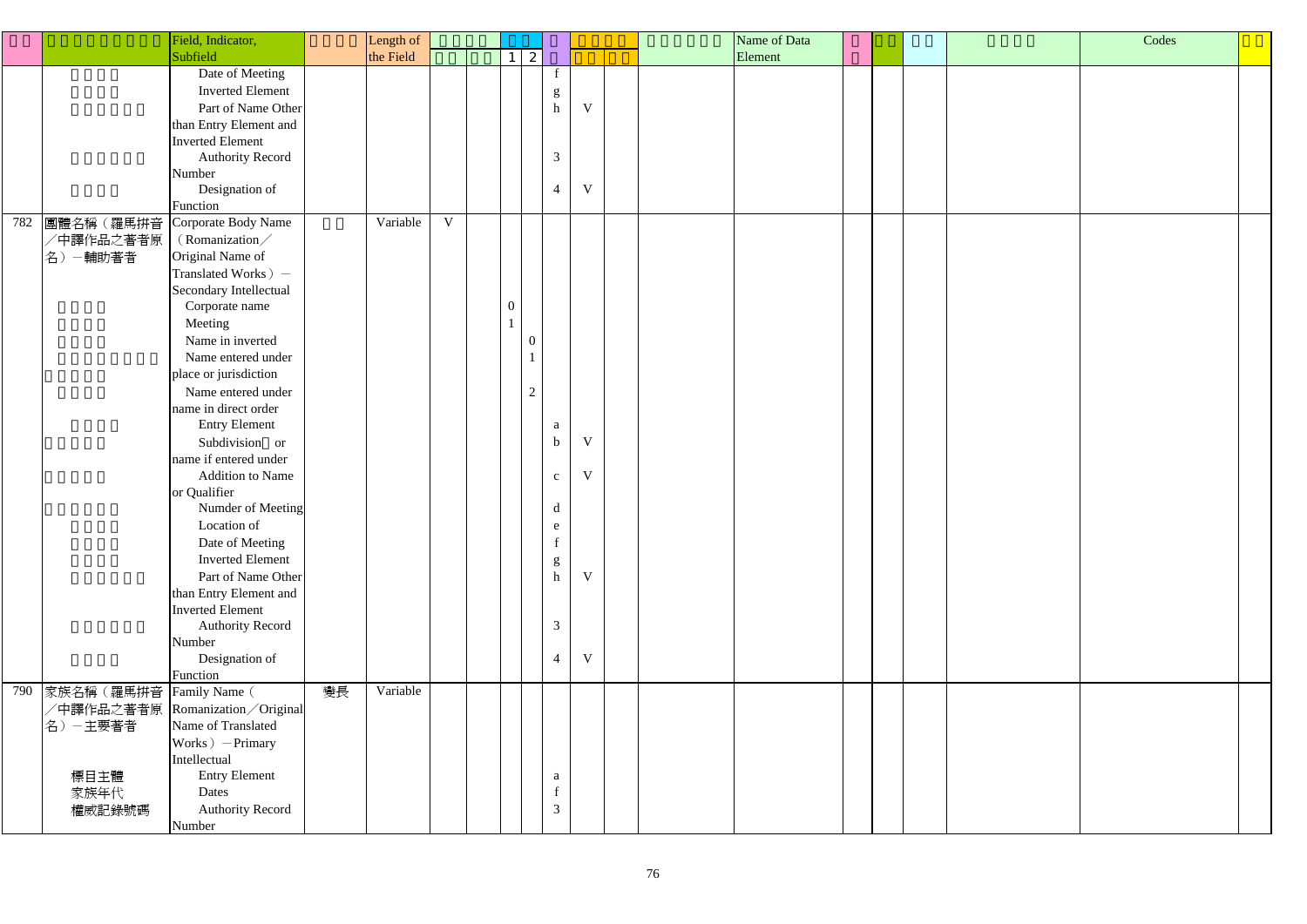|     |                               | Field, Indicator,               | Length of |              |  |                     |                                                   |              |                | Name of Data |  |  |  |  | Codes |  |
|-----|-------------------------------|---------------------------------|-----------|--------------|--|---------------------|---------------------------------------------------|--------------|----------------|--------------|--|--|--|--|-------|--|
|     |                               | Subfield                        | the Field |              |  | 2<br>1 <sup>1</sup> |                                                   |              |                | Element      |  |  |  |  |       |  |
|     | 著作方式                          | Designation of                  |           |              |  |                     | $\overline{4}$                                    | V            |                |              |  |  |  |  |       |  |
|     |                               | Function                        |           |              |  |                     |                                                   |              |                |              |  |  |  |  |       |  |
| 791 | 家族名稱(羅馬拼音                     | Family Name (                   | Variable  | $\mathbf{V}$ |  |                     |                                                   |              |                |              |  |  |  |  |       |  |
|     |                               | /中譯作品之著者原 Romanization/Original |           |              |  |                     |                                                   |              |                |              |  |  |  |  |       |  |
|     | 名) 一合著者或其他 Name of Translated |                                 |           |              |  |                     |                                                   |              |                |              |  |  |  |  |       |  |
|     | 相當主要著者                        | Works $)$ - Alternative         |           |              |  |                     |                                                   |              |                |              |  |  |  |  |       |  |
|     |                               | Intellectual                    |           |              |  |                     |                                                   |              |                |              |  |  |  |  |       |  |
|     |                               | <b>Entry Element</b>            |           |              |  |                     | a                                                 |              |                |              |  |  |  |  |       |  |
|     |                               | Dates                           |           |              |  |                     |                                                   |              |                |              |  |  |  |  |       |  |
|     |                               | <b>Authority Record</b>         |           |              |  |                     | 3                                                 |              |                |              |  |  |  |  |       |  |
|     |                               | Number                          |           |              |  |                     |                                                   |              |                |              |  |  |  |  |       |  |
|     |                               | Designation of                  |           |              |  |                     | $\overline{4}$                                    | $\mathbf V$  |                |              |  |  |  |  |       |  |
|     |                               | Function                        |           |              |  |                     |                                                   |              |                |              |  |  |  |  |       |  |
| 792 | 家族名稱(羅馬拼音                     | Family Name (                   | Variable  | $\mathbf V$  |  |                     |                                                   |              |                |              |  |  |  |  |       |  |
|     |                               | /中譯作品之著者原 Romanization/Original |           |              |  |                     |                                                   |              |                |              |  |  |  |  |       |  |
|     | 名)-輔助著者                       | Name of Translated              |           |              |  |                     |                                                   |              |                |              |  |  |  |  |       |  |
|     |                               | Works) - Secondary              |           |              |  |                     |                                                   |              |                |              |  |  |  |  |       |  |
|     |                               | Intellectual                    |           |              |  |                     |                                                   |              |                |              |  |  |  |  |       |  |
|     |                               | <b>Entry Element</b>            |           |              |  |                     | a                                                 |              |                |              |  |  |  |  |       |  |
|     |                               | Dates                           |           |              |  |                     |                                                   |              |                |              |  |  |  |  |       |  |
|     |                               | <b>Authority Record</b>         |           |              |  |                     | 3                                                 |              |                |              |  |  |  |  |       |  |
|     |                               | Number                          |           |              |  |                     |                                                   |              |                |              |  |  |  |  |       |  |
|     |                               | Designation of                  |           |              |  |                     | $\overline{4}$                                    | V            |                |              |  |  |  |  |       |  |
|     |                               | Function                        |           |              |  |                     |                                                   |              |                |              |  |  |  |  |       |  |
| 801 |                               | Originating Source              | Variable  | $\mathbf V$  |  |                     |                                                   |              |                |              |  |  |  |  |       |  |
|     |                               | <b>Original Cataloguing</b>     |           |              |  | $\boldsymbol{0}$    |                                                   |              |                |              |  |  |  |  |       |  |
|     |                               | Agency                          |           |              |  |                     |                                                   |              |                |              |  |  |  |  |       |  |
|     |                               | <b>Transcribing Agency</b>      |           |              |  | $\perp$             |                                                   |              |                |              |  |  |  |  |       |  |
|     |                               | Modifying Agency                |           |              |  | $\frac{2}{3}$       |                                                   |              |                |              |  |  |  |  |       |  |
|     |                               | <b>Issuing Agency</b>           |           |              |  |                     |                                                   |              |                |              |  |  |  |  |       |  |
|     |                               | Country                         |           |              |  |                     | a                                                 |              | 2              |              |  |  |  |  |       |  |
|     |                               | Agency                          |           |              |  |                     | $\mathbf b$                                       |              |                |              |  |  |  |  |       |  |
|     |                               | Date of Transaction             |           |              |  |                     | $\mathbf{c}$                                      |              | $\overline{5}$ |              |  |  |  |  |       |  |
|     |                               | <b>Cataloguing Rules</b>        |           |              |  |                     | ${\bf g}$                                         | $\mathbf V$  |                |              |  |  |  |  |       |  |
|     |                               | (Descriptive                    |           |              |  |                     |                                                   |              |                |              |  |  |  |  |       |  |
| 802 |                               | ISDS Centre                     | Variable  |              |  |                     |                                                   |              |                |              |  |  |  |  |       |  |
|     |                               | ISDS Centre Code                |           |              |  |                     | a                                                 |              | 2              |              |  |  |  |  |       |  |
| 805 |                               | Local Library Holdings          | Variable  | $\mathbf V$  |  |                     |                                                   |              |                |              |  |  |  |  |       |  |
|     |                               | <b>Agency Code</b>              |           |              |  |                     | a                                                 |              |                |              |  |  |  |  |       |  |
|     |                               | Sublocation                     |           |              |  |                     | $\mathbf b$                                       | $\mathbf V$  |                |              |  |  |  |  |       |  |
|     |                               |                                 |           |              |  |                     |                                                   |              |                |              |  |  |  |  |       |  |
|     |                               | <b>Accession Number</b>         |           |              |  |                     | $\mathbf{C}$                                      | $\mathbf V$  |                |              |  |  |  |  |       |  |
|     |                               | <b>Class Number</b>             |           |              |  |                     | $\mathrm{d}% \left\  \mathbf{r}_{i}\right\  ^{2}$ | $\mathbf V$  |                |              |  |  |  |  |       |  |
|     |                               | <b>Book Number</b>              |           |              |  |                     | e                                                 | $\mathbf{V}$ |                |              |  |  |  |  |       |  |
|     |                               | Cataloger                       |           |              |  |                     |                                                   | $\mathbf{V}$ |                |              |  |  |  |  |       |  |
|     |                               | Name of Volume,                 |           |              |  |                     | ${\bf g}$                                         | $\mathbf V$  |                |              |  |  |  |  |       |  |
|     |                               | Number                          |           |              |  |                     |                                                   |              |                |              |  |  |  |  |       |  |